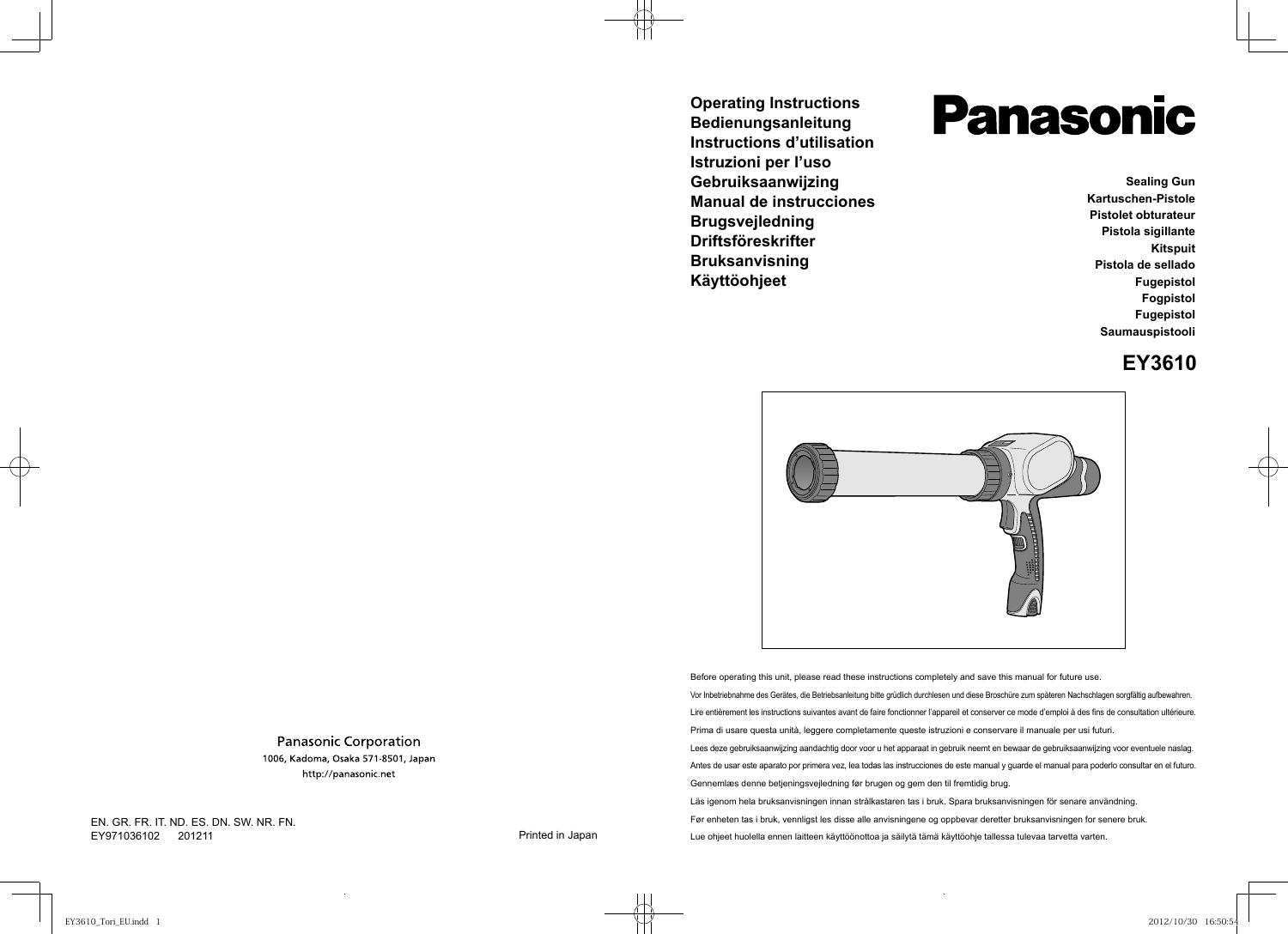#### **Index/Index/Index/Indice/Index/Indice/Indeks/Index/Indeks/Hakemisto**

| English:                | Page   | 6    | Español: | Página | -46 |
|-------------------------|--------|------|----------|--------|-----|
| Deutsch:                | Seite  | 14   | Dansk:   | Side   | 54  |
| Français:               | Page   | 22   | Svenska: | Sid    | 62  |
| Italiano:               | Pagina | - 30 | Norsk:   | Side   | 70  |
| Nederlands: Badzijde 38 |        |      | Suomi:   | Sivu   | 78  |

#### **FUNCTIONAL DESCRIPTION FUNKTIONSBESCHREIBUNG DESCRIPTION DES FONCTIONS DESCRIZIONE DELLE FUNZIONI FUNCTIEBESCHRIJVING** (C) (D) (E)  $(F)$  (G) (A) (B) **DESCRIPCIÓN FUNCIONAL FUNKTIONSBESKRIVELSE FUNKTIONSBESKRIVNING FUNKSJONSBESKRIVELSE TOIMINTAKUVAUS**

(H)

(J)

(I)

| \' * / | 2.4V/3.6V<br>is<br>(P)<br>NiHMH<br>`nnnnnn<br>(O)                                                                                               |     | (L)                                                                                                                                                                                           |
|--------|-------------------------------------------------------------------------------------------------------------------------------------------------|-----|-----------------------------------------------------------------------------------------------------------------------------------------------------------------------------------------------|
| (A)    | Front cap<br>Frontkappe<br>Capuchon avant<br>Tappo anteriore<br>Voorkap<br>Tapa frontal<br>Fronthætte<br>Främre lock<br>Frontdeksel<br>Etukansi | (B) | Tube holder<br>Patronenstutzen<br>Support de tube<br>Supporto del tubo<br>Afdichtmiddelhouder<br>Soporte del compuesto<br>Massebeholder<br>Hållare för fogmassa<br>Rørholderen<br>Massasäiliö |
| (C)    | Screw<br>Schraube<br>Vis<br>Vite<br>Schroef<br>Tornillo<br>Skrue                                                                                | (D) | Sausage pack adapter<br>Folienbeuteladapter<br>Adaptateur de poche<br>Adattatore del sacchetto trasparente<br>Sausage pack-adapter<br>Adaptador del empaque transparente<br>Fugespids adapter |

**Panasonic Marketing Europe GmbH Winsbergring 15,** 22525 Hamburg, **225**<br>Germany **Germany**

 $-2-$ 

Korvpatronadapter Pølsepakkeadapter Kalvopakkaus

 $-87-$ 

Skruv Skrue Ruuvi (M)

 $(N)$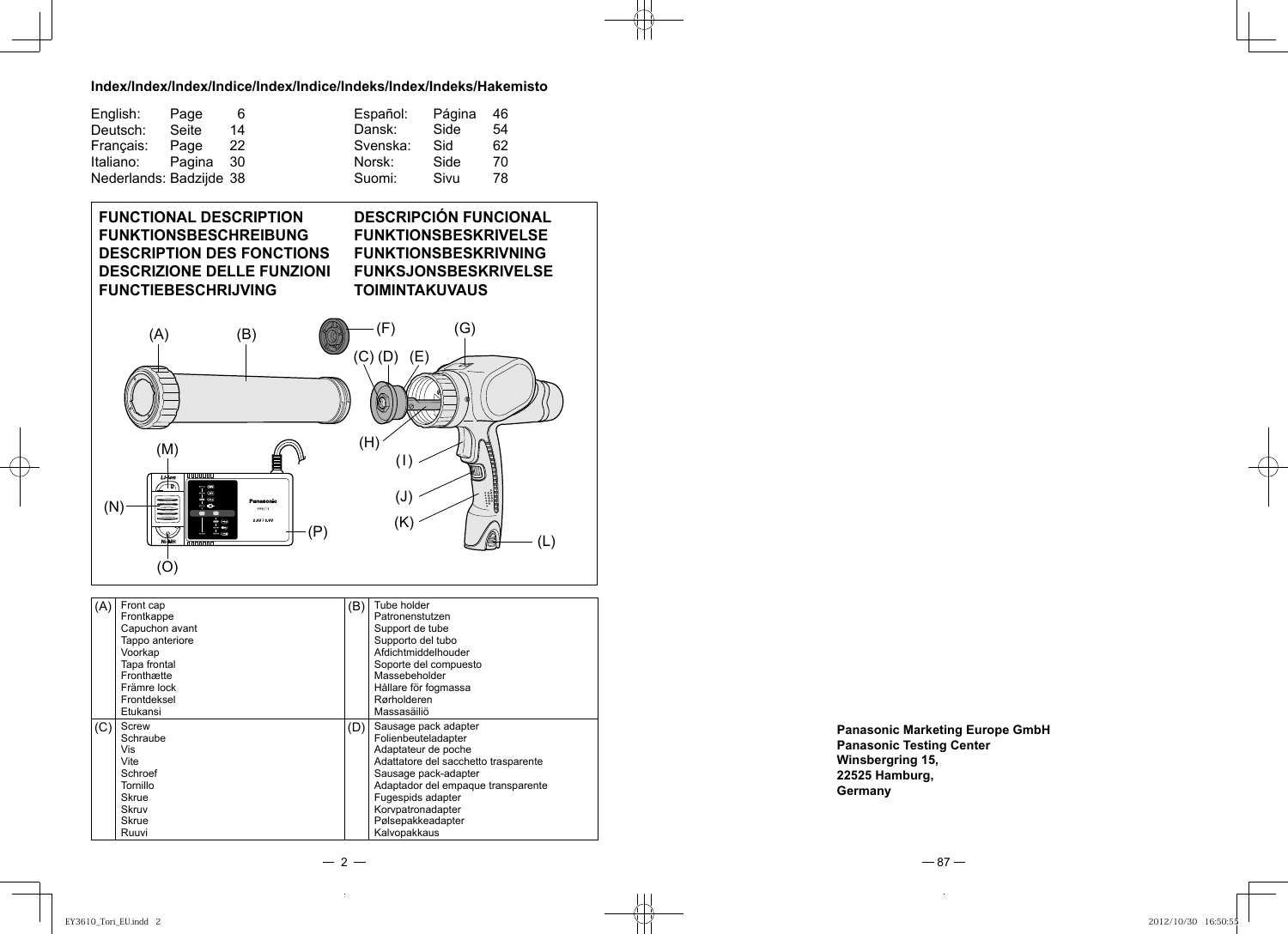| Cartridge pack adapter<br>Piston joint<br>(E)<br>(F)<br>Kolbenverbindung<br>Patronen-Pack-Adapter<br>Joint de piston<br>Adaptateur de cartouche<br>Pistone di congiunzione<br>Adattatore della cartuccia<br>Zuigerverbinding<br>Adapter voor cartridgepak<br>Junta del pistón<br>Adaptador del paquete de cartucho<br>Stempelled<br>Adapter til patronpakke<br>Kolvförbnidning<br>Adapter för kassettpatron<br>Stempelled<br>Patronpakkeadapter<br>Patruunapakkauksen adapteri<br>Männän pesä<br>Remaining amount indicator<br>Rack<br>(H)<br>(G)<br>Restmengen-Indikator<br>Zahnstange<br>Crémaillère<br>Indicateur de quantité restante<br>Indicatore di quantità residua<br>Cremagliera<br>Indicator voor resterende hoeveelheid<br>Heugel<br>Indicador de cantidad restante<br>Cremallera<br>Indikator for tilbageværende mængde<br>Tandstang<br>Indikator för återstående fogmassa<br>Kuggstång<br>Indikator for gjenværende mengde<br>Tannstang<br>Jäljellä olevan määrän ilmaisin<br>Hammastanko<br>Trigger<br>Application speed control<br>(1)<br>(J)<br>Auslöser<br>Geschwindigkeitsregler<br>Commande de vitesse d'application<br>Gâchette<br>Regolazione velocità applicazione<br>Levetta di comando<br>Snelheidsregelaar<br>Trekkerschakelaar<br>Control de velocidad de aplicación<br>Gatillo<br>Hastighedskontrol<br>Trigger<br>Strömbrytare<br>Reglage för frammatningshastighet<br>Au/På Bryter<br>Brukshastighetskontroll<br>Liipaisin<br>Käyttönopeussäädin<br>Handle<br>Battery pack<br>(K)<br>(L)<br>Akku<br>Griff<br>Poignée<br>Batterie autonome<br>Manico<br>Pacco batteria<br>Handgreep<br>Accu<br>Mango<br>Batería<br>Greb<br>Akku<br>Handtag<br>Batteri<br>Håndtak<br>Batteripakke<br>Akku<br>Kädensija<br>Li-ion battery pack dock<br>Battery dock cover<br>(M)<br>(N)<br>Li-Ion-Akkuladeschacht<br>Ladeschachtabdeckung<br>Poste d'accueil de la batterie autonome Li-ion<br>Couvercle du poste d'accueil de la batterie<br>Spazio raccordo pacco batteria Li-ion<br>Coperchio vano batteria<br>Li-ion accuhouder<br>Deksel van accuhouder<br>Enchufe de carga de batería Li-ión<br>Cubierta de enchufe de carga de batería<br>Li-ion batteripakningsdok<br>Batteridokdæksel<br>Docka för litiumjonbatteri<br>Batteridockningslucka<br>Dokk for Li-ion-batteripakke<br>Batteridokkdeksel<br>Li-ioniakun liitin<br>Akkuliittimen kansi<br>Ni-MH battery pack dock<br><b>Battery charger</b><br>(P)<br>(O)<br>Ni-MH-Akkuladeschacht<br>Ladegerät<br>Poste d'accueil de la batterie autonome Ni-MH<br>Chargeur de batterie<br>Caricabatterie<br>Spazio raccordo pacco batteria Ni-MH<br>Ni-MH accuhouder<br>Acculader<br>Enchufe de carga de batería Ni-MH<br>Cargador de la batería<br>Ni-MH batteripakningsdok<br>Batterioplader<br>Batteriladdare<br>Docka för Ni-MH-batteri<br><b>Batterilader</b><br>Dokk for Ni-MH-batteripakke<br>Ni-MH akun liitin<br>Akkulaturi |  |  |
|---------------------------------------------------------------------------------------------------------------------------------------------------------------------------------------------------------------------------------------------------------------------------------------------------------------------------------------------------------------------------------------------------------------------------------------------------------------------------------------------------------------------------------------------------------------------------------------------------------------------------------------------------------------------------------------------------------------------------------------------------------------------------------------------------------------------------------------------------------------------------------------------------------------------------------------------------------------------------------------------------------------------------------------------------------------------------------------------------------------------------------------------------------------------------------------------------------------------------------------------------------------------------------------------------------------------------------------------------------------------------------------------------------------------------------------------------------------------------------------------------------------------------------------------------------------------------------------------------------------------------------------------------------------------------------------------------------------------------------------------------------------------------------------------------------------------------------------------------------------------------------------------------------------------------------------------------------------------------------------------------------------------------------------------------------------------------------------------------------------------------------------------------------------------------------------------------------------------------------------------------------------------------------------------------------------------------------------------------------------------------------------------------------------------------------------------------------------------------------------------------------------------------------------------------------------------------------------------------------------------------------------------------------------------------------------------------------------------------------------------------------------------------------------------------------------------------------------------------------------------------------------------------|--|--|
|                                                                                                                                                                                                                                                                                                                                                                                                                                                                                                                                                                                                                                                                                                                                                                                                                                                                                                                                                                                                                                                                                                                                                                                                                                                                                                                                                                                                                                                                                                                                                                                                                                                                                                                                                                                                                                                                                                                                                                                                                                                                                                                                                                                                                                                                                                                                                                                                                                                                                                                                                                                                                                                                                                                                                                                                                                                                                                   |  |  |
|                                                                                                                                                                                                                                                                                                                                                                                                                                                                                                                                                                                                                                                                                                                                                                                                                                                                                                                                                                                                                                                                                                                                                                                                                                                                                                                                                                                                                                                                                                                                                                                                                                                                                                                                                                                                                                                                                                                                                                                                                                                                                                                                                                                                                                                                                                                                                                                                                                                                                                                                                                                                                                                                                                                                                                                                                                                                                                   |  |  |
|                                                                                                                                                                                                                                                                                                                                                                                                                                                                                                                                                                                                                                                                                                                                                                                                                                                                                                                                                                                                                                                                                                                                                                                                                                                                                                                                                                                                                                                                                                                                                                                                                                                                                                                                                                                                                                                                                                                                                                                                                                                                                                                                                                                                                                                                                                                                                                                                                                                                                                                                                                                                                                                                                                                                                                                                                                                                                                   |  |  |
|                                                                                                                                                                                                                                                                                                                                                                                                                                                                                                                                                                                                                                                                                                                                                                                                                                                                                                                                                                                                                                                                                                                                                                                                                                                                                                                                                                                                                                                                                                                                                                                                                                                                                                                                                                                                                                                                                                                                                                                                                                                                                                                                                                                                                                                                                                                                                                                                                                                                                                                                                                                                                                                                                                                                                                                                                                                                                                   |  |  |
|                                                                                                                                                                                                                                                                                                                                                                                                                                                                                                                                                                                                                                                                                                                                                                                                                                                                                                                                                                                                                                                                                                                                                                                                                                                                                                                                                                                                                                                                                                                                                                                                                                                                                                                                                                                                                                                                                                                                                                                                                                                                                                                                                                                                                                                                                                                                                                                                                                                                                                                                                                                                                                                                                                                                                                                                                                                                                                   |  |  |
|                                                                                                                                                                                                                                                                                                                                                                                                                                                                                                                                                                                                                                                                                                                                                                                                                                                                                                                                                                                                                                                                                                                                                                                                                                                                                                                                                                                                                                                                                                                                                                                                                                                                                                                                                                                                                                                                                                                                                                                                                                                                                                                                                                                                                                                                                                                                                                                                                                                                                                                                                                                                                                                                                                                                                                                                                                                                                                   |  |  |
|                                                                                                                                                                                                                                                                                                                                                                                                                                                                                                                                                                                                                                                                                                                                                                                                                                                                                                                                                                                                                                                                                                                                                                                                                                                                                                                                                                                                                                                                                                                                                                                                                                                                                                                                                                                                                                                                                                                                                                                                                                                                                                                                                                                                                                                                                                                                                                                                                                                                                                                                                                                                                                                                                                                                                                                                                                                                                                   |  |  |
|                                                                                                                                                                                                                                                                                                                                                                                                                                                                                                                                                                                                                                                                                                                                                                                                                                                                                                                                                                                                                                                                                                                                                                                                                                                                                                                                                                                                                                                                                                                                                                                                                                                                                                                                                                                                                                                                                                                                                                                                                                                                                                                                                                                                                                                                                                                                                                                                                                                                                                                                                                                                                                                                                                                                                                                                                                                                                                   |  |  |
|                                                                                                                                                                                                                                                                                                                                                                                                                                                                                                                                                                                                                                                                                                                                                                                                                                                                                                                                                                                                                                                                                                                                                                                                                                                                                                                                                                                                                                                                                                                                                                                                                                                                                                                                                                                                                                                                                                                                                                                                                                                                                                                                                                                                                                                                                                                                                                                                                                                                                                                                                                                                                                                                                                                                                                                                                                                                                                   |  |  |
|                                                                                                                                                                                                                                                                                                                                                                                                                                                                                                                                                                                                                                                                                                                                                                                                                                                                                                                                                                                                                                                                                                                                                                                                                                                                                                                                                                                                                                                                                                                                                                                                                                                                                                                                                                                                                                                                                                                                                                                                                                                                                                                                                                                                                                                                                                                                                                                                                                                                                                                                                                                                                                                                                                                                                                                                                                                                                                   |  |  |
|                                                                                                                                                                                                                                                                                                                                                                                                                                                                                                                                                                                                                                                                                                                                                                                                                                                                                                                                                                                                                                                                                                                                                                                                                                                                                                                                                                                                                                                                                                                                                                                                                                                                                                                                                                                                                                                                                                                                                                                                                                                                                                                                                                                                                                                                                                                                                                                                                                                                                                                                                                                                                                                                                                                                                                                                                                                                                                   |  |  |
|                                                                                                                                                                                                                                                                                                                                                                                                                                                                                                                                                                                                                                                                                                                                                                                                                                                                                                                                                                                                                                                                                                                                                                                                                                                                                                                                                                                                                                                                                                                                                                                                                                                                                                                                                                                                                                                                                                                                                                                                                                                                                                                                                                                                                                                                                                                                                                                                                                                                                                                                                                                                                                                                                                                                                                                                                                                                                                   |  |  |
|                                                                                                                                                                                                                                                                                                                                                                                                                                                                                                                                                                                                                                                                                                                                                                                                                                                                                                                                                                                                                                                                                                                                                                                                                                                                                                                                                                                                                                                                                                                                                                                                                                                                                                                                                                                                                                                                                                                                                                                                                                                                                                                                                                                                                                                                                                                                                                                                                                                                                                                                                                                                                                                                                                                                                                                                                                                                                                   |  |  |
|                                                                                                                                                                                                                                                                                                                                                                                                                                                                                                                                                                                                                                                                                                                                                                                                                                                                                                                                                                                                                                                                                                                                                                                                                                                                                                                                                                                                                                                                                                                                                                                                                                                                                                                                                                                                                                                                                                                                                                                                                                                                                                                                                                                                                                                                                                                                                                                                                                                                                                                                                                                                                                                                                                                                                                                                                                                                                                   |  |  |
|                                                                                                                                                                                                                                                                                                                                                                                                                                                                                                                                                                                                                                                                                                                                                                                                                                                                                                                                                                                                                                                                                                                                                                                                                                                                                                                                                                                                                                                                                                                                                                                                                                                                                                                                                                                                                                                                                                                                                                                                                                                                                                                                                                                                                                                                                                                                                                                                                                                                                                                                                                                                                                                                                                                                                                                                                                                                                                   |  |  |
|                                                                                                                                                                                                                                                                                                                                                                                                                                                                                                                                                                                                                                                                                                                                                                                                                                                                                                                                                                                                                                                                                                                                                                                                                                                                                                                                                                                                                                                                                                                                                                                                                                                                                                                                                                                                                                                                                                                                                                                                                                                                                                                                                                                                                                                                                                                                                                                                                                                                                                                                                                                                                                                                                                                                                                                                                                                                                                   |  |  |
|                                                                                                                                                                                                                                                                                                                                                                                                                                                                                                                                                                                                                                                                                                                                                                                                                                                                                                                                                                                                                                                                                                                                                                                                                                                                                                                                                                                                                                                                                                                                                                                                                                                                                                                                                                                                                                                                                                                                                                                                                                                                                                                                                                                                                                                                                                                                                                                                                                                                                                                                                                                                                                                                                                                                                                                                                                                                                                   |  |  |
|                                                                                                                                                                                                                                                                                                                                                                                                                                                                                                                                                                                                                                                                                                                                                                                                                                                                                                                                                                                                                                                                                                                                                                                                                                                                                                                                                                                                                                                                                                                                                                                                                                                                                                                                                                                                                                                                                                                                                                                                                                                                                                                                                                                                                                                                                                                                                                                                                                                                                                                                                                                                                                                                                                                                                                                                                                                                                                   |  |  |
|                                                                                                                                                                                                                                                                                                                                                                                                                                                                                                                                                                                                                                                                                                                                                                                                                                                                                                                                                                                                                                                                                                                                                                                                                                                                                                                                                                                                                                                                                                                                                                                                                                                                                                                                                                                                                                                                                                                                                                                                                                                                                                                                                                                                                                                                                                                                                                                                                                                                                                                                                                                                                                                                                                                                                                                                                                                                                                   |  |  |
|                                                                                                                                                                                                                                                                                                                                                                                                                                                                                                                                                                                                                                                                                                                                                                                                                                                                                                                                                                                                                                                                                                                                                                                                                                                                                                                                                                                                                                                                                                                                                                                                                                                                                                                                                                                                                                                                                                                                                                                                                                                                                                                                                                                                                                                                                                                                                                                                                                                                                                                                                                                                                                                                                                                                                                                                                                                                                                   |  |  |
|                                                                                                                                                                                                                                                                                                                                                                                                                                                                                                                                                                                                                                                                                                                                                                                                                                                                                                                                                                                                                                                                                                                                                                                                                                                                                                                                                                                                                                                                                                                                                                                                                                                                                                                                                                                                                                                                                                                                                                                                                                                                                                                                                                                                                                                                                                                                                                                                                                                                                                                                                                                                                                                                                                                                                                                                                                                                                                   |  |  |
|                                                                                                                                                                                                                                                                                                                                                                                                                                                                                                                                                                                                                                                                                                                                                                                                                                                                                                                                                                                                                                                                                                                                                                                                                                                                                                                                                                                                                                                                                                                                                                                                                                                                                                                                                                                                                                                                                                                                                                                                                                                                                                                                                                                                                                                                                                                                                                                                                                                                                                                                                                                                                                                                                                                                                                                                                                                                                                   |  |  |
|                                                                                                                                                                                                                                                                                                                                                                                                                                                                                                                                                                                                                                                                                                                                                                                                                                                                                                                                                                                                                                                                                                                                                                                                                                                                                                                                                                                                                                                                                                                                                                                                                                                                                                                                                                                                                                                                                                                                                                                                                                                                                                                                                                                                                                                                                                                                                                                                                                                                                                                                                                                                                                                                                                                                                                                                                                                                                                   |  |  |
|                                                                                                                                                                                                                                                                                                                                                                                                                                                                                                                                                                                                                                                                                                                                                                                                                                                                                                                                                                                                                                                                                                                                                                                                                                                                                                                                                                                                                                                                                                                                                                                                                                                                                                                                                                                                                                                                                                                                                                                                                                                                                                                                                                                                                                                                                                                                                                                                                                                                                                                                                                                                                                                                                                                                                                                                                                                                                                   |  |  |
|                                                                                                                                                                                                                                                                                                                                                                                                                                                                                                                                                                                                                                                                                                                                                                                                                                                                                                                                                                                                                                                                                                                                                                                                                                                                                                                                                                                                                                                                                                                                                                                                                                                                                                                                                                                                                                                                                                                                                                                                                                                                                                                                                                                                                                                                                                                                                                                                                                                                                                                                                                                                                                                                                                                                                                                                                                                                                                   |  |  |
|                                                                                                                                                                                                                                                                                                                                                                                                                                                                                                                                                                                                                                                                                                                                                                                                                                                                                                                                                                                                                                                                                                                                                                                                                                                                                                                                                                                                                                                                                                                                                                                                                                                                                                                                                                                                                                                                                                                                                                                                                                                                                                                                                                                                                                                                                                                                                                                                                                                                                                                                                                                                                                                                                                                                                                                                                                                                                                   |  |  |
|                                                                                                                                                                                                                                                                                                                                                                                                                                                                                                                                                                                                                                                                                                                                                                                                                                                                                                                                                                                                                                                                                                                                                                                                                                                                                                                                                                                                                                                                                                                                                                                                                                                                                                                                                                                                                                                                                                                                                                                                                                                                                                                                                                                                                                                                                                                                                                                                                                                                                                                                                                                                                                                                                                                                                                                                                                                                                                   |  |  |
|                                                                                                                                                                                                                                                                                                                                                                                                                                                                                                                                                                                                                                                                                                                                                                                                                                                                                                                                                                                                                                                                                                                                                                                                                                                                                                                                                                                                                                                                                                                                                                                                                                                                                                                                                                                                                                                                                                                                                                                                                                                                                                                                                                                                                                                                                                                                                                                                                                                                                                                                                                                                                                                                                                                                                                                                                                                                                                   |  |  |
|                                                                                                                                                                                                                                                                                                                                                                                                                                                                                                                                                                                                                                                                                                                                                                                                                                                                                                                                                                                                                                                                                                                                                                                                                                                                                                                                                                                                                                                                                                                                                                                                                                                                                                                                                                                                                                                                                                                                                                                                                                                                                                                                                                                                                                                                                                                                                                                                                                                                                                                                                                                                                                                                                                                                                                                                                                                                                                   |  |  |
|                                                                                                                                                                                                                                                                                                                                                                                                                                                                                                                                                                                                                                                                                                                                                                                                                                                                                                                                                                                                                                                                                                                                                                                                                                                                                                                                                                                                                                                                                                                                                                                                                                                                                                                                                                                                                                                                                                                                                                                                                                                                                                                                                                                                                                                                                                                                                                                                                                                                                                                                                                                                                                                                                                                                                                                                                                                                                                   |  |  |
|                                                                                                                                                                                                                                                                                                                                                                                                                                                                                                                                                                                                                                                                                                                                                                                                                                                                                                                                                                                                                                                                                                                                                                                                                                                                                                                                                                                                                                                                                                                                                                                                                                                                                                                                                                                                                                                                                                                                                                                                                                                                                                                                                                                                                                                                                                                                                                                                                                                                                                                                                                                                                                                                                                                                                                                                                                                                                                   |  |  |
|                                                                                                                                                                                                                                                                                                                                                                                                                                                                                                                                                                                                                                                                                                                                                                                                                                                                                                                                                                                                                                                                                                                                                                                                                                                                                                                                                                                                                                                                                                                                                                                                                                                                                                                                                                                                                                                                                                                                                                                                                                                                                                                                                                                                                                                                                                                                                                                                                                                                                                                                                                                                                                                                                                                                                                                                                                                                                                   |  |  |
|                                                                                                                                                                                                                                                                                                                                                                                                                                                                                                                                                                                                                                                                                                                                                                                                                                                                                                                                                                                                                                                                                                                                                                                                                                                                                                                                                                                                                                                                                                                                                                                                                                                                                                                                                                                                                                                                                                                                                                                                                                                                                                                                                                                                                                                                                                                                                                                                                                                                                                                                                                                                                                                                                                                                                                                                                                                                                                   |  |  |
|                                                                                                                                                                                                                                                                                                                                                                                                                                                                                                                                                                                                                                                                                                                                                                                                                                                                                                                                                                                                                                                                                                                                                                                                                                                                                                                                                                                                                                                                                                                                                                                                                                                                                                                                                                                                                                                                                                                                                                                                                                                                                                                                                                                                                                                                                                                                                                                                                                                                                                                                                                                                                                                                                                                                                                                                                                                                                                   |  |  |
|                                                                                                                                                                                                                                                                                                                                                                                                                                                                                                                                                                                                                                                                                                                                                                                                                                                                                                                                                                                                                                                                                                                                                                                                                                                                                                                                                                                                                                                                                                                                                                                                                                                                                                                                                                                                                                                                                                                                                                                                                                                                                                                                                                                                                                                                                                                                                                                                                                                                                                                                                                                                                                                                                                                                                                                                                                                                                                   |  |  |
|                                                                                                                                                                                                                                                                                                                                                                                                                                                                                                                                                                                                                                                                                                                                                                                                                                                                                                                                                                                                                                                                                                                                                                                                                                                                                                                                                                                                                                                                                                                                                                                                                                                                                                                                                                                                                                                                                                                                                                                                                                                                                                                                                                                                                                                                                                                                                                                                                                                                                                                                                                                                                                                                                                                                                                                                                                                                                                   |  |  |
|                                                                                                                                                                                                                                                                                                                                                                                                                                                                                                                                                                                                                                                                                                                                                                                                                                                                                                                                                                                                                                                                                                                                                                                                                                                                                                                                                                                                                                                                                                                                                                                                                                                                                                                                                                                                                                                                                                                                                                                                                                                                                                                                                                                                                                                                                                                                                                                                                                                                                                                                                                                                                                                                                                                                                                                                                                                                                                   |  |  |
|                                                                                                                                                                                                                                                                                                                                                                                                                                                                                                                                                                                                                                                                                                                                                                                                                                                                                                                                                                                                                                                                                                                                                                                                                                                                                                                                                                                                                                                                                                                                                                                                                                                                                                                                                                                                                                                                                                                                                                                                                                                                                                                                                                                                                                                                                                                                                                                                                                                                                                                                                                                                                                                                                                                                                                                                                                                                                                   |  |  |
|                                                                                                                                                                                                                                                                                                                                                                                                                                                                                                                                                                                                                                                                                                                                                                                                                                                                                                                                                                                                                                                                                                                                                                                                                                                                                                                                                                                                                                                                                                                                                                                                                                                                                                                                                                                                                                                                                                                                                                                                                                                                                                                                                                                                                                                                                                                                                                                                                                                                                                                                                                                                                                                                                                                                                                                                                                                                                                   |  |  |
|                                                                                                                                                                                                                                                                                                                                                                                                                                                                                                                                                                                                                                                                                                                                                                                                                                                                                                                                                                                                                                                                                                                                                                                                                                                                                                                                                                                                                                                                                                                                                                                                                                                                                                                                                                                                                                                                                                                                                                                                                                                                                                                                                                                                                                                                                                                                                                                                                                                                                                                                                                                                                                                                                                                                                                                                                                                                                                   |  |  |
|                                                                                                                                                                                                                                                                                                                                                                                                                                                                                                                                                                                                                                                                                                                                                                                                                                                                                                                                                                                                                                                                                                                                                                                                                                                                                                                                                                                                                                                                                                                                                                                                                                                                                                                                                                                                                                                                                                                                                                                                                                                                                                                                                                                                                                                                                                                                                                                                                                                                                                                                                                                                                                                                                                                                                                                                                                                                                                   |  |  |
|                                                                                                                                                                                                                                                                                                                                                                                                                                                                                                                                                                                                                                                                                                                                                                                                                                                                                                                                                                                                                                                                                                                                                                                                                                                                                                                                                                                                                                                                                                                                                                                                                                                                                                                                                                                                                                                                                                                                                                                                                                                                                                                                                                                                                                                                                                                                                                                                                                                                                                                                                                                                                                                                                                                                                                                                                                                                                                   |  |  |
|                                                                                                                                                                                                                                                                                                                                                                                                                                                                                                                                                                                                                                                                                                                                                                                                                                                                                                                                                                                                                                                                                                                                                                                                                                                                                                                                                                                                                                                                                                                                                                                                                                                                                                                                                                                                                                                                                                                                                                                                                                                                                                                                                                                                                                                                                                                                                                                                                                                                                                                                                                                                                                                                                                                                                                                                                                                                                                   |  |  |
|                                                                                                                                                                                                                                                                                                                                                                                                                                                                                                                                                                                                                                                                                                                                                                                                                                                                                                                                                                                                                                                                                                                                                                                                                                                                                                                                                                                                                                                                                                                                                                                                                                                                                                                                                                                                                                                                                                                                                                                                                                                                                                                                                                                                                                                                                                                                                                                                                                                                                                                                                                                                                                                                                                                                                                                                                                                                                                   |  |  |
|                                                                                                                                                                                                                                                                                                                                                                                                                                                                                                                                                                                                                                                                                                                                                                                                                                                                                                                                                                                                                                                                                                                                                                                                                                                                                                                                                                                                                                                                                                                                                                                                                                                                                                                                                                                                                                                                                                                                                                                                                                                                                                                                                                                                                                                                                                                                                                                                                                                                                                                                                                                                                                                                                                                                                                                                                                                                                                   |  |  |
|                                                                                                                                                                                                                                                                                                                                                                                                                                                                                                                                                                                                                                                                                                                                                                                                                                                                                                                                                                                                                                                                                                                                                                                                                                                                                                                                                                                                                                                                                                                                                                                                                                                                                                                                                                                                                                                                                                                                                                                                                                                                                                                                                                                                                                                                                                                                                                                                                                                                                                                                                                                                                                                                                                                                                                                                                                                                                                   |  |  |
|                                                                                                                                                                                                                                                                                                                                                                                                                                                                                                                                                                                                                                                                                                                                                                                                                                                                                                                                                                                                                                                                                                                                                                                                                                                                                                                                                                                                                                                                                                                                                                                                                                                                                                                                                                                                                                                                                                                                                                                                                                                                                                                                                                                                                                                                                                                                                                                                                                                                                                                                                                                                                                                                                                                                                                                                                                                                                                   |  |  |
|                                                                                                                                                                                                                                                                                                                                                                                                                                                                                                                                                                                                                                                                                                                                                                                                                                                                                                                                                                                                                                                                                                                                                                                                                                                                                                                                                                                                                                                                                                                                                                                                                                                                                                                                                                                                                                                                                                                                                                                                                                                                                                                                                                                                                                                                                                                                                                                                                                                                                                                                                                                                                                                                                                                                                                                                                                                                                                   |  |  |
|                                                                                                                                                                                                                                                                                                                                                                                                                                                                                                                                                                                                                                                                                                                                                                                                                                                                                                                                                                                                                                                                                                                                                                                                                                                                                                                                                                                                                                                                                                                                                                                                                                                                                                                                                                                                                                                                                                                                                                                                                                                                                                                                                                                                                                                                                                                                                                                                                                                                                                                                                                                                                                                                                                                                                                                                                                                                                                   |  |  |
|                                                                                                                                                                                                                                                                                                                                                                                                                                                                                                                                                                                                                                                                                                                                                                                                                                                                                                                                                                                                                                                                                                                                                                                                                                                                                                                                                                                                                                                                                                                                                                                                                                                                                                                                                                                                                                                                                                                                                                                                                                                                                                                                                                                                                                                                                                                                                                                                                                                                                                                                                                                                                                                                                                                                                                                                                                                                                                   |  |  |
|                                                                                                                                                                                                                                                                                                                                                                                                                                                                                                                                                                                                                                                                                                                                                                                                                                                                                                                                                                                                                                                                                                                                                                                                                                                                                                                                                                                                                                                                                                                                                                                                                                                                                                                                                                                                                                                                                                                                                                                                                                                                                                                                                                                                                                                                                                                                                                                                                                                                                                                                                                                                                                                                                                                                                                                                                                                                                                   |  |  |
|                                                                                                                                                                                                                                                                                                                                                                                                                                                                                                                                                                                                                                                                                                                                                                                                                                                                                                                                                                                                                                                                                                                                                                                                                                                                                                                                                                                                                                                                                                                                                                                                                                                                                                                                                                                                                                                                                                                                                                                                                                                                                                                                                                                                                                                                                                                                                                                                                                                                                                                                                                                                                                                                                                                                                                                                                                                                                                   |  |  |
|                                                                                                                                                                                                                                                                                                                                                                                                                                                                                                                                                                                                                                                                                                                                                                                                                                                                                                                                                                                                                                                                                                                                                                                                                                                                                                                                                                                                                                                                                                                                                                                                                                                                                                                                                                                                                                                                                                                                                                                                                                                                                                                                                                                                                                                                                                                                                                                                                                                                                                                                                                                                                                                                                                                                                                                                                                                                                                   |  |  |
|                                                                                                                                                                                                                                                                                                                                                                                                                                                                                                                                                                                                                                                                                                                                                                                                                                                                                                                                                                                                                                                                                                                                                                                                                                                                                                                                                                                                                                                                                                                                                                                                                                                                                                                                                                                                                                                                                                                                                                                                                                                                                                                                                                                                                                                                                                                                                                                                                                                                                                                                                                                                                                                                                                                                                                                                                                                                                                   |  |  |
|                                                                                                                                                                                                                                                                                                                                                                                                                                                                                                                                                                                                                                                                                                                                                                                                                                                                                                                                                                                                                                                                                                                                                                                                                                                                                                                                                                                                                                                                                                                                                                                                                                                                                                                                                                                                                                                                                                                                                                                                                                                                                                                                                                                                                                                                                                                                                                                                                                                                                                                                                                                                                                                                                                                                                                                                                                                                                                   |  |  |
|                                                                                                                                                                                                                                                                                                                                                                                                                                                                                                                                                                                                                                                                                                                                                                                                                                                                                                                                                                                                                                                                                                                                                                                                                                                                                                                                                                                                                                                                                                                                                                                                                                                                                                                                                                                                                                                                                                                                                                                                                                                                                                                                                                                                                                                                                                                                                                                                                                                                                                                                                                                                                                                                                                                                                                                                                                                                                                   |  |  |
|                                                                                                                                                                                                                                                                                                                                                                                                                                                                                                                                                                                                                                                                                                                                                                                                                                                                                                                                                                                                                                                                                                                                                                                                                                                                                                                                                                                                                                                                                                                                                                                                                                                                                                                                                                                                                                                                                                                                                                                                                                                                                                                                                                                                                                                                                                                                                                                                                                                                                                                                                                                                                                                                                                                                                                                                                                                                                                   |  |  |
|                                                                                                                                                                                                                                                                                                                                                                                                                                                                                                                                                                                                                                                                                                                                                                                                                                                                                                                                                                                                                                                                                                                                                                                                                                                                                                                                                                                                                                                                                                                                                                                                                                                                                                                                                                                                                                                                                                                                                                                                                                                                                                                                                                                                                                                                                                                                                                                                                                                                                                                                                                                                                                                                                                                                                                                                                                                                                                   |  |  |
|                                                                                                                                                                                                                                                                                                                                                                                                                                                                                                                                                                                                                                                                                                                                                                                                                                                                                                                                                                                                                                                                                                                                                                                                                                                                                                                                                                                                                                                                                                                                                                                                                                                                                                                                                                                                                                                                                                                                                                                                                                                                                                                                                                                                                                                                                                                                                                                                                                                                                                                                                                                                                                                                                                                                                                                                                                                                                                   |  |  |
|                                                                                                                                                                                                                                                                                                                                                                                                                                                                                                                                                                                                                                                                                                                                                                                                                                                                                                                                                                                                                                                                                                                                                                                                                                                                                                                                                                                                                                                                                                                                                                                                                                                                                                                                                                                                                                                                                                                                                                                                                                                                                                                                                                                                                                                                                                                                                                                                                                                                                                                                                                                                                                                                                                                                                                                                                                                                                                   |  |  |
|                                                                                                                                                                                                                                                                                                                                                                                                                                                                                                                                                                                                                                                                                                                                                                                                                                                                                                                                                                                                                                                                                                                                                                                                                                                                                                                                                                                                                                                                                                                                                                                                                                                                                                                                                                                                                                                                                                                                                                                                                                                                                                                                                                                                                                                                                                                                                                                                                                                                                                                                                                                                                                                                                                                                                                                                                                                                                                   |  |  |
|                                                                                                                                                                                                                                                                                                                                                                                                                                                                                                                                                                                                                                                                                                                                                                                                                                                                                                                                                                                                                                                                                                                                                                                                                                                                                                                                                                                                                                                                                                                                                                                                                                                                                                                                                                                                                                                                                                                                                                                                                                                                                                                                                                                                                                                                                                                                                                                                                                                                                                                                                                                                                                                                                                                                                                                                                                                                                                   |  |  |
|                                                                                                                                                                                                                                                                                                                                                                                                                                                                                                                                                                                                                                                                                                                                                                                                                                                                                                                                                                                                                                                                                                                                                                                                                                                                                                                                                                                                                                                                                                                                                                                                                                                                                                                                                                                                                                                                                                                                                                                                                                                                                                                                                                                                                                                                                                                                                                                                                                                                                                                                                                                                                                                                                                                                                                                                                                                                                                   |  |  |
|                                                                                                                                                                                                                                                                                                                                                                                                                                                                                                                                                                                                                                                                                                                                                                                                                                                                                                                                                                                                                                                                                                                                                                                                                                                                                                                                                                                                                                                                                                                                                                                                                                                                                                                                                                                                                                                                                                                                                                                                                                                                                                                                                                                                                                                                                                                                                                                                                                                                                                                                                                                                                                                                                                                                                                                                                                                                                                   |  |  |
|                                                                                                                                                                                                                                                                                                                                                                                                                                                                                                                                                                                                                                                                                                                                                                                                                                                                                                                                                                                                                                                                                                                                                                                                                                                                                                                                                                                                                                                                                                                                                                                                                                                                                                                                                                                                                                                                                                                                                                                                                                                                                                                                                                                                                                                                                                                                                                                                                                                                                                                                                                                                                                                                                                                                                                                                                                                                                                   |  |  |
|                                                                                                                                                                                                                                                                                                                                                                                                                                                                                                                                                                                                                                                                                                                                                                                                                                                                                                                                                                                                                                                                                                                                                                                                                                                                                                                                                                                                                                                                                                                                                                                                                                                                                                                                                                                                                                                                                                                                                                                                                                                                                                                                                                                                                                                                                                                                                                                                                                                                                                                                                                                                                                                                                                                                                                                                                                                                                                   |  |  |
|                                                                                                                                                                                                                                                                                                                                                                                                                                                                                                                                                                                                                                                                                                                                                                                                                                                                                                                                                                                                                                                                                                                                                                                                                                                                                                                                                                                                                                                                                                                                                                                                                                                                                                                                                                                                                                                                                                                                                                                                                                                                                                                                                                                                                                                                                                                                                                                                                                                                                                                                                                                                                                                                                                                                                                                                                                                                                                   |  |  |
|                                                                                                                                                                                                                                                                                                                                                                                                                                                                                                                                                                                                                                                                                                                                                                                                                                                                                                                                                                                                                                                                                                                                                                                                                                                                                                                                                                                                                                                                                                                                                                                                                                                                                                                                                                                                                                                                                                                                                                                                                                                                                                                                                                                                                                                                                                                                                                                                                                                                                                                                                                                                                                                                                                                                                                                                                                                                                                   |  |  |
|                                                                                                                                                                                                                                                                                                                                                                                                                                                                                                                                                                                                                                                                                                                                                                                                                                                                                                                                                                                                                                                                                                                                                                                                                                                                                                                                                                                                                                                                                                                                                                                                                                                                                                                                                                                                                                                                                                                                                                                                                                                                                                                                                                                                                                                                                                                                                                                                                                                                                                                                                                                                                                                                                                                                                                                                                                                                                                   |  |  |
|                                                                                                                                                                                                                                                                                                                                                                                                                                                                                                                                                                                                                                                                                                                                                                                                                                                                                                                                                                                                                                                                                                                                                                                                                                                                                                                                                                                                                                                                                                                                                                                                                                                                                                                                                                                                                                                                                                                                                                                                                                                                                                                                                                                                                                                                                                                                                                                                                                                                                                                                                                                                                                                                                                                                                                                                                                                                                                   |  |  |
|                                                                                                                                                                                                                                                                                                                                                                                                                                                                                                                                                                                                                                                                                                                                                                                                                                                                                                                                                                                                                                                                                                                                                                                                                                                                                                                                                                                                                                                                                                                                                                                                                                                                                                                                                                                                                                                                                                                                                                                                                                                                                                                                                                                                                                                                                                                                                                                                                                                                                                                                                                                                                                                                                                                                                                                                                                                                                                   |  |  |
|                                                                                                                                                                                                                                                                                                                                                                                                                                                                                                                                                                                                                                                                                                                                                                                                                                                                                                                                                                                                                                                                                                                                                                                                                                                                                                                                                                                                                                                                                                                                                                                                                                                                                                                                                                                                                                                                                                                                                                                                                                                                                                                                                                                                                                                                                                                                                                                                                                                                                                                                                                                                                                                                                                                                                                                                                                                                                                   |  |  |
|                                                                                                                                                                                                                                                                                                                                                                                                                                                                                                                                                                                                                                                                                                                                                                                                                                                                                                                                                                                                                                                                                                                                                                                                                                                                                                                                                                                                                                                                                                                                                                                                                                                                                                                                                                                                                                                                                                                                                                                                                                                                                                                                                                                                                                                                                                                                                                                                                                                                                                                                                                                                                                                                                                                                                                                                                                                                                                   |  |  |
|                                                                                                                                                                                                                                                                                                                                                                                                                                                                                                                                                                                                                                                                                                                                                                                                                                                                                                                                                                                                                                                                                                                                                                                                                                                                                                                                                                                                                                                                                                                                                                                                                                                                                                                                                                                                                                                                                                                                                                                                                                                                                                                                                                                                                                                                                                                                                                                                                                                                                                                                                                                                                                                                                                                                                                                                                                                                                                   |  |  |
|                                                                                                                                                                                                                                                                                                                                                                                                                                                                                                                                                                                                                                                                                                                                                                                                                                                                                                                                                                                                                                                                                                                                                                                                                                                                                                                                                                                                                                                                                                                                                                                                                                                                                                                                                                                                                                                                                                                                                                                                                                                                                                                                                                                                                                                                                                                                                                                                                                                                                                                                                                                                                                                                                                                                                                                                                                                                                                   |  |  |
|                                                                                                                                                                                                                                                                                                                                                                                                                                                                                                                                                                                                                                                                                                                                                                                                                                                                                                                                                                                                                                                                                                                                                                                                                                                                                                                                                                                                                                                                                                                                                                                                                                                                                                                                                                                                                                                                                                                                                                                                                                                                                                                                                                                                                                                                                                                                                                                                                                                                                                                                                                                                                                                                                                                                                                                                                                                                                                   |  |  |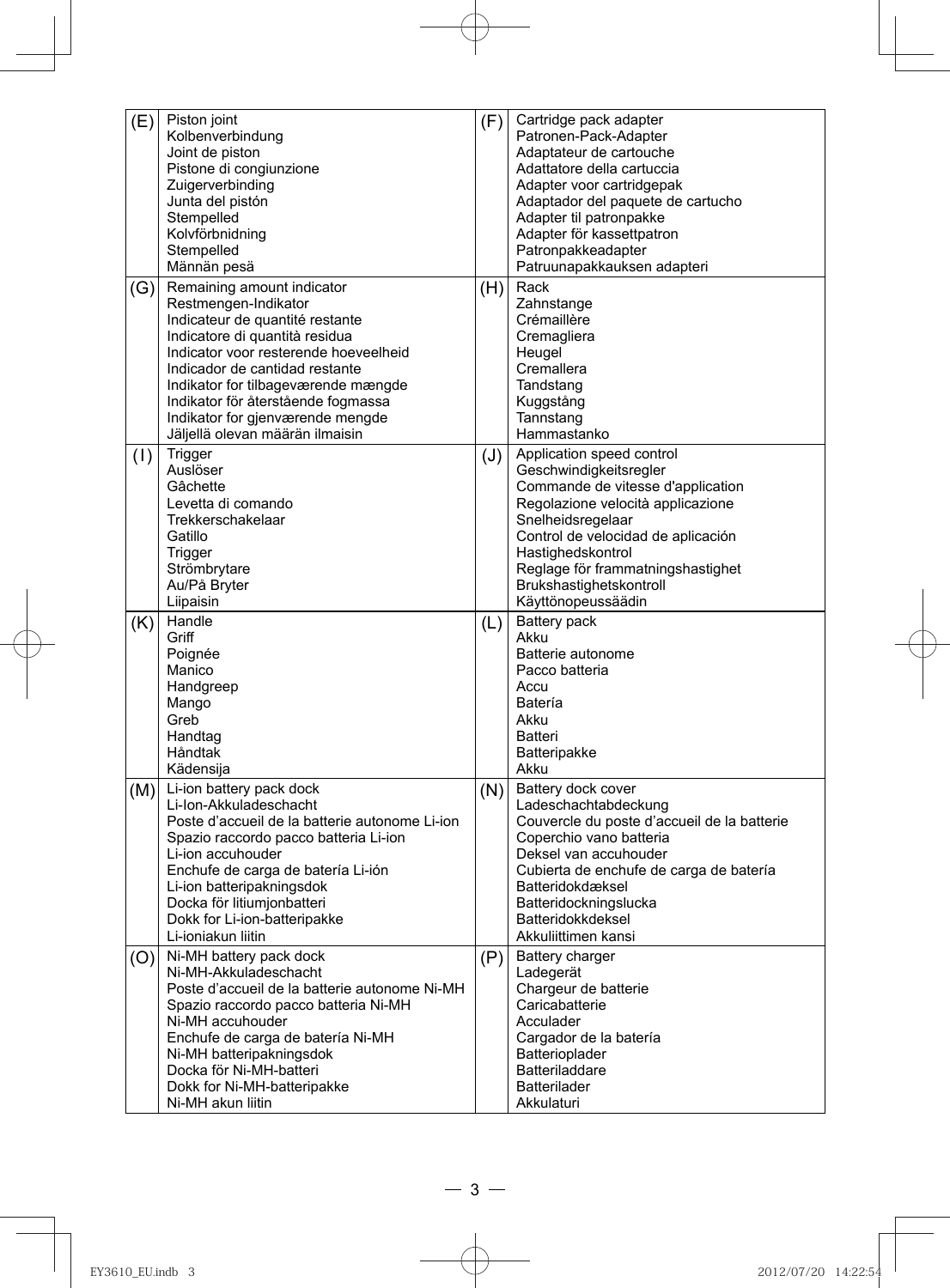

4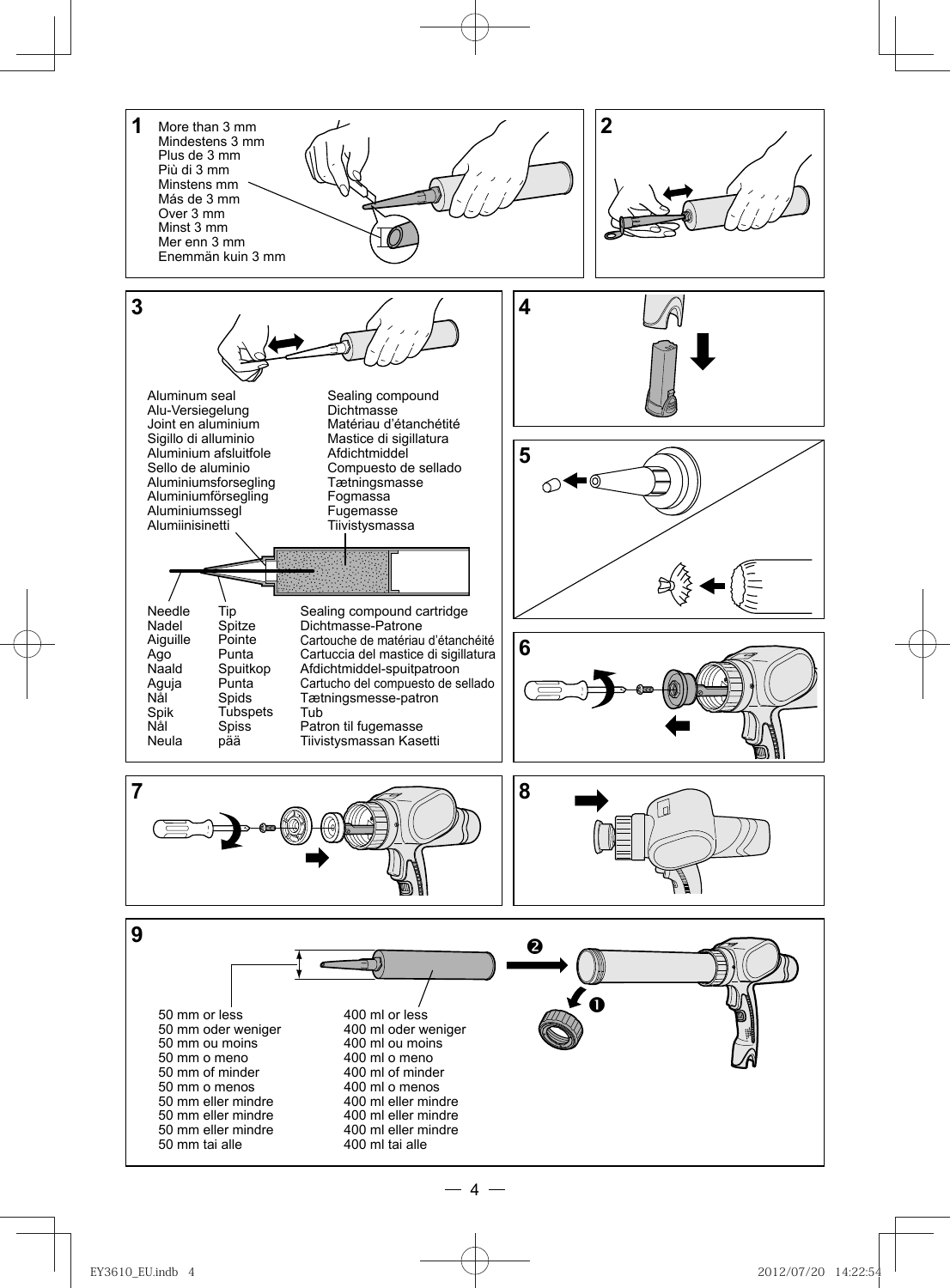

 $-5-$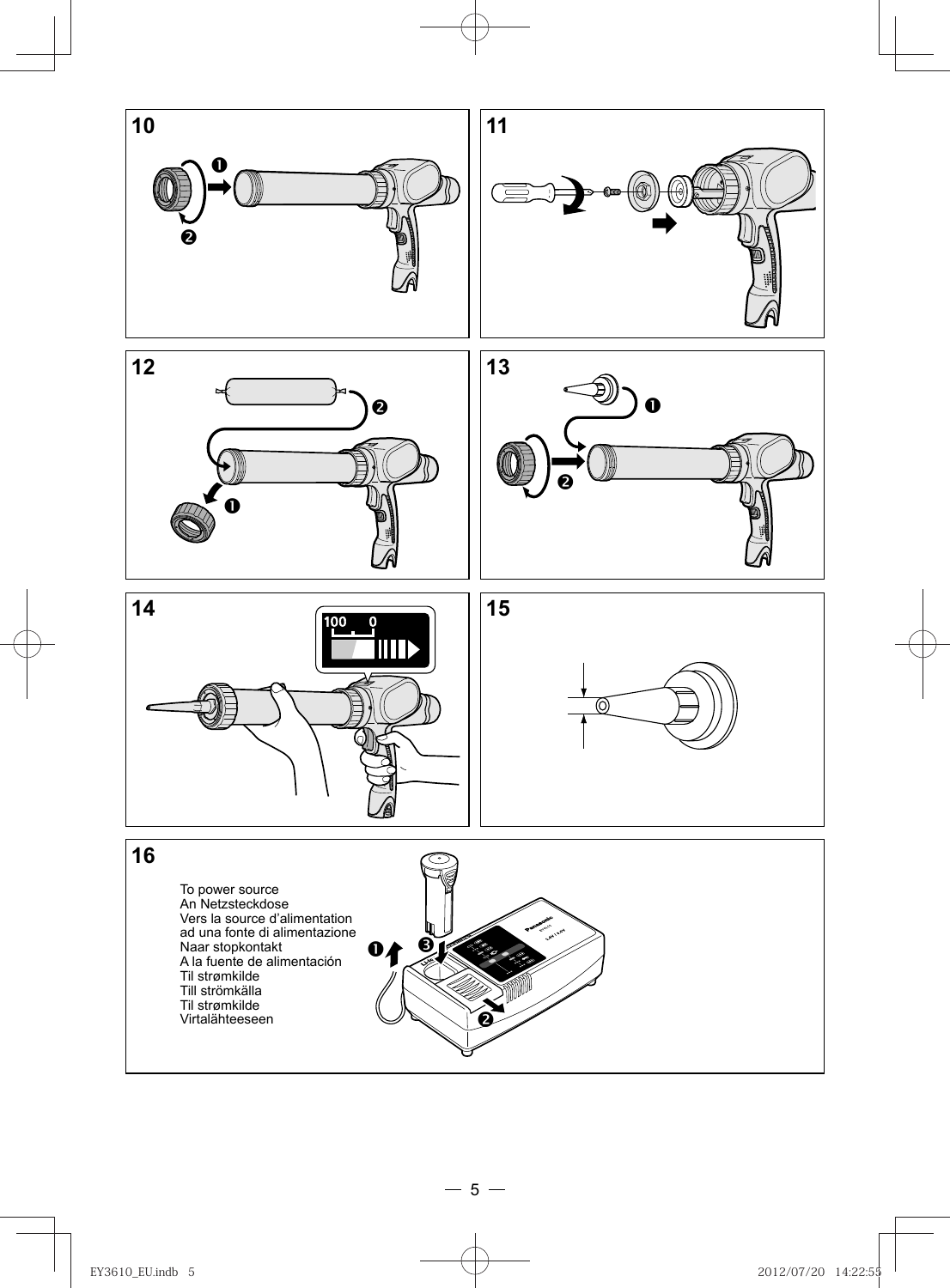**Original instructions: English Translation of the original instructions: Other languages**

# **I. INTENDED USE**

Thank you for purchasing the Panasonic Sealing Gun. This Sealing Gun is for pushing the sealing compounds. Sausage type and cartridge type are applicable for this model. The speed can be adjusted according to work.

# **II. ADDITIONAL SAFETY RULES**

- 1) Be aware that this tool is always in an operating condition, since it does not have to be plugged into an electrical outlet.
- 2) Stop using the tool if you notice something abnormal.
- 3) During charging, the charger may become slightly warm. This is normal. Do NOT charge the battery for a long period.
- 4) The appliance is not intended for use by young children or infirm persons without supervision.
- 5) Young children should be supervised to ensure that they do not play with the appliance.

### **WARNING:**

- Do not use other than the Panasonic battery packs that are designed for use with this rechargeable tool.
- Panasonic is not responsible for any damage or accident caused by the use of the recycled battery pack and the counterfeit battery pack.
- Do not dispose of the battery pack in a fire, or expose it to excessive heat.
- Do not drive the likes of nails into the battery pack, subject it to shocks, dismantle it, or attempt to modify it.
- Do not allow metal objects to touch the battery pack terminals.
- Do not carry or store the battery pack in the same container as nails or similar metal objects.
- Do not charge the battery pack in a high-temperature location, such as next to a fire or in direct sunlight. Otherwise, the battery may overheat, catch fire, or explode.
- Never use other than the dedicated charger to charge the battery pack. Otherwise, the battery may leak, overheat, or explode.
- After removing the battery pack from the tool or the charger, always reattach the pack cover. Otherwise, the battery contacts could be shorted, leading to a risk of fire.
- When the battery pack has deteriorated, replace it with a new one. Continued use of a damaged battery pack may result in heat generation, ignition or battery rupture.

## **Preparing the sealing gun**

- 1) Cut off the tip of the cartridge. The smaller the opening, the more pressure is required to squeeze out the sealing compound; consumption of battery power rises accordingly. Cut the opening to the desired diameter (a minimum of 3 mm). (Fig. 1)
- 2) Punch a hole in the aluminum seal of the cartridge. If you forget to perforate this seal, the sealing compound may come out of the rear part of the cartridge, damaging and soiling the sealing gun. (Fig. 2)

If a previously opened cartridge is to be used again, remove the hardened material with a needle or another pointed tool. (Fig. 3)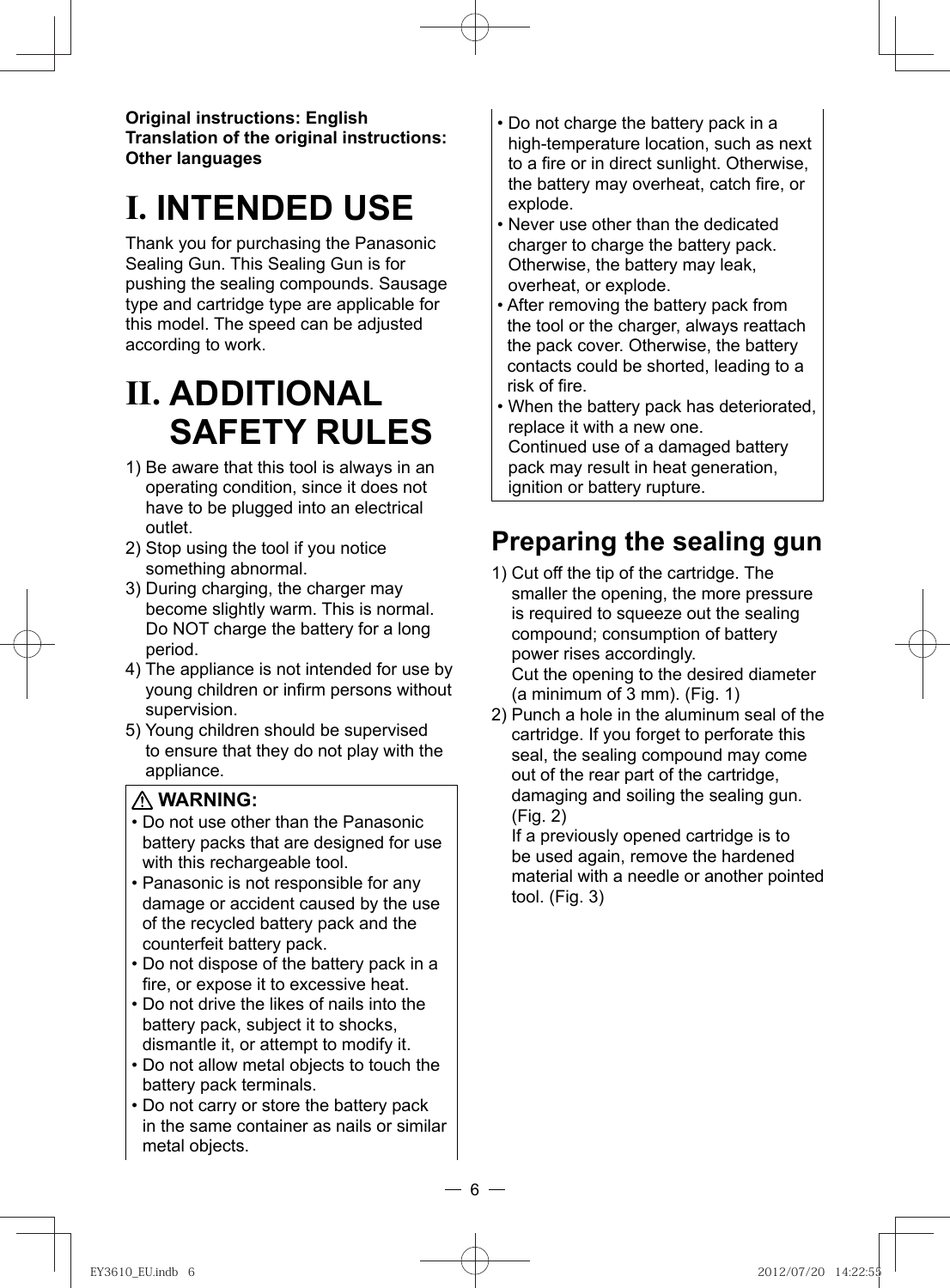## **III. ASSEMBLY Attaching or Removing Battery Pack**

### **CAUTION:**

Before inserting battery pack, check that the trigger in the tool actuates properly and returns to the "OFF" position when released.

- 1. Remove the battery pack away from the tool. (Fig. 4)
- 2. Charge the battery pack using the battery charger.
- 3. After charging has been completed, remove the battery pack from the charger and connect it to the tool. Disconnect the charger from the power source when not in use.

## **Inserting the sealing compound into the gun**

### **CAUTION:**

Be sure to lock the trigger by setting the application speed control (J) to "0" position, and then remove the battery pack away from the tool beforehand.

### **For use with cartridge**

- 1) Cut off the tip of nozzle at a point suitable for the job. (Fig. 5)
- 2) Unscrew the tube holder from the housing, and remove the sausage pack adapter from the rack. (Fig. 6)
- 3) Screw cartridge adapter on to piston joint. (Fig. 7)
- 4) Push the rack all the way in by hand. (Fig. 8)
- 5) Install the tube holder on the housing, remove the front cap from the tube holder, and insert the cartridge. (Fig. 9)
- 6) Install the front cap on the tube holder. (Fig. 10)

### **For use with sausage pack**

- 1) Cut off the tip of nozzle at a point suitable for the job. (Fig. 5)
- 2) Unscrew the tube holder from the housing.

3) Screw sausage pack adapter on to piston joint. (Fig. 11)

### **NOTE:**

- Make sure that the plunger rotates smoothly.
- 4) Push the rack all the way in by hand. (Fig. 8)
- 5) Install the tube holder on the housing, remove the front cap from the tube holder, and insert the sausage pack. (Fig. 12)
- 6) Set the nozzle and install the front cap on the tube holder. (Fig. 13)

# **IV. OPERATION**

## **How to use the sealing gun**

- 1) Attach the battery pack to the tool.
- 2) Set rack speed according to work. You can easily change speeds while working by rotating application speed control (J) by finger.
- 3) Hold the grip while holding the tube holder, then squeeze the trigger (I) to switch on. (Fig. 14)
	- The white area of the remaining amount indicator (G) shows the amount of sealing compound that has been left in the cartridge or sausage pack. When the indicator changes to red completely, the cartridge or sausage pack is empty.
- 4) The tube holder can be rotated. This makes sealing application even easier in hard-to-work places.

### **CAUTION:**

• Be sure to lock the trigger ("0" position) when finished working.

Speed rate adjustment

| Lock |      |  |      |
|------|------|--|------|
|      | Slow |  | Fast |

- Be sure to remove the battery pack away from tool when finished working.
- Dripping can occur with small nozzle openings or exceptionally soft sealing compounds.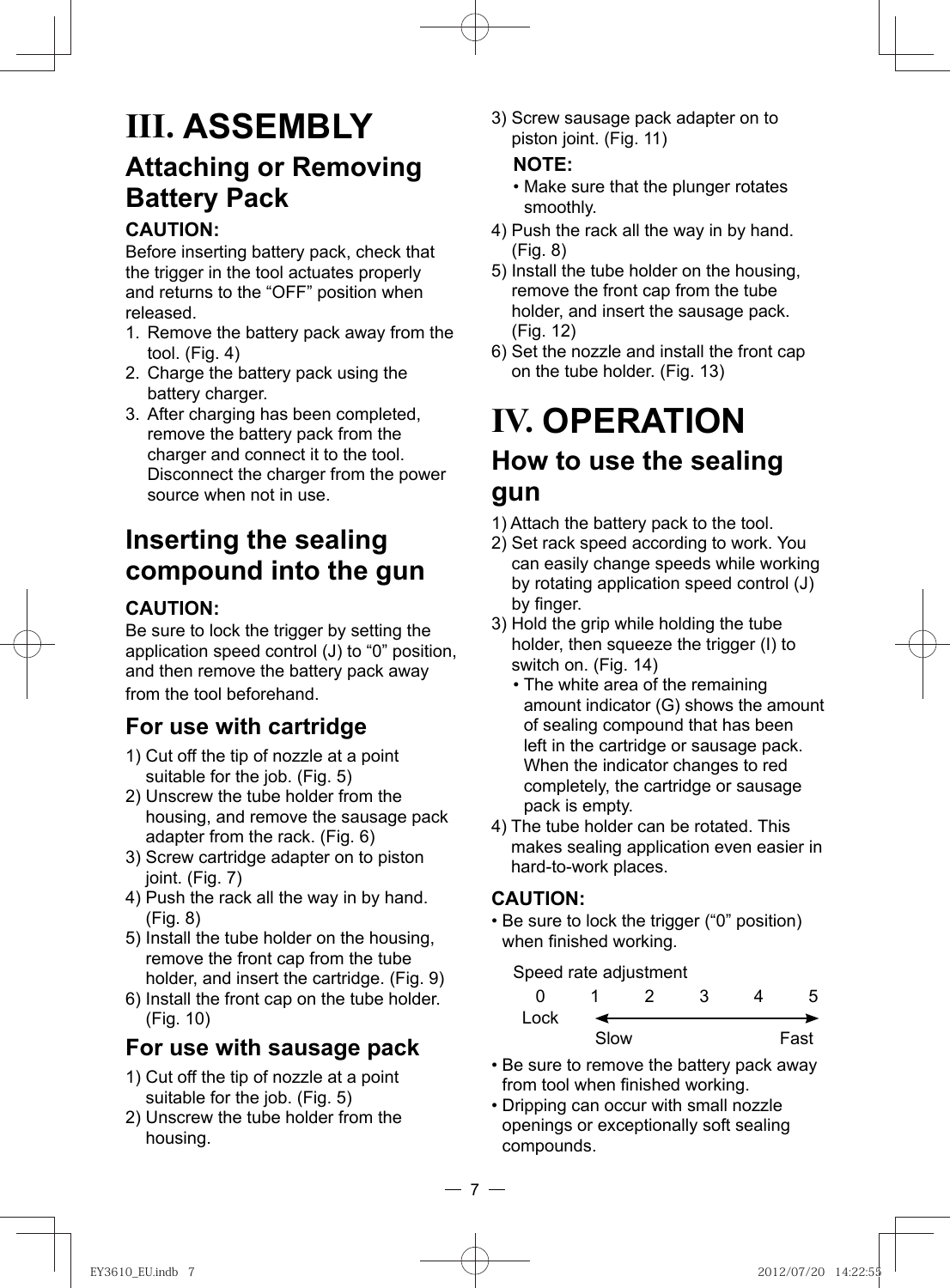### **For hard compounds**

- Warm the sealing compounds until the compounds become soft.
- Increase the speed by selecting the application speed control.
- Make the nozzle cut diameter bigger. (Fig. 15)

### **CAUTION:**

- Make sure the front cap is tightened securely when working.
- Use the tool only for its intended purpose, and do not operate it for long periods of time without interruption, since this may damage the sealing gun or cause the cartridge to jam. Do not insert a cartridge if it is wet, or if the sealing compound has hardened.
- If the tool is operated for long periods of time, the motor may overheat. It is therefore recommended to switch it off from time to time.
- The use of flammable materials, even for cleaning purposes, is not permitted.
- Do not squeeze the trigger with an empty sealing compound. (It causes a failure.)

### **How to adjust the remaining amount indicator**

 If you touch the stopper, the rack will shift back. In that case the remaining amount indicator will not change to white completely even if you push the rack all the way in. To reset the indicator, try the following procedures.

1) Fully extend the rack.



• After extending the rack to the end by squeezing the trigger, pull it out further by hand until it clicks.

2) Keep squeezing the trigger until the lower half of the remaining amount indicator becomes red and the upper half becomes white.



3) Release the trigger, then push the rack all the way in by hand. (Fig. 8)

## **[Battery Pack] For Appropriate Use of Battery pack Li-ion Battery pack**

- For optimum battery life, store the Liion battery pack following use without charging it.
- When charging the battery pack, confirm that the terminals on the battery charger are free of foreign substances such as dust and water etc. Clean the terminals before charging the battery pack if any foreign substances are found on the terminals.

The life of the battery pack terminals may be affected by foreign substances such as dust and water etc. during operation.

- When battery pack is not in use, keep it away from other metal objects like: paper clips, coins, keys, nails, screws, or other small metal objects that can make a connection from one terminal to another. Shorting the battery terminals together may cause sparks, burns or a fire.
- When operating the battery pack, make sure the work place is well-ventilated.

### **Battery Pack Life**

The rechargeable batteries have a limited life. If the operation time becomes extremely short after recharging, replace the battery pack with a new one.

## **Battery Recycling**

### **ATTENTION:**

For environmental protection and recycling of materials, be sure that it is disposed of at an officially assigned location, if there is one in your country.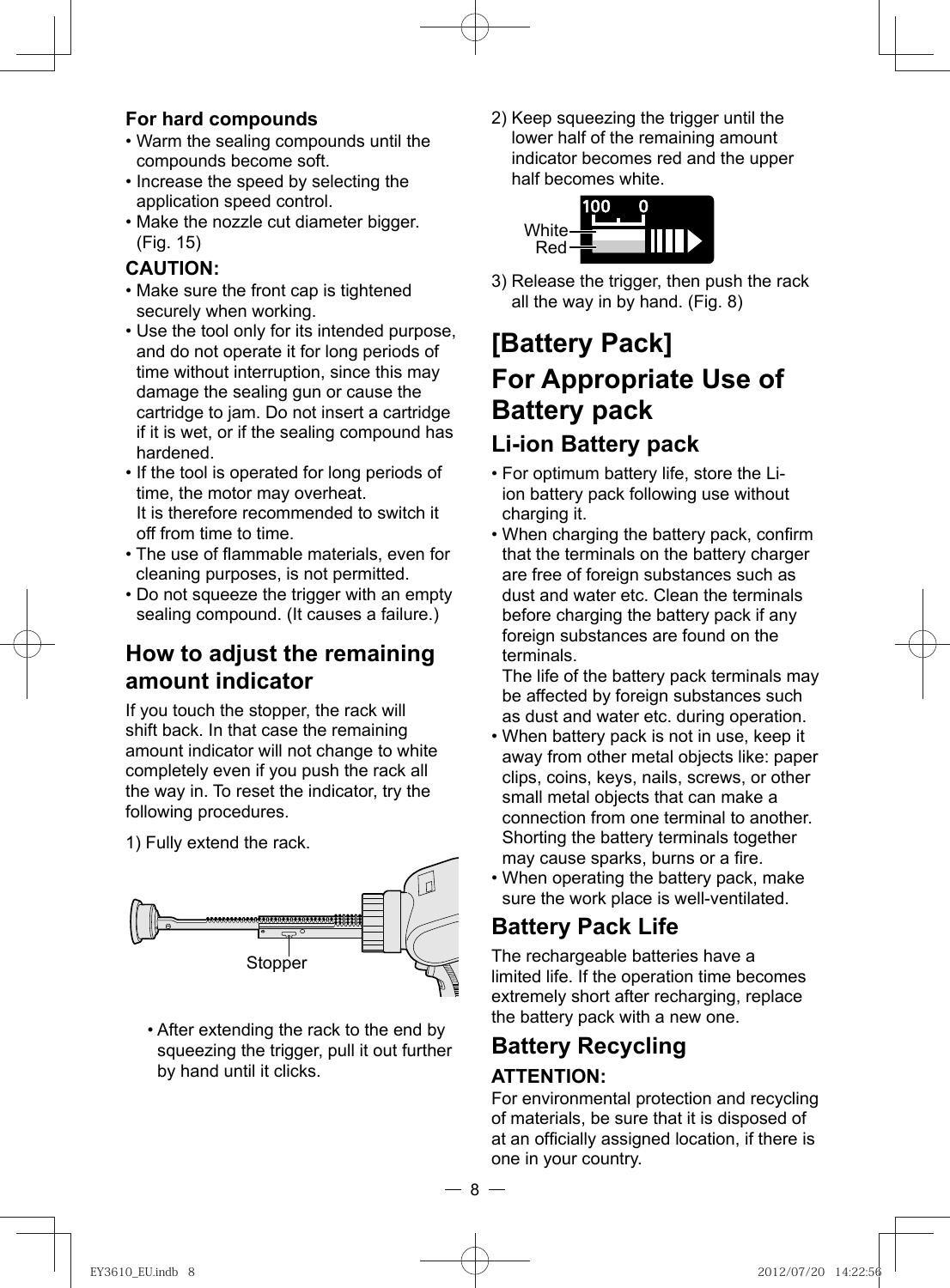## **[Battery Charger] Charging**

### **CAUTION:**

- If the temperature of the battery pack falls approximately below −10°C (14°F), charging will automatically stop to prevent degradation of the battery.
- The ambient temperature range is between  $0^{\circ}$ C (32 $^{\circ}$ F) and 40 $^{\circ}$ C (104 $^{\circ}$ F). If the battery pack is used when the battery temperature is below 0°C (32°F), the tool may fail to function properly.
- When charging a cool battery pack (below 0°C (32°F)) in a warm place, leave the battery pack at the place and wait for more than one hour to warm up the battery to the level of the ambient temperature.
- Cool down the charger when charging more than two battery packs consecutively.
- Do not insert your fingers into contact hole, when holding charger or any other occasions.

To prevent the risk of fire or damage to the battery charger.

- Do not use power source from an engine generator.
- Do not cover vent holes on the charger and the battery pack.
- Unplug the charger when not in use.

#### **NOTE:**

Your battery pack is not fully charged at the time of purchase. Be sure to charge the battery before use.

### **Battery charger**

1. Plug the charger into the AC outlet. **NOTE:** 

 Sparks may be produced when the plug is inserted into the AC power supply, but this is not a problem in terms of safety.

- 2. Select the Li-ion Battery pack dock cover. Slide the battery dock cover to allow insertion.
- 3. Insert the battery pack firmly into the charger. (Fig. 16)
- 4. During charging, the charging lamp will be lit. When charging is completed, an internal electronic switch will automatically be triggered to prevent overcharging.
	- Charging will not start if the battery pack is warm (for example, immediately after heavy-duty operation). The orange standby lamp will be flashing until the battery cools down. Charging will then begin automatically.
- 5. The charge lamp (green) will flash slowly once the battery is approximately 80% charged. (Li-ion Battery Only)
- 6. When charging is completed, the charging lamp in green color will turn off.
- 7. If the temperature of the battery pack is 0˚C or less, charging takes longer to fully charge the battery pack than the standard charging time. Even when the battery is fully charged, it will have approximately 50% of the power of a fully charged battery at normal operating temperature.
- 8. Consult an authorized dealer if the charging lamp (green) does not turn off.
- 9. If a fully charged battery pack is inserted into the charger again, the charging lamp lights up. After several minutes, the charging lamp in green color will turn off.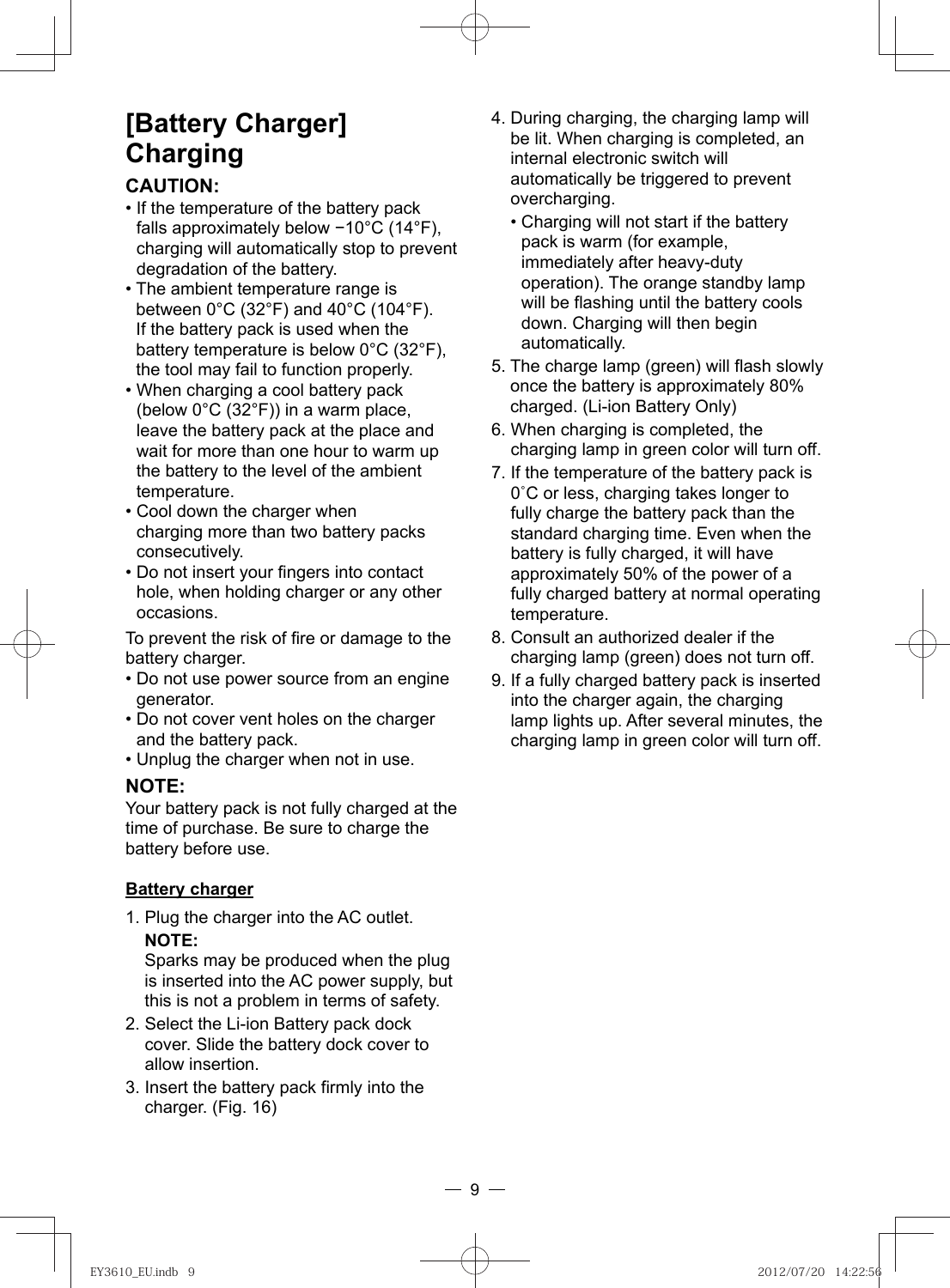## **LAMP INDICATIONS**



**Information for Users on Collection and Disposal of Old Equipment and used Batteries**



These symbols on the products, packaging, and/or accompanying documents mean that used electrical and electronic products and batteries should not be mixed with general household waste.

For proper treatment, recovery and recycling of old products and used batteries, please take them to applicable collection points, in accordance with your national legislation and the Directives 2002/96/EC and 2006/66/EC.



By disposing of these products and batteries correctly, you will help to save valuable resources and prevent any potential negative effects on human health and the environment which could otherwise arise from inappropriate waste handling.

For more information about collection and recycling of old products and batteries, please contact your local municipality, your waste disposal service or the point of sale where you purchased the items.

Penalties may be applicable for incorrect disposal of this waste, in accordance with national legislation.

### **For business users in the European Union**

If you wish to discard electrical and electronic equipment, please contact your dealer or supplier for further information.

### **[Information on Disposal in other Countries outside the European Union]**

These symbols are only valid in the European Union. If you wish to discard these items, please contact your local authorities or dealer and ask for the correct method of disposal.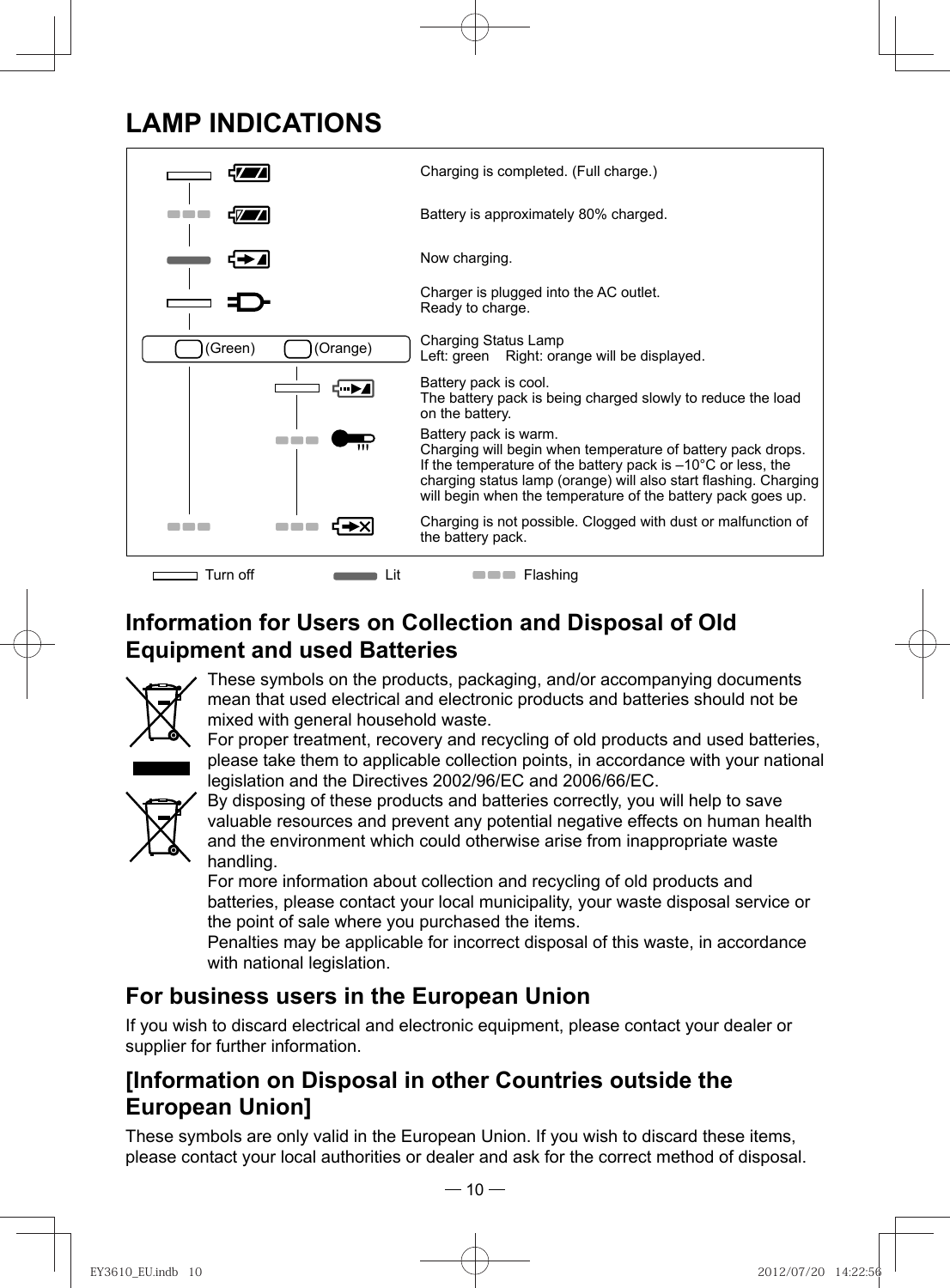### **Note for the battery symbol (bottom two symbol examples):**

This symbol might be used in combination with a chemical symbol. In this case it complies with the requirement set by the Directive for the chemical involved.

## **V. MAINTENANCE**

- Use only a dry, soft cloth for wiping the unit. Do not use a damp cloth, thinner, benzine, or other volatile solvents for cleaning.
- If sealing compound adheres to the rack, remove the compound before it hardens.

# **VI. ACCESSORIES**

### **CAUTION:**

To prevent the risk of injury, only use accessory or attachment for its stated purpose.

Sausage pack adapter

• EY9X013E10 (included)

Cartridge pack adapter

• EY9X017E10 (included)

If you need any assistance for more details regarding these accessories, ask your local service center.

## **VII. SEALING PERFORMANCE**

The following table shows the approximate sealing performance, based on a fully charged battery pack and an ambient temperature of 20°C.

| Nozzle diameter Ø |             | Ø8 mm         |             |             | $\varnothing$ 5 mm |             |
|-------------------|-------------|---------------|-------------|-------------|--------------------|-------------|
| Speed<br>Material | Fast<br>(5) | Medium<br>(3) | Slow<br>(1) | Fast<br>(5) | Medium<br>(3)      | Slow<br>(1) |
| Acrylic resin     | Approx. 60  | Approx. 60    | Approx. 30  | Approx. 50  | Approx. 50         | Approx. 20  |
| Silicone          | Approx. 65  | Approx. 60    | Approx. 35  | Approx. 50  | Approx. 40         | Approx. 25  |
| Urethane          | Approx. 30  | Approx. 25    | Approx. 15  | Approx. 30  | Approx. 25         | Approx. 15  |

• The numbers in brackets designate the speed rate set on the application speed control.

• Lower temperatures will reduce the sealing performance.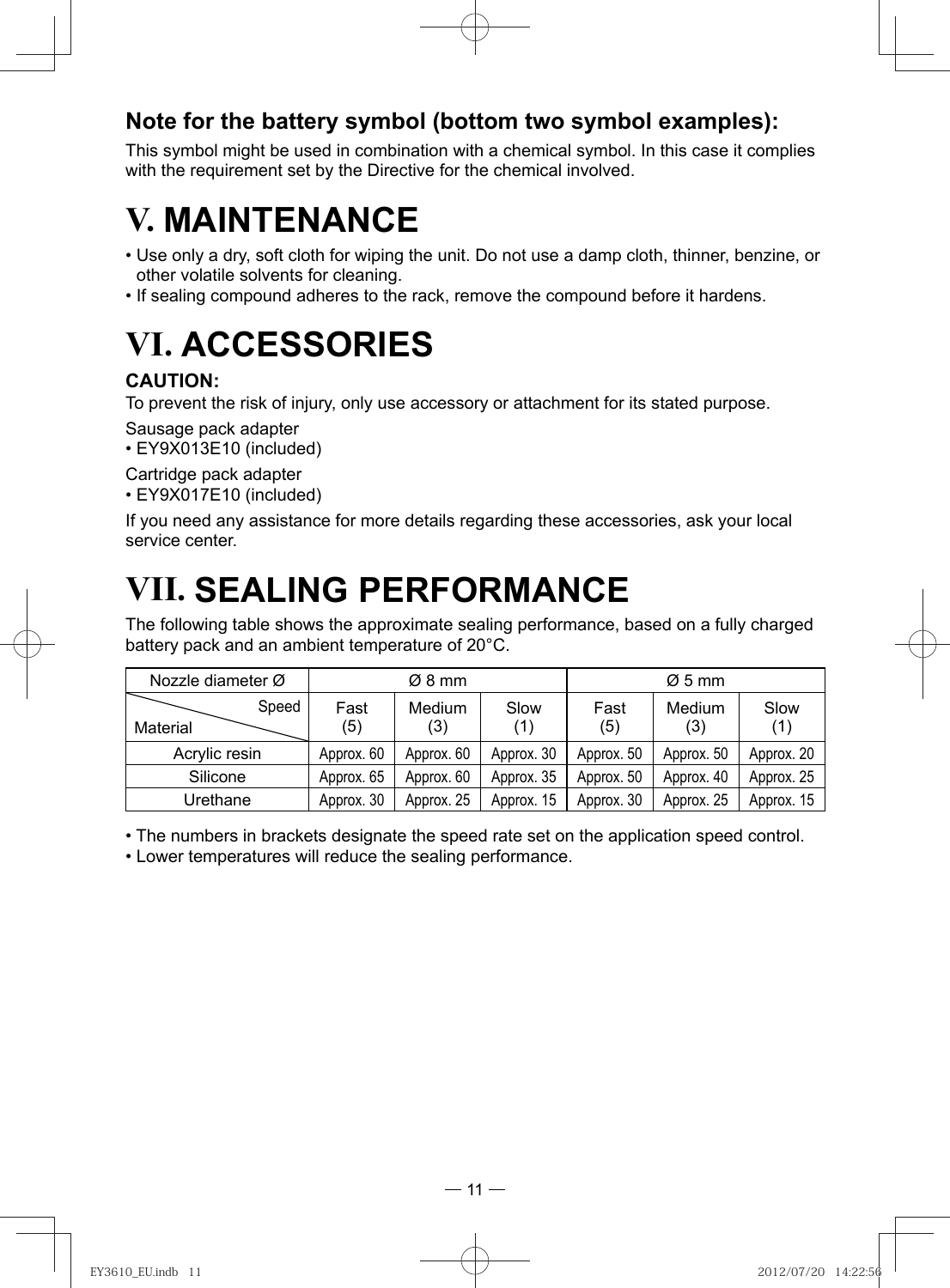# **VIII. SPECIFICATIONS**

## **MAIN UNIT**

| Model                              | EY3610                  |
|------------------------------------|-------------------------|
| Motor                              | 3.6 V DC                |
| Ejection pressure                  | 2.5 kN (250 kgf)        |
| Overall length                     | 501 mm                  |
| Weight (with battery pack: EY9L10) | 2.15 kg                 |
| Noise, Vibration                   | See the included sheet. |

### **BATTERY PACK**

| Model           | EY9L10         |
|-----------------|----------------|
| Storage battery | Li-ion Battery |
| Battery voltage | 3.6 V DC       |

### **BATTERY CHARGER**

| Model             | EY0L11                                             |
|-------------------|----------------------------------------------------|
| Electrical rating | See the rating plate on the bottom of the charger. |
| Weight            | 0.6 ka                                             |
| Charging time     | Usable: 15 min.<br>Full: 30 min.                   |

### **NOTE:**

This chart may include models that are not available in your area.

Please refer to the latest general catalogue.

For the dealer name and address, please see the included warranty card.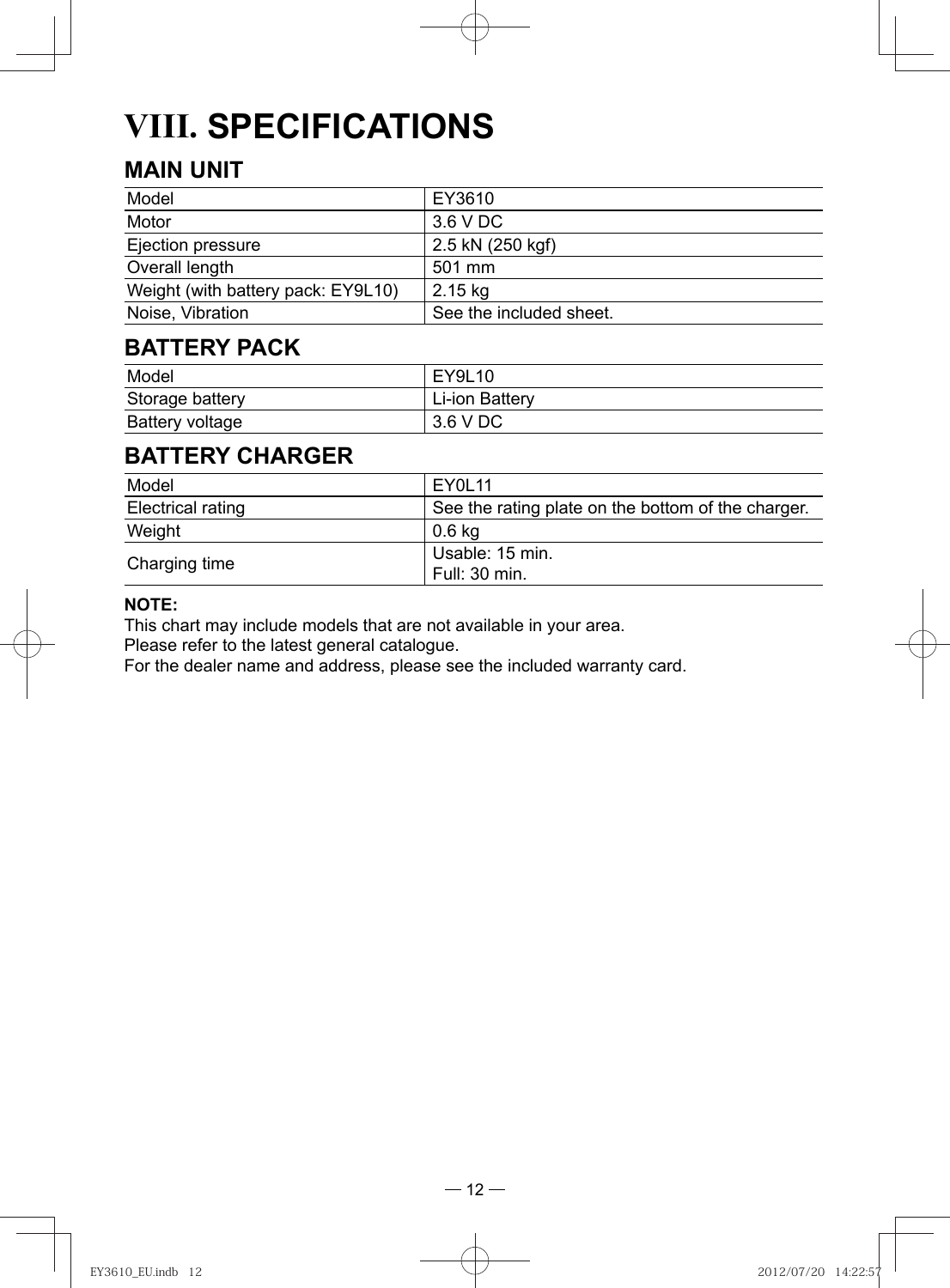## **ONLY FOR U.K.**

# **IX. ELECTRICAL PLUG INFORMATION**

#### **FOR YOUR SAFETY PLEASE READ THE FOLLOWING TEXT CAREFULLY**

This appliance is supplied with a moulded three pin mains plug for your safety and convenience.

A 3 amp fuse is fitted in this plug. Should the fuse need to be replaced please ensure that the replacement fuse has a rating of 3 amp and that it is approved by ASTA or BSI to BS1362. Check for the ASTA mark  $\circledast$  or the BSI

mark  $\bigcirc$  on the body of the fuse.

If the plug contains a removable fuse cover you must ensure that it is refitted when the fuse is replaced.

If you lose the fuse cover the plug must not be used until a replacement cover is obtained.

A replacement fuse cover can be purchased from your local Panasonic Dealer.

IF THE FITTED MOULDED PLUG IS UNSUITABLE FOR THE SOCKET OUTLET IN YOUR HOME THEN THE FUSE SHOULD BE REMOVED AND THE PLUG CUT OFF AND DISPOSED OF SAFELY.

THERE IS A DANGER OF SEVERE ELECTRICAL SHOCK IF THE CUT OFF PLUG IS INSERTED INTO ANY 13 AMP SOCKET.

If a new plug is to be fitted please observe the wiring code as shown below.

If in any doubt please consult a qualified electrician.

#### **IMPORTANT:** The wires in this mains lead are coloured in accordance with the following code: Blue: Neutral Brown: Live

As the colours of the wire in the mains lead of this appliance may not correspond with the coloured markings identifying the terminals in your plug, proceed as follows. The wire which is coloured BLUE must be connected to the terminal in the plug which is marked with the letter N or coloured BLACK.

The wire which is coloured BROWN must be connected to the terminal in the plug which is marked with the letter L or coloured RED.

Under no circumstances should either of these wires be connected to the earth terminal of the three pin plug, marked with the letter E or the Earth Symbol  $\pm$ .

**How to replace the fuse:** Open the fuse compartment with a screwdriver and replace the fuse and fuse cover if it is removable.



This apparatus was produced to BS800.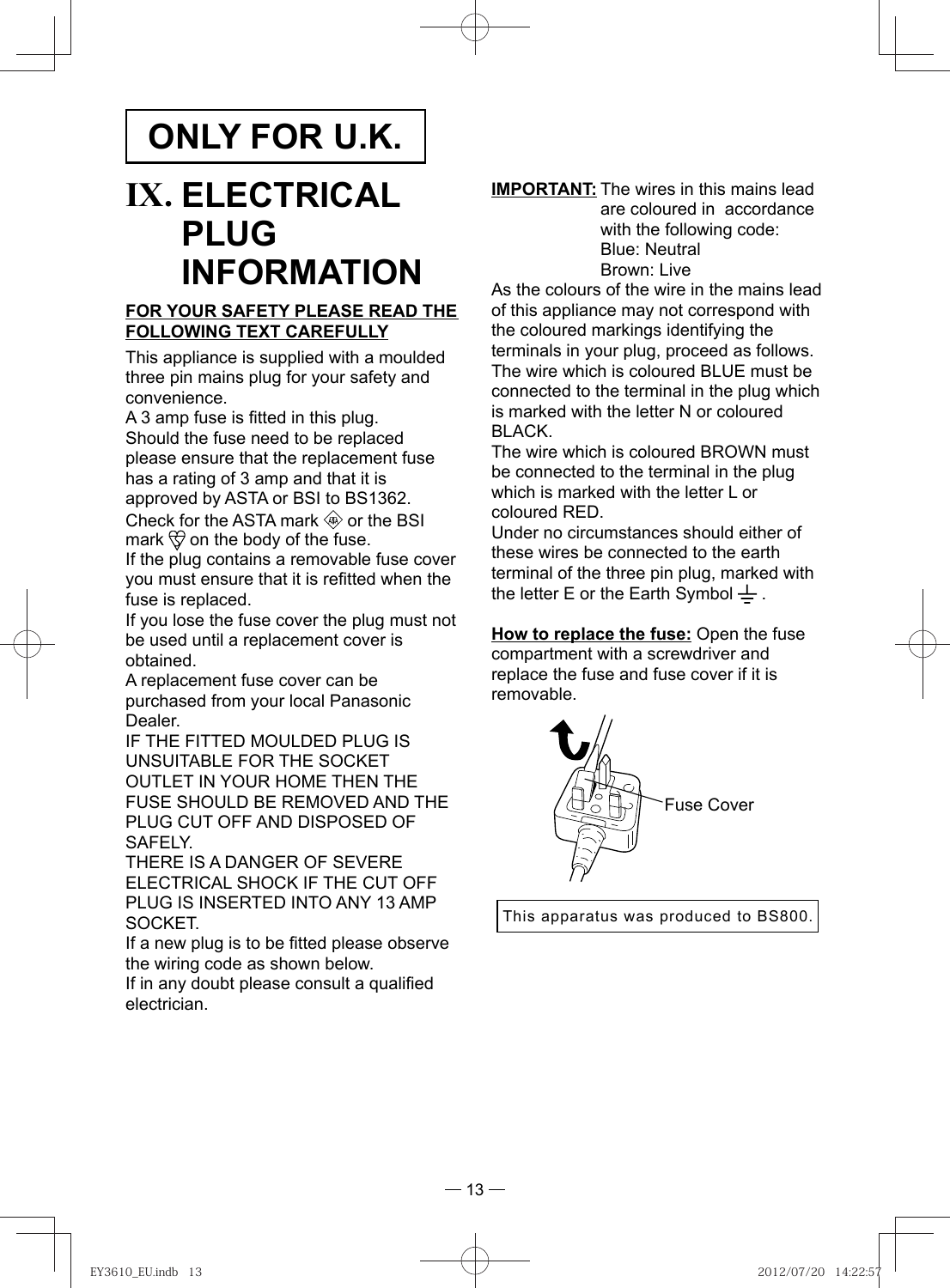**Original-Anleitung: Englisch Übersetzung der Original-Anleitung: Andere Sprachen**

# **I. VERWENDUNGSZWECK**

Wir danken Ihnen für den Kauf der Panasonic Kartuschenpistole. Diese Kartuschenpistole dient zum Einpressen von Abdichtmasse. Für dieses Modell sind Folienbeutel und Kartuschen verwendbar. Die Geschwindigkeit kann entsprechend der Arbeit eingestellt werden.

# **II. WEITERE WICHTIGE SICHERHEITSREGELN**

- 1) Denken Sie daran, daß das Werkzeug ständig betriebsbereit ist, da es nicht an die Steckdose angeschlossen werden muß.
- 2) Das Werkzeug nicht weiterbenutzen, wenn dieses nicht mehr normal zu arbeiten.
- 3) Beim Aufladen kann sich das Ladegerät etwas erhitzen. Dies ist normal. Das Akkupack daher nicht über lange Zeit aufladen.
- 4) Das Gerät sollte nicht von jungen Kindern oder gebrechlichen Personen ohne Beaufsichtigung benutzt werden.
- 5) Junge Kinder sollten beaufsichtigt werden, um sicherzustellen, daß sie nicht mit dem Gerät spielen.

### **WARNUNG:**

- Verwenden Sie nur die Panasonic-Akkus, die für den Einsatz mit dieser Akku-Maschine ausgelegt sind.
- Panasonic übernimmt keine Verantwortung für etwaige Schäden oder Unfälle, die durch den Gebrauch von recycelten und gefälschten Akkus verursacht werden.
- Werfen Sie den Akku nicht ins Feuer, und setzen Sie ihn auch keiner übermäßigen Wärme aus.
- Unterlassen Sie das Einschlagen von Nägeln in den Akku sowie Erschüttern, Zerlegen oder Abändern des Akkus.
- Achten Sie darauf, dass keine Metallgegenstände mit den Kontakten des Akkus in Berührung kommen.
- Unterlassen Sie das Tragen oder Aufbewahren des Akkus zusammen mit Nägeln oder ähnlichen Metallgegenständen im selben Behälter.
- Laden Sie den Akku nicht an einem heißen Ort, wie z. B. in der Nähe eines Feuers oder in direktem Sonnenlicht. Anderenfalls kann der Akku überhitzen, Feuer fangen oder explodieren.
- Verwenden Sie nur das zugehörige Ladegerät zum Laden des Akkus. Anderenfalls kann der Akku auslaufen, überhitzen oder explodieren.
- Nachdem Sie den Akku von der Maschine oder dem Ladegerät abgenommen haben, bringen Sie stets die Akkuabdeckung wieder an. Anderenfalls könnten die Akkukontakte kurzgeschlossen werden, was zu einem Brand führen kann.
- Wenn der Akku schwach geworden ist, ersetzen Sie ihn durch einen neuen. Fortgesetzter Gebrauch eines beschädigten Akkus kann zu Wärmeerzeugung, Entzündung oder Bruch führen.

## **Vorbereiten der Kartuschen-Pistole**

- 1) Das Ende der Patronenspitze abschneiden. Je kleiner die Öffnung, desto größer ist die zum Herauspressen der Dichtmasse erforderliche Kraft und damit der Verbrauch an Batterieleistung. Die Öffnung auf den gewünschten Durchmesser zuschneiden (mindestens 3mm). (Abb. 1)
- 2) Ein Loch in die Alu-Versiegelung der Patrone stechen. Wenn vergessen wird, die Versiegelung zu durchstoßen, kann es vorkommen, daß Dichtmasse auf der Rückseite der Patrone ausstritt, was die Pistole verschmutzen und beschädigen kann. (Abb. 2)

Bei Wiederverwendung von bereits gebrauchten Patronen das erhärete Material mit einer Nabel oder einem anderen spitzen Gegenstand entfernen. (Abb. 3)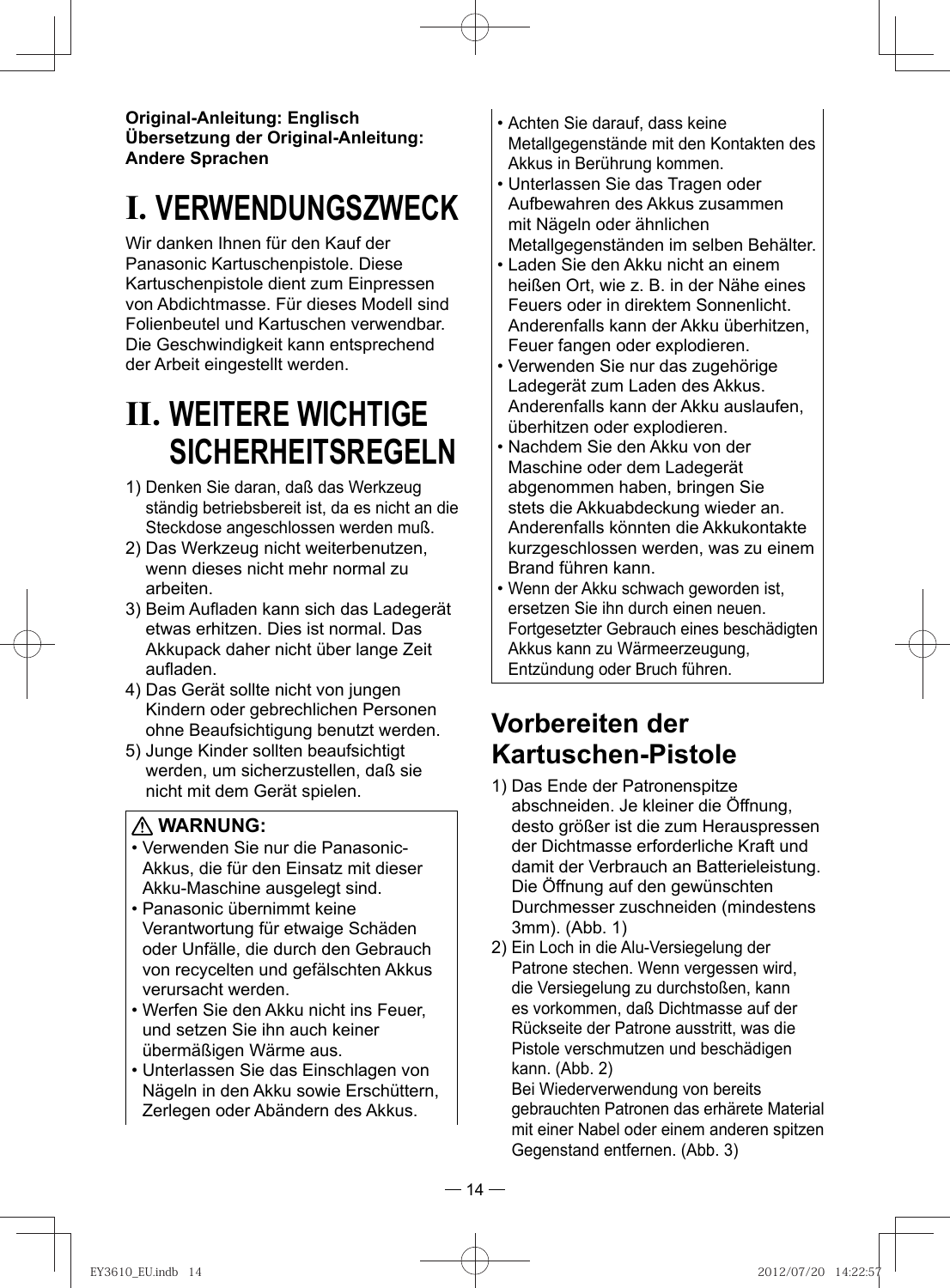# **III. BAUGRUPPE**

## **Anbringen oder Abnehmen des Akkus**

### **VORSICHT:**

Vergewissern Sie sich vor dem Einsetzen des Akkus, dass der Auslöser der Maschine einwandfrei funktioniert und beim Loslassen zur Ausschaltposition "OFF" zurückkehrt.

- 1. Entfernen Sie den Akku aus dem Werkzeug. (Abb. 4)
- 2. Laden Sie den Akku mit dem Ladegerät auf.
- 3. Entfernen Sie nach Abschluss des Aufladens den Akku aus dem Ladegerät und verbinden Sie ihn mit dem Gerät. Entfernen Sie das Ladegerät von der Netzsteckdose, wenn es nicht verwendet wird.

## **Das Verbindungsgemisch in die Pistole füllen**

### **VORSICHT:**

Stellen Sie sicher, dass der Auslöser gesperrt ist, indem Sie den Geschwindigkeitsregler (J) der Anwendung auf die "0"-Position setzen und dann im Voraus den Akku von dem Werkzeug entfernen.

### **Für die Verwendung von Kartuschen**

- 1) Schneiden Sie die Spitze der Düse an einer für die Arbeit geeigneten Stelle ab. (Abb. 5)
- 2) Schrauben Sie die Kartuschenaufnahme vom Gehäuse ab, und entfernen Sie den Folienbeuteladapter von der Zahnstange. (Abb. 6)
- 3) Schrauben Sie den Patronen-Adapter auf die Kolbenverbindung. (Abb. 7)
- 4) Schieben Sie die Zahnstange per Hand ganz hinein. (Abb. 8)
- 5) Bringen Sie die Kartuschenaufnahme am Gehäuse an, nehmen Sie die Frontkappe von der Kartuschenaufnahme ab, und führen Sie die Kartusche ein. (Abb. 9)

6) Bringen Sie die Frontkappe an der Kartuschenaufnahme an. (Abb. 10)

### **Für die Verwendung von Folienbeuteln**

- 1) Schneiden Sie die Spitze der Düse an einer für die Arbeit geeigneten Stelle ab. (Abb. 5)
- 2) Schrauben Sie die Kartuschenaufnahme vom Gehäuse ab.
- 3) Schrauben Sie den Folienbeuteladapter auf die Kolbenverbindung. (Abb. 11)

#### **HINWEIS:**

- Vergewissern Sie sich, dass sich der Tauchkolben reibungslos dreht.
- 4) Schieben Sie die Zahnstange per Hand ganz hinein. (Abb. 8)
- 5) Bringen Sie die Kartuschenaufnahme am Gehäuse an, nehmen Sie die Frontkappe von der Kartuschenaufnahme ab, und führen Sie den Folienbeutel ein. (Abb. 12)
- 6) Setzen Sie die Düse auf, und bringen Sie die Frontkappe an der Kartuschenaufnahme an. (Abb. 13)

## **IV. BETRIEB Benutzung der Dichtmasse-Pistole**

- 1) Bringen sie den Akku am Werkzeug an.
- 2) Die Zahnstangengeschwindigkeit je nach der Art der auszuführenden Abdichtung einstellen. Somit können Sie die Geschwindigkeit während der Arbeit durch Drehen des Auspressgeschwindigkeitsreglers (J) mit dem Finger leicht und einfach ändern.
- 3) Halten Sie den Griff, während Sie die Kartuschenaufnahme halten; drücken Sie dann den Auslöser (I) zum Einschalten. (Abb. 14)
	- Der weiße Bereich des Restmengen-Indikators (G) zeigt die Menge der Dichtmasse, die in der Patrone oder dem Folienbeutel verbleibt. Wenn der Indikator vollständig auf rot wechselt, ist die Patrone oder der Folienbeutel leer.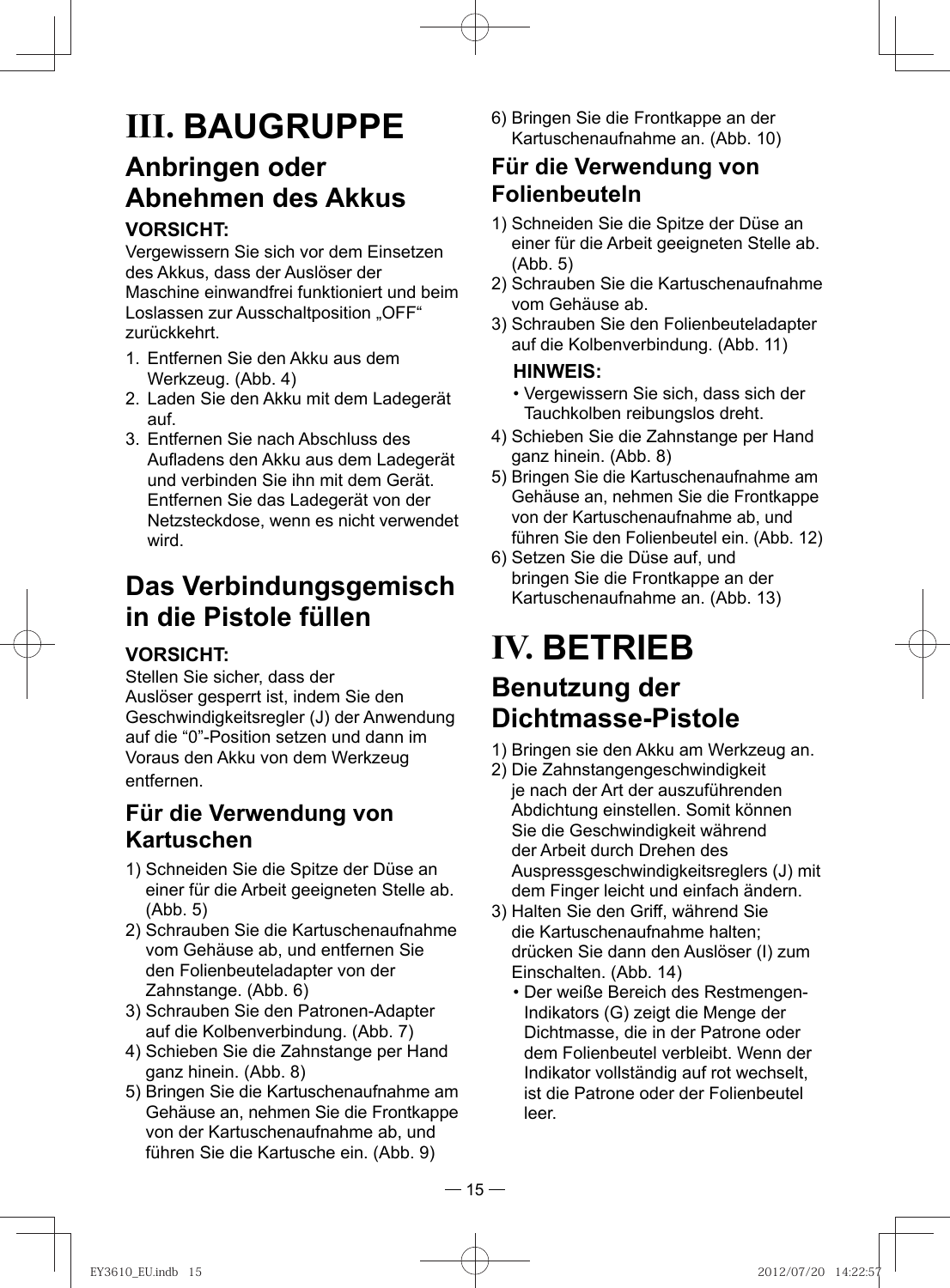4) Der Tubenhalter kann gedreht werden. Dies macht das Auftragen von Dichtmasse an schwer zugänglichen Orten noch einfacher.

#### **VORSICHT:**

• Nach Beendigung des Arbeitsvorgangs den Geschwindigkeitsregler sperren ("0" Stellung).

**Geschwindigkeits Stufenregelung** 

 0 1 2 3 4 5 **Stellung** Langsam Schnell

- Achten Sie darauf, den Akku nach Abschluss des Arbeitens vom Werkzeug zu entfernen.
- Ein Nachtropfen ist möglich, wenn kleine Düsenöffnungen oder außergewöhnlich weiche Dichtmassen verwendet werden.

#### **Für harte Dichtmasse**

- Erwärmen Sie die Dichtmasse, bis sie weich wird.
- Erhöhen Sie die Geschwindigkeit durch entsprechendes Drehen des Geschwindigkeitsreglers.
- Vergrößern Sie den Düsendurchmesser. (Abb. 15)

### **VORSICHT:**

- Vergewissern Sie sich, dass die Frontkappe bei der Arbeit sicher angezogen ist.
- Das Werkzeug nicht überbeanspruchen oder lange Zeit ohne Unterbrechung benutzen. Die Pistole könnte sonst blockieren oder beschädigt werden. Keine Patronen mit erhärteter Dichtungsmasse oder nasse Patronen einsetzen.
- Bei langem, ununterbrochenen Betrieb kann sich der Motor überhitzen. Das Werkzeug sollte daher von Zeit zu Zeit abgeschaltet werden.
- Die Verwendung brennbarer Stoffe, auch für Reinigungszwecke, ist nicht erlaubt.
- Drücken Sie nicht den Auslöser, wenn keine Dichtmasse vorhanden ist. (Das verursacht eine Fehlfunktion.)

### **Anpassen des Restmengen-Indikators**

 Wenn Sie den Anschlag berühren, wird die Zahnstange zurück verlagert. In diesem Fall wird der Restmengen-Indikator nicht komplett auf Weiß wechseln, auch wenn Sie die Zahnstange ganz hineinschieben. Um den Indikator zurückzusetzen, probieren Sie die folgenden Verfahren aus.

1) Strecken Sie die Zahnstange vollständig.



- Nach dem vollständigen Strecken der Zahnstange durch Drücken des Auslösers, ziehen Sie sie weiter mit der Hand heraus, bis es klickt.
- 2) Drücken Sie den Auslöser weiter, bis die untere Hälfte des Restmengen-Indikators rot und die obere Hälfte weiß wird.



3) Lassen Sie den Auslöser los und schieben Sie die Zahnstange mit der Hand vollständig hinein. (Abb. 8)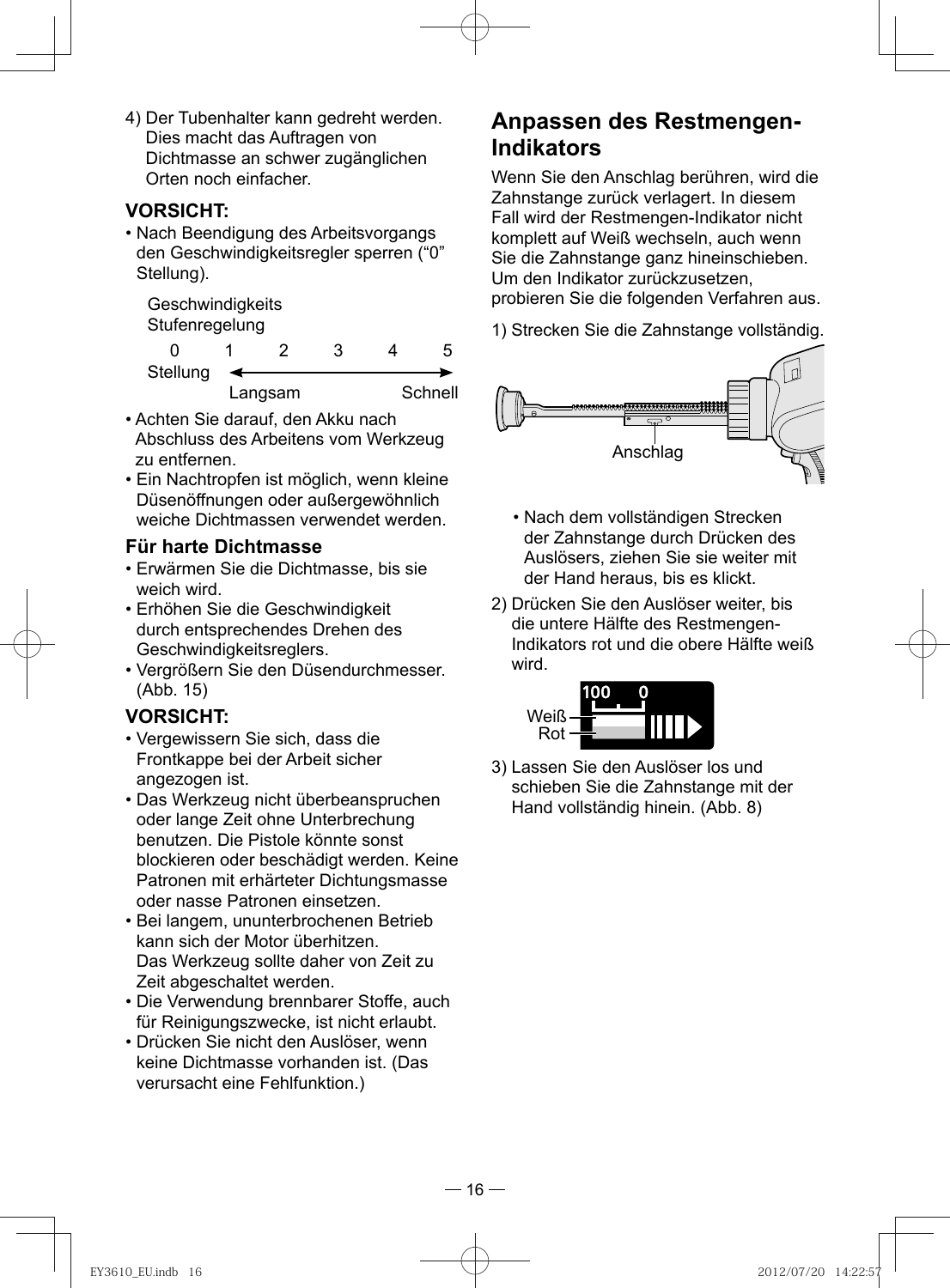## **[Akku] Für richtigen Gebrauch des Akkus**

## **Li-Ion-Akku**

- Um eine möglichst lange Lebensdauer des Li-Ion-Akkus zu erzielen, lagern Sie ihn nach dem Gebrauch, ohne ihn aufzuladen.
- Achten Sie beim Laden des Akkus darauf, dass die Kontakte am Ladegerät frei von Fremdstoffen, wie z. B. Staub und Wasser usw., sind. Reinigen Sie die Kontakte vor dem Laden des Akkus, falls Fremdstoffe auf den Kontakten vorhanden sind. Die Lebensdauer der Akkukontakte kann durch Anhaften von Fremdstoffen, wie z. B. Staub und Wasser usw., während des Betriebs beeinträchtigt werden.
- Wenn Sie den Akku nicht benutzen, halten Sie ihn von Metallgegenständen fern: Büroklammern, Münzen, Schlüssel, Nägel, Schrauben oder andere kleine Metallgegenstände können die Kontakte kurzschließen.

Das Kurzschließen der Akkukontakte kann Funken, Verbrennungen oder einen Brand verursachen.

• Sorgen Sie bei Benutzung des Akkus für ausreichende Belüftung des Arbeitsplatzes.

### **Lebensdauer des Akkus**

Der Akku hat nur eine begrenzte Lebensdauer. Wenn auch nach einer ordnungsgemäßen Ladung die Betriebszeit extrem kurz ist, muss der Akku erneuert werden.

## **Batterie-Recycling**

### **ACHTUNG:**

Um Umweltschutz und Material-Recycling zu gewährleisten, müssen Sie die Batterie zur örtlichen Entsorgungsstelle bringen, falls eine solche in Ihrem Land vorhanden ist.

# **[Ladegerät] Laden**

### **VORSICHT:**

- Falls die Temperatur des Akkus unter etwa −10°C abfällt, wird der Ladevorgang automatisch unterbrochen, um eine Schwächung des Akkus zu verhüten.
- Der Umgebungstemperaturbereich liegt zwischen 0°C und 40°C. Wenn der Akku bei einer Akkutemperatur unter 0°C benutzt wird, funktioniert die Maschine möglicherweise nicht einwandfrei.
- Wenn ein kalter Akku (von etwa 0°C oder weniger) in einem warmen Raum aufgeladen werden soll, lassen Sie den Akku für mindestens eine Stunde in dem Raum und laden Sie ihn auf, wenn er sich auf Raumtemperatur erwärmt hat.
- Den Akku abkühlen lassen, wenn er mehr als 2× hintereinander aufgeladen wurde.
- Stecken Sie Ihre Finger nicht in die Kontaktöffnung, um das Ladegerät festzuhalten oder bei anderen Gelegenheiten.

Um die Gefahr eines Brandes oder Schadens am Ladegerät zu verhindern.

- Keinen Motorgenerator als Spannungsquelle benutzen.
- Decken Sie die Entlüftungsöffnungen des Ladegerätes und den Akku nicht ab.
- Trennen Sie das Ladegerät vom Stromnetz, wenn es nicht benutzt wird.

#### **HINWEIS:**

Beim Kauf ist Ihr Akku nicht voll aufgeladen. Laden Sie daher den Akku vor Gebrauch auf.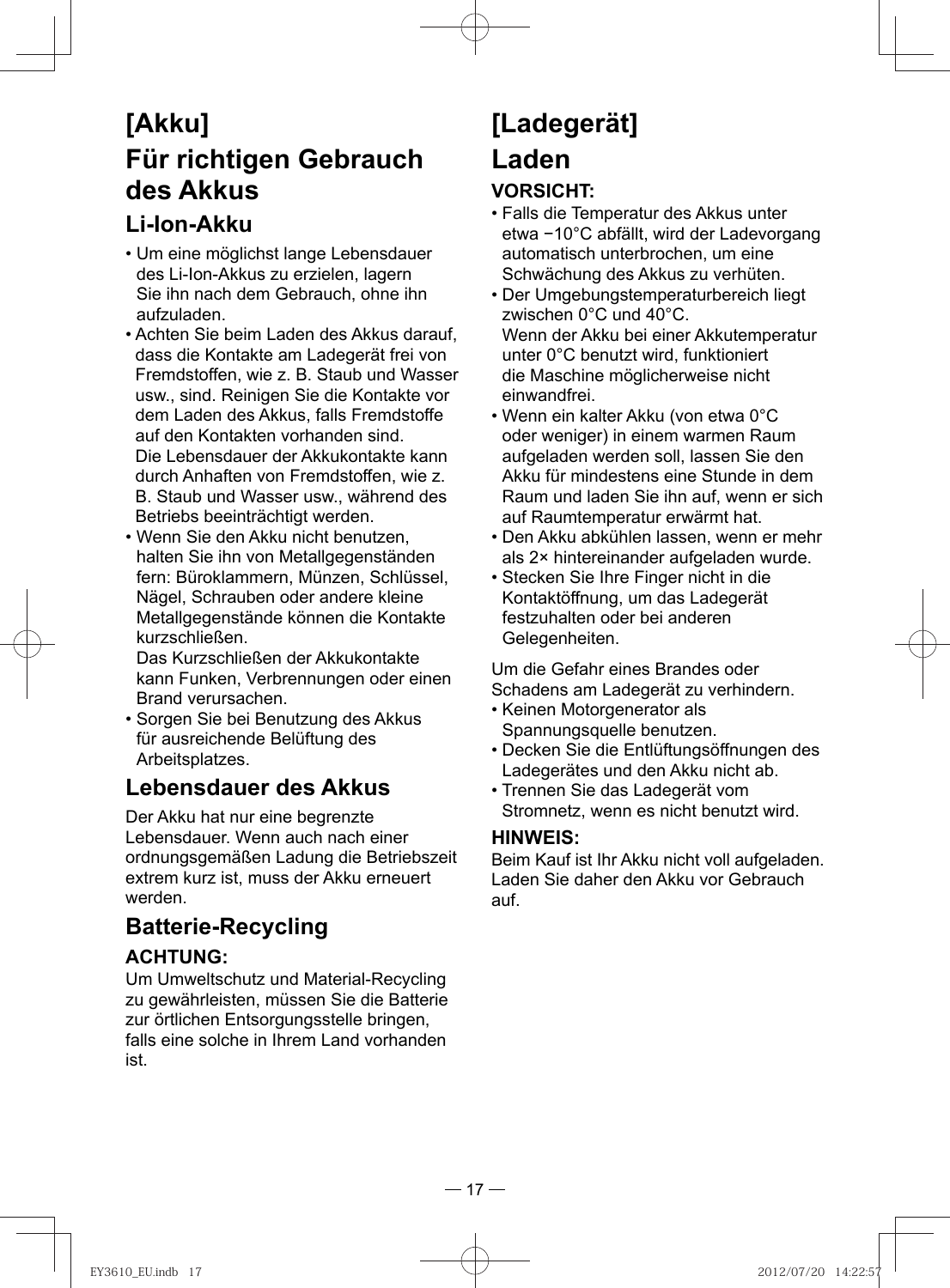#### **Ladegerät**

1. Ladegerät an Wandsteckdose anschließen.

### **HINWEIS:**

Beim Einführen des Steckers in eine Netzsteckdose können Funken erzeugt werden, was jedoch in Bezug auf die Sicherheit kein Problem darstellt.

- 2. Wählen Sie die Li-Ion-Akkuladeschachtabdeckung. Verschieben Sie die Ladeschachtabdeckung, um den Einschub zu ermöglichen.
- 3. Akku fest in das Ladegerät schieben. (Abb. 16)
- 4. Während des Ladens leuchtet die Ladekontrolllampe. Mit Erreichen der vollen Ladung spricht automatisch eine interne, elektronische Schaltung an, die ein Überladen verhindert.
	- Das Laden beginnt nicht, solange das Akku noch heiß ist (wie z.B. unmittelbar nach intensivem Gebrauch). Die Bereitschaftslampe blinkt in Orange, bis der Akku abgekühlt ist. Das Laden beginnt dann automatisch.
- 5. Die Ladekontrolllampe (grün) blinkt langsam, wenn der Akku zu etwa 80% aufgeladen ist. (Nur Li-Ion-Akku)
- 6. Wenn der Ladevorgang beendet ist, erlischt die grüne Ladekontrolllampe.
- 7. Falls die Akkutemperatur 0°C oder weniger beträgt, dauert der Ladevorgang bis zur vollen Aufladung des Akkus länger als die normale Ladezeit. Selbst wenn der Akku voll aufgeladen ist, hat er nur etwa 50% der Leistung eines voll aufgeladenen Akkus bei normaler Betriebstemperatur.
- 8. Wenden Sie sich an einen Vertragshändler, falls die Ladekontrolllampe (grün) nicht erlischt.
- 9. Wird ein voll aufgeladener Akku erneut in das Ladegerät eingesetzt, leuchtet die Ladekontrolllampe auf. Nach einigen Minuten erlischt die grüne Ladekontrolllampe.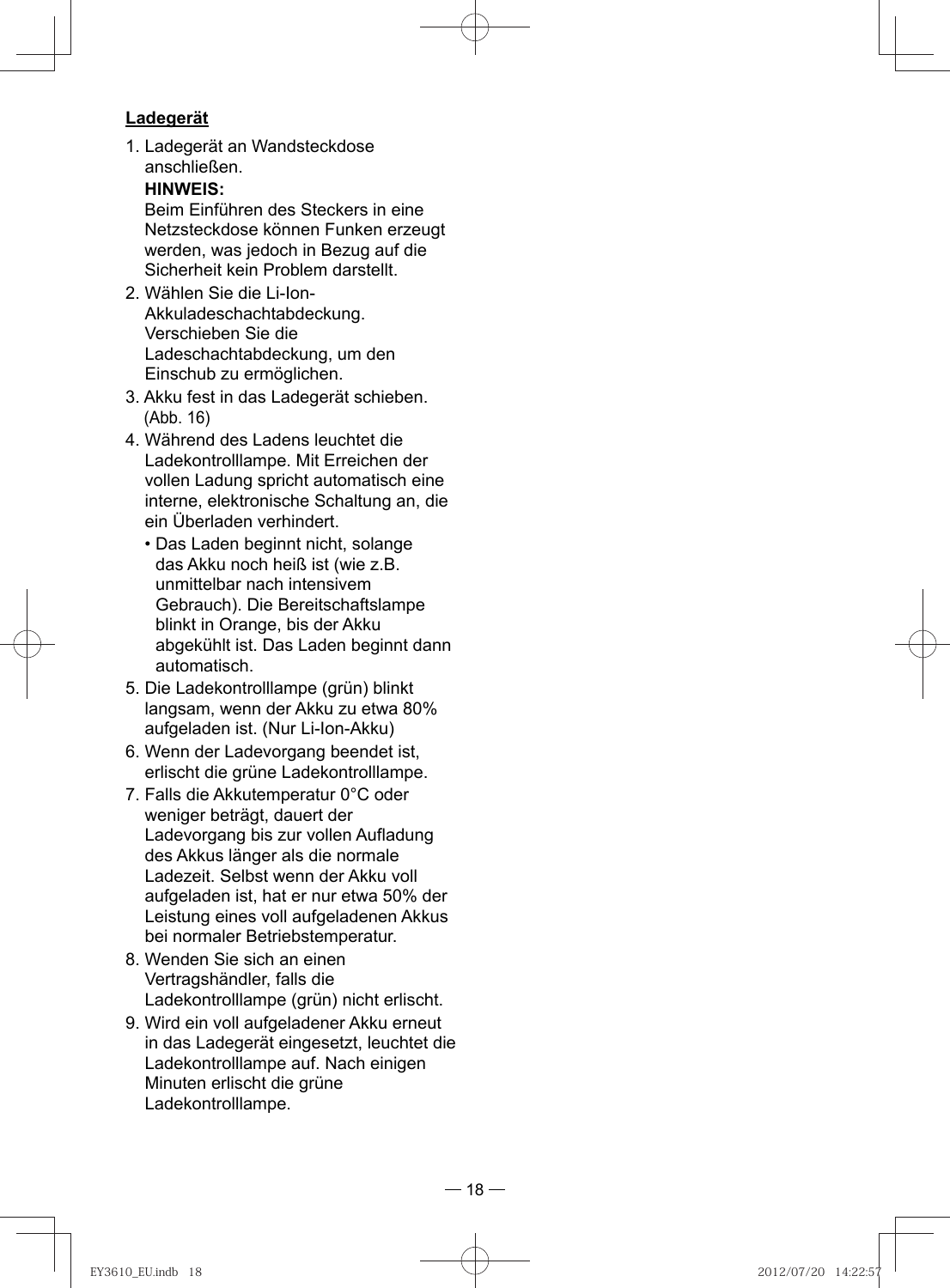## **ANZEIGELAMPEN**



## **Benutzerinformation zur Sammlung und Entsorgung von veralteten Geräten und benutzten Batterien**



Diese Symbole auf den Produkten, Verpackungen und/oder Begleitdokumenten bedeuten, dass benutzte elektrische und elektronische Produkte und Batterien nicht in den allgemeinen Hausmüll gegeben werden sollen.



Bitte bringen Sie diese alten Produkte und Batterien zur Behandlung, Aufarbeitung bzw. zum Recycling gemäß Ihrer Landesgesetzgebung und den Richtlinien 2002/96/EG und 2006/66/EG zu Ihren zuständigen Sammelpunkten. Indem Sie diese Produkte und Batterien ordnungsgemäß entsorgen, helfen Sie dabei, wertvolle Ressourcen zu schützen und eventuelle negative Auswirkungen auf die menschliche Gesundheit und die Umwelt zu vermeiden, die anderenfalls durch eine unsachgemäße Abfallbehandlung auftreten können.

Wenn Sie ausführlichere Informationen zur Sammlung und zum Recycling alter Produkte und Batterien wünschen, wenden Sie sich bitte an Ihre örtlichen Verwaltungsbehörden, Ihren Abfallentsorgungsdienstleister oder an die Verkaufseinrichtung, in der Sie die Gegenstände gekauft haben. Gemäß Landesvorschriften können wegen nicht ordnungsgemäßer Entsorgung dieses Abfalls Strafgelder verhängt werden.

### **Für geschäftliche Nutzer in der Europäischen Union**

Wenn Sie elektrische oder elektronische Geräte entsorgen möchten, wenden Sie sich wegen genauerer Informationen bitte an Ihren Händler oder Lieferanten.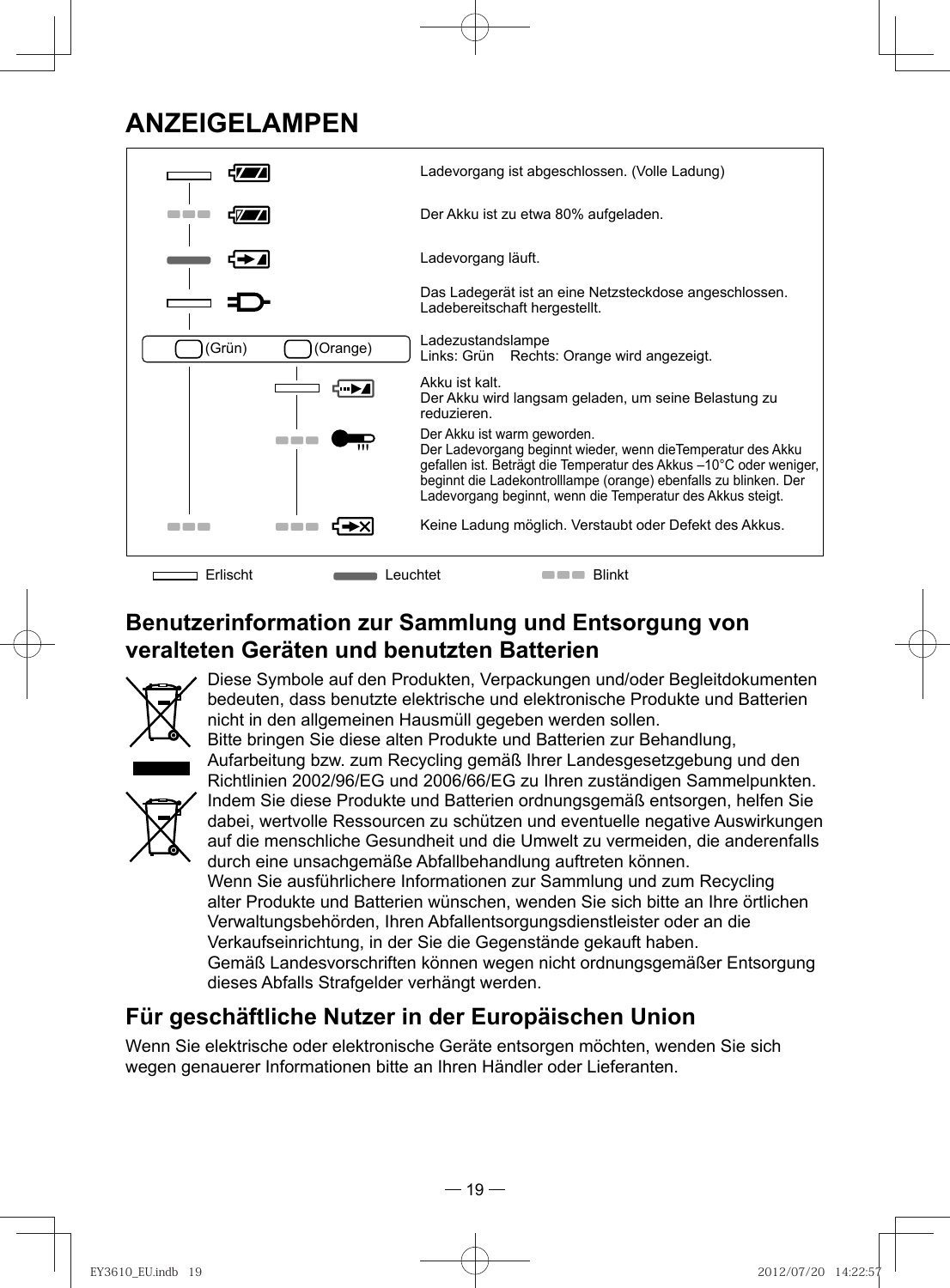### **[Informationen zur Entsorgung in Ländern außerhalb der Europäischen Union]**

Diese Symbole gelten nur innerhalb der Europäischen Union. Wenn Sie solche Gegenstände entsorgen möchten, erfragen Sie bitte bei den örtlichen Behörden oder Ihrem Händler, welches die ordnungsgemäße Entsorgungsmethode ist.

### **Hinweis zum Batteriesymbol (unten zwei Symbolbeispiele):**

Dieses Symbol kann in Kombination mit einem chemischen Symbol verwendet werden. In diesem Fall erfüllt es die Anforderungen derjenigen Richtlinie, die für die betreffende Chemikalie erlassen wurde.

# **V. WARTUNG**

- Zum Abwischen der Einheit verwenden Sie ausschließlich ein trockenes, weiches Tuch. Verwenden Sie kein feuchtes Tuch, Verdünner, Benzin oder andere flüchtige Lösungsmittel zum Reinigen.
- Falls Abdichtmasse an der Zahnstange haftet, entfernen Sie die Masse, bevor sie aushärtet.

# **VI. ZUBEHÖR**

### **VORSICHT:**

Um Verletzungsgefahr vorzubeugen, verwenden Sie Zubehörteile oder Vorrichtungen nur für ihren angegebenen Zweck.

Folienbeuteladapter

• EY9X013E10 (im Lieferumfang enthalten)

Patronen-Pack-Adapter

• EY9X017E10 (im Lieferumfang enthalten)

Um Näheres über diese Zubehörteile zu erfahren, wenden Sie sich bitte an Ihre örtliche Kundendienststelle.

# **VII. DICHTLEISTUNG**

Die nachstehende Tabelle gibt die ungefähre Dichtleistung bei einer vollständigen Aufladung und einer Umgebungstemperatur von 20°C an.

| Öffnungsdurchmesser Ø       |                | $\varnothing$ 8 mm   |         |                | $\varnothing$ 5 mm |         |
|-----------------------------|----------------|----------------------|---------|----------------|--------------------|---------|
| Geschwindigkeit<br>Material | Schnell<br>(5) | <b>Mittel</b><br>(3) | Langsam | Schnell<br>(5) | Mittel<br>(3)      | Langsam |
| Acrylharz                   | ca. 60         | ca. 60               | ca. 30  | ca. 50         | ca. 50             | ca. 20  |
| Silikon                     | ca. 65         | ca. 60               | ca. 35  | ca. 50         | ca. 40             | ca. 25  |
| Urethan                     | ca. 30         | ca. 25               | ca. 15  | ca. 30         | ca. 25             | ca. 15  |

• Die in Klammern angegebenen Zahlen bezeichnen die eingestellte Geschwindigkeitsstufe des Geschwindigkeitsreglers.

• Bei niedriger Temperatur gent die Dichtleistung zurück.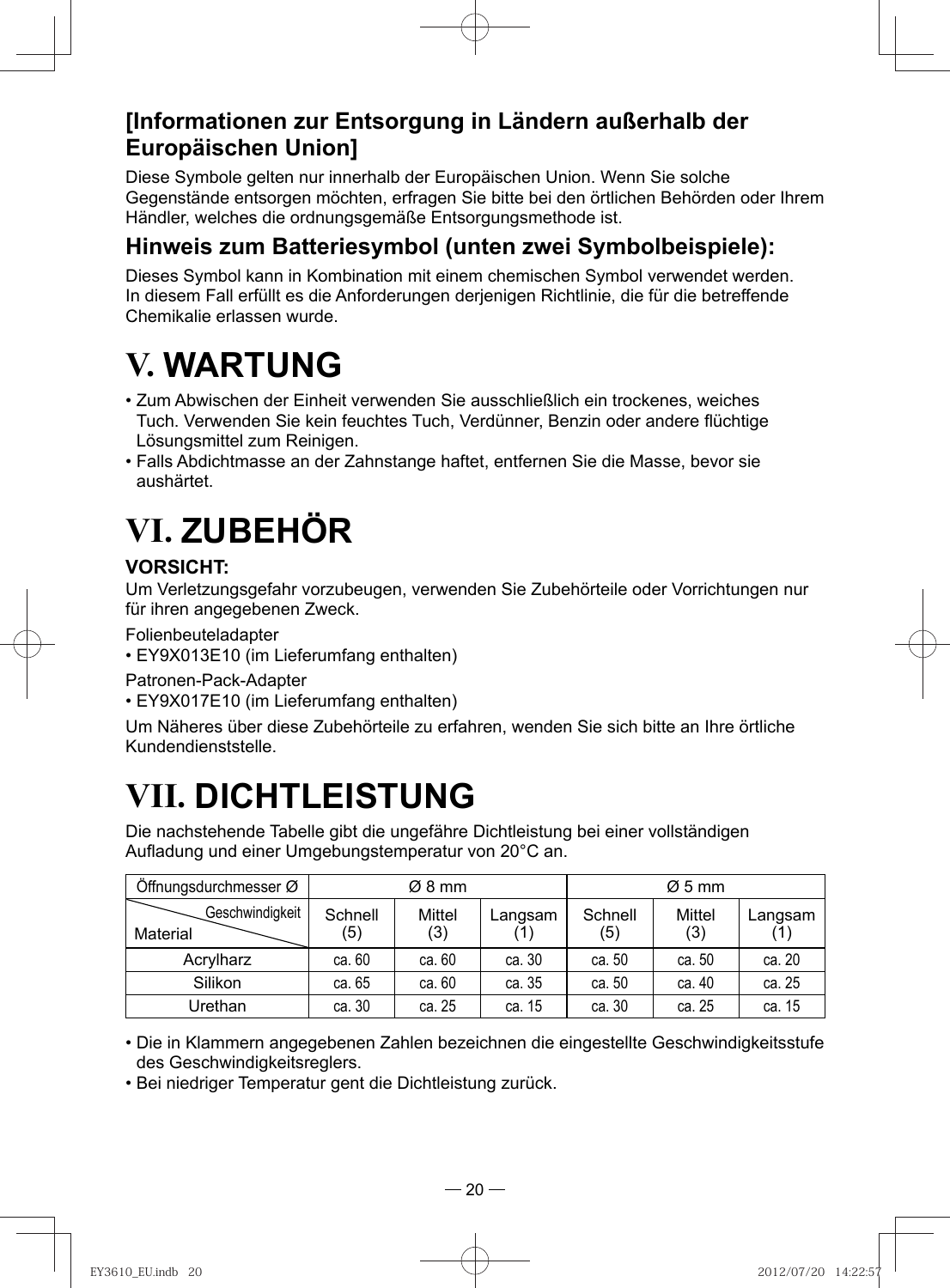# **VIII. TECHNISCHE DATEN**

## **HAUPTGERÄT**

| Modell                     | EY3610                    |
|----------------------------|---------------------------|
| Motor                      | 3.6 V DC                  |
| Auspreßdruck               | 2,5 kN (250 kgf)          |
| Gesamtlänge                | 501 mm                    |
| Gewicht (mit Akku: EY9L10) | 2,15 kg                   |
| Geräusche, Vibration       | Siehe beiliegendes Blatt. |

### **AKKU**

| Modell       | EY9L10      |
|--------------|-------------|
| Akku         | Li-Ion-Akku |
| Akkuspannung | 3.6 V DC    |

## **AKKU-LADEGERÄT**

| Modell       | EY0L11                                                       |
|--------------|--------------------------------------------------------------|
| Nennleistung | Siehe Leistungsschild auf der Unterseite des<br>Ladegerätes. |
| Gewicht      | 0.6 <sub>kq</sub>                                            |
| Ladezeit     | Nutzbar: 15 Min.<br>Voll: 30 Min.                            |

#### **HINWEIS:**

Diese Tabelle kann Modelle enthalten, die möglicherweise in Ihrem Wohngebiet nicht angeboten werden.

Bitte nehmen Sie auf den neusten Generalkatalog Bezug.

Name und Adresse des Händlers entnehmen Sie bitte der beiliegenden Garantiekarte.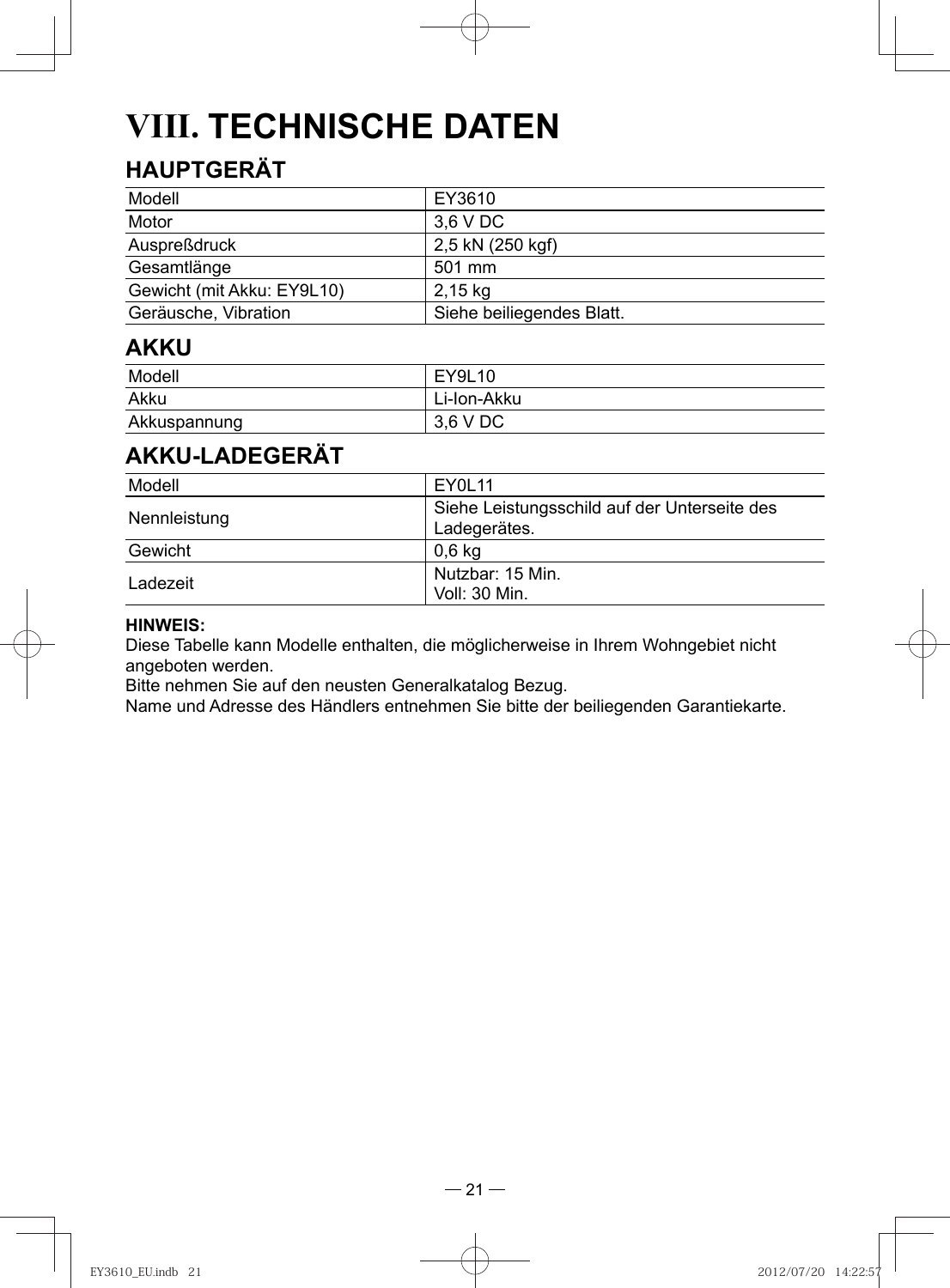**Instructions originales: anglais Traduction des instructions originales: Autres langues**

# **I. UTILISATION PREVUE**

Nous vous remercions d'avoir acheté le Pistolet Obturateur de Panasonic. Ce Pistolet Obturateur permet de pousser les matériaux d'étanchéité. Le type saucisse et le type cartouche sont utilisables avec ce modèle. La vitesse peut être réglée en fonction du travail à effectuer.

# **II. RÉGLES DE SÉCURITÉ COMPLÉMENTAIRES**

- 1) N'oubliez pas que cette perceuse est toujours en état de fonctionner puisqu'elle est alimentée par batterie.
- 2) Immédiatement arrêter l'outil s'il ne semble pas fonctuonner normalement.
- 3) La température du chargeur peut s'elever en cours d'utilisation. Ce n'est pas là le signe d'une anomalie de fonctionnement. Ne chargez pas la batterie pendant une longue période.
- 4) L'appareil électrique n'est pas prévu pour être utilisé par des jeunes enfants ou des personnes infirmes sans surveillance.
- 5) Les jeunes enfants devraient être surveillé pour s'assurer qu'ils ne jouent pas avec l'appareil.

### **AVERTISSEMENT:**

- N'utilisez que la batterie autonome Panasonic conçue pour l'utilisation avec cet outil rechargeable.
- Panasonic décline toute responsabilité en cas de dommage ou d'accident causé par l'utilisation d'une batterie autonome recyclée et d'une batterie autonome de contrefaçon.
- Ne mettez pas la batterie autonome au rebut dans un feu ou ne l'exposez pas à une chaleur excessive.
- N'enfoncez pas de clous ou autres dans la batterie autonome, ne la soumettez pas à des chocs, ne la démontez pas ou n'essayez pas de la modifier.
- Ne laissez pas d'objets métalliques entrer en contact avec les bornes de la batterie autonome.
- Ne transportez pas ou ne rangez pas la batterie autonome dans un récipient contenant des clous ou tout autre objet métallique.
- Ne chargez pas la batterie autonome dans un endroit où la température est élevée comme à proximité d'un feu ou à la lumière directe du soleil. Sinon la batterie peut surchauffer, prendre feu ou exploser.
- N'utilisez que le chargeur dédié pour charger la batterie autonome. Sinon, la batterie peut fuir, surchauffer ou exploser.
- Après avoir retiré la batterie autonome de l'outil ou du chargeur, remettez toujours le couverclede la batterie autonome en place. Sinon, les contacts de la batterie peuvent se mettre en court-circuit, entraînant le risque d'un incendie.
- Si la batterie autonome s'est détériorée, la remplacer par une batterie neuve. L'utilisation prolongée d'une batterie autonome endommagée peut provoquer des dégagements de chaleur, un départ de feu ou l'explosion de la batterie.

## **Préparation du pistolet obturateur**

- 1) Couper la pointe de la cartouche. Plus l'ouverture est petite, plus il faudra de pression pour faire sortir le matériau de la cartouche; et la consommation de la batterie augmentera en conséquence. Couper une ouverture de la dimension souhaitée (3 mm minimum). (Fig. 1)
- 2) Poinçonner un trou dans le joint en aluminium de la cartouche. Si l'on oublie de faire ce trou, il se peut que le matériau d'étanchéité sorte de l'arrière de la cartouche, endommageant et salissant le pistolet. (Fig. 2) Si une cartouche préalablement ouverte doit être réutilisée, éliminer le matériau durci avec une aiguille ou un autre outil pointu. (Fig. 3)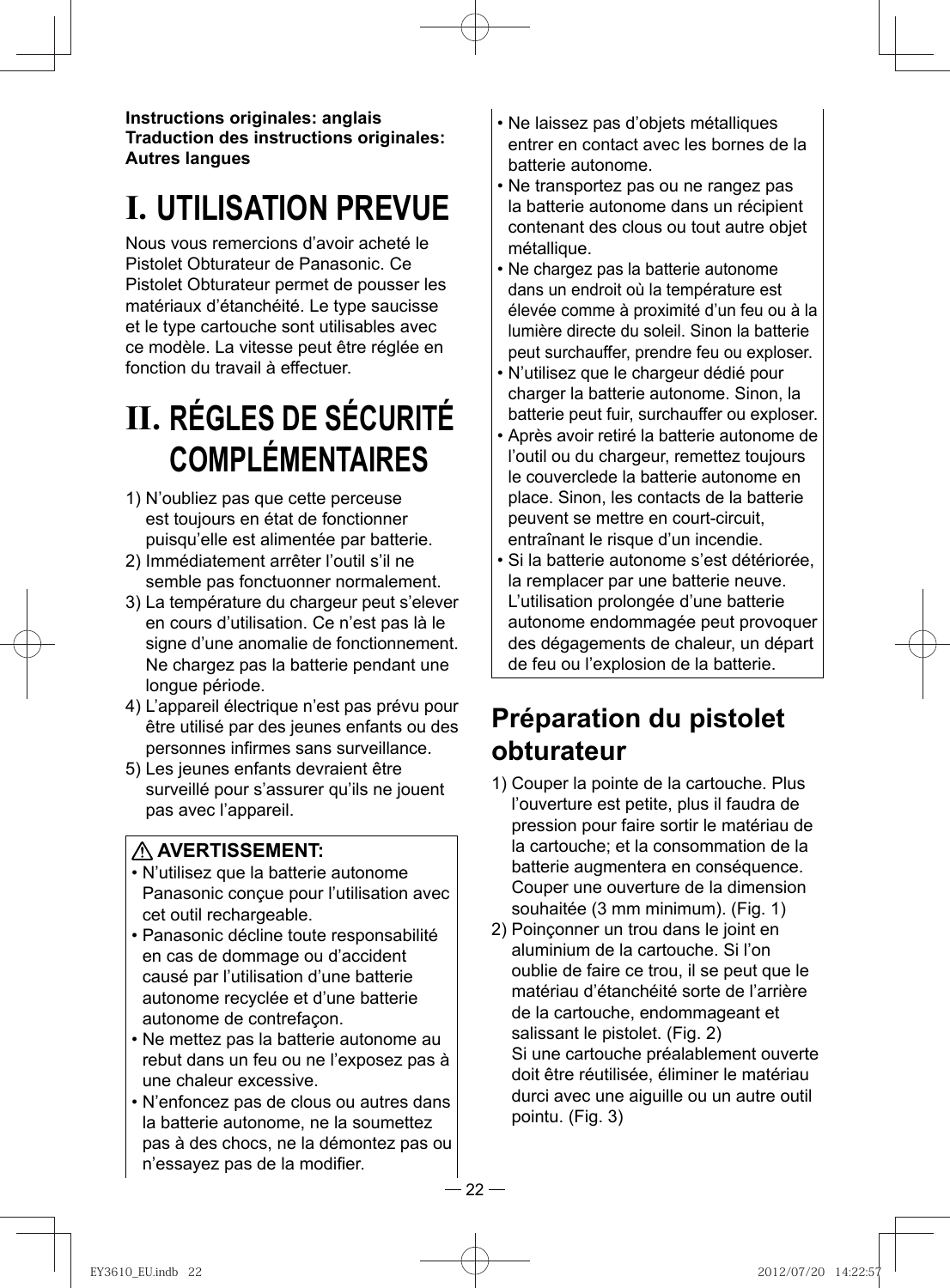## **III. MONTAGE Fixation ou retrait de la batterie autonome**

### **MISE EN GARDE:**

Avant d'insérer la batterie autonome, assurez-vous que la gâchette de l'outil fonctionne correctement et remettez-le sur la position d'arrêt après l'avoir relâché.

- 1. Retirer la batterie de l'outil. (Fig. 4)
- 2. Charger la batterie à l'aide du chargeur dédié.
- 3. Une fois le chargement terminé, retirer la batterie du chargeur et la brancher à l'outil.

Débrancher le chargeur de la source d'alimentation lorsqu'il n'est pas utilisé.

## **Insertion du matériau d'étanchéité dans le pistolet**

### **MISE EN GARDE:**

Assurez-vous d'avoir verrouillé la gâchette en réglant la commande de vitesse d'application (J) sur la position "0", puis en retirant la batterie de l'outil.

### **Pour l'utilisation avec des cartouches**

- 1) Couper la pointe de la buse en un point convenant au travail à effectuer. (Fig. 5)
- 2) Dévisser le support de tube du logement, et retirer l'adaptateur de poche de la crémaillère. (Fig. 6)
- 3) Visser l'adaptateur de cartouche sur le joint de piston. (Fig. 7)
- 4) Pousser la crémaillère jusqu'à ce qu'elle soit complètement rentrée. (Fig. 8)
- 5) Installer le support de tube sur le logement, retirer le capuchon avant du support de tube, et insérer la cartouche. (Fig. 9)
- 6) Installer le capuchon avant sur le support de tube. (Fig. 10)

## **Pour l'utilisation avec des poches**

- 1) Couper la pointe de la buse en un point convenant au travail à effectuer. (Fig. 5)
- 2) Dévisser le support de tube du logement.
- 3) Visser l'adaptateur de poche sur le joint de piston. (Fig. 11)

#### **REMARQUE:**

- S'assurer que le plongeur tourne bien régulièrement.
- 4) Pousser la crémaillère à la main jusqu'à ce qu'elle soit complètement rentrée. (Fig. 8)
- 5) Installer le support de tube sur le logement, retirer le capuchon avant du support de tube, et insérer la poche. (Fig. 12)
- 6) Mettre la buse en place et installer le capuchon avant sur le support de tube. (Fig. 13)

# **IV. FONCTIONNEMENT**

## **Emploi du pistolet obturateur**

- 1) Fixer la batterie à l'outil.
- 2) Régler la vitesse de la crémaillère en fonction du travail à effectuer. Les vitesses peuvent être modifiées facilement tout en travaillant en tournant la commande de vitesse d'application (J) avec le doigt.
- 3) Tenir la poignée en même temps que le support de tube, et appuyer sur la gâchette (I) pour mettre l'outil en marche. (Fig. 14)
	- La zone blanche de l'indicateur de quantité restante (G) indique la quantité de matériau d'étanchéité restant dans la cartouche ou la poche. Lorsque l'indicateur devient entièrement rouge, c'est que la cartouche ou la poche est vide.
- 4) Le support de tube peut être tourné. Cela permet d'appliquer encore plus facilement le matériau d'étanchéité dans des endroits difficiles à travailler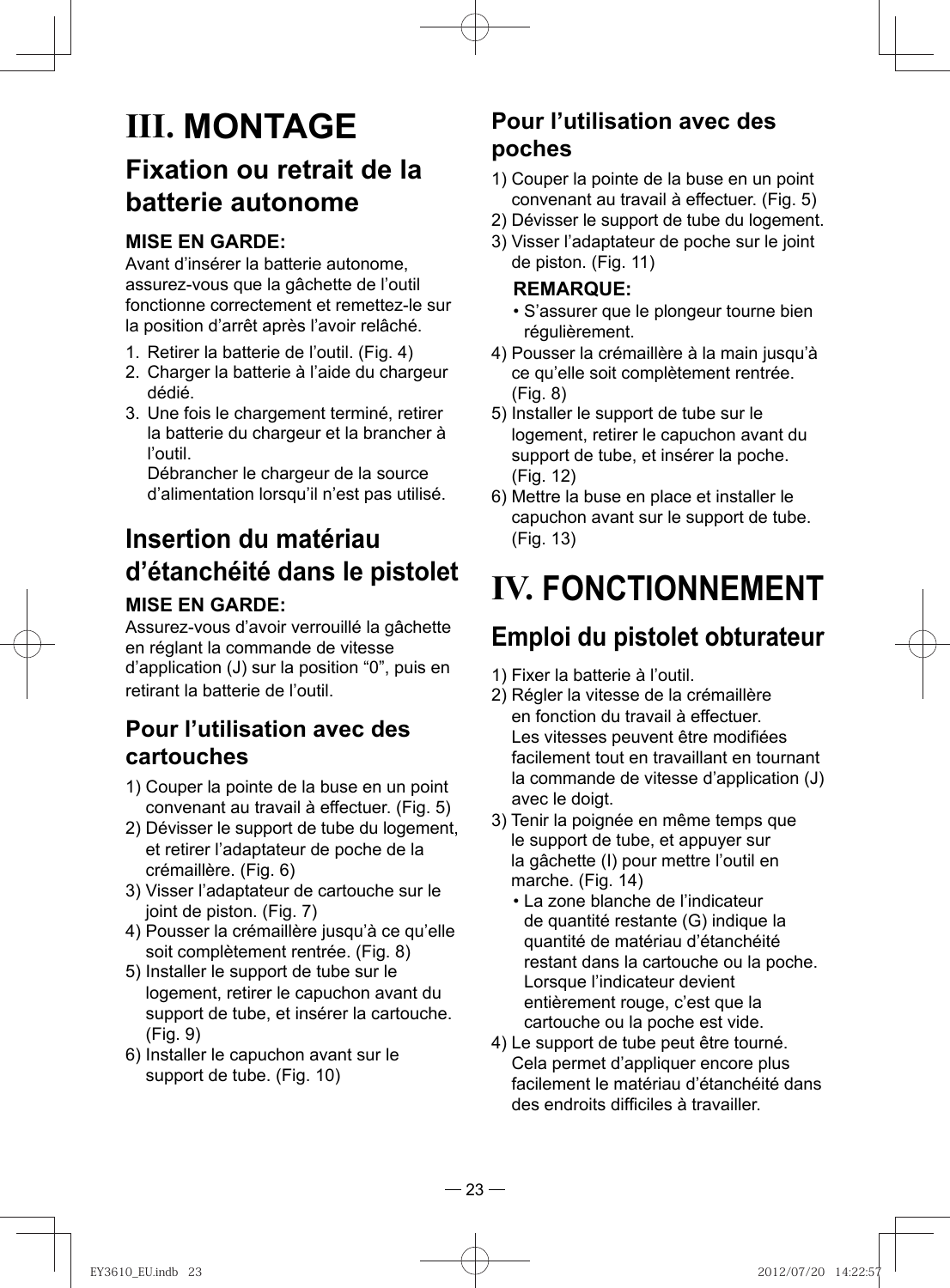#### **MISE EN GARDE:**

• S'assurer de bloquer le déclencheur (position "0") après avoir terminé le travail.

Ajustement de la vitesse

| Blocage |       |  |        |
|---------|-------|--|--------|
|         | Lente |  | Rapide |

- S'assurer de retirer la batterie de l'outil une fois le travail terminé.
- L'égouttage peut se produire avec de petites ouvertures de buses ou des matériaux d'étanchéité exceptionnellement mous.

#### **Pour les matériaux d'étanchéité de consistance dure**

- Réchauffer les matériaux d'étanchéité jusqu'à ce qu'ils ramollissent.
- Augmenter la vitesse en sélectionnant la commande de vitesse d'application.
- Élargir le diamètre de coupe de la buse. (Fig. 15)

#### **MISE EN GARDE:**

- S'assurer que le capuchon avant est serré fermement lors des travaux.
- Utiliser l'outil uniquement pour l'objectif prévu; ne pas l'utiliser pendant de longues périodes sans interruption, cela pourrait endommager le pistolet ou coincer la cartouche. Ne pas insérer de cartouche humide, ou à matériau d'étanchéité durci.
- Si l'outil est opéré pendant de longues périodes, le moteur péut surchauffer. Il est donc recommandé de le couper de temps à autre.
- L'emploi de matériaux inflammables, même pour le nettorage, est interdit.
- Ne pas appuyer sur la gâchette en l'absence de matériau d'étanchéité. (Cela entraînerait une défaillance.)

### **Comment régler l'indicateur de quantité restante**

 Si vous touchez la butée, la crémaillère recule. Dans ce cas, l'indicateur de quantité restante ne deviendra pas complètement blanc, même si vous poussez la crémaillère jusqu'à ce qu'elle soit complètement rentrée. Pour réinitialiser l'indicateur, essayez la procédure suivante.

1) Sortir complètement la crémaillère.



- Une fois la crémaillère complètement sortie par actionnement de la gâchette, la tirer à la main jusqu'à entendre un clic.
- 2) Continuer à appuyer sur la gâchette jusqu'à ce que la partie inférieure de l'indicateur de quantité restante devienne rouge et que la partie supérieure devienne blanche.



3) Relâcher la gâchette, puis pousser la crémaillère à la main jusqu'à ce qu'elle soit complètement rentrée. (Fig. 8)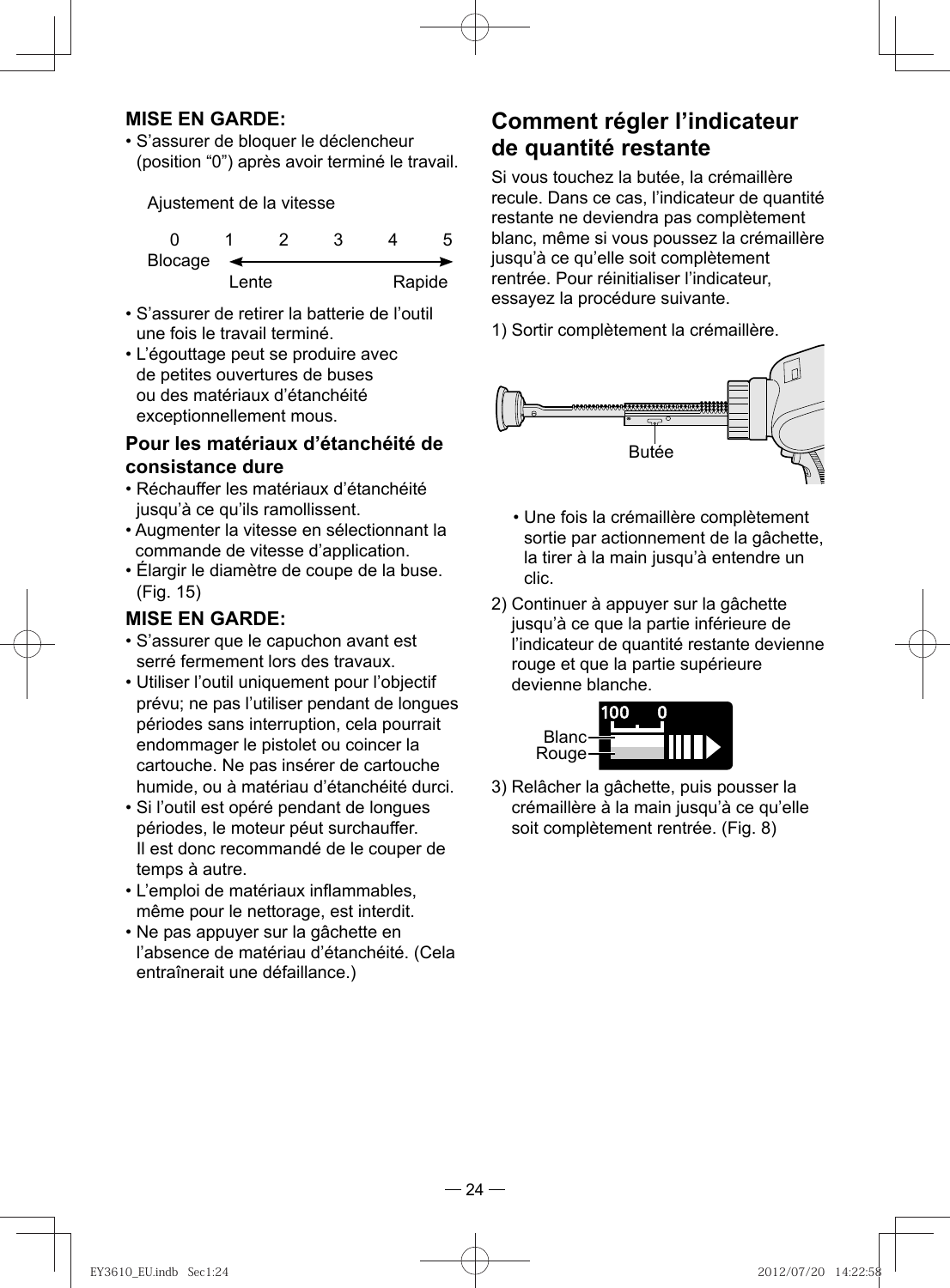## **[Batterie] Pour une utilisation correcte de la batterie autonome**

### **Batterie autonome Li-ion**

- Pour une longévité optimale de la batterie, rangez la batterie autonome Li-ion sans la charger après l'avoir utilisée.
- Lors de la charge de la batterie autonome, assurez-vous que les bornes du chargeur de batterie sont libres de tout corps étranger comme de la poussière et de l'eau, etc. Nettoyez les bornes avant de charger la batterie autonome si des corps étrangers se trouvent sur les bornes. La durée de vie des bornes de la batterie autonome peut être affectée par des corps étrangers comme de la poussière et de l'eau, etc. pendant le fonctionnement.
- Lorsque vous n'utilisez pas la batterie autonome, éloignez-la d'autres objets métalliques tels que : trombones, pièces de monnaie, clés, clous, vis et autres petits objets métalliques susceptibles de connecter les bornes entre elles. Si vous court-circuitez les bornes de la batterie, vous risquez de causer des étincelles, de vous brûler ou de provoquer un incendie.
- Lors de l'utilisation de la batterie autonome, assurez-vous de la bonne ventilation du lieu de travail.

### **Longévité des batteries autonomes**

Les batteries rechargeables ont une longévité limitée. Si le temps de fonctionnement devient très court après la recharge, remplacez la batterie autonome par une neuve.

### **Recyclage de la batterie autonome ATTENTION:**

Pour la protection de l'environnement naturel et le recyclage des matériaux, veillez à mettre la batterie au rebut à un endroit prévu officiellement à cet effet, s'il y en a un dans votre pays.

## **[Chargeur de batterie] Recharge MISE EN GARDE:**

- Si la température de la batterie autonome chute au-dessous d'environ -10ºC (14°F), la charge s'arrête automatiquement pour empêcher la détérioration de la batterie.
- Le niveau de température ambiante moyenne se situe entre 0°C (32°F) et 40°C (104°F).

Si la batterie autonome est utilisée alors que sa température est inférieure à 0°C (32°F), l'outil pourrait ne pas fonctionner correctement.

- Lorsqu'une batterie autonome froide (en-dessous de 0°C (32°F)) doit être rechargée dans une pièce chaude, laissez la batterie autonome dans la pièce pendant une heure au moins et rechargez-la quand elle a atteint la température ambiante.
- Laissez refroidir le chargeur quand vous rechargez plus de deux batteries autonomes à la suite.
- Ne mettez pas vos doigts dans les trous des connecteurs lorsque vous prenez les chargeurs ou à n'importe quelle occasion.

Pour éviter les risques d'incendie ou d'endommagement du chargeur de batterie.

- N'utilisez pas de source d'alimentation provenant d'un générateur de moteur.
- Ne bouchez pas les trous d'aération du chargeur et de la batterie autonome.
- Débranchez le chargeur lorsque vous ne l'utilisez pas.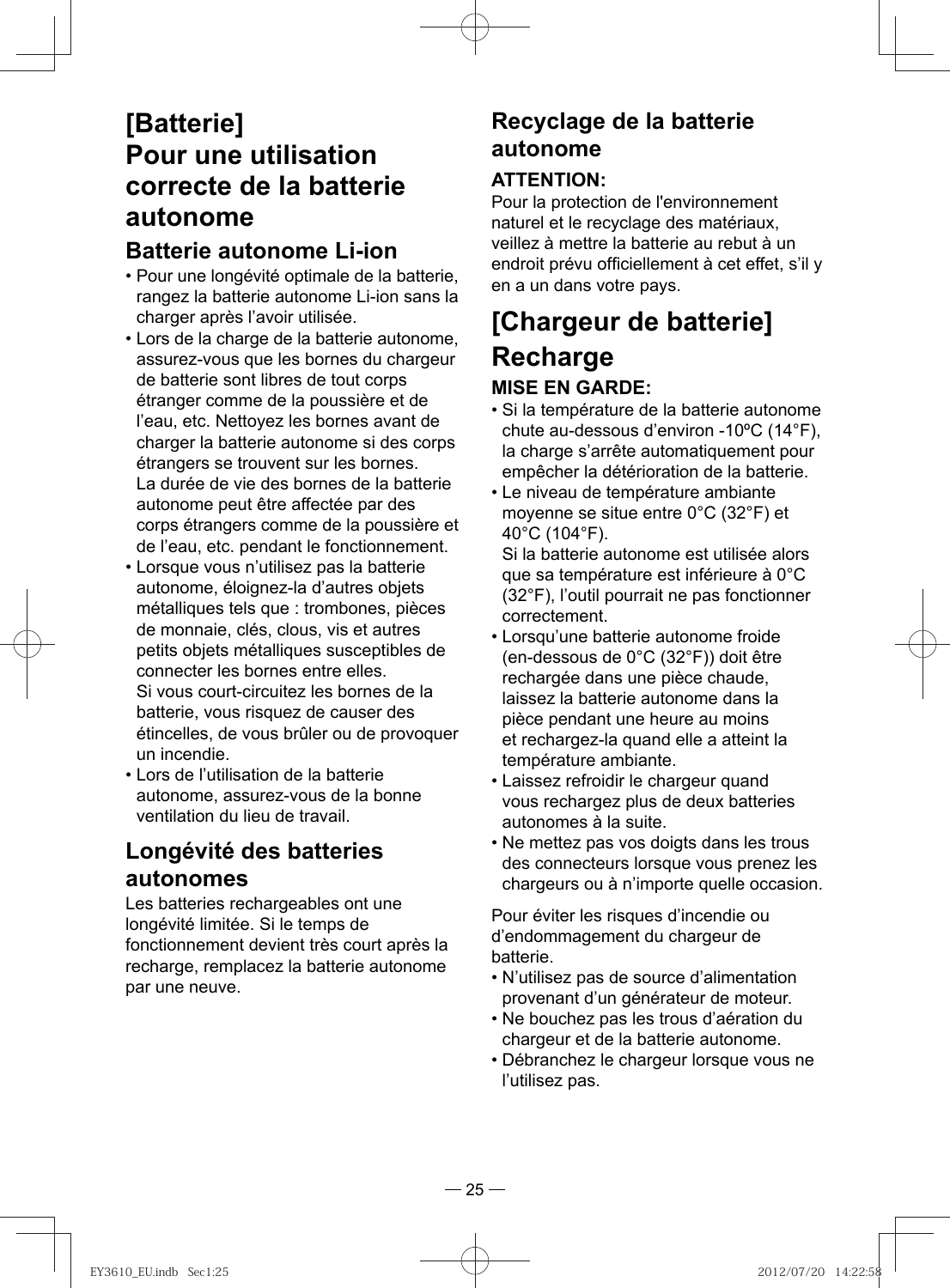#### **REMARQUE:**

Votre batterie autonome n'est pas complètement chargée au moment de l'achat. Veillez à bien charger complètement la batterie avant son utilisation.

#### **Chargeur de batterie**

1. Branchez le cordon d'alimentation du chargeur dans une prise secteur. **REMARQUE:** 

Des étincelles peuvent être produites lorsque la fiche est introduite dans la prise d'alimentation secteur; toutefois, ceci ne pose aucun problème de sécurité.

- 2. Sélectionnez le couvercle du poste d'accueil de la batterie Li-ion. Faites glisser le couvercle du poste d'accueil de la batterie pour permettre l'insertion.
- 3. Introduisez soigneusement la batterie autonome dans le chargeur. (Fig. 16)
- 4. Pendant la charge, le témoin s'allume. Lorsque la charge est terminée, un interrupteur électronique s'actionne pour protéger la batterie.
	- La charge ne peut pas être réalisée si la batterie autonome est chaude (par exemple, à la suite d'un long travail de perçage).

Le témoin d'attente orange clignote jusqu'à ce que la batterie se soit refroidie.

La charge commence alors automatiquement.

- 5. Le témoin de charge (vert) clignote lentement dès que la batterie est chargée à environ 80%. (Batterie Li-ion seulement)
- 6. Lorsque le chargement est terminé, le témoin de charge de couleur verte s'éteint.
- 7. Lorsque la température de la batterie autonome est de 0˚C ou moins, la batterie autonome prend plus longtemps à charger que la durée standard. Même lorsque la batterie est complètement chargée, elle n'aura qu'environ 50% de la puissance d'une batterie complètement chargée à une température de fonctionnement normale.
- 8. Consultez un distributeur agréé si le témoin de charge (vert) ne s'éteint pas.
- 9. Si une batterie complètement chargée est à nouveau insérée dans le chargeur, le témoin de charge s'allume. Après quelques minutes, le témoin de charge de couleur verte s'éteindra.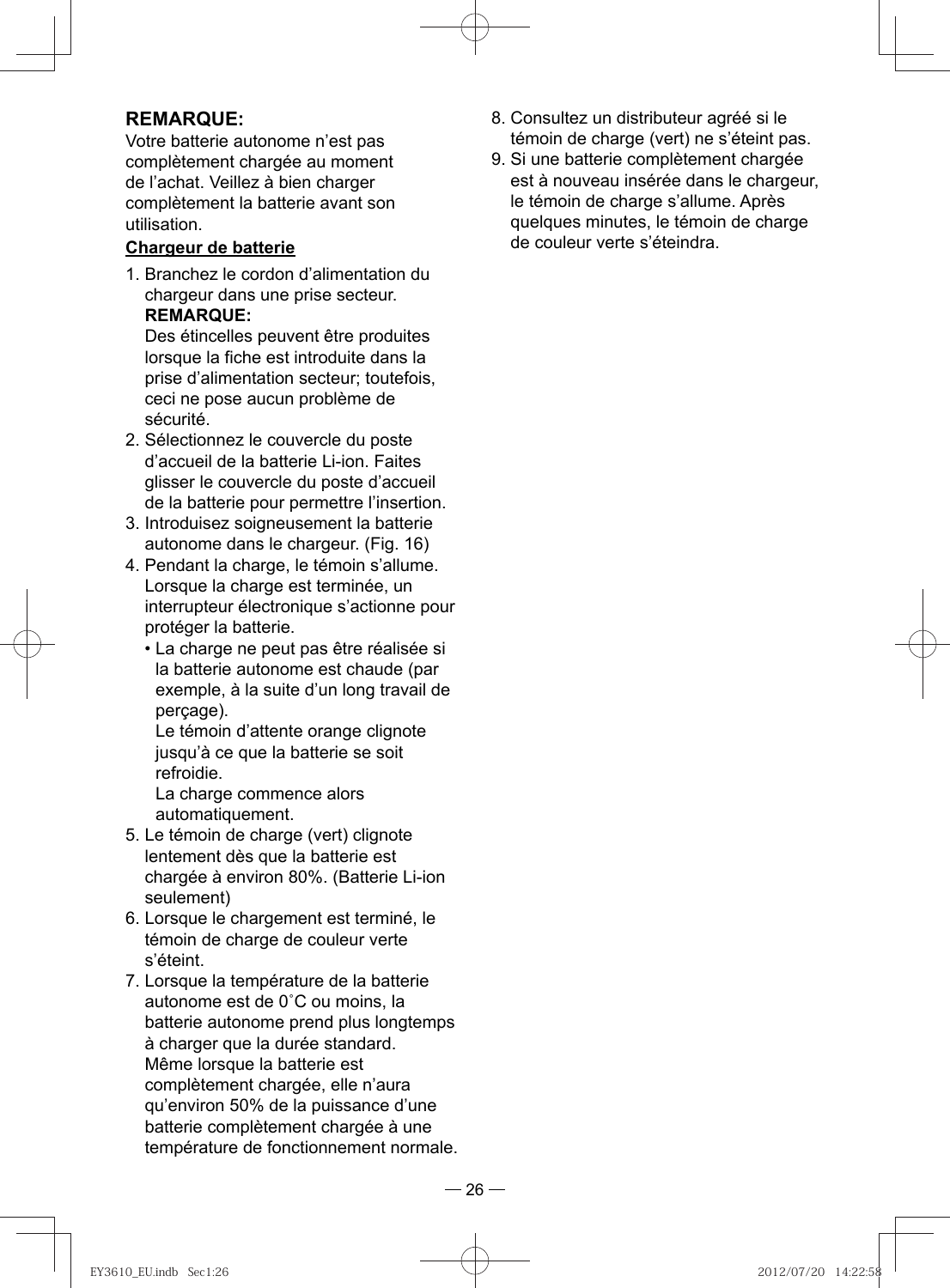## **INDICATION DU VOYANT**



## **Avis aux utilisateurs concernant la collecte et l'élimination des piles et des appareils électriques et électroniques usagés**



Apposé sur le produit lui-même, sur son emballage, ou figurant dans la documentation qui l'accompagne, ce pictogramme indique que les piles et appareils électriques et électroniques usagés doivent être séparés des ordures ménagères.

Afin de permettre le traitement, la valorisation et le recyclage adéquats des piles et des appareils usagés, veuillez les porter à l'un des points de collecte prévus, conformément à la législation nationale en vigueur ainsi qu'aux directives 2002/96/CE et 2006/66/CE.



En éliminant piles et appareils usagés conformément à la réglementation en vigueur, vous contribuez à prévenir le gaspillage de ressources précieuses ainsi qu'à protéger la santé humaine et l'environnement contre les effets potentiellement nocifs d'une manipulation inappropriée des déchets. Pour de plus amples renseignements sur la collecte et le recyclage des piles et appareils usagés, veuillez vous renseigner auprès de votre mairie, du service municipal d'enlèvement des déchets ou du point de vente où vous avez acheté les articles concernés.

Le non-respect de la réglementation relative à l'élimination des déchets est passible d'une peine d'amende.

### **Pour les utilisateurs professionnels au sein de l'Union européenne**

Si vous souhaitez vous défaire de pièces d'équipement électrique ou électronique, veuillez vous renseigner directement auprès de votre détaillant ou de votre fournisseur.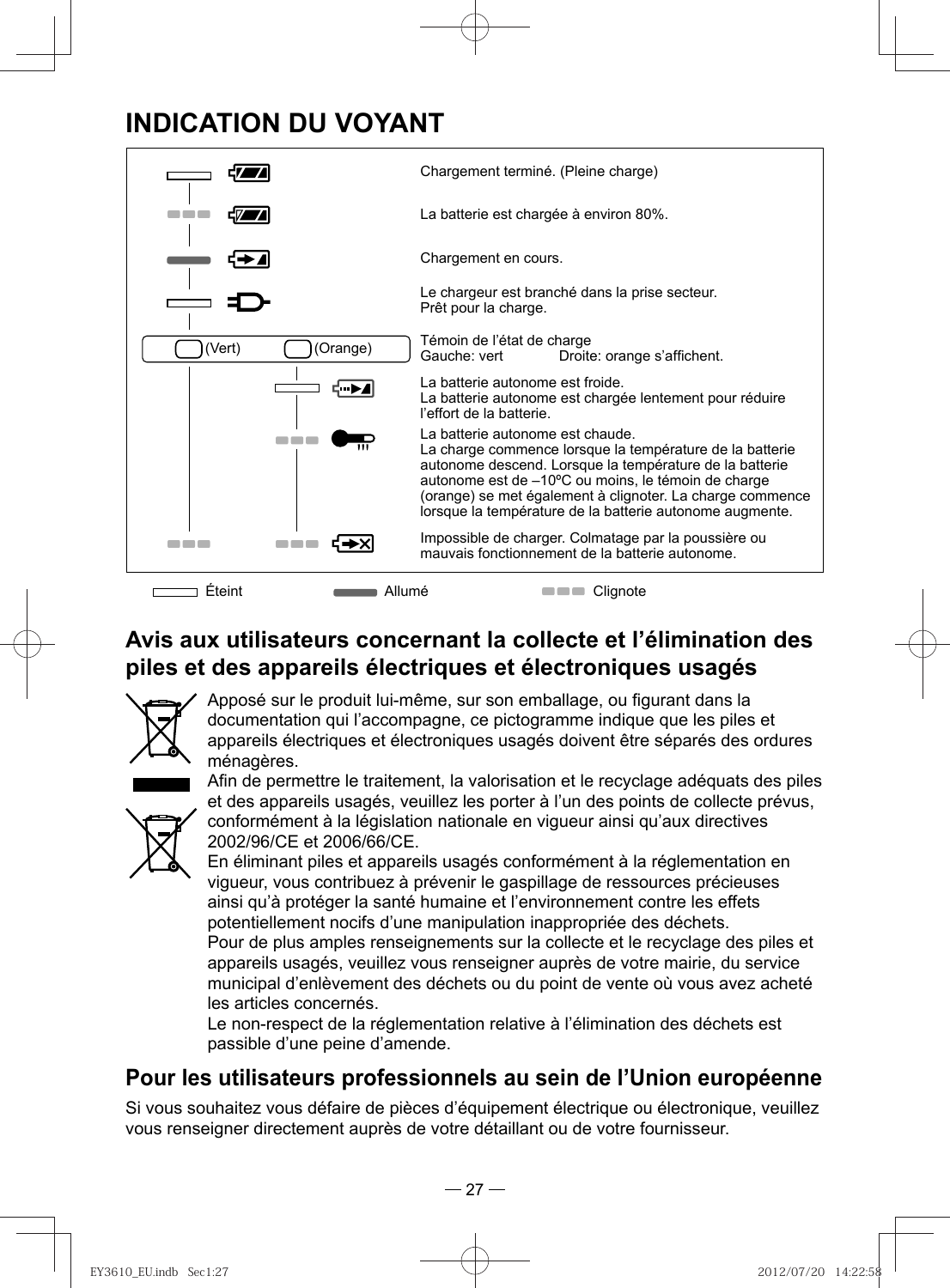## **[Information relative à l'élimination des déchets dans les pays extérieurs à l'Union européenne]**

Ce pictogramme n'est valide qu'à l'intérieur de l'Union européenne. Pour connaître la procédure applicable dans les pays hors Union Européenne, veuillez vous renseigner auprès des autorités locales compétentes ou de votre distributeur.

### **Note relative au pictogramme à apposer sur les piles (voir les 2 exemples ci-contre)**

Le pictogramme représentant une poubelle sur roues barrée d'une croix est conforme à la réglementation. Si ce pictogramme est combiné avec un symbole chimique, il remplit également les exigences posées par la Directive relative au produit chimique concerné.

# **V. ENTRETIEN**

- Utilisez essentiellement du tissu sec et souple pour essuyer l'outil. N'utilisez pas de tissu humide, dissolvant, benzine ou autres dissolvants volatiles pour le nettoyer.
- Si du matériau d'étanchéité adhère à la crémaillère, éliminer ce matériau avant qu'il durcisse.

# **VI. ACCESSOIRES**

### **MISE EN GARDE:**

Pour éviter de vous blesser, utilisez uniquement des accessoires ou des fixations convenant à l'opération effectuée.

- Adaptateur de poche
- EY9X013E10 (inclus)
- Adaptateur de cartouche
- EY9X017E10 (inclus)

Pour plus de détails concernant ces accessoires, adressez-vous à un centre de service.

# **VII. PERFORMANCES D'ETANCHEIFICATION**

Le tableau suivant indique les performances d'étanchéification appoximatives, basées sur une batterie entiérement chargée et une température ambiante de 20°C.

| Diamétre de buse Ø |         | $\varnothing$ 8 mm |              | $\varnothing$ 5 mm                                |                                      |              |                                                                |
|--------------------|---------|--------------------|--------------|---------------------------------------------------|--------------------------------------|--------------|----------------------------------------------------------------|
| Matériau           | Vitesse | Rapide<br>(5)      | Moven<br>(3) | Lente<br>(1)                                      | Rapide<br>(5)                        | Moven<br>(3) | Lente<br>(1)                                                   |
| Résine acrylique   |         | Environ 60         |              | Environ 60   Environ 30   Environ 50   Environ 50 |                                      |              | Environ 20                                                     |
| Silicone           |         | Environ 65         | Environ 60   |                                                   | Environ 35   Environ 50   Environ 40 |              | Environ 25                                                     |
| Uréthanne          |         | Environ 30         |              |                                                   |                                      |              | Environ 25   Environ 15   Environ 30   Environ 25   Environ 15 |

• Les chiffres entre parethèses indiquent la vitasse réglée à la commande de vitesse d'application.

• Des températures plus basses réduiront les performances d'etanchéification.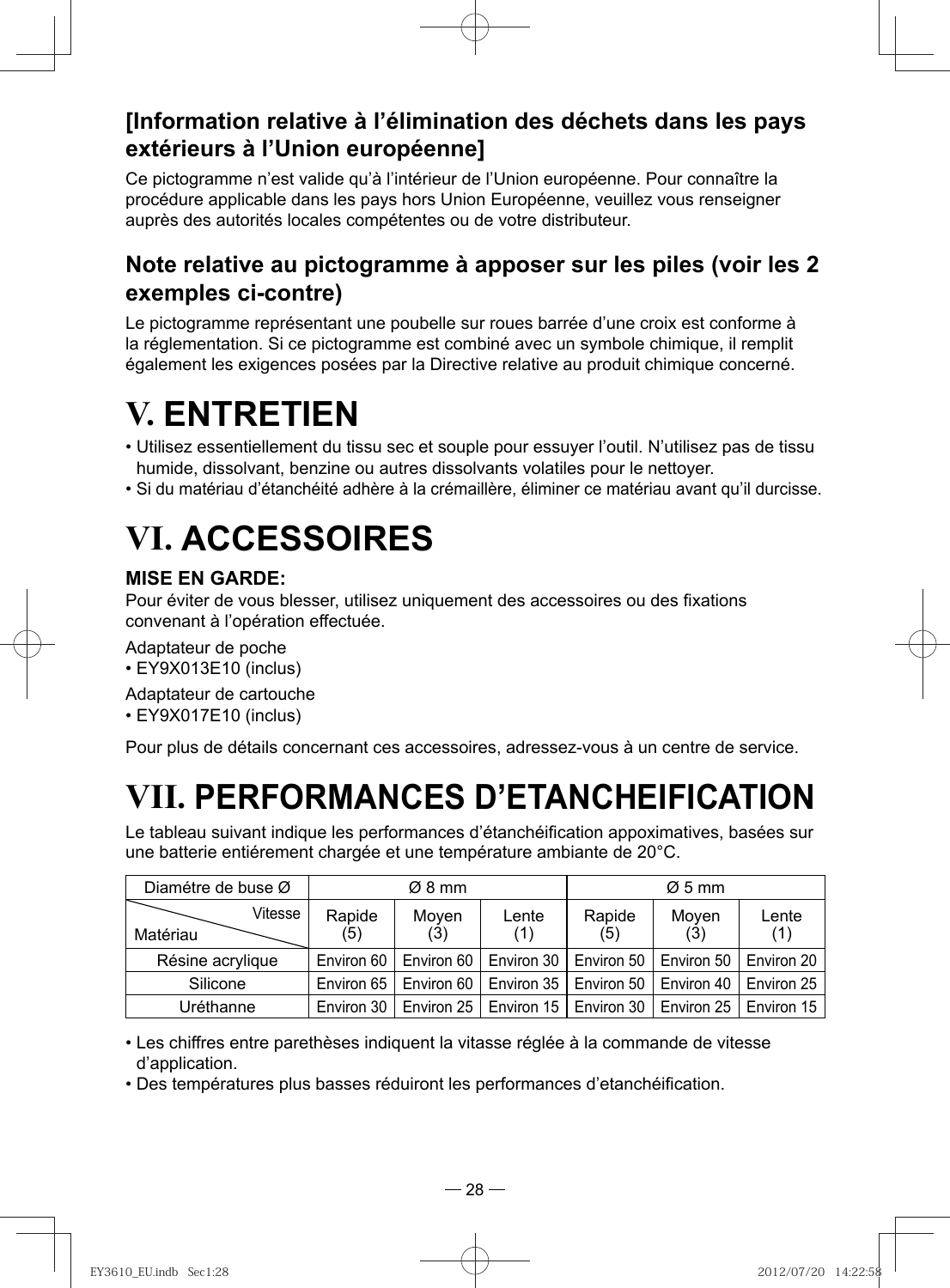# **VIII. SPECIFICATIONS**

## **UNITÉ PRINCIPALE**

| Modèle                                    | EY3610                            |
|-------------------------------------------|-----------------------------------|
| Moteur                                    | 3.6 V CC                          |
| Pression d'éjection                       | 2,5 kN (250 kgf)                  |
| Longueur hors-tout                        | 501 mm                            |
| Poids (avec batterie autonome:<br>EY9L10) | $2.15$ kg                         |
| Bruit, Vibration                          | Reportez-vous à la fiche incluse. |

## **BATTERIE AUTONOME**

| Modèle                  | EY9L10                 |
|-------------------------|------------------------|
| Stockage de la batterie | <b>Batterie Li-ion</b> |
| Tension de la batterie  | 3.6 V CC               |

## **CHARGEUR DE BATTERIE**

| Modèle              | EY0L11                                                                        |
|---------------------|-------------------------------------------------------------------------------|
| Puissance nominale  | Voir la plaque signalétique se trouvant sur le côté<br>inférieur du chargeur. |
| Poids               | 0.6 kg                                                                        |
| Durée de chargement | Utilisable: 15 minutes<br>Plein: 30 minutes                                   |

#### **REMARQUE:**

Ce tableau peut inclure des modèles non disponibles dans votre région.

Veuillez vous reporter au catalogue général le plus récent.

Pour obtenir le nom et l'adresse du revendeur, veuillez consulter la carte de garantie incluse.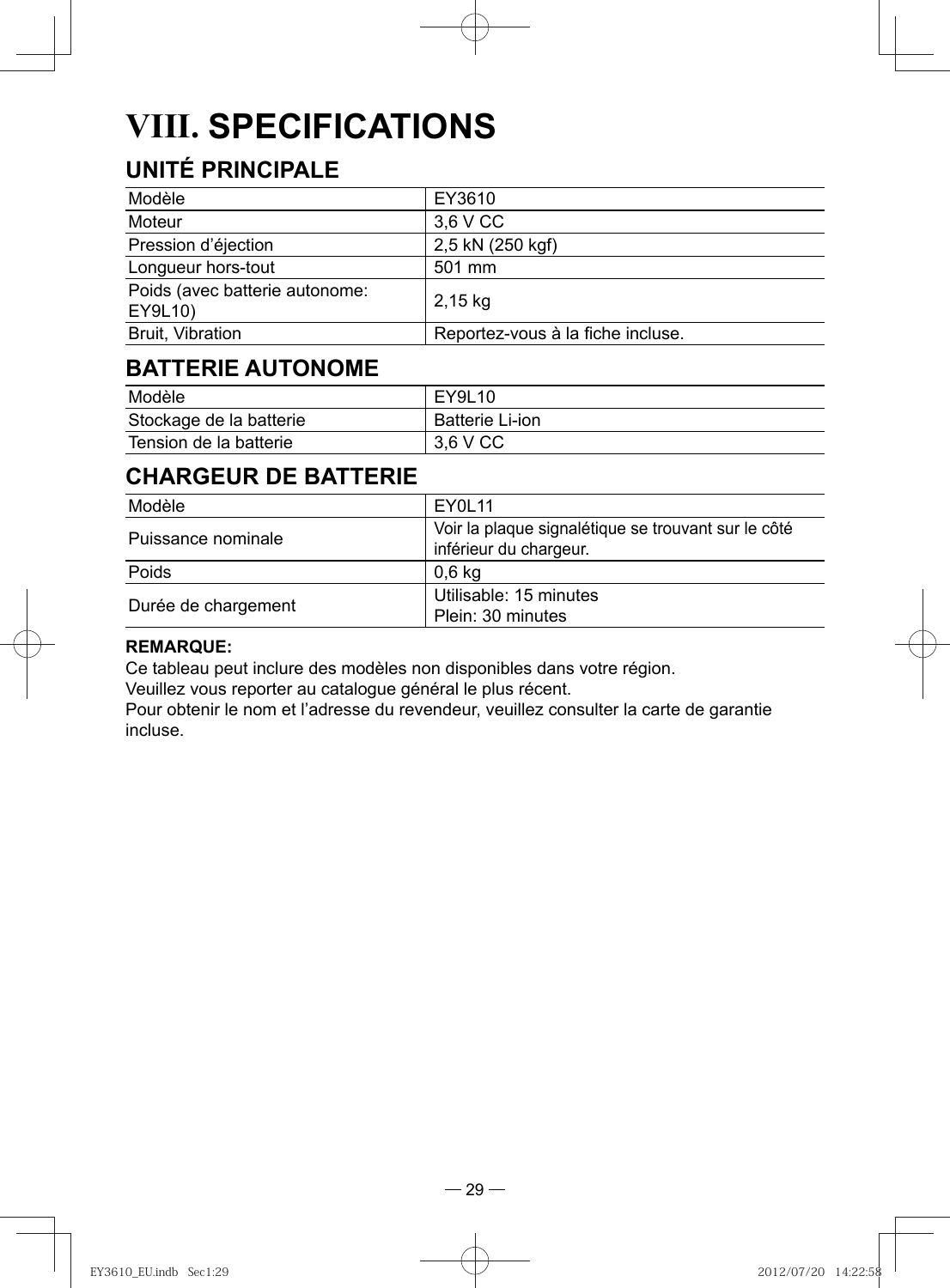**Istruzioni originalmente scritte in: inglese Istruzioni originali tradotte in: altre lingue**

# **I. DESTINAZIONE D'USO**

Vi ringraziamo per aver acquistato questa Pistola Sigillante Panasonic. Questa Pistola Sigillante serve a rilasciare composti sigillanti. A questo modello possono essere applicati i tipi a sacchetto trasparente e a cartuccia. La velocità può essere regolata in funzione del lavoro da eseguire.

# **II. NORME DI SICUREZZA ADDIZIONAL**

- 1) Tenere presente che questo attrezzo è sempre pronto a funzionare, perché non è necessario collegarlo ad una presa di corrente.
- 2) Smettete di usare l'attrezzo se notate qualche anormalità.
- 3) Durante la ricarica, il caricabatteria potrebbe riscaldarsi leggermente. Questo è normale. Non ricaricare la batteria per lunghi periodi.
- 4) L'apparecchio non deve essere usato da bambini o persone inferme senza supervisione.
- 5) Controllate che i bambini non giochino con l'apparecchio.

### **AVVERTIMENTO:**

- Usare esclusivamente i pacchi batteria Panasonic progettati per l'uso con questo attrezzo ricaricabile.
- La Panasonic non sarà responsabile per eventuali danni o incidenti causati dall'uso di un pacco batteria riciclato e/ o contraffatto.
- Non smaltire il pacco batteria in falò, né esporlo a calore eccessivo.
- Non avvitare chiodi o simili nel pacco batteria, non sottoporlo ad urti, non disassemblarlo, né tentare di modificarlo.
- Impedire che oggetti metallici vengano a contatto con i terminali del pacco batteria.
- Non trasportare, né conservare il pacco batteria nello stesso contenitore di chiodi od oggetti metallici simili.
- Non caricare il pacco batteria in luoghi con alte temperature, come vicino al fuoco o alla luce diretta del sole. In caso contrario, la batteria potrebbe surriscaldarsi, incendiarsi, o esplodere.
- Usare esclusivamente l'apposito caricabatteria per caricare il pacco batteria In caso contrario, la batteria potrebbe presentare fughe, surriscaldarsi, o esplodere.
- Dopo aver rimosso il pacco batteria dall'attrezzo o dal caricabatteria, rimontare sempre il coperchio del pacco batteria. In caso contrario, i contatti della batteria potrebbero andare in cortocircuito, con conseguente rischio d'incendio.
- Se il pacco batteria risulta deteriorato, sostituirlo con uno nuovo. L'uso prolungato di un pacco batteria danneggiato può generare calore, danni e incendi.

## **Preparazione della pistola sigillante**

- 1) Tagliare la punta della cartuccia. Più piccola è l'apertura, maggiore sarà la pressione richiesta per spremere il mastice di sigillatura; il consumo del blocco batteria aumenta di conseguenza. Tagliare l'apertura al diametro desiderato (minimo 3mm). (Fig. 1)
- 2) Fare un foro nel sigillo di alluminio della cartuccia. Se si dimentica di perforare questo sigillo, il mastice di sigillatura può fuoriuscire dalla parte posteriore della cartuccia, danneggiando e sporcando la pistola sigillante. (Fig. 2) Se bisogna riutilizzare una cartuccia precedentemente aperta, rimuovere il materiale indurito con un ago o un altro oggetto appuntito. (Fig. 3)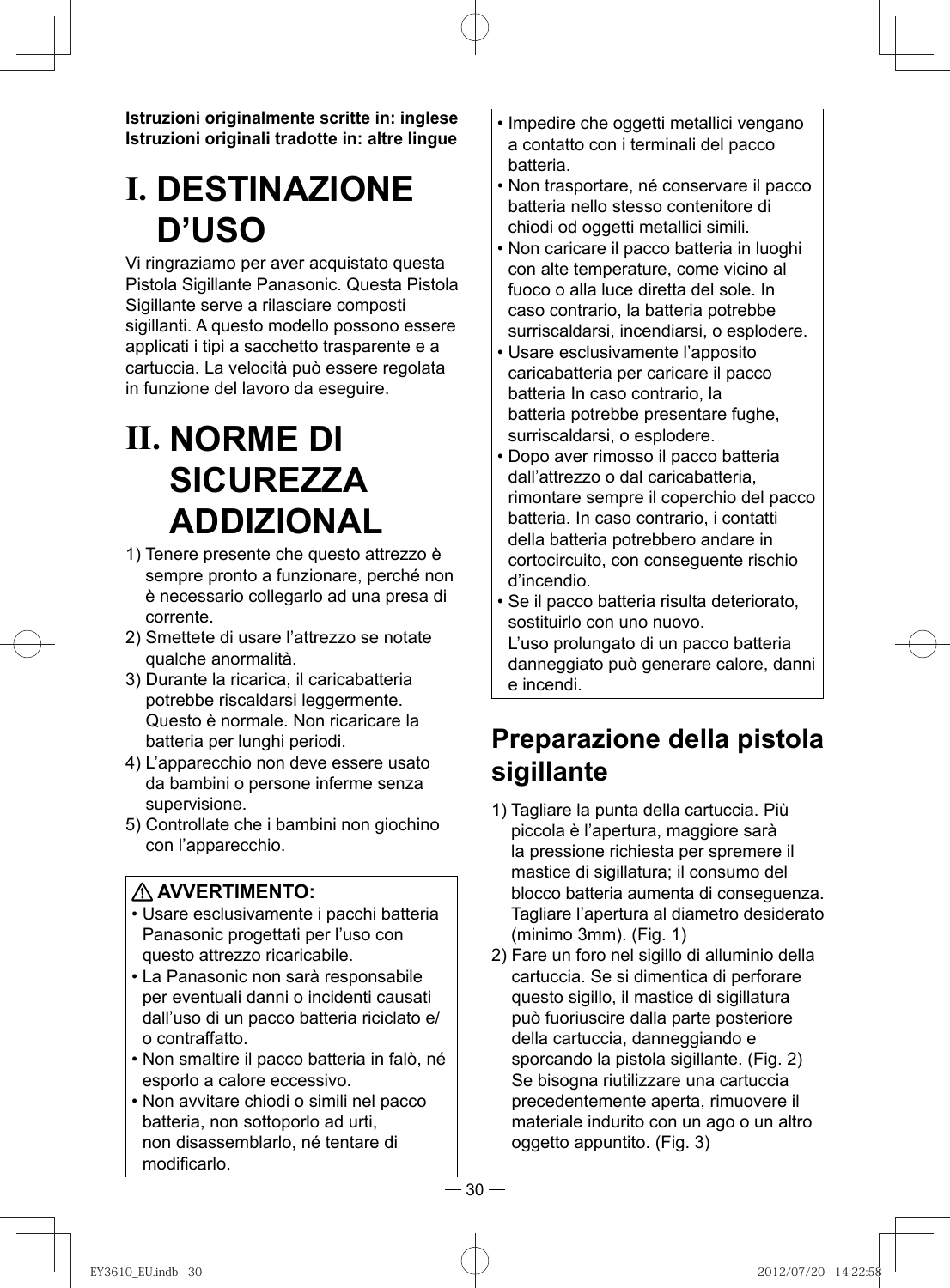## **III. MONTAGGIO Applicazione o rimozione del pacco batteria**

### **PRECAUZIONE:**

Prima di inserire il pacco batteria, controllare che la levetta di comando dell'attrezzo si azioni correttamente e che ritorni nella posizione "OFF" quando lo si rilascia.

- 1. Rimuovere la batteria dall'attrezzo. (Fig. 4)
- 2. Caricare la batteria utilizzando il caricabatterie.
- 3. Al termine della ricarica, rimuovere la batteria dal caricabatterie e inserirla nell'attrezzo.

Scollegare il caricabatterie dall'alimentazione quando non è in uso.

## **Inserimento del composto sigillante nella pistola**

### **PRECAUZIONE:**

Bloccare la levetta di comando impostando la regolazione della velocità dell'applicazione (J) in posizione "0", quindi rimuovere la batteria dall'attrezzo.

### **Per utilizzo con cartucce**

- 1) Tagliar via la punta dell'ugello in un punto tale da favorire il lavoro da eseguire. (Fig. 5)
- 2) Svitare il supporto del tubo dall'alloggiamento e rimuovere l'adattatore del sacchetto trasparente dalla cremagliera. (Fig. 6)
- 3) Avvitare l'adattatore per cartucce sul pistone di congiunzione. (Fig. 7)
- 4) Spingere a fondo la cremagliera con la mano. (Fig. 8)
- 5) Installare il supporto del tubo sull'alloggiamento, rimuovere il tappo anteriore dal supporto del tubo ed inserire la cartuccia. (Fig. 9)
- 6) Installare il tappo anteriore sul supporto del tubo. (Fig. 10)

### **Per l'uso con sacchetti trasparenti**

- 1) Tagliar via la punta dell'ugello in un punto tale da favorire il lavoro da eseguire. (Fig. 5)
- 2) Svitare il supporto del tubo dall'alloggiamento.
- 3) Avvitare l'adattatore del sacchetto trasparente sul pistone di congiunzione. (Fig. 11)

### **NOTA:**

- Assicurarsi che il pistone tuffante ruoti agevolmente.
- 4) Spingere a fondo la cremagliera con la mano. (Fig. 8)
- 5) Installare il supporto del tubo sull'alloggiamento, rimuovere il tappo anteriore dal supporto del tubo ed inserire il sacchetto trasparente. (Fig. 12)
- 6) Montare l'ugello ed installare il tappo anteriore sul supporto del tubo. (Fig. 13)

# **IV. FUNZIONAMENTO**

## **Modo di impiego della pistola sigillante**

- 1) Inserire la batteria nell'attrezzo.
- 2) Regolare la velocità della cremagliera a seconda del tipo di lavoro. Si può cambiare velocità facilmente mentre si lavora ruotando la regolazione della velocità dell'applicazione (J) con il dito.
- 3) Afferrare l'impugnatura sostenendo il supporto del tubo, quindi premere la levetta di comando (I) per accendere l'attrezzo. (Fig. 14)
	- La zona bianca dell'indicatore di quantità residua (G) segnala la quantità di composto sigillante rimasta nella cartuccia o nel sacchetto trasparente. Se l'indicatore è completamente rosso significa che la cartuccia o il sacchetto trasparente è vuoto.
- 4) Il supporto del tubo può essere ruotato. Ciò rende la sigillatura più facile in luoghi dove è difficile lavorare.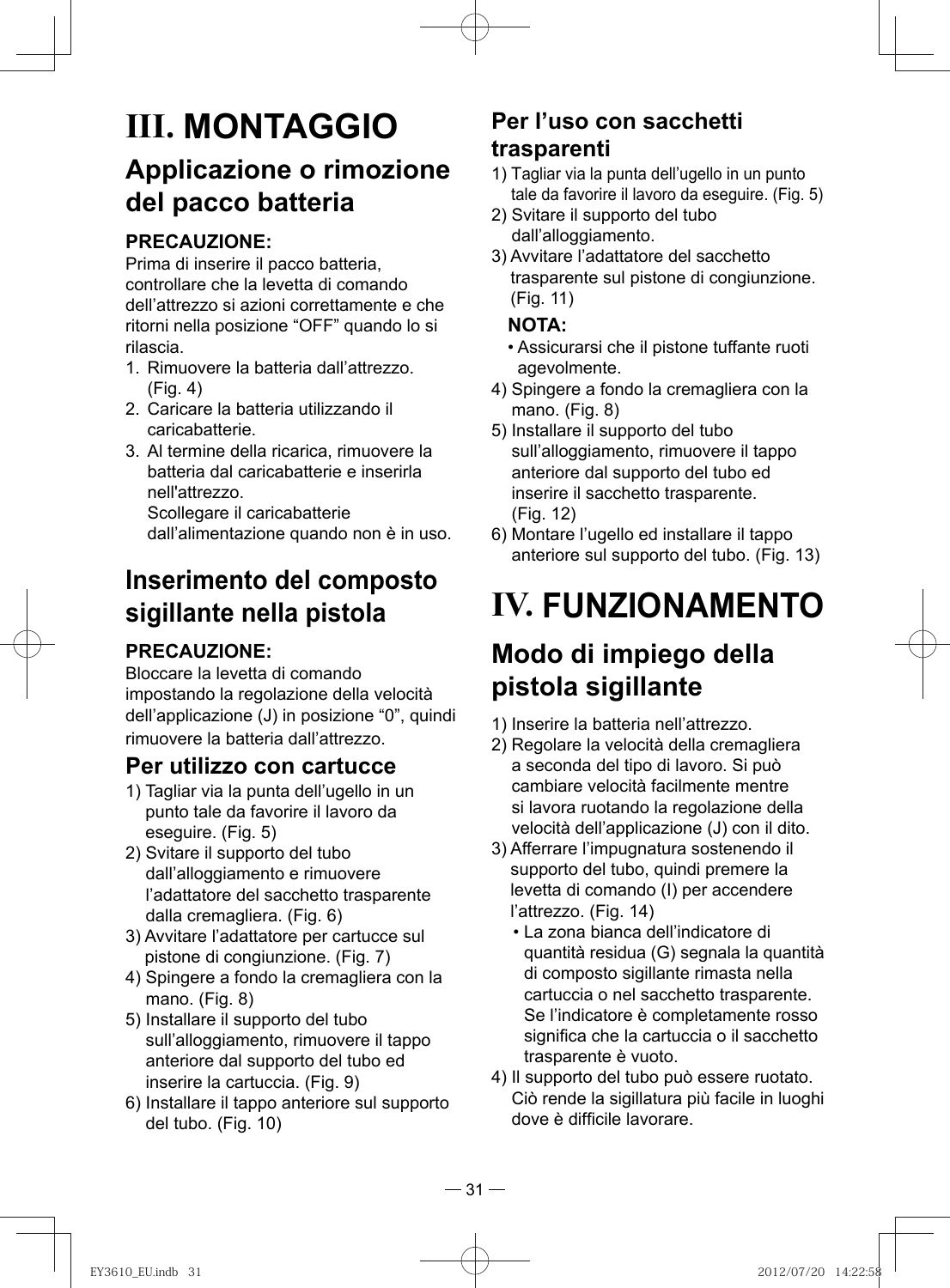#### **PRECAUZIONE:**

• Assicurarsi di bloccare il grilletto (posizione "0") una volta finito il lavoro.

Regolazione della velocità

| Bloccaggio $\leftarrow$ |       |  |      |
|-------------------------|-------|--|------|
|                         | Bassa |  | Alta |

- Rimuovere la batteria una volta terminato l'utilizzo dell'attrezzo.
- Si può verificare sgocciolamento nel caso di piccole aperture dell'ugello o mastici di sigillatura particolarmente morbidi.

#### **Per composti duri**

- Riscaldare i composti sigillanti fino a farli ammorbidire.
- Aumentare la velocità selezionando la regolazione della velocità dell'applicazione.
- Ampliare il diametro di taglio dell'ugello. (Fig. 15)

#### **PRECAUZIONE:**

- Assicurarsi che, durante l'esecuzione del lavoro, il tappo anteriore sia serrato saldamente.
- Usare l'attrezzo solo per lo scopo cui esso è destinato, e non usarlo per un periodo di tempo prolungato senza interruzioni, perché ciò può danneggiare la pistola sigillante o causare l'inceppamento della cartuccia. Non inserire la cartuccia se essa è bagnata o se il mastice di sigillatura si è indurito.
- Se si usa l'attrezzo per un periodo di tempo prolungato, il motore può surriscaldarsi. Pertanto, si consiglia di spegnere l'unità di tanto in tanto.
- L'uso di materiali infiammabili, anche se a scopo di pulizia, non è permesso.
- Non premere la levetta di comando se il composto sigillante è esaurito. (Rischio di guasto.)

### **Regolazione dell'indicatore di quantità residua**

 Toccando il fermo, la cremagliera scorre all'indietro. In tal caso l'indicatore di quantità residua non diventa completamente bianco nemmeno spingendo a fondo la cremagliera. Attenersi alle seguenti procedure per resettare l'indicatore.

1) Estendere completamente la cremagliera.



- Dopo aver esteso la cremagliera fino alla fine premendo la levetta di comando, tirarla ulteriormente verso l'esterno con la mano fino a udire uno scatto.
- 2) Tenere premuto la levetta di comando finché la metà inferiore dell'indicatore di quantità residua non diventa rossa e la metà superiore non diventa bianca.



3) Rilasciare la levetta di comando, quindi spingere a fondo la cremagliera con la mano. (Fig. 8)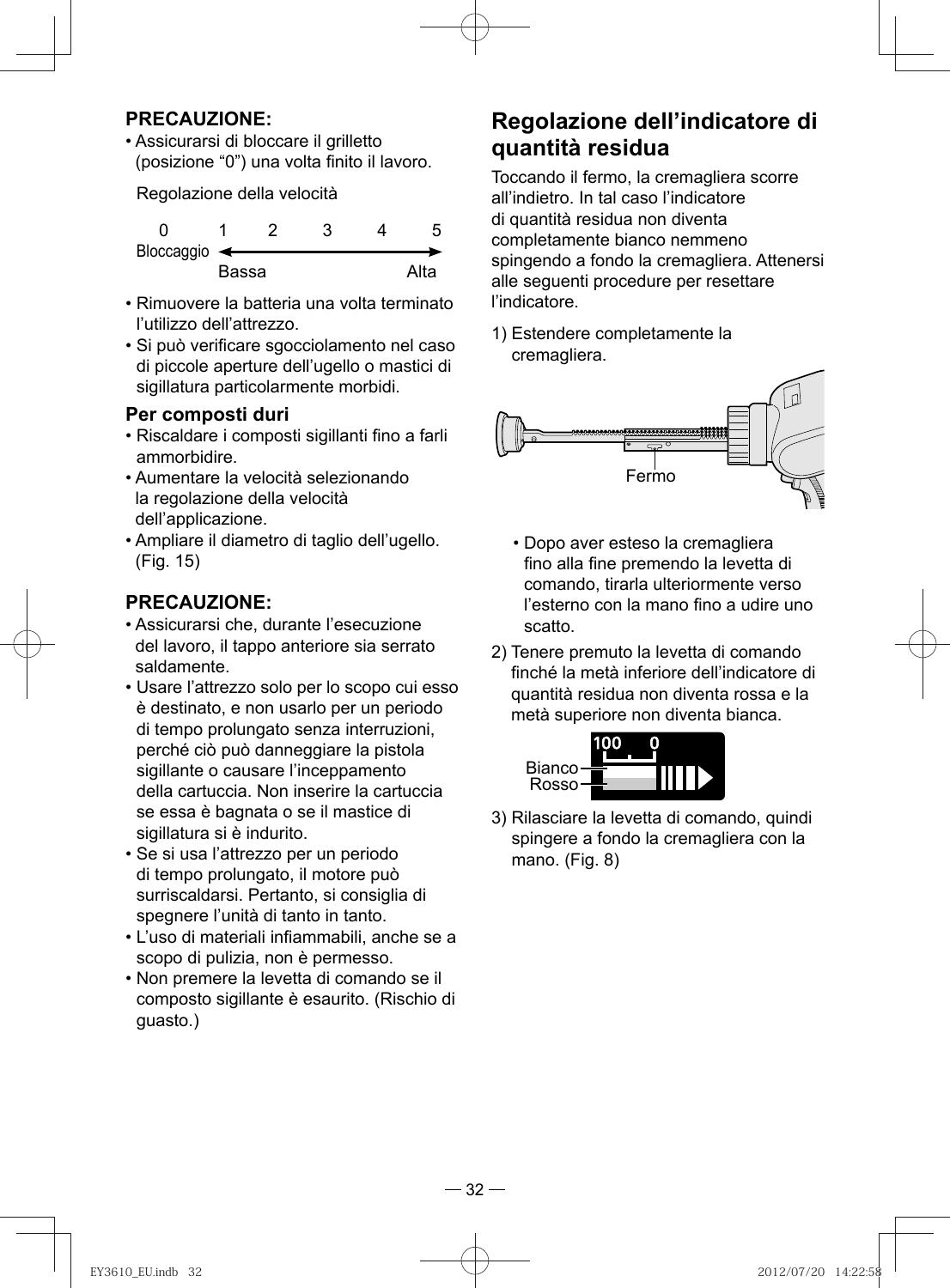## **[Pacco batteria] Per un uso corretto del pacco batteria Pacco batteria Li-ion**

- Per una conservazione ottimale della batteria, riporre il pacco batteria agli ioni di litio dopo l'uso senza ricaricarlo.
- Quando il pacco batteria viene caricato, assicurarsi che i terminali sul caricabatteria siano privi di sostanze estranee, quali polvere, acqua, ecc. Pulire i terminali prima di caricare il pacco batteria, qualora vengano trovate sostanze estranee sui terminali. La durata dei terminali del pacco batteria può essere influenzata da sostanze estranee, quali polvere, acqua, ecc. durante il funzionamento.
- Quando il pacco batteria non viene usato, tenerlo lontano da altri oggetti metallici come: clip, monetine, chiavi, chiodi, viti o altri piccoli oggetti metallici che potrebbero creare un collegamento da un terminale all'altro.

Cortocircuitare i terminali del pacco batteria potrebbe causare scintille, ustioni oppure un incendio.

• Quando si usa il pacco batteria, assicurarsi che il luogo di lavoro sia ben ventilato.

### **Durata del pacco batteria**

Le batterie ricaricabili posseggono una durata limitata. Se il tempo di funzionamento diventa estremamente breve dopo la ricarica, sostituire il pacco batteria con uno nuovo.

## **Riciclo batteria**

### **ATTENZIONE:**

Per ragioni relative alla protezione dell'ambiente e al riciclaggio dei materiali, assicurarsi che lo smaltimento del prodotto avvenga in un luogo ufficialmente preposto a tale fine (ammesso che esista nell'area dell'utente).

# **[Caricabatterie] Ricarica**

### **PRECAUZIONE:**

- Qualora la temperatura del pacco batteria scendesse all'incirca al di sotto dei −10°C (14°F), la ricarica s'interrompe automaticamente per impedire la degradazione della batteria.
- La temperatura ambientale si deve aggirare tra 0°C (32°F) e 40°C (104°F). Se il pacco batteria è usato quando la temperatura è al di sotto di 0°C (32°F), lo strumento smetterà di funzionare correttamente.
- Per caricare un pacco batteria freddo (al di sotto di 0°C (32°F)) in un luogo caldo, lasciare il pacco batteria nel locale per oltre un'ora per permettere allo stesso di raggiungere la temperatura ambiente.
- Lasciate raffreddare il caricatore quando caricate più di due pacchi batterie consecutivamente.
- Non infilate le dita nel foro di contatto per tenere in mano il caricabatterie o altro scopo.

Onde evitare il rischio d'incendio o il danneggiamento del caricabatteria:

- Non usate l'energia fornita da un generatore a motore.
- Non coprite le prese d'aria di caricabatteria e pacco batteria.
- Scollegare il caricabatteria se non in uso.

### **NOTA:**

Al momento dell'acquisto, il pacco batteria non è carico. Assicurarsi di caricare la batteria prima dell'uso.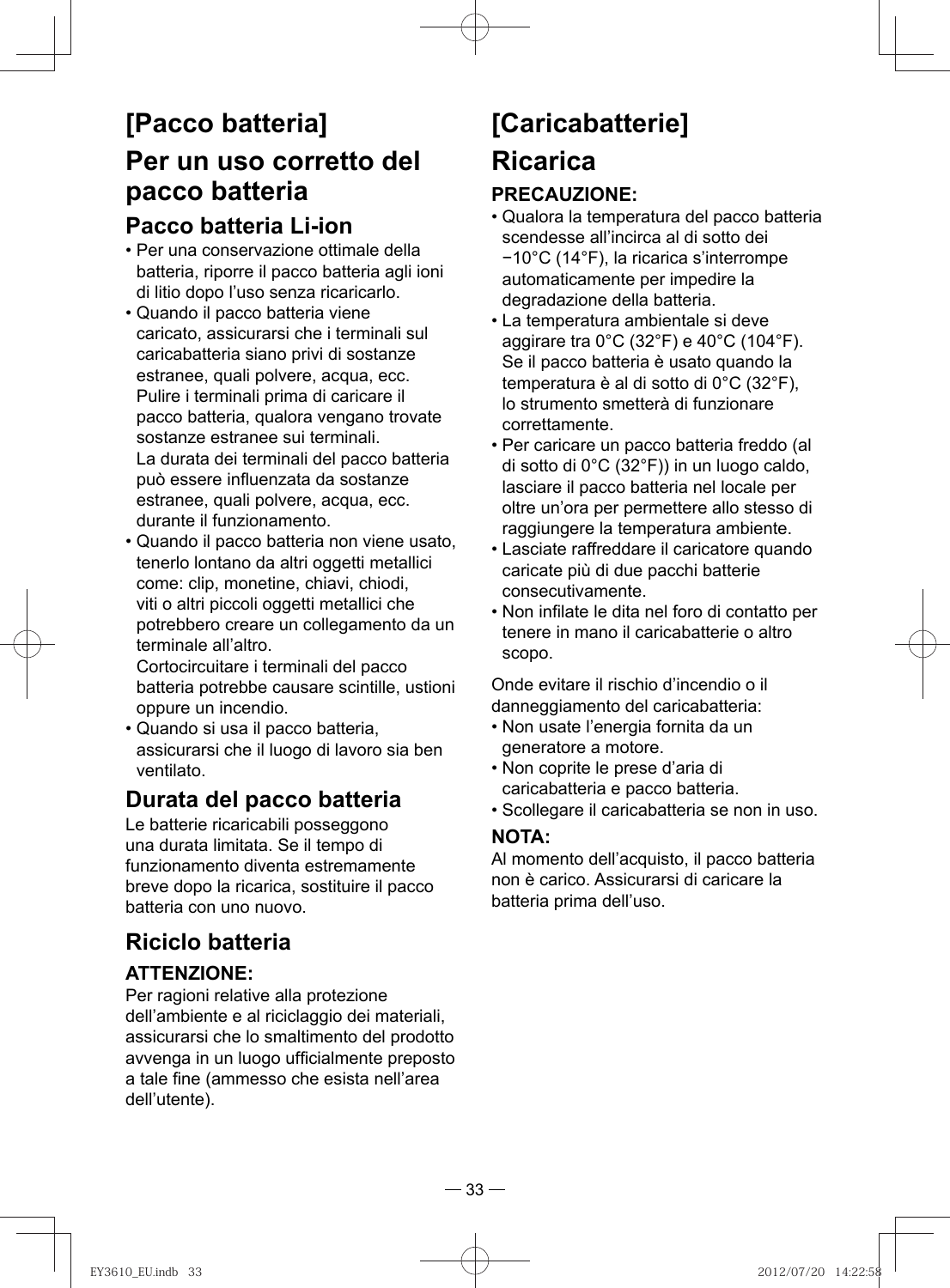#### **Caricabatteria**

1. Collegare il caricatore alla presa di corrente.

### **NOTA:**

L'inserimento della spina nella presa di corrente c.a. potrebbe provocare delle scintille, ma questo non è un problema in termini di sicurezza.

- 2. Scegliere il coperchio del dock per batterie agli ioni di litio. Farlo scorrere per consentire l'inserimento.
- 3. Inserire saldamente il pacco batteria nel caricabatteria. (Fig. 16)
- 4. Durante la ricarica, la spia di carica si accende. Quando la ricarica e stata completata, un interruttore elettronico interno scatta automaticamente per evitare la sovraccarica.
	- La ricarica non avviene se il pacco batteria e caldo (per esempio, subito dopo l'uso per un lavoro pesante). La spia di standby arancione lampeggia mentre la batteria si sta raffreddando. La ricarica comincia poi automaticamente.
- 5. La spia di carica (verde) lampeggia lentamente quando la batteria e carica per l'80% circa. (solo batterie Li-ion)
- 6. A ricarica completata, la spia verde si spegne.
- 7. Qualora la temperatura del pacco batteria raggiunga gli 0°C o meno, il tempo di ricarica e maggiore rispetto al tempo di ricarica normale. Anche a batteria completamente carica, l'utensile dispone di circa il 50% dell'energia di cui dispone una batteria carica alla temperatura di esercizio normale.
- 8. Se la spia di carica (verde) non si spegne, rivolgersi a un rivenditore autorizzato.
- 9. Se un pacco batteria completamente ricaricato viene inserito di nuovo nel caricabatteria, la spia di carica si illumina. Dopo alcuni minuti, la spia di carica verde si spegnerà.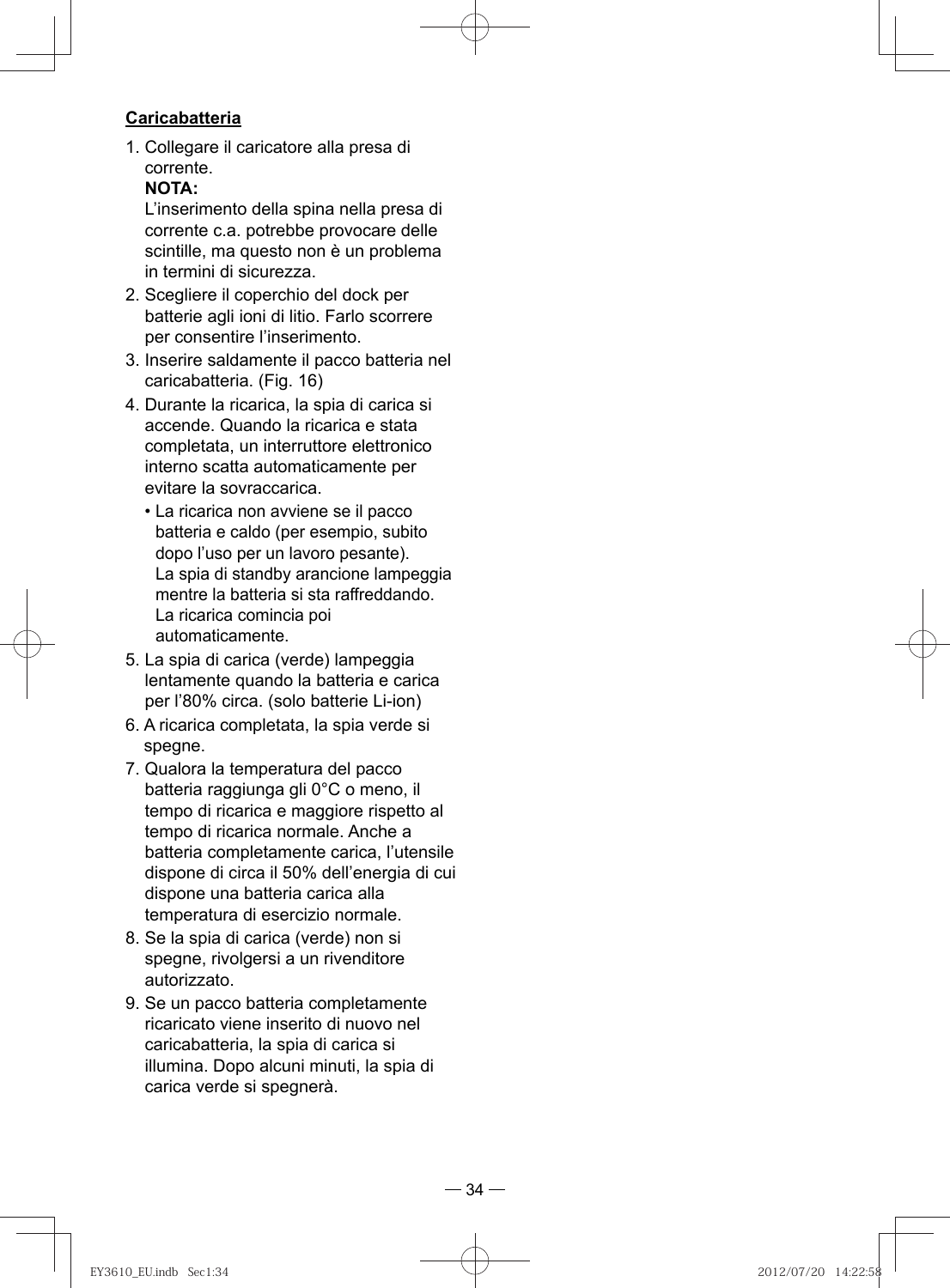## **SEGNALI SPIE**



## **Informazioni per gli utenti sulla raccolta e l'eliminazione di vecchie apparecchiature e batterie usate**



Questi simboli sui prodotti, sull'imballaggio, e/o sulle documentazioni o manuali accompagnanti i prodotti indicano che i prodotti elettrici, elettronici e le batterie usate non devono essere buttati nei rifiuti domestici generici.

Per un trattamento adeguato, recupero e riciclaggio di vecchi prodotti e batterie usate, vi preghiamo di portarli negli appositi punti di raccolta, secondo la



legislazione vigente nel vostro Paese e le Direttive 2002/96/EC e 2006/66/EC. Smaltendo correttamente questi prodotti e le batterie, contribuirete a salvare importanti risorse e ad evitare i potenziali effetti negativi sulla salute umana e sull'ambiente che altrimenti potrebbero verificarsi in seguito ad un trattamento inappropriato dei rifiuti.

Per ulteriori informazioni sulla raccolta e sul riciclaggio di vecchi prodotti e batterie, vi preghiamo di contattare il vostro comune, i vostri operatori per lo smaltimento dei rifiuti o il punto vendita dove avete acquistato gli articoli. Sono previste e potrebbero essere applicate sanzioni qualora questi rifiuti non siano stati smaltiti in modo corretto ed in accordo con la legislazione nazionale.

### **Per utenti commerciali nell'Unione Europea**

Se desiderate eliminare apparecchiature elettriche ed elettroniche, vi preghiamo di contattare il vostro commerciante od il fornitore per maggiori informazioni.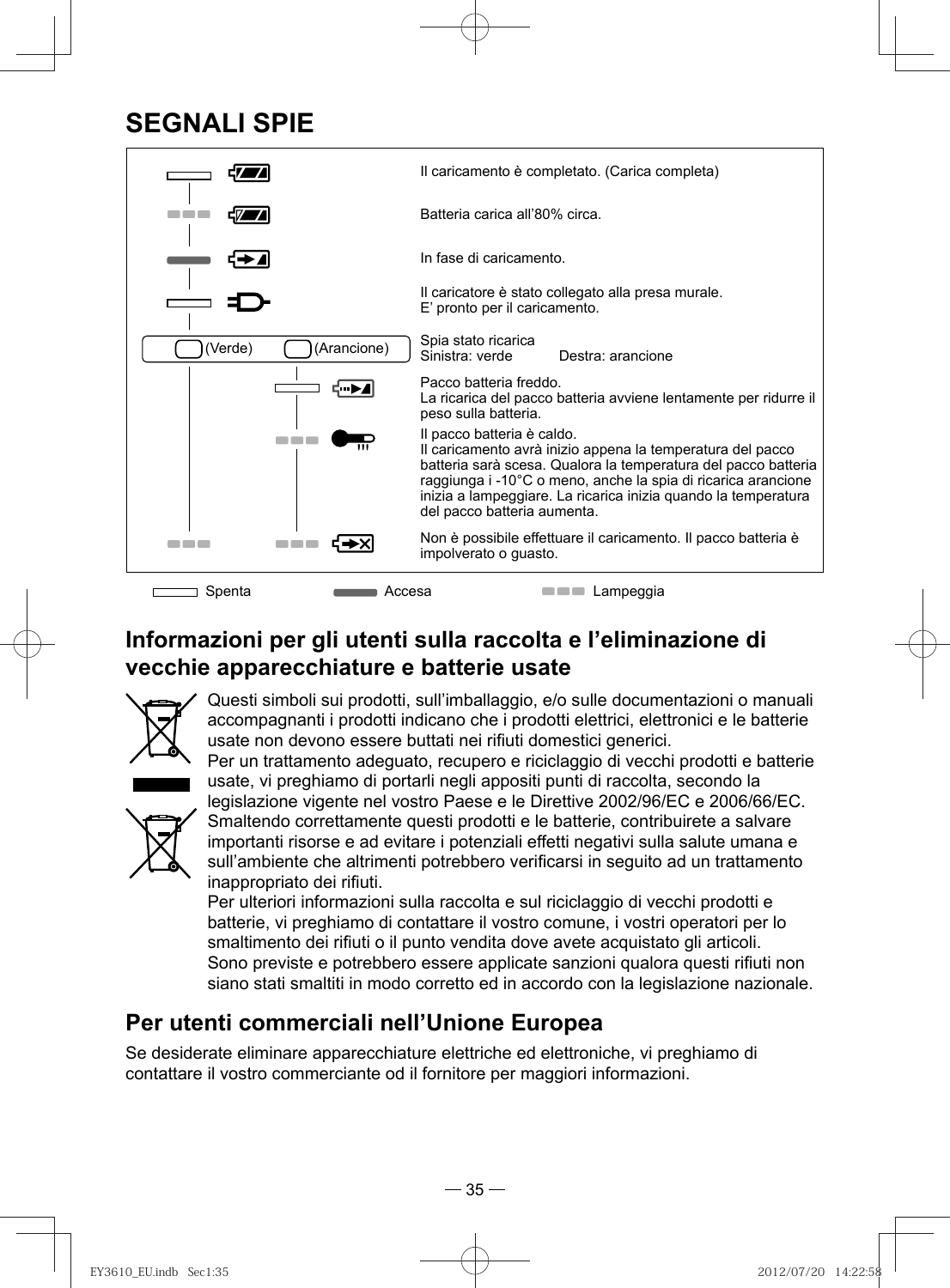## **[Informazioni sullo smaltimento rifiuti in altri Paesi fuori dall'Unione Europea]**

Questi simboli sono validi solo all'interno dell'Unione Europea. Se desiderate smaltire questi articoli, vi preghiamo di contattare le autorità locali od il rivenditore ed informarvi sulle modalità per un corretto smaltimento.

### **Nota per il simbolo delle batterie (esempio con simbolo chimico riportato sotto il simbolo principale):**

Questo simbolo può essere usato in combinazione con un simbolo chimico; in questo caso è conforme ai requisiti indicati dalla Direttiva per il prodotto chimico in questione.

# **V. MANUTENZIONE**

- Usare solo un panno morbido asciutto per pulire l'unità. Non usare un panno umido, acquaragia, benzina o altre sostanze volatili per la pulizia.
- Se il composto sigillante aderisce alla cremagliera, rimuoverlo prima che s'indurisca.

# **VI. ACCESSORI**

### **PRECAUZIONE:**

Per prevenire il rischio di infortuni, utilizzare accessori o parti in dotazione solo per l'uso stabilito.

Adattatore del sacchetto trasparente

• EY9X013E10 (in dotazione)

Adattatore della cartuccia

• EY9X017E10 (in dotazione)

Per ulteriori informazioni riguardo a questi accessori, rivolgersi al più vicino centro di assistenza tecnica.

# **VII. PRESTAZIONI DI SIGILLATURA**

La tabella sottostante indica le prestazioni di sigillatura approssimative, basate sull'uso con un blocco batteria completamente carico e ad una temperatura ambiente di 20°C.

| Diametro dell'ugello Ø |             | $\varnothing$ 8 mm |              |             | $\varnothing$ 5 mm |              |
|------------------------|-------------|--------------------|--------------|-------------|--------------------|--------------|
| Velocità<br>Materiale  | Alta<br>(5) | Media<br>(3)       | Bassa<br>(1) | Alta<br>(5) | Media<br>(3)       | Bassa<br>(1) |
| Resina acrilica        | 60 circa    | 60 circa           | 30 circa     | 50 circa    | 50 circa           | 20 circa     |
| Silicone               | 65 circa    | 60 circa           | 35 circa     | 50 circa    | 40 circa           | 25 circa     |
| Uretano                | 30 circa    | 25 circa           | 15 circa     | 30 circa    | 25 circa           | 15 circa     |

• I numeri fra parentesi specificano la velocità selezionata sulla regolazione della velocità dell'applicazione.

• Temperature più basse riducono le prestazioni di sigillatura.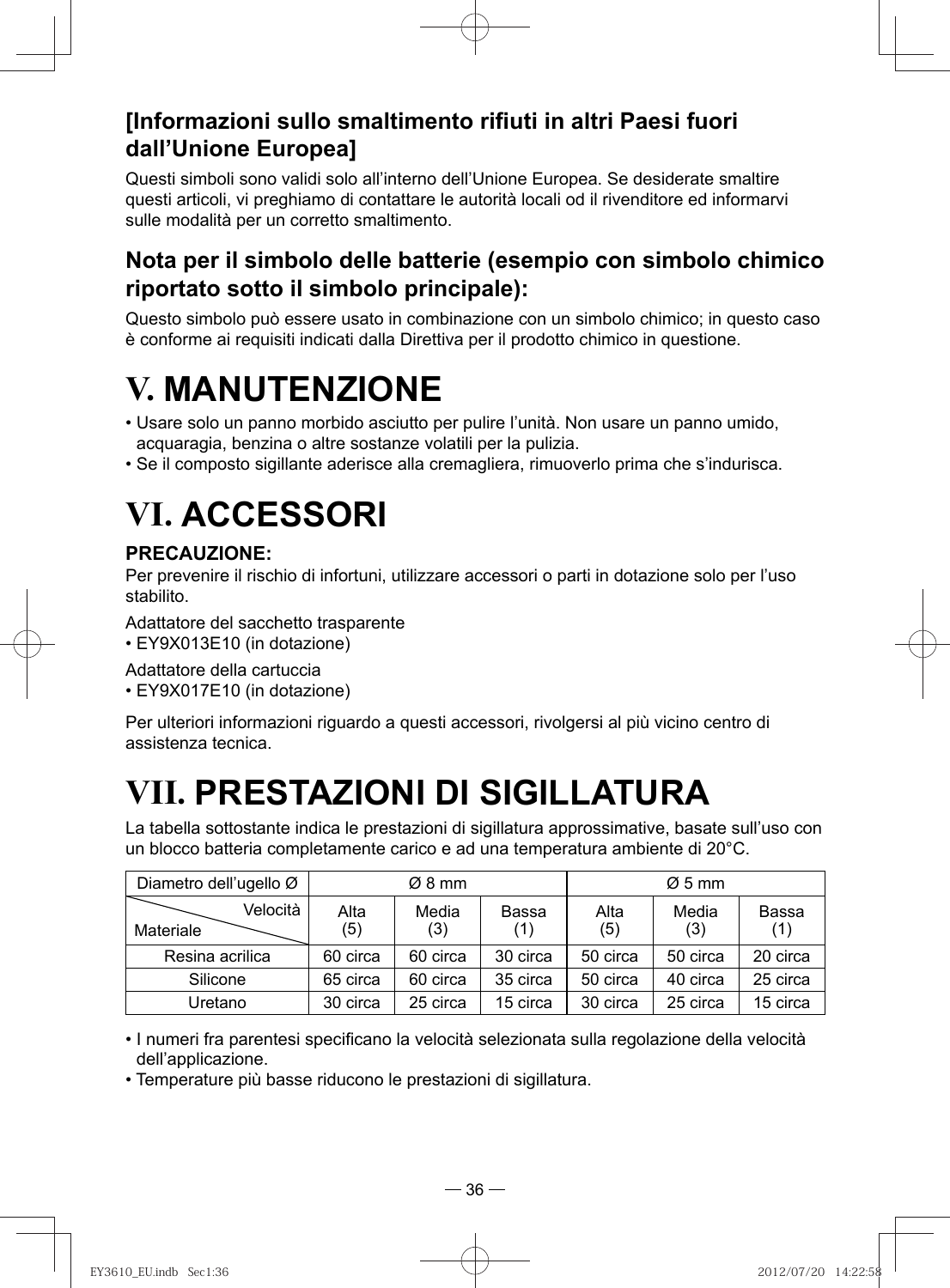# **VIII. CARATTERISTICHE TECNICHE**

## **UNITÀ PRINCIPALE**

| Modello                           | EY3610                    |
|-----------------------------------|---------------------------|
| Motore                            | CC 3.6 V                  |
| Pressione di espulsione           | 2,5 kN (250 kgf)          |
| Lunghezza complessiva             | 501 mm                    |
| Peso (con pacco batteria: EY9L10) | 2,15 kg                   |
| Rumore, Vibrazioni                | Vedere il foglio accluso. |

### **PACCO BATTERIA**

| Modello           | EY9L10          |
|-------------------|-----------------|
| Accumulatore      | Batteria Li-ion |
| Tensione batteria | $CC$ 3.6 V      |

## **CARICABATTERIA**

| Modello              | EY0L11                                                          |
|----------------------|-----------------------------------------------------------------|
| Valori               | Vedere la targhetta dei valori sul fondo del<br>caricabatteria. |
| Peso                 | 0.6 kg                                                          |
| Tempo di caricamento | Utilizzabile: 15 min.<br>Completa: 30 min.                      |

#### **NOTA:**

Questa tabella può includere dei modelli non disponibili nella propria area. Fare riferimento al catalogo generale più recente.

Per il nome e l'indirizzo del rivenditore, consultare la scheda di garanzia acclusa.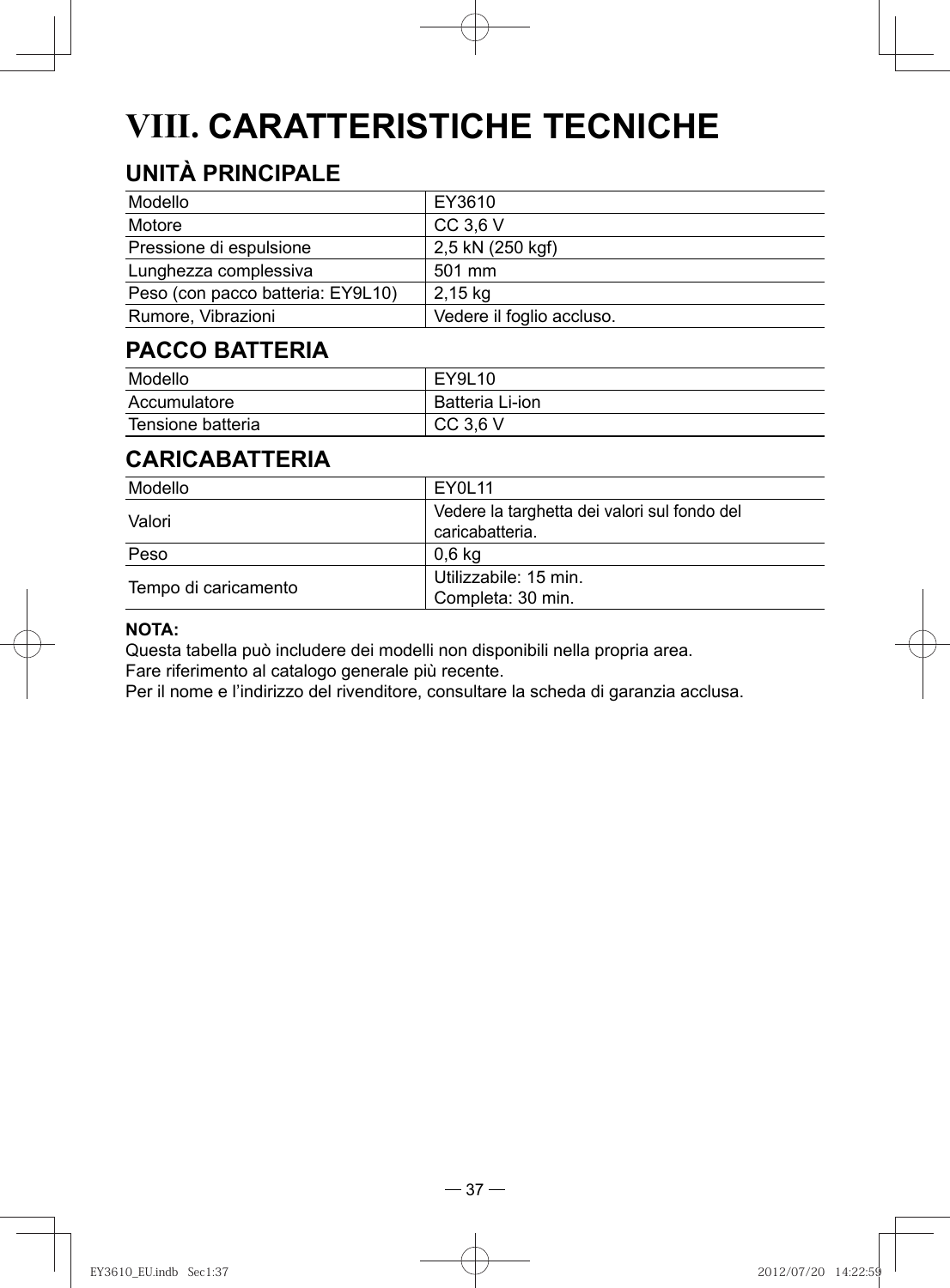**Originele gebruiksaanwijzing: Engels Vertaling van de originele gebruiksaanwijzing: Andere talen**

# **I. TOEPASSING**

Hartelijk dank voor de afschaf van deze Panasonic Kitspuit. De Kitspuit is bedoeld voor het naar buiten drukken van afdichtmiddel. Het sausage-type en het cartridge-type zijn geschikt voor dit model. De snelheid kan worden ingesteld overeenkomstig het werk dat wordt uitgevoerd.

# **II. EXTRA VEILIGHEIDS-VOORSCHRIFTEN**

- 1) Dit gereedschap is altijd klaar voor gebruik. U hoeft geen stekker in een stopkontakt te steken en andere aansluitingen te maken. Houd het gereedschap derhalve uit de buurt van kinderen.
- 2) Staak het gebruik van het gereedschap als er iets niet in orde is.
- 3) Tijdens het laden wordt de lader warm. Dit is normaal. Laad de accu echter NIET te lang op.
- 4) Het toestel mag niet worden gebruikt door jonge kinderen of door onbevoegde personen zonder toezicht.
- 5) Er dient te worden op toegezien dat jonge kinderen niet met het apparaat spelen.

#### **WAARSCHUWING:**

- Gebruik enkel Panasonic accu's die bestemd zijn voor gebruik met dit oplaadbare gereedschap.
- Panasonic kan niet aansprakelijk worden gesteld voor beschadigingen of ongelukken veroorzaakt door het gebruik van een gerecyclede accu of een namaak-accu.
- Gooi de accu nooit in vuur of stel deze ook niet aan overmatige hitte bloot.
- Sla geen nagels en dergelijke in de accu en stel deze ook niet bloot aan schokken. Probeer de accu ook niet te demonteren of er wijzigingen in aan te brengen.
- Zorg dat de accupolen niet in contact komen met metalen voorwerpen.
- Berg de accu niet in dezelfde doos op waarin nagels of andere metalen voorwerpen zijn.
- Laad de accu niet op een plaats met hoge temperaturen op, zoals in de buurt van een vuur of in direct zonlicht. De accu kan oververhit worden, in brand vliegen of exploderen.
- Gebruik uitsluitend de voorgeschreven acculader voor het opladen van de accu. De accu zou anders kunnen gaan lekken, oververhit worden of exploderen.
- Bevestig altijd het accudeksel nadat u de accu van het gereedschap of de acculader hebt losgemaakt. Het is anders mogelijk dat de accupolen kortgesloten worden met mogelijk brand tot gevolg.
- Wanneer de accu versleten is, moet deze door een nieuwe worden vervangen.

Als u een versleten of beschadigde accu blijft gebruiken, kan dit resulteren in hitte-ontwikkeling, ontbranding of barsten van de accu.

## **Voorbereiden van het afdichtpistool**

- 1) Snij het uiteinde van het spuitpatroon af. Hoe kleiner de opening, des te meer kracht zal het vergen om het afdichtmiddel eruit te persen, en des te sneller zal het batterijpak op raken. Snijd voldoende van de punt van het spuitpatroon af, zodat er een opening van minstens 3 mm doorsnee ontstaat. (Afb. 1)
- 2) Prik een opening in de aluminium afsluitfolie van het spuitpatroon. Als u vergeet de folie door te prikken, bestaat de kans dat het afdichtmiddel aan de achterkant uit het spuitpatroon wordt geperst, hetgeen vervuiling en mogelijk schade aan het afdichtpistool kan veroorzaken. (Afb. 2)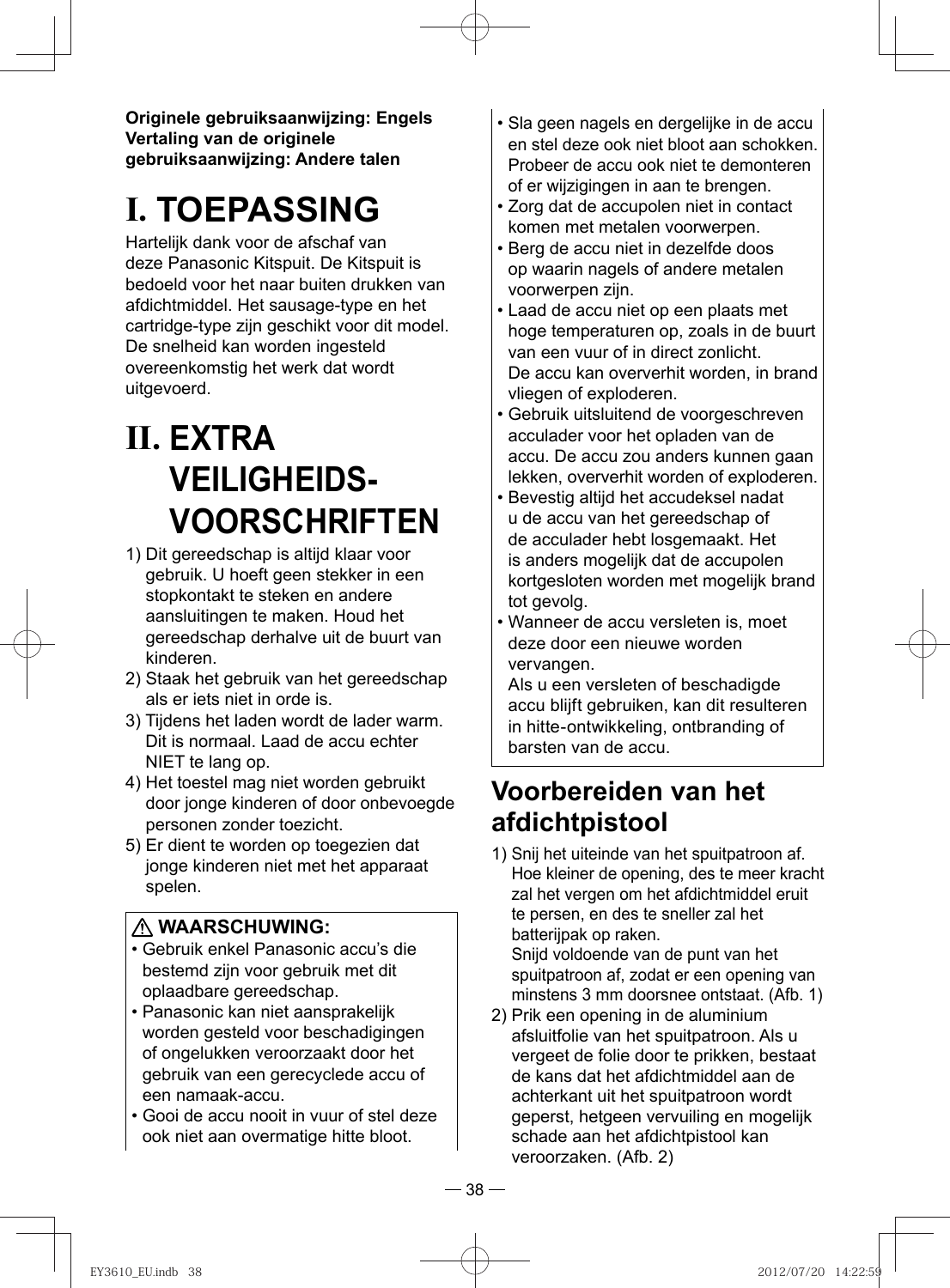Bij opnieuw gebruiken van een reeds eerder gebruikt spuitpatroon, dient u met een lange naald of speld het hardgeworden afdichtmiddel uit de opening te verwijderen. (Afb. 3)

# **III. MONTAGE**

## **Bevestigen en verwijderen van de accu**

### **OPGELET:**

Controleer voordat u de accu aanbrengt of de trekkerschakelaar van het gereedschap goed werkt en terugkeert naar de "OFF" stand wanneer u deze loslaat.

- 1. Haal de accu uit het apparaat. (Afb. 4)
- 2. Laad de accu op met de acculader.
- 3. Haal wanneer het opladen is voltooid de accu uit de acculader en sluit hem aan op het apparaat.

Haal de acculader uit het stopcontact wanneer u hem niet gebruikt.

## **Afdichtingspasta in het pistool brengen OPGELET:**

Vergrendel de trekkerschakelaar door de snelheidsregelaar (J) op "0" te zetten voordat u de accu uit het apparaat haalt.

### **Voor gebruik met patronen**

- 1) Snijd het uiteinde van de spuitmond af op een punt dat geschikt is voor het werk dat u uitvoert. (Afb. 5)
- 2) Schroef de afdichtmiddelhouder los van de behuizing en verwijder de sausage pack-adapter van de heugel. (Afb. 6)
- 3) Schroef de cartridgeadapter op de zuigerverbinding. (Afb. 7)
- 4) Schuif de heugel met de hand helemaal naar binnen. (Afb. 8)
- 5) Monteer de afdichtmiddelhouder op de behuizing, verwijder de voorkap van de afdichtmiddelhouder en steek de cartridge naar binnen. (Afb. 9)
- 6) Monteer de voorkap op de afdichtmiddelhouder. (Afb. 10)

### **Voor gebruik met sausage packs**

- 1) Snijd het uiteinde van de spuitmond af op een punt dat geschikt is voor het werk dat u uitvoert. (Afb. 5)
- 2) Schroef de afdichtmiddelhouder los van de behuizing.
- 3) Schroef de sausage pack-adapter op de zuigerverbinding. (Afb. 11)

#### **OPMERKING:**

- Controleer of de plunjer soepel ronddraait.
- 4) Schuif de heugel met de hand helemaal naar binnen. (Afb. 8)
- 5) Monteer de afdichtmiddelhouder op de behuizing, verwijder de voorkap van de afdichtmiddelhouder en steek de sausage pack-adapter naar binnen. (Afb. 12)
- 6) Plaats de spuitmond en monteer de voorkap op de afdichtmiddelhouder. (Afb. 13)

## **IV. BEDIENING Gebruik van het afdichtpistool**

- 1) Sluit de accu aan op het apparaat.
- 2) Pas de snelheid aan het werk aan. U kunt de snelheid eenvoudig tijdens het werk regelen door de snelheidsregelaar (J) met de vinger rond te draaien.
- 3) Om in te schakelen houdt u de greep en de afdichtmiddelhouder vast en drukt u de trekkerschakelaar (I) in. (Afb. 14)
	- Het witte gebied van de indicator voor de resterende hoeveelheid (G) geeft aan hoeveel afdichtmiddel er nog in de cartridge of het sausage pack zit. Als de indicator helemaal rood wordt, is de cartridge of het sausage pack leeg.
- 4) De afdichtmiddelhouder kan worden gedraaid. Hierdoor wordt afdichten op moeilijk bereikbare plaatsen eenvoudiger.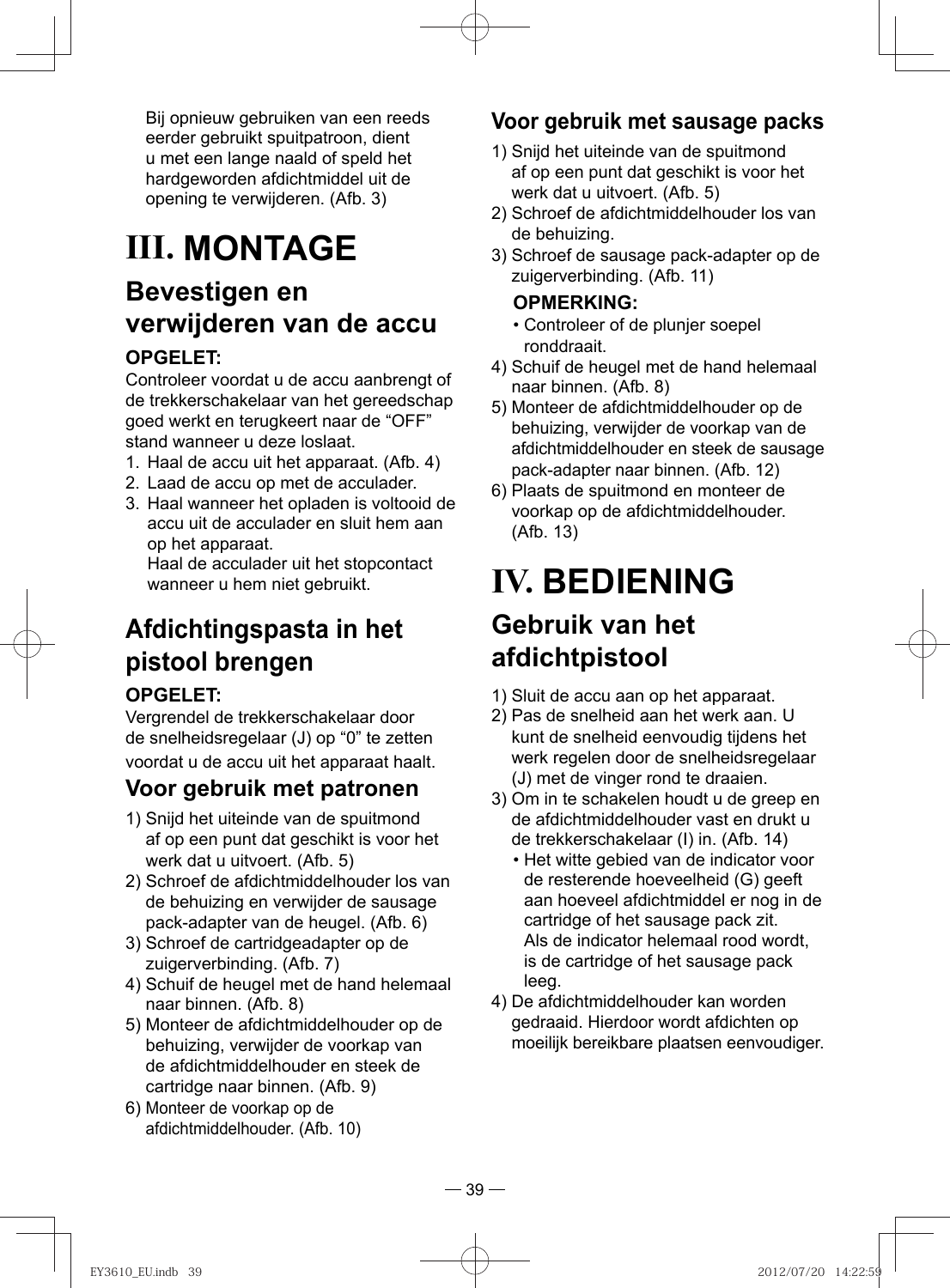#### **OPGELET:**

• Vergeet de trekker niet te vergrendelen ("0"-stand) wanneer u klaar bent met werken.

Snelheidsregeling

| Vergrendeling $\leftarrow$ |          |  |      |
|----------------------------|----------|--|------|
|                            | Langzaam |  | Snel |

- Ontkoppel de accu van het apparaat wanneer u klaar bent met werken.
- Problemen met druppelen kunnen zich voordoen bij kleine spuitmondopeningen of uitzonderlijk zachte afdichtmiddelen.

#### **Voor harde afdichtmiddelen**

- Verwarm het afdichtmiddel totdat dit zacht wordt.
- Verhoog de snelheid met de snelheidsregelaar.
- Maak de diameter van de mondstukopening groter. (Afb. 15)

#### **OPGELET:**

- Zorg dat de voorkap stevig is bevestigd tijdens het werken.
- Gebruik het apparaat slechts voor doeleinden waarvoor het geschikt is en gebruik het niet te lang achtereen, want het afdichtpistool zou door oververhitting kunnen blokkeren en eventueel beschadigd raken. Plaats in het apparaat geen spuitpatroon dat nat is geworden of waarvan het afdichtmiddel geheel hard is geworden.
- Bij langdurig ononderbroken gebruik van het afdichtpistool kan de motor oververhit raken.

Daarom is het aanbevolen het apparaat van tijd tot tijd even uit te schakelen.

- Laat het apparaat niet in aanraking komen met licht ontvlambare stoffen, ook niet voor het reinigen ervan.
- Druk de trekkerschakelaar niet in als het afdichtmiddel op is. (Dat veroorzaakt een defect.)

### **De indicator voor de resterende hoeveelheid bijstellen**

Als u de aanslag aanraakt, schuift de heugel terug. In dat geval wordt de indicator voor de resterende hoeveelheid niet helemaal wit, ook niet als u de heugel helemaal naar binnen duwt. Volg onderstaande procedure om de indicator terug te zetten.

1) Beweeg de heugel helemaal naar buiten.



- Nadat u de heugel helemaal naar buiten hebt bewogen door de trekkerschakelaar in te duwen, trekt u hem met de hand nog een beetje verder uit tot hij klikt.
- 2) Houd de trekkerschakelaar ingeduwd tot de onderste helft van de indicator rood wordt en de bovenste helft wit.



3) Laat de trekkerschakelaar los en duw de heugel met de hand helemaal naar binnen. (Afb. 8)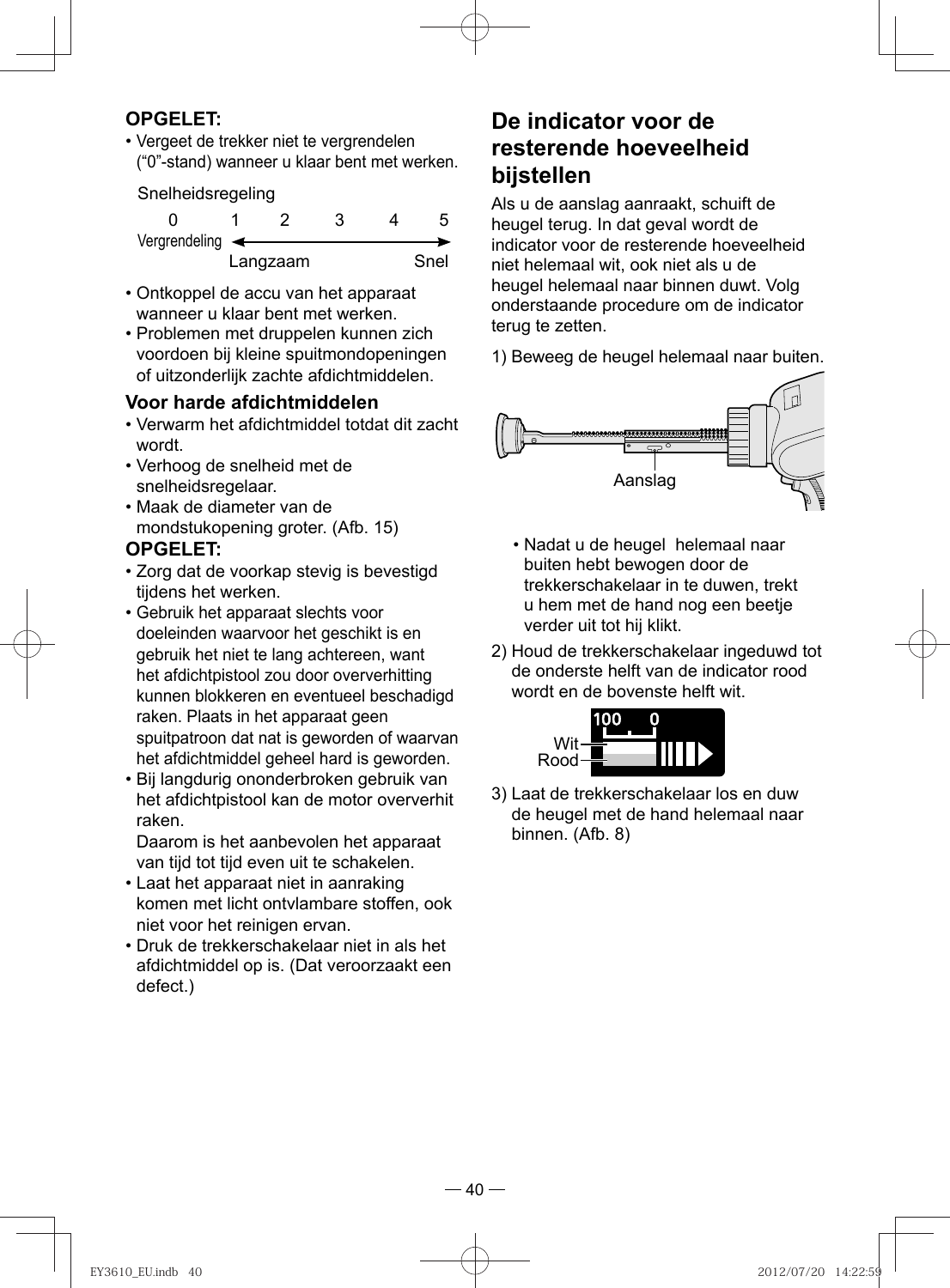## **[Accu] Voor een juist gebruik van de accu**

### **Li-ion accu**

- Voor een optimale levensduur van de Li-ion accu moet u de accu na gebruik opbergen zonder dat u deze oplaadt.
- Kijk bij het laden van de accu of de aansluitingen op de acculader vrij zijn van vreemde bestanddelen zoals stof en water, enz. Reinig de aansluitingen als u vreemde bestanddelen op de aansluitingen aantreft.

De levensduur van de accuaansluitingen kan tijdens gebruik nadelig beïnvloed worden door vreemde bestanddelen zoals stof en water, enz.

• Wanneer de accu niet wordt gebruikt, dient u deze uit de buurt van metalen voorwerpen te houden zoals paperclips, munten, sleutels, nagels, schroeven of andere kleine metalen voorwerpen die de aansluitpunten van de accu met elkaar in contact kunnen brengen.

Wanneer de aansluitpunten van de accu worden kortgesloten, kan dit resulteren in vonken, brandwonden of zelfs brand.

• Zorg er bij gebruik van de accu voor dat de werkplaats goed geventileerd is.

## **Levensduur van de accu**

De levensduur van de oplaadbare accu is niet onbeperkt. U dient een nieuwe accu aan te schaffen indien de gebruikstijd na de accu geladen te hebben aanzienlijk korter wordt.

## **Recyclen van de accu**

#### **ATTENTIE:**

Om het milieu te beschermen en nogmaals bruikbare materialen te recyclen, dient u de accu naar een hiervoor bestemd inzamelpunt te brengen.

#### **Li-ion accu**

Bij dit product zijn batterijen geleverd. Wanneer deze leeg zijn, moet u ze niet weggooien maar inleveren als KCA.



## **[Acculader] Opladen**

#### **OPGELET:**

- Als de temperatuur van de accu lager wordt dan ongeveer −10°C, zal het opladen automatisch stoppen om een verslechtering van de toestand van de accu te voorkomen.
- De optimale omgevingstemperatuur is tussen 0°C (32°F) en 40°C (104°F). Als de accu wordt gebruikt terwijl de temperatuur van de accu lager is dan 0°C (32°F), kan het voorkomen dat het elektrisch gereedschap niet goed functioneert.
- Laat een koude accu (kouder dan 0°C (32°F)), voordat deze wordt opgeladen in een warme omgeving, eerst minimaal een uur in deze ruimte liggen om op temperatuur te komen.
- Laat de lader afkoelen wanneer u meer dan twee accu's na elkaar oplaadt.
- Steek uw vingers niet in de contactopening wanneer u de lader vastpakt.

Om brandgevaar en beschadiging van de acculader te voorkomen.

- Gebruik geen stroom van een motorgenerator.
- Voorkom dat de ventilatiegaten van de lader en de accu worden bedekt.
- Maak de acculader los wanneer deze niet wordt gebruikt.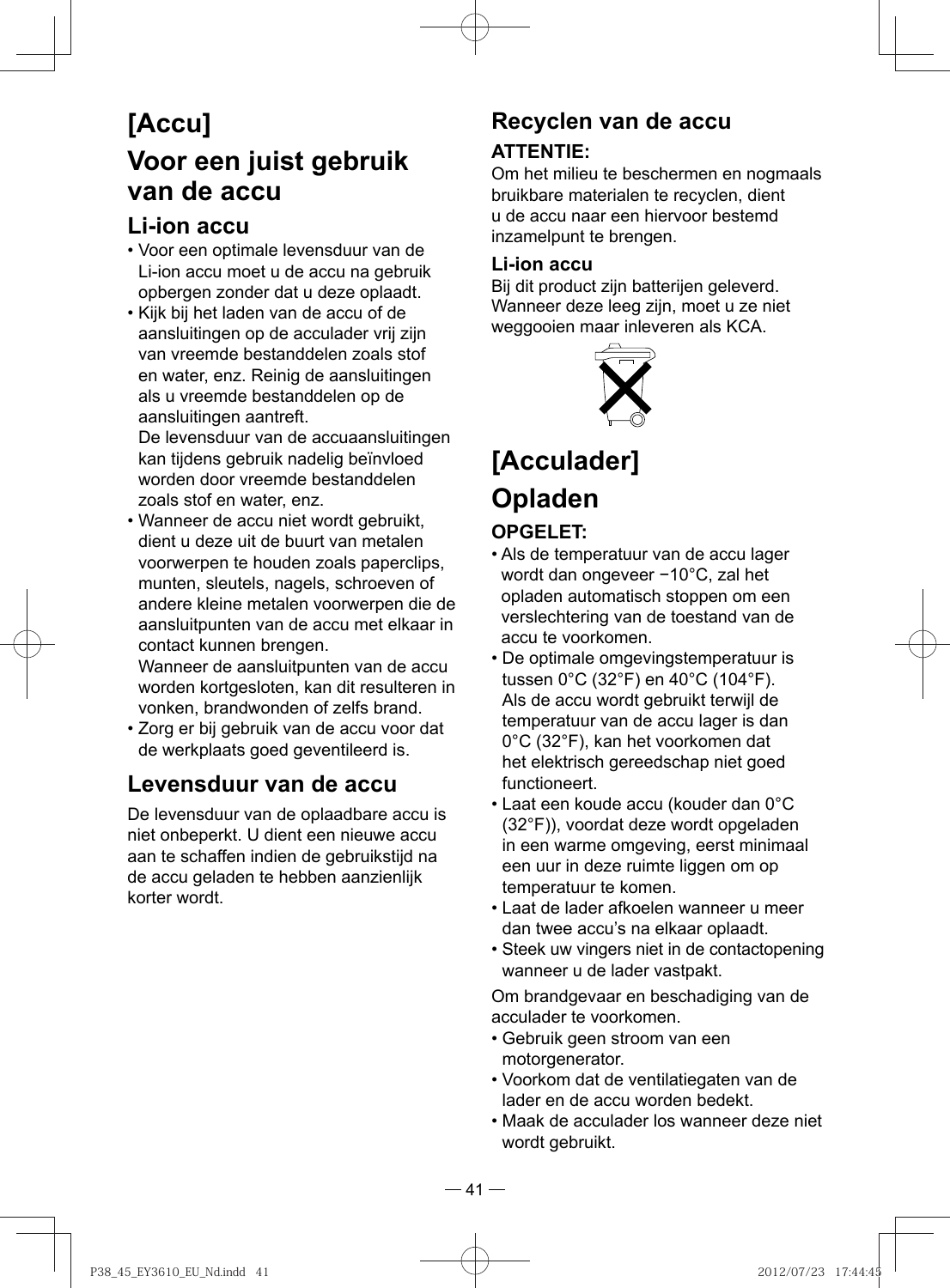#### **OPMERKING:**

De accu is niet volledig opgeladen wanneer u deze koopt. Laad de accu daarom voor gebruik op.

#### **Acculader**

1. Steek de lader in een stopcontact **OPMERKING:** 

Wanneer de stekker in het stopcontact wordt gestoken, kunnen er vonken zijn, maar dit is niet gevaarlijk.

- 2. Neem het deksel van de Li-ion accuhouder. Schuif het deksel van de accuhouder zodat de accu naar binnen gestoken kan worden.
- 3. Plaats de accu goed in de lader. (Afb. 16)
- 4. De laadindicator licht op tijdens het laden. Wanneer de accu is geladen, wordt automatisch een interne elektronische schakeling geactiveerd die voorkomt dat de accu wordt overladen.
	- Wanneer de accu warm is, zal deze niet worden opgeladen (bijvoorbeeld direct na intensief gebruik). De oranje standby-indicator knippert tot de accu is afgekoeld. Vanaf dat moment wordt de accu automatisch opnieuw geladen.
- 5. De laadindicator (groen) knippert langzaam wanneer de accu ongeveer 80% is opgeladen. (Alleen Li-ion accu)
- 6. Wanneer het opladen is voltooid, zal de groene laadindicator uitgaan.
- 7. Als de temperatuur van de accu minder dan 0˚C is, zal het volledig opladen van de accu langer duren dan de standaard oplaadtijd. Zelfs nadat de accu volledig is opgeladen, zal deze in dit geval slechts ongeveer 50% van het accuvermogen hebben in vergelijking met een accu die bij normale bedrijfstemperatuur volledig is opgeladen.
- 8. Als de laadindicator (groen) niet uitgaat, moet u contact opnemen met een officiële dealer.

9. Als een volledig opgeladen accu opnieuw in de acculader wordt geplaatst, zal het oplaadlampje oplichten. Na enkele minuten zal de groene laadindicator uitgaan.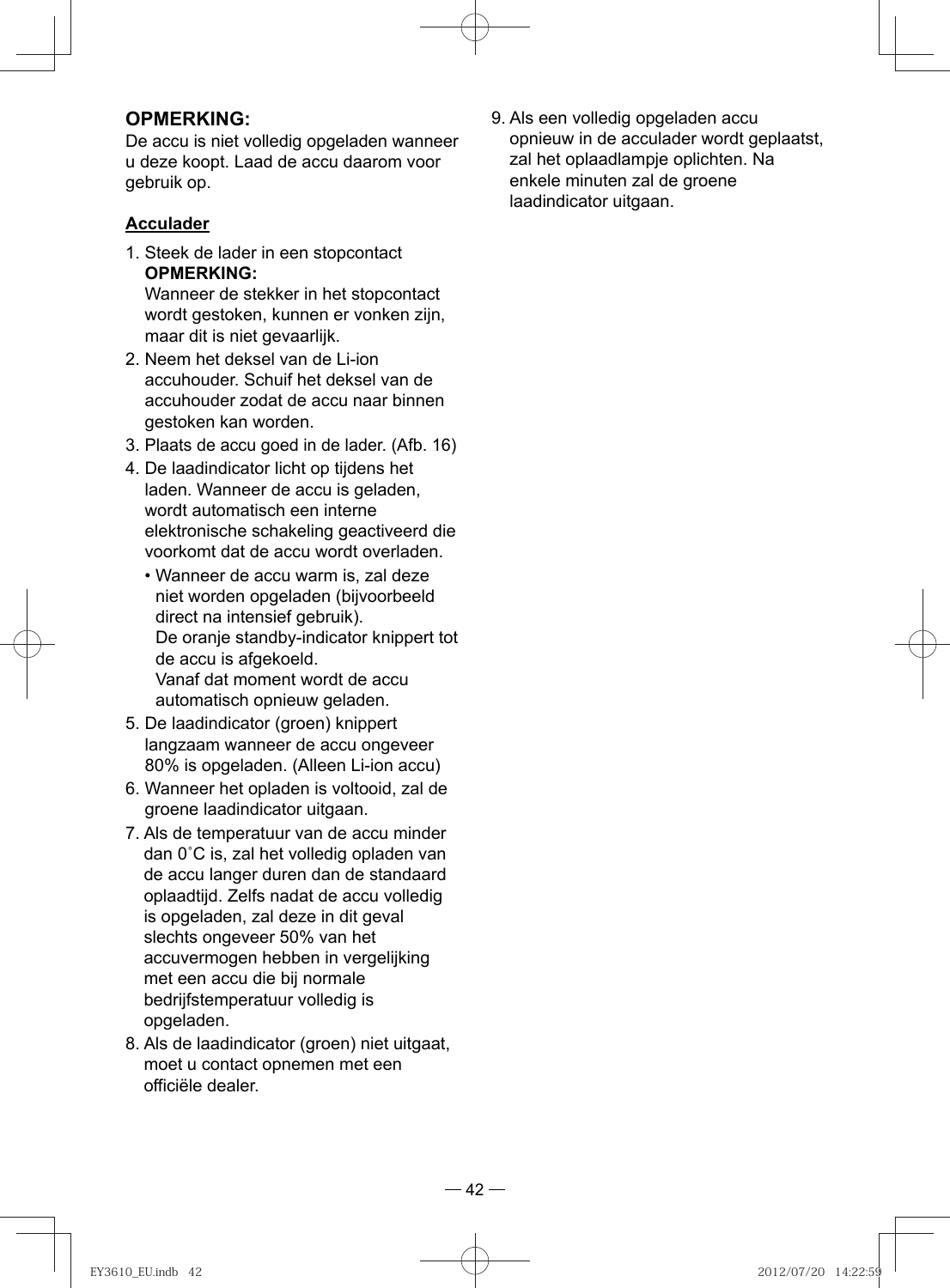## **LAMPINDICATIES**



## **Informatie voor gebruikers betreffende het verzamelen en verwijderen van oude uitrustingen en lege batterijen**



Deze symbolen op de producten, verpakkingen, en/of begeleidende documenten betekenen dat gebruikte elektrische en elektronische producten en batterijen niet met het algemene huishoudelijke afval gemengd mogen worden. Voor een correcte behandeling, recuperatie en recyclage van oude producten en

lege batterijen moeten zij naar de bevoegde verzamelpunten gebracht worden in overeenstemming met uw nationale wetgeving en de Richtlijnen 2002/96/EC en 2006/66/EC.



Door deze producten en batterijen correct te verwijderen draagt u uw steentje bij tot het beschermen van waardevolle middelen en tot de preventie van potentiële negatieve effecten op de gezondheid van de mens en op het milieu die anders door een onvakkundige afvalverwerking zouden kunnen ontstaan. Voor meer informatie over het verzamelen en recycleren van oude producten en batterijen, gelieve contact op te nemen met uw plaatselijke gemeente, uw afvalverwijderingsdiensten of de winkel waar u de goederen gekocht hebt.

Voor een niet-correcte verwijdering van dit afval kunnen boetes opgelegd worden in overeenstemming met de nationale wetgeving.

## **Voor zakengebruikers in de Europese Unie**

Indien u elektrische en elektronische uitrusting wilt vewijderen, neem dan contact op met uw dealer voor meer informatie.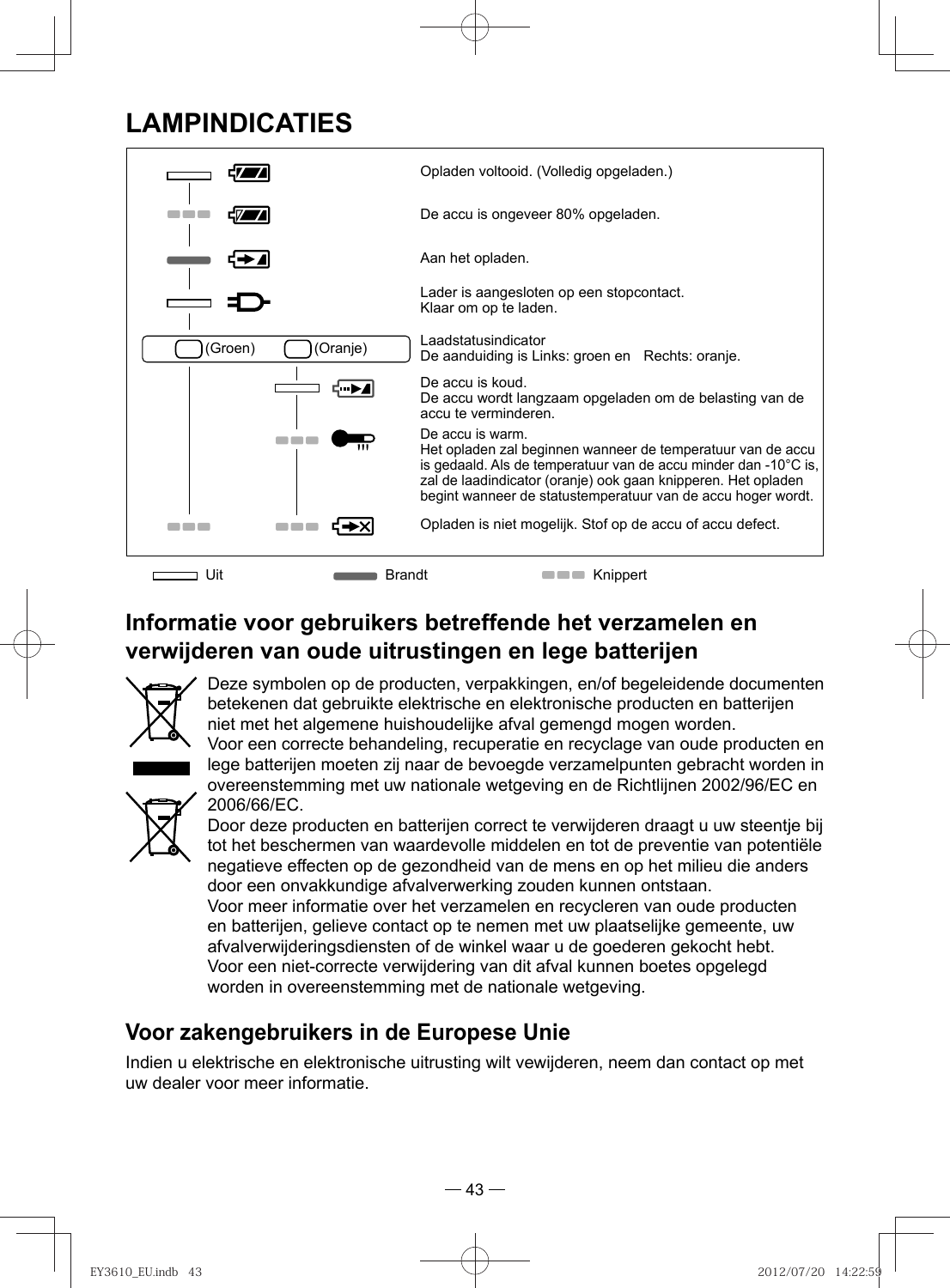## **[Informatie over de verwijdering in andere landen buiten de Europese Unie]**

Deze symbolen zijn enkel geldig in de Europese Unie. Indien u wenst deze producten te verwijderen, neem dan contact op met uw plaatselijke autoriteiten of dealer, en vraag informatie over de correcte wijze om deze producten te verwijderen.

### **Opmerking over het batterijensymbool (beneden twee voorbeelden):**

Dit symbool kan gebruikt worden in verbinding met een chemisch symbool. In dat geval wordt de eis, vastgelegd door de Richtlijn voor de betrokken chemische producten vervuld.

# **V. ONDERHOUD**

- Gebruik alleen een droge, zachte doek om de machine af te vegen. Gebruik geen vochtige doek, witte spiritus, benzine of andere sterke oplosmiddelen voor het reinigen.
- Als er afdichtmiddel aan de heugel kleeft, moet u dit verwijderen voordat het hard wordt.

# **VI. ACCESSOIRES**

#### **OPGELET:**

Om letsel te voorkomen, mag u de accessoires en hulpstukken uitsluitend gebruiken voor de doeleinden waarvoor deze zijn ontworpen.

Sausage pack-adapter

- EY9X013E10 (inbegrepen)
- Adapter voor cartridgepak
- EY9X017E10 (inbegrepen)

Neem contact op met uw plaatselijke servicecentrum voor nadere bijzonderheden betreffende de accessoires.

# **VII. AFDICHTINGSWERKING**

De onderstaande tabel toont de gemiddelde tijd die voor her effektief afdichten vereist is, bij een volledig opgeladen batterijpak en een omgevingstemperatuur van 20°C.

| Spuitopening Ø               |             | Ø8 mm         |          |             | $\varnothing$ 5 mm |          |
|------------------------------|-------------|---------------|----------|-------------|--------------------|----------|
| Snelheid<br>Afdichtmateriaal | Snel<br>(5) | Midden<br>(3) | Langzaam | Snel<br>(5) | Midden<br>(3)      | Langzaam |
| Acrylhars                    | ca. 60      | ca. 60        | ca. 30   | ca. 50      | ca. 50             | ca. 20   |
| Siliconen                    | ca. 65      | ca. 60        | ca. 35   | ca. 50      | ca. 40             | ca. 25   |
| Urethaan                     | ca. 30      | ca. 25        | ca. 15   | ca. 30      | ca. 25             | ca. 15   |

• De cijfers tussen haakjes geven de stand van de snelheidsregelaar aan.

• Bij lagere temperaturen zal de afdichting minder snel verlopen.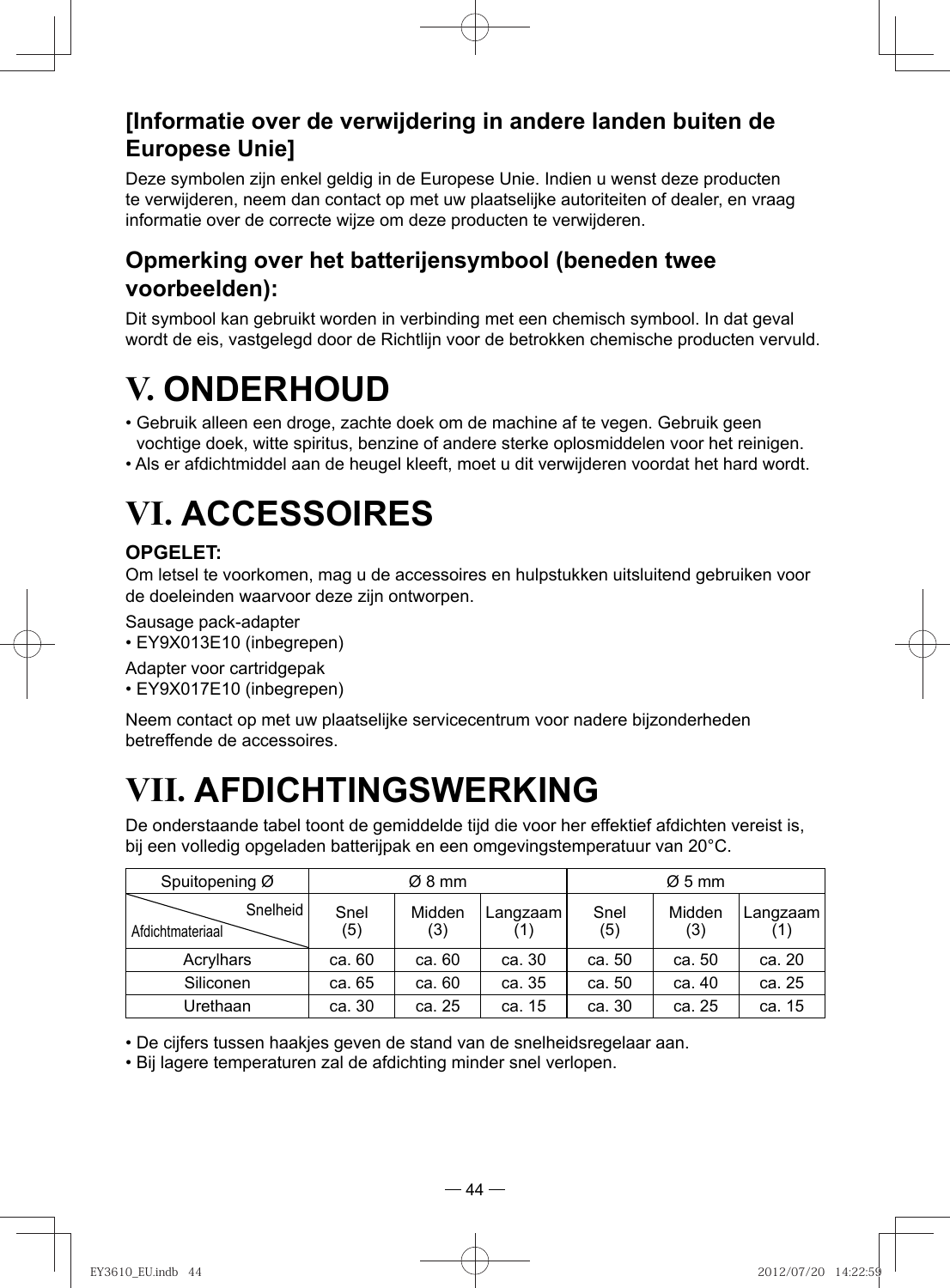# **VIII. TECHNISCHE GEGEVENS**

## **HOOFDAPPARAAT**

| Model                      | EY3610                    |
|----------------------------|---------------------------|
| Motor                      | 3,6 V gelijkstroom        |
| Spuitdruk                  | 2,5 kN (250 kgf)          |
| Totale lengte              | 501 mm                    |
| Gewicht (met accu: EY9L10) | 2,15 kg                   |
| Geluid, Trillingen         | Zie het ingesloten sheet. |

### **ACCU**

| Model        | EY9L10                            |
|--------------|-----------------------------------|
| Soort accu   | Li-ion accu                       |
| Accuspanning | <sup>∣</sup> 3,6 V gelijkstroom i |

### **ACCULADER**

| Model                | EY0L11                                                           |
|----------------------|------------------------------------------------------------------|
| Toelaatbaar vermogen | Zie het specificatieplaatje op de onderkant van de<br>acculader. |
| Gewicht              | 0.6 kg                                                           |
| Laadtijd             | Bruikbaar: 15 min.<br>Vol: 30 min.                               |

#### **OPMERKING:**

In deze tabel zijn mogelijk modellen opgenomen die niet in de handel verkrijgbaar zijn. Zie de meest recente algemene catalogus.

Zie de ingesloten garantiekaart voor de naam en het adres van de dealer.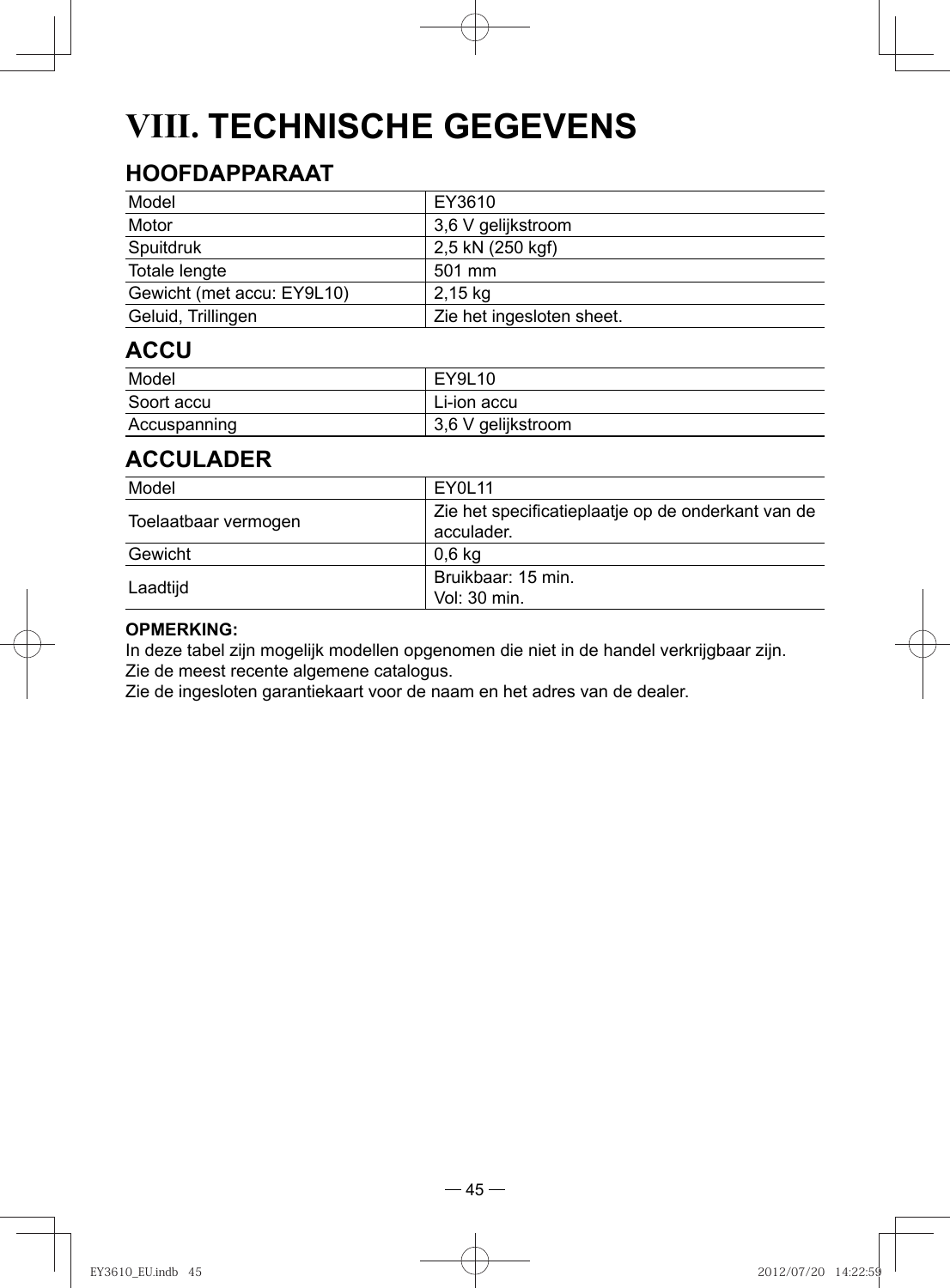**Manual de instrucciones original: Inglés Traducción del manual de instrucciones original: Otros idiomas**

# **I. USO**

Agradecemos su preferencia al comprar la Pistola de Sellado Panasonic. Esta Pistola de Sellado sirve para aplicar a presión los componentes de sellado. Este modelo permite la aplicación de componentes que vengan en cualquiera de las siguientes presentaciones: empaque transparente y cartucho. La velocidad se puede ajustar de acuerdo con el trabajo.

## **II. REGLAS DE SEGURIDAD ADICIONALES**

- 1) Tenga en cuenta que esta herramienta está siempre lista para entrar en funcionamiento, dado que no necesita enchufarse a ninguna toma el eléctrica.
- 2) Deje de utilizar inmediatamente la herramienta cuando se dé cuenta que hay algo anomal.
- 3) Puede que el cargador se caliente ligeramente durante la operación de carga pero esto es completamente normal. No cargue la batería durante largos períodos de tiempo.
- 4) Este aparato no ha sido diseñado para ser utilizado por niños pequeños o personas disminuidas sin supervisión de un adulto.
- 5) Los niños pequeños deben ser vigilados para asegurarse de que no juegan con el aparato.

#### **ADVERTENCIA:**

- Solamente use paquetes de baterías Panasonic que están diseñados para uso con esta herramienta recargable.
- Panasonic no asume ninguna responsabilidad por daños o accidentes provocados por el uso de un paquete de baterías recicladas y un paquete de baterías no originales.
- No elimine el paquete de baterías en el fuego, ni lo exponga al calor excesivo.
- No entierre clavos ni similares en el paquete de baterías, no lo someta a golpes, no lo desarme, ni intente modificarlo.
- No permita que los objetos metálicos toquen los terminales del paquete de baterías.
- No transporte ni almacene el paquete de baterías en el mismo contenedor que clavos u otros objetos metálicos similares.
- No cargue el paquete de baterías en un lugar a alta temperatura, como por ejemplo cerca de una fuente de fuego o bajo la luz solar directa. De otra manera, la batería podría sobrecalentarse, encenderse o explotar.
- Solamente use el cargador dedicado para cargar el paquete de baterías. De otra manera, la batería podría filtrarse, sobrecalentarse o explotar.
- Después de extraer el paquete de baterías de la herramienta o el cargador, siempre reinstale la cubierta del paquete. De otra manera, los contactos de la batería podrían ser cortados, causando el riesgo de fuego.
- Cuando el paquete de pilas se deteriora, reemplácelo con uno nuevo. El uso continuo de un paquete de pilas dañado puede ser causa de la generación de calor, ignición o rotura de batería.

## **Preparacíon de la pistola de sellado**

1) Corte la punta del cartucho. Si el agujero es muy pequeño, la presión necesaria para que salga el compuesto de sellado será mayor; esto significa que la corriente de la batería se desgasta más rápidamente.

Corte la abertura al diámetro deseado (un mínimo de 3 mm). (Fig. 1)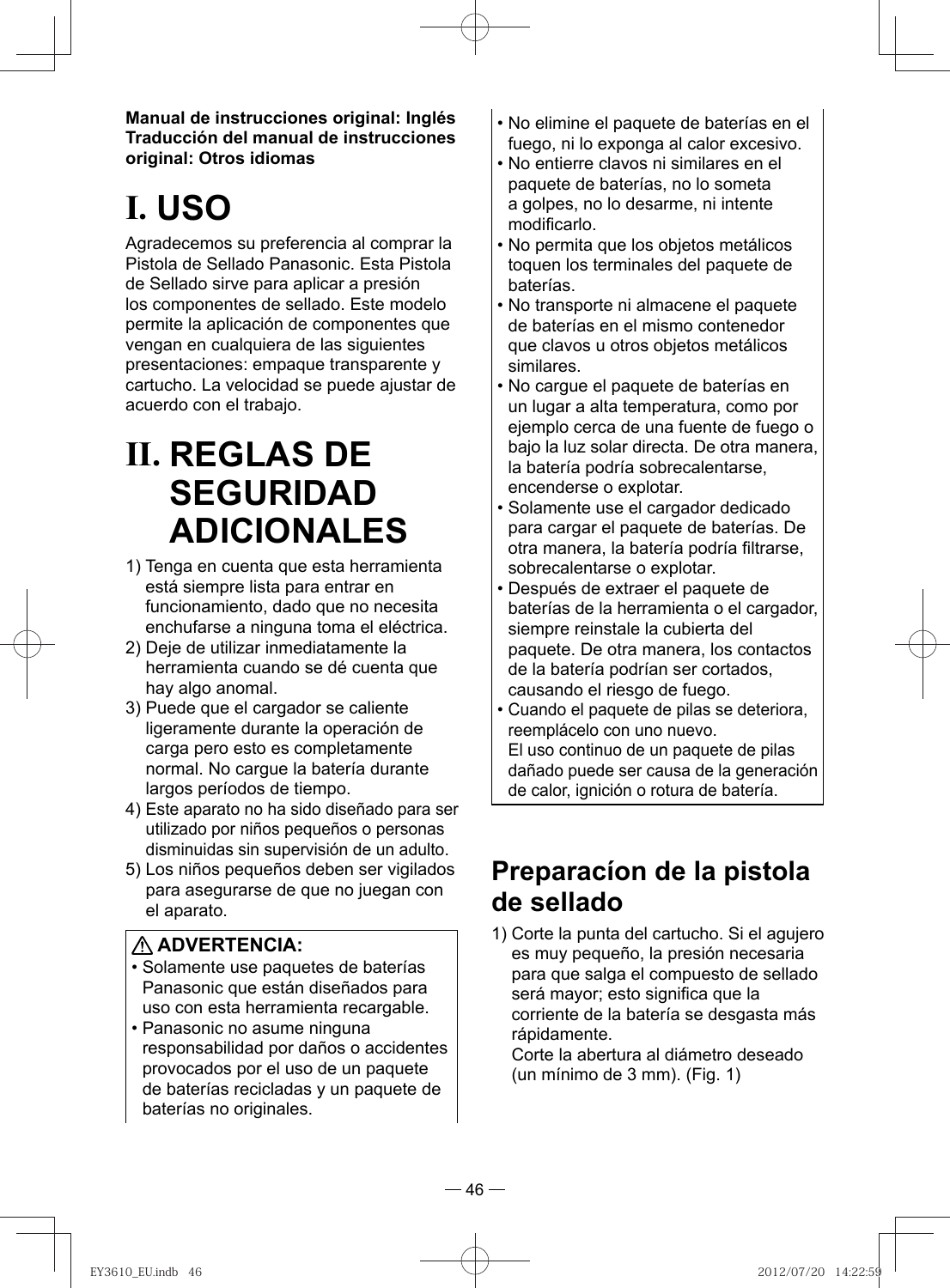2) Abra un agujero en el sello de aluminio del cartucho. Si se olvida de perforar este sello, el compuesto de sellado puede salir por atrás del cartucho, dañando y ensuciando la pistola de sellado. (Fig. 2)

Si desea volver a usar un cartucho abierto, en otra ocasión, limpie el material que ha quedado endurecido en el agujero, con una aguja u otra herramienta putiaguda. (Fig. 3)

## **III. MONTAJE Colocación y extracción de la batería**

#### **PRECAUCIÓN:**

Antes de insertar el paquete de baterías, verifique que el gatillo en la herramienta funciona apropiadamente y que retorna a la posición "OFF" cuando se libera.

- 1. Retire el paquete de batería de la herramienta. (Fig. 4)
- 2. Cargue la batería utilizando el cargador.
- 3. Una vez que se haya completado la carga, retire el paquete de batería del cargador y conéctelo a la herramienta. Desconecte el cargador de la fuente de alimentación cuando no lo esté utilizando.

## **Inserción del compuesto de sellado dentro de la pistola**

### **PRECAUCIÓN:**

Asegúrese de que bloquea el gatillo estableciendo el control de velocidad de aplicación (J) en la posición "0" y luego retire el paquete de batería de la herramienta antes de nada.

## **Para utilización con cartuchos**

1) Corte la punta de la boquilla en un punto adecuado para el trabajo. (Fig. 5)

- 2) Desatornille el soporte del compuesto desde la carcasa y saque de la cremallera el adaptador del empaque transparente. (Fig. 6)
- 3) Enrosque el adaptador del cartucho en la junta del pistón. (Fig. 7)
- 4) Empuje la cremallera manualmente hacia adentro todo el recorrido. (Fig. 8)
- 5) Instale el soporte del compuesto en la carcasa, saque la tapa frontal del soporte del compuesto e inserte el cartucho. (Fig. 9)
- 6) Ponga la tapa frontal en el soporte del compuesto. (Fig. 10)

### **Para utilización con los empaques transparentes**

- 1) Corte la punta de la boquilla en un punto adecuado para el trabajo. (Fig. 5)
- 2) Desatornille el soporte del compuesto de la carcasa.
- 3) Atornille el adaptador del empaque transparente en la junta del pistón. (Fig. 11)

#### **NOTA:**

- Asegúrese de que el émbolo gire sin problemas.
- 4) Empuje la cremallera manualmente hacia adentro todo el recorrido. (Fig. 8)
- 5) Instale el soporte del compuesto en la carcasa, saque la tapa frontal del soporte del compuesto e inserte el empaque transparente. (Fig. 12)
- 6) Instale firmemente la boquilla y ponga la tapa frontal en el soporte del compuesto. (Fig. 13)

# **IV. FUNCIONAMIENTO**

## **Forma de utilizar la pistola de sellado**

- 1) Coloque el paquete de batería en la herramienta.
- 2) Ajuste la velocidad de la cremallera según el trabajo. Puede modificarla fácilmente mientras trabaja haciendo girar con su dedo el control de velocidad de aplicación (J).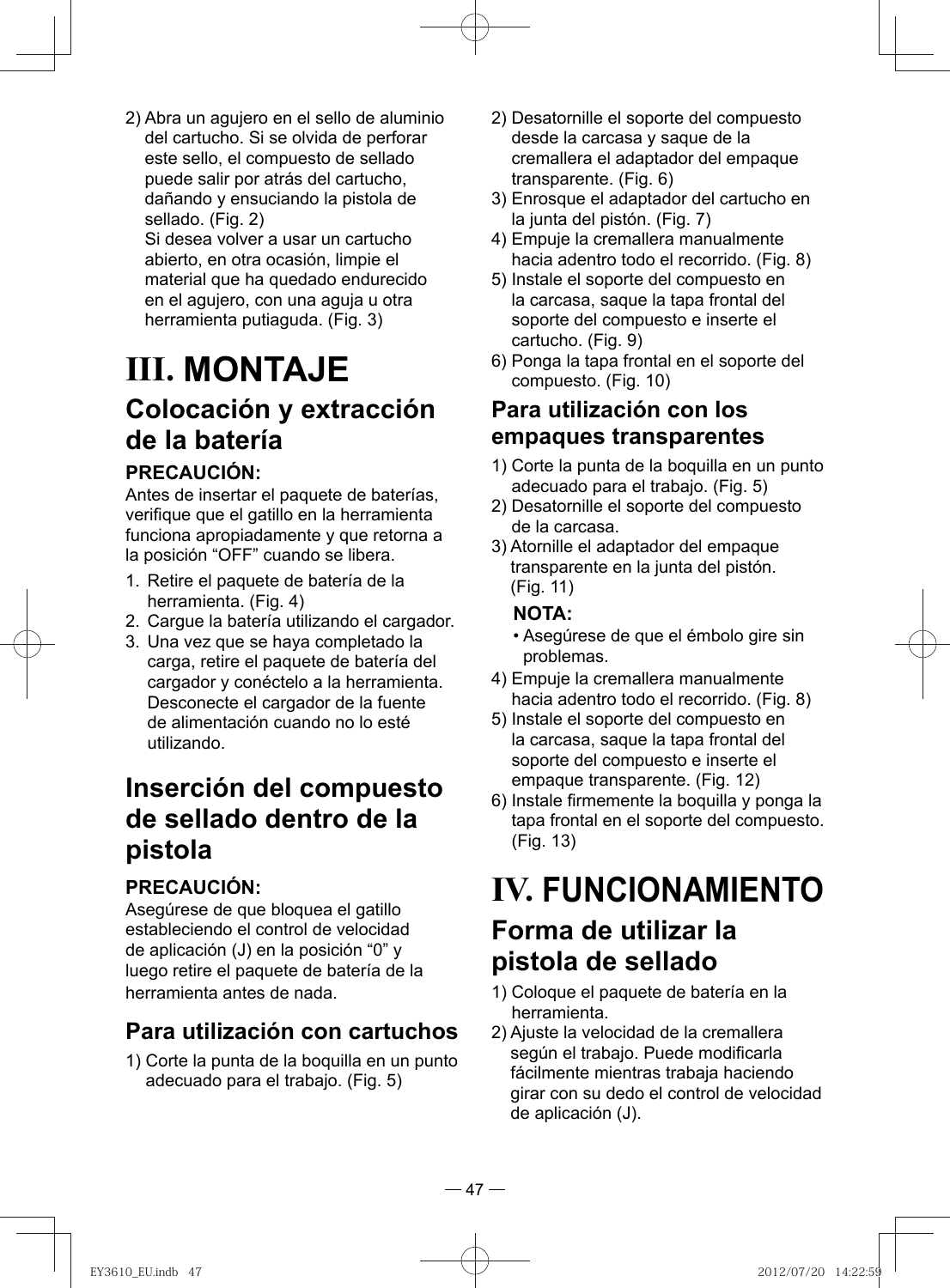- 3) Mantenga agarrada la pistola mientras sujeta el soporte del compuesto, luego apriete el gatillo (I) para encenderla. (Fig. 14)
	- El área en blanco del indicador de cantidad restante (G) muestra la cantidad del compuesto de sellado que queda en el cartucho o el empaque transparente. Cuando el indicador cambia a todo en rojo, significa que el cartucho o empaque transparente están vacíos.
- 4) El soporte del compuesto se puede girar. Así, se facilita el sellado en lugares difíciles de trabajar.

#### **PRECAUCIÓN:**

• Cerciórese de poner el seguro al disparador (posición "0") al terminar el trabajo.

Ajuste de la velocidad

| Seguro |       |  |        |
|--------|-------|--|--------|
|        | Lento |  | Rápido |

- No olvide retirar el paquete de batería de la herramienta cuando termine de trabajar.
- Cuando las aberturas de las boquillas son pequeñas pueden producirse pérdidas al igual que cuando se utilizan compuestos selladores excesivamente blandos.

#### **Para componentes duros**

- Caliente los componentes de sellado hasta que se ablanden.
- Aumente la velocidad seleccionando el control de velocidad de aplicación.
- Procure que el diámetro del corte de la boquilla sea más grande. (Fig. 15)

#### **PRECAUCIÓN:**

- Asegúrese que la tapa frontal quede firmemente instalada antes de iniciar el trabajo.
- Utilice la herramienta sólo para el propósito para que el fue diseñado, no lo haga funcionar continuamente durante largos períodos de tiempo, debido a que esto puede dañar la pistola de sellado o hacer que el cartucho se atasque. No coloque un cartucho que esté mojado o cuyo compuesto de sellado se haya endurecido.
- Si se hace funcionar la herramienta durante un largo período de tiempo, el motor puede calentarse excesivamente. Se recomienda desconectarlo de vez en cuando.
- Se prohibe el uso de materiales inflamables, incluso para la limpieza de la pistola.
- No apriete el gatillo cuando no haya compuesto de sellado. (Se produciría un fallo.)

### **Cómo ajustar el indicador de cantidad restante**

 Si toca el tope, la cremallera se desplazará hacia atrás. En ese caso, el indicador de cantidad restante no cambiará a blanco totalmente incluso si empuja la cremallera hacia adentro todo su recorrido. Para restablecer el indicador, intente realizar los procedimientos a continuación.

1) Saque toda la cremallera.



- Después de sacar la cremallera hasta el final apretando el gatillo, sáquela un poco más manualmente hasta que haga clic.
- 2) Siga apretando el gatillo hasta que la mitad inferior del indicador de cantidad restante se pone en rojo y la mitad superior en blanco.



3) Suelte el gatillo, luego empuje la cremallera manualmente todo el recorrido hacia adentro. (Fig. 8)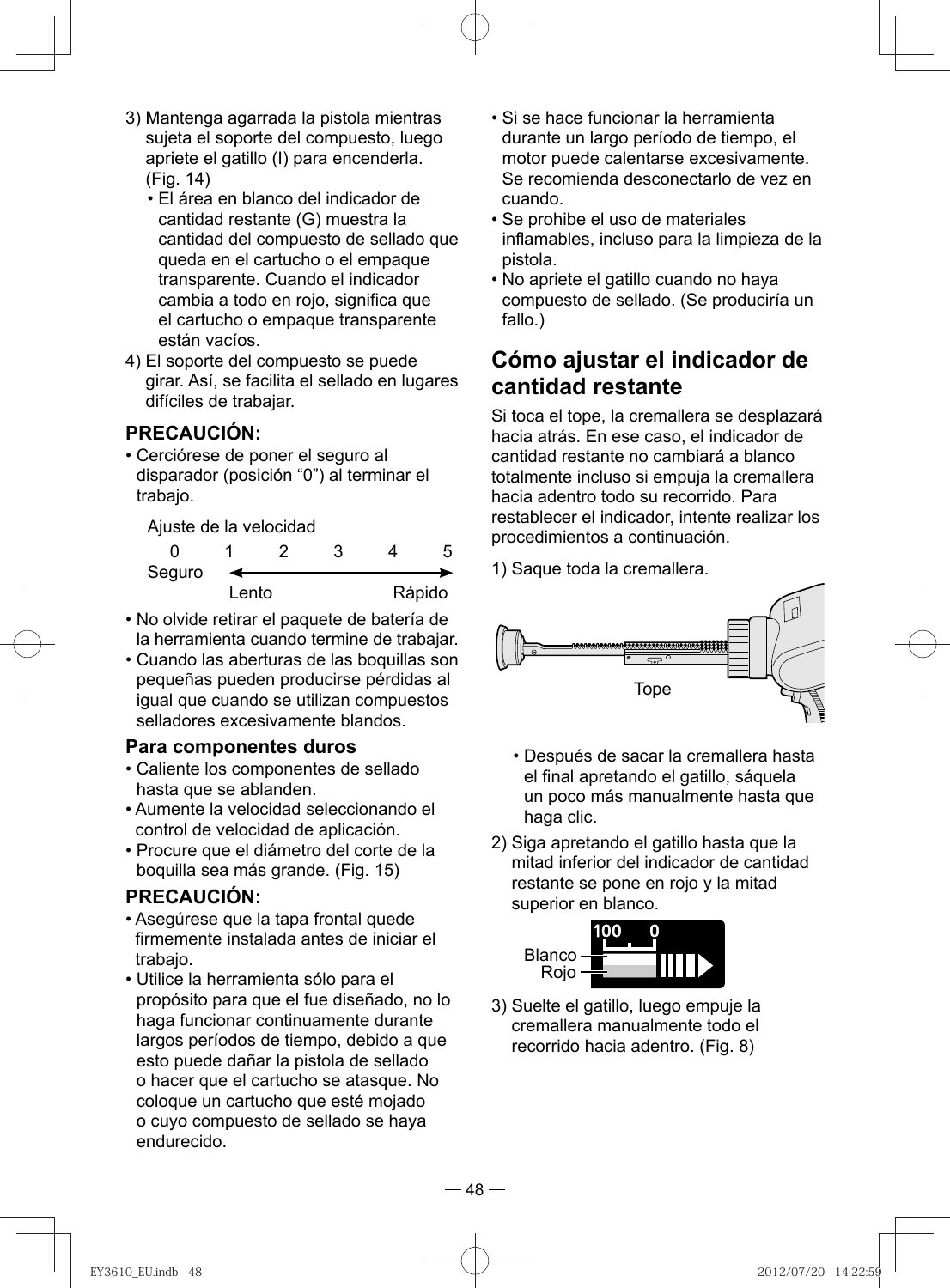## **[Bloque de pilas] Para un uso adecuado de la batería**

### **Batería de Li-ión**

- Para una vida óptima de la batería, guarde la batería de Li-ión siguiendo el uso sin carga.
- Cuando cargue la caja de batería, confirme que los terminales en el cargador de batería estén libres de materias extrañas tales como polvo y agua, etc. Limpie los terminales antes de cargar la caja de batería si hay materias extrañas en los terminales. La vida de los terminales de la caja de batería puede verse afectada por materias extrañas tales como polo y agua, etc. durante su funcionamiento.
- Cuando no se utiliza la batería, manténgala separada de otros objetos metálicos, como: clips de papel, monedas, llaves, clavos, tornillos u otros objetos metálicos pequeños que pueden actuar de conexión entre un terminal y el otro.

Un cortocircuito entre los terminales de la batería pueden ocasionar chispas, quemaduras o incendios.

• Cuando haga funcionar con la batería, asegúrese que el lugar de trabajo está bien ventilado.

## **Vida útil de la batería**

Las baterías recargables tienen una vida útil limitada. Si el tiempo de funcionamiento se acorta mucho tras la recarga, sustituya la batería por una nueva.

## **Reciclado de la batería**

#### **ATENCIÓN:**

Para la protección del medio ambiente y reciclado de materiales, asegúrese de que la desecha en un lugar especificado oficialmente, si hay uno en su país.

## **[Cargador de la batería] Carga**

#### **PRECAUCIÓN:**

- Si la temperatura del paquete de baterías cae aproximadamente bajo −10°C (14°F), la carga se detendrá automáticamente para evitar la degradación de la batería.
- La variación de temperatura ambiente es de entre 0°C (32°F) y 40°C (104°F). Si la batería se utiliza cuando la temperatura de la batería es inferior a 0°C (32°F), la herramienta puede no funcionar correctamente.
- Cuando se vaya a cargar una batería fría (unos 0°C (32°F) o menos) en un cuarto cálido, deje la batería en la habitación durante al menos una hora y cárguela cuando se haya calentado a la temperatura de la habitación.
- Deje que se enfríe el cargador al cargar más de dos baterías de forma consecutiva.
- No introduzca sus dedos dentro del hueco del contacto, cuando esté sujetando el cambiador o en ninguna otra ocasión.

Para impedir el riesgo de incendio o daños del cargador de batería.

- No utilice una fuente de alimentación de un generador motorizado.
- No tapone los orificios de ventilación del cargador y la batería.
- Desenchufe el cargador cuando no lo utilice.

#### **NOTA:**

Su batería no está totalmente cargada al momento de comprarla. Asegúrese de cargar la batería antes de utilizarla.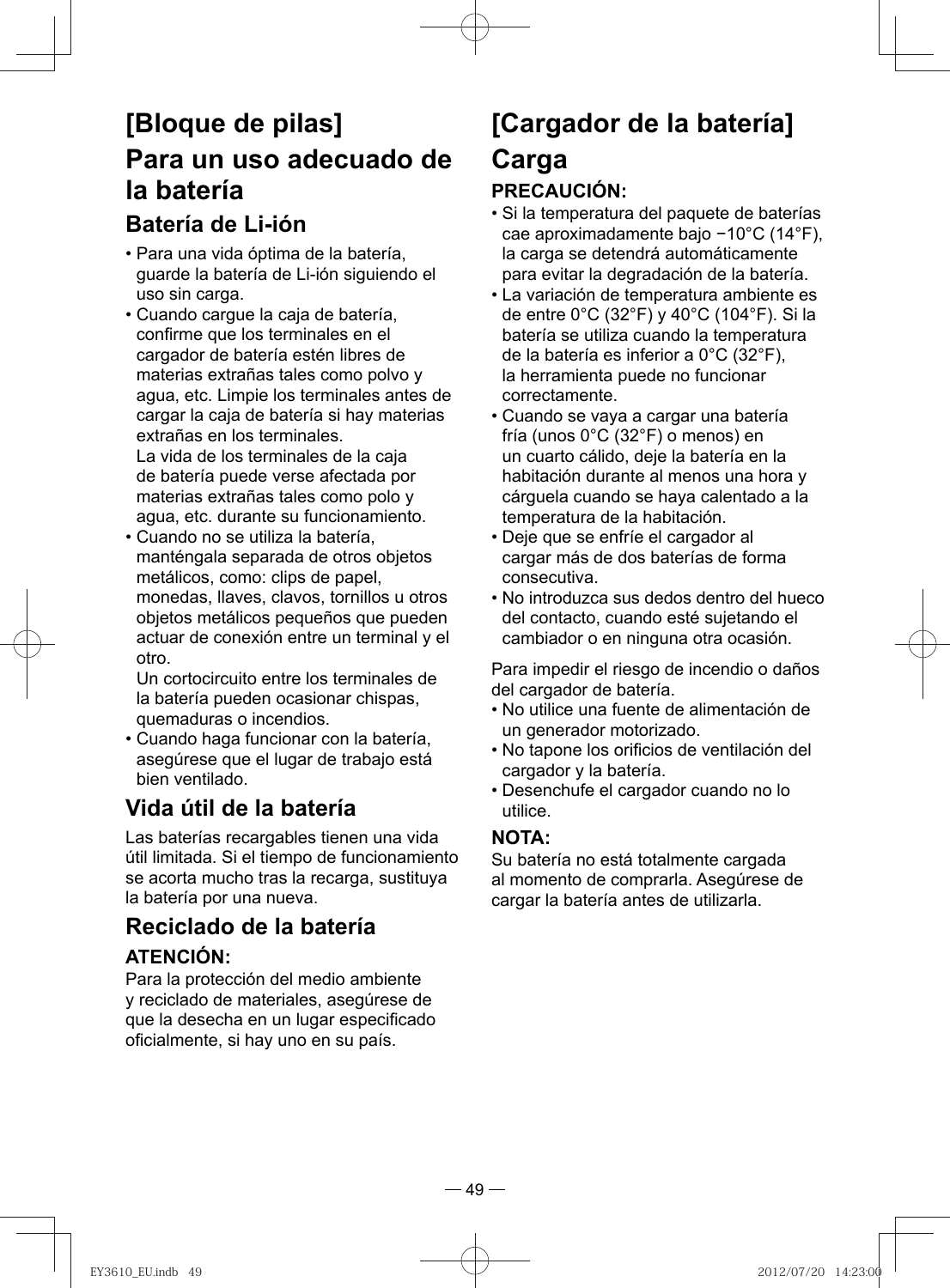#### **Cargador de batería**

1. Enchufe el cargador en la fuente de alimentación de CA. **NOTA:** 

Se pueden producir chispas cuando se inserta el enchufe en la alimentación eléctrica de CA pero este no es un problema en términos de seguridad.

- 2. Seleccione la cubierta de enchufe de carga de la batería Li-ión. Deslice la cubierta de enchufe de carga de batería para permitir su colocación.
- 3. Meta firmemente la batería en el cargador. (Fig. 16)
- 4. La luz indicadora de carga permanecerá encendida durante la carga. Cuando haya terminado la carga, se accionará automáticamente un conmutador electrónico interno para impedir cualquier sobrecarga.
	- No podrá cargar la batería si ésta está todavía caliente (por ejemplo, inmediatamente después de haber trabajado mucho). La luz de espera naranja seguirá destellando hasta que se enfríe la batería. La carga comenzará automáticamente.
- 5. La luz de carga (verde) destellará lentamente cuando la batería se haya cargado a un 80%. (Sólo batería Li-ión)
- 6. Cuando se completa la carga, la luz de carga en verde se apagará.
- 7. Si la temperatura de la batería es de 0°C o menos, la batería demora más en cargarse completamente que el tiempo de carga normal. Incluso cuando la batería esté completamente cargada, tendrá aproximadamente 50% de la carga de una batería totalmente cargada a la temperatura de funcionamiento normal.
- 8. Si no se enciende la luz (verde) de carga consulte con un concesionario autorizado.
- 9. Si se vuelve a colocar una batería totalmente cargada en el cargador, se encenderá la luz de carga. Luego de algunos minutos, la lámpara de carga en verde se apagará.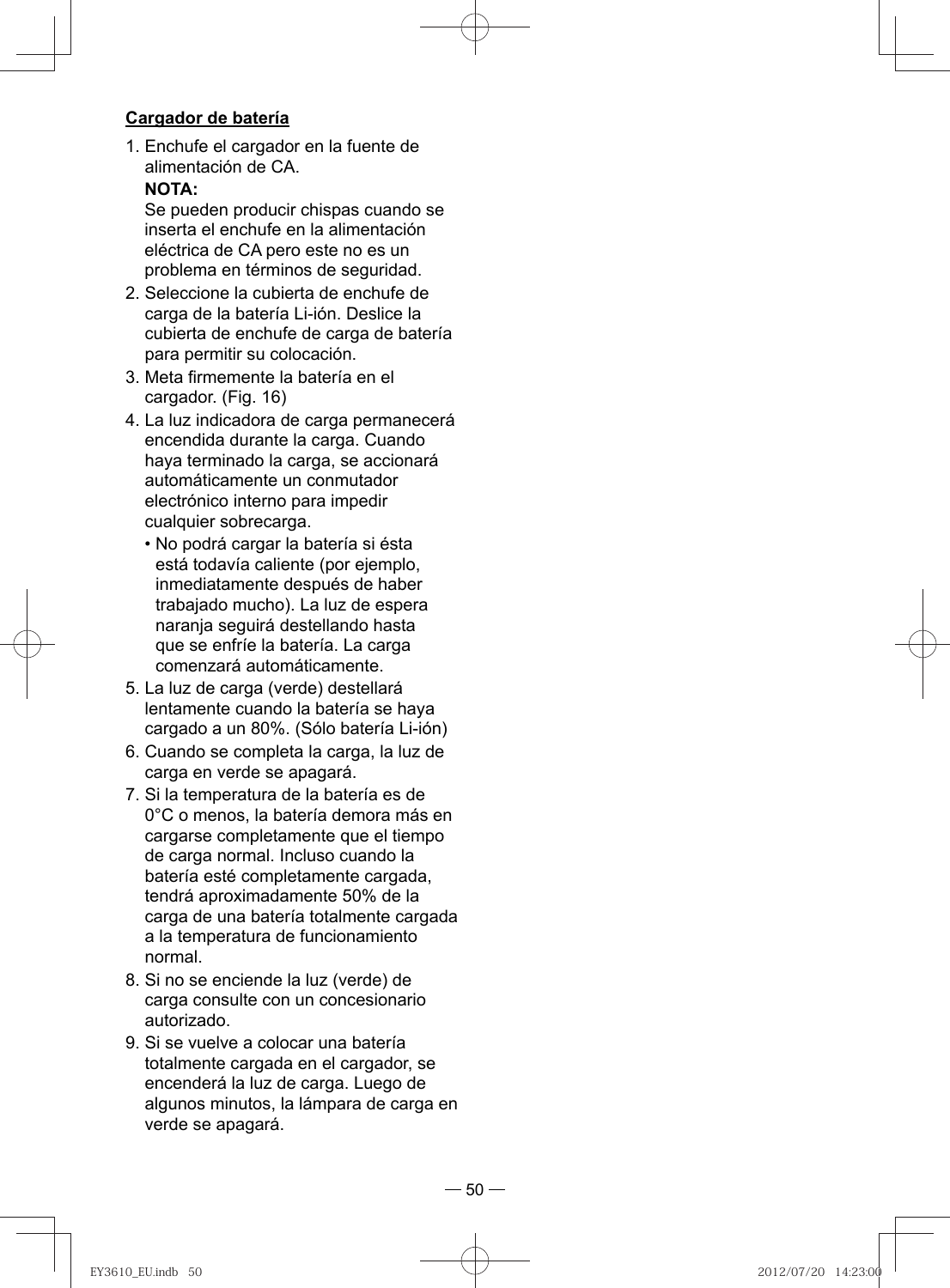## **INDICACIÓN DE LA LÁMPARA**



## **Información para Usuarios sobre la Recolección y Eliminación de aparatos viejos y baterías usadas**



Estos símbolos en los productos, embalajes y/o documentos adjuntos, significan que los aparatos eléctricos y electrónicos y las baterías no deberían ser mezclados con los desechos domésticos.



Para el tratamiento apropiado, la recuperación y el reciclado de aparatos viejos y baterías usadas, por favor, observe las normas de recolección aplicables, de acuerdo a su legislación nacional y a las Directivas 2002/96/CE y 2006/66/CE. Al desechar estos aparatos y baterías correctamente, Usted estará ayudando a preservar recursos valiosos y a prevenir cualquier potencial efecto negativo sobre la salud de la humanidad y el medio ambiente que, de lo contrario, podría surgir de un manejo inapropiado de los residuos.

Para mayor información sobre la recolección y el reciclado de aparatos y baterías viejos, por favor, contacte a su comunidad local, su servicio de eliminación de residuos o al comercio donde adquirió estos aparatos. Podrán aplicarse penas por la eliminación incorrecta de estos residuos, de acuerdo a la legislación nacional.

## **Para usuarios empresariales en la Unión Europea**

Si usted desea descartar aparatos eléctricos y electrónicos, por favor contacte a su distribuidor o proveedor a fin de obtener mayor información.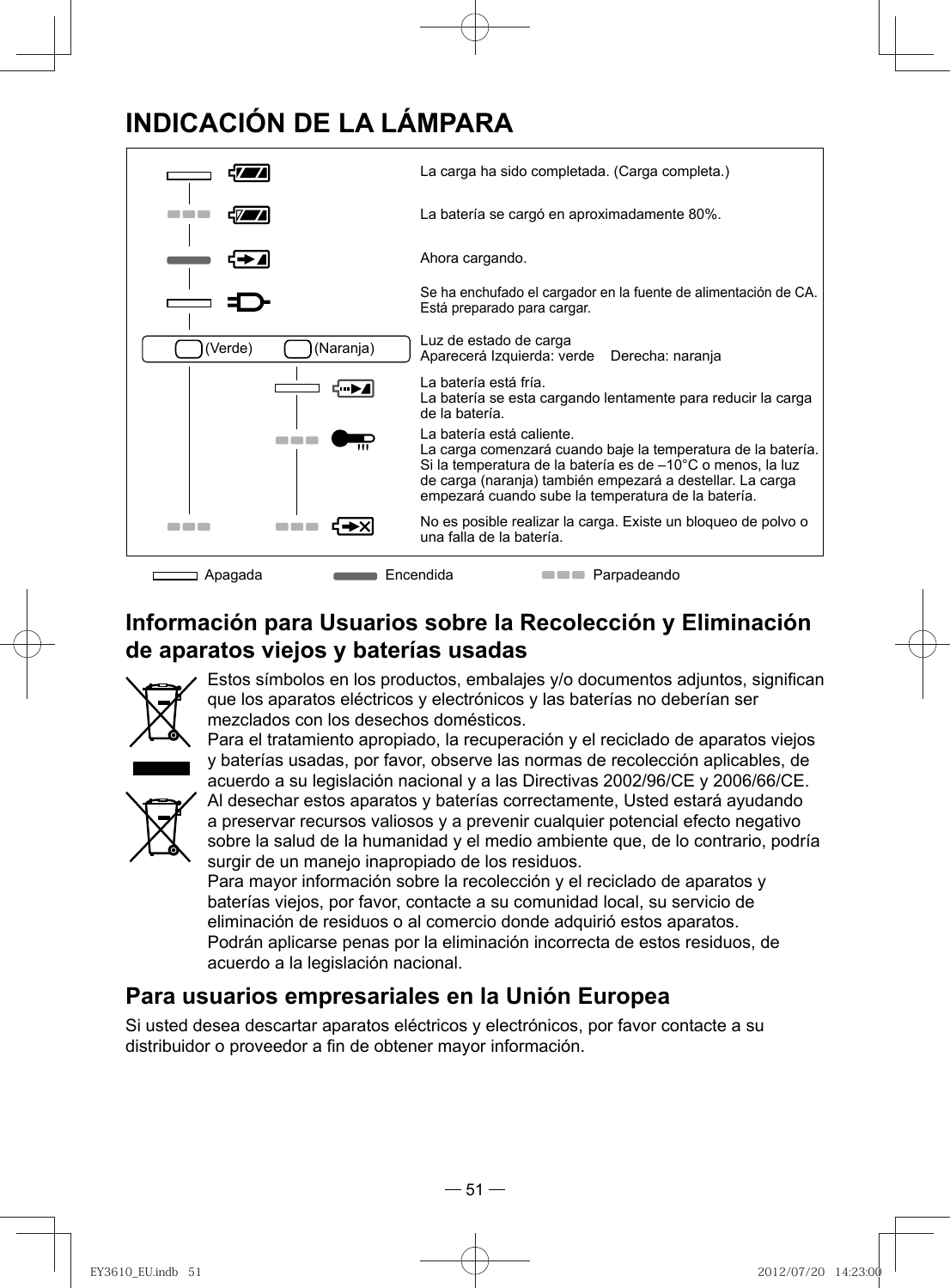## **[Informacion sobre la Eliminación en otros Países fuera de la Unión Europea]**

Estos símbolos sólo son válidos dentro de la Unión Europea. Si desea desechar estos objetos, por favor contacte con sus autoridades locales o distribuidor y consulte por el método correcto de eliminación.

### **Nota sobre el símbolo de la bateria (abajo, dos ejemplos de símbolos):**

Este símbolo puede ser usado en combinación con un símbolo químico. En este caso, el mismo cumple con los requerimientos establecidos por la Directiva para los químicos involucrados.

# **V. MANTENIMIENTO**

- Para frotar la herramienta, emplee sólo un paño que sea suave y que esté seco. No emplee paños humedecidos, disolventes, bencina, ni otros solventes volátiles para la limpieza.
- Si el compuesto de sellado se adhiere a la cremallera, sáquelo antes de que endurezca.

# **VI. ACCESORIOS**

### **PRECAUCIÓN:**

Para evitar el peligro de heridas, utilice sólo accesorios o dispositivos para el propósito especificado.

- Adaptador del empaque transparente
- EY9X013E10 (incluido)
- Adaptador del paquete de cartucho
- EY9X017E10 (incluido)

Si necesita ayuda para más detalles sobre estos accesorios, hable con su centro de servicio local.

# **VII. PRESTACIONES DEL SELLADO**

El siguiente cuadro muestra aproximadamente las prestaciones de sellado, de una batería recargable totalmente cargada y a una temperatura ambiente de 20°C.

| Diámetro de la punta Ø |               | Diám, 8 mm   |              |               | Diám. 5 mm   |              |
|------------------------|---------------|--------------|--------------|---------------|--------------|--------------|
| Velocidad<br>Material  | Rápido<br>(5) | Medio<br>(3) | Lento<br>(1) | Rápido<br>(5) | Medio<br>(3) | Lento<br>(1) |
| Resina acrílica        | 60 aprox      | 60 aprox     | 30 aprox     | 50 aprox      | 50 aprox     | 20 aprox     |
| Silicona               | 65 aprox      | 60 aprox     | 35 aprox     | 50 aprox      | 40 aprox     | 25 aprox     |
| Uretano                | 30 aprox      | 25 aprox     | 15 aprox     | 30 aprox      | 25 aprox     | 15 aprox     |

• Los números entre paréntesis corresponden a la velocidad programada en el control de velocidad de aplicación.

• Una temperatura baja hará que disminuyan las prestaciones del sellado.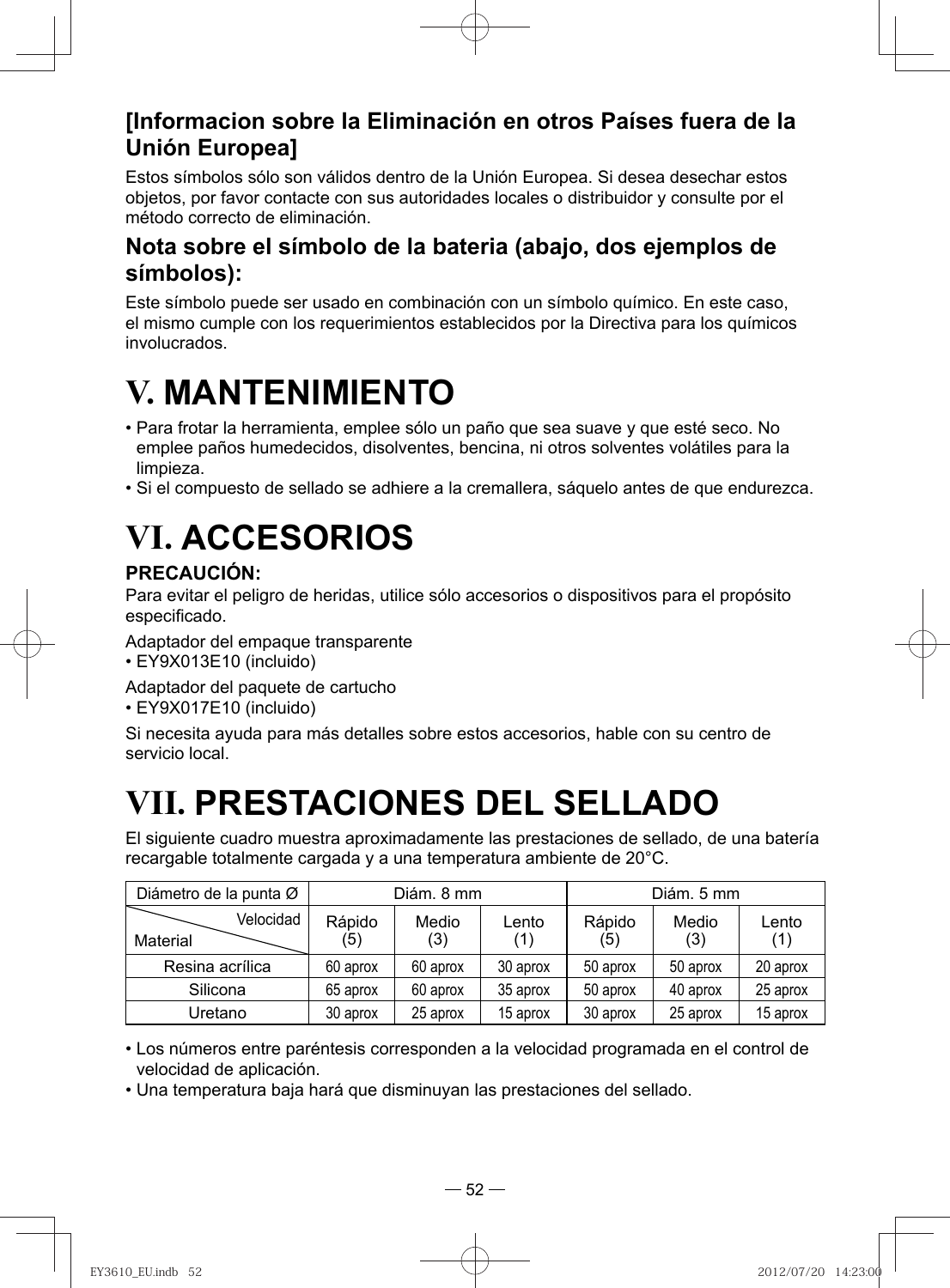# **VIII. ESPECIFICACIONES**

## **UNIDAD PRINCIPAL**

| Modelo                     | EY3610                     |
|----------------------------|----------------------------|
| Motor                      | 3.6 V CC                   |
| Presión para salida        | 2.5 kN (250 kgf)           |
| Longitud total             | 501 mm                     |
| Peso (con batería: EY9L10) | $2,15$ kg                  |
| Ruido<br>Vibración         | Consulte la hoja incluida. |

## **BATERÍA**

| Modelo                | EY9L10         |
|-----------------------|----------------|
| Batería de almacenaje | Batería Li-ión |
| Tensión de batería    | 3.6 V CC       |

## **CARGADOR DE BATERÍA**

| Modelo          | EY0L11                                                                 |
|-----------------|------------------------------------------------------------------------|
| Régimen         | Vea la placa de especificaciones en la parte<br>inferior del cargador. |
| Peso            | 0.6 kg                                                                 |
| Tiempo de carga | Utilizable: 15 min.<br>Completa: 30 min.                               |

#### **NOTA:**

Este cuadro puede contener modelos no disponibles en su país.

Consulte el más reciente catálogo general.

Puede consultar el nombre y la dirección del concesionario en la tarjeta de garantía que se incluye.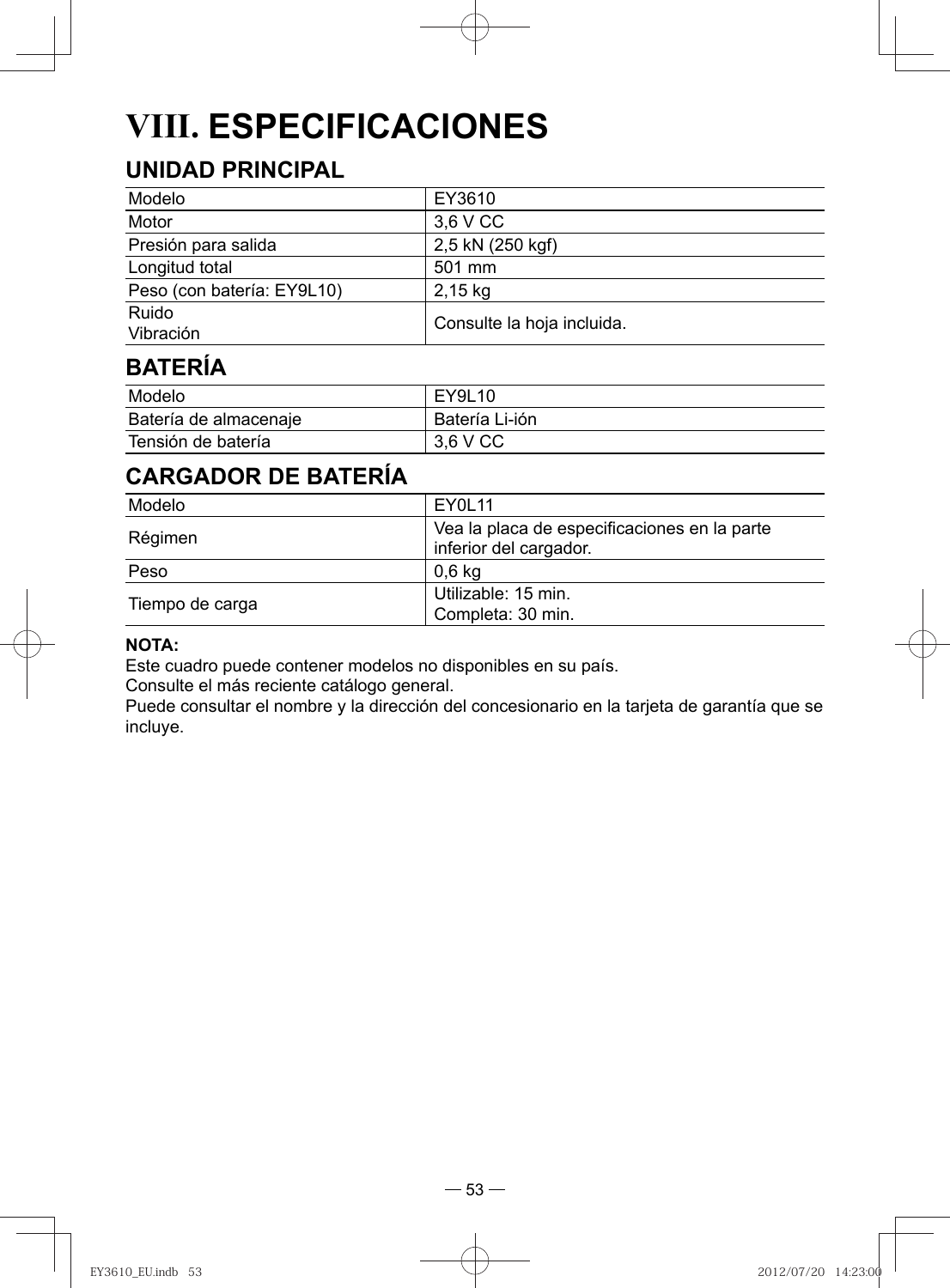**Oprindelige instruktioner: Engelsk Oversættelse af de oprindelige instruktioner: Andre sprog**

# **I. BRUGSFORMÅL**

Tak for købet af denne Panasonic Fugepistol. Denne Panasonic Fugepistol er beregnet til at sammentrykke tætningsmasse. En pølsetype og en stempeltype kan anvendes med denne model. Hastigheden kan reguleres, så den passer til arbejdet.

# **II. EKSTRA SIKKERHEDSREGLER**

- 1) Vær opmærksom på at dette værktøj altid er parat til at kunne betjenes, da det ikke skal forbindes til en stikkontakt. Derfor må det altid holdes uden for børns rækkevidde.
- 2) Hold op med at bruge værktøjet, hvis det ikke synes at arbejde normalt.
- 3) Under opladningen kan det forekomme at opladeren bliver lidt varm. Dette er normalt. Oplad IKKE batteriet i en længere periode.
- 4) Systemet er ikke beregnet til brug for mindre børn eller svagelige personer uden opsyn.
- 5) Mindre børn bør være under opsyn, så man sikrer, at de ikke leger med systemet.

#### **ADVARSEL:**

- Benyt ikke andre batteripakninger end Panasonic-batteripakninger, som er beregnet til brug med dette genopladelige værktøj.
- Panasonic kan ikke holdes ikke ansvarlig for skader eller uheld, som er forårsaget af anvendelse af en genbrugt batteripakning eller en ikkeoriginal batteripakning.
- Bortskaf ikke batteripakningen ved at smide den på åben ild og udsæt den ikke for ekstrem varme.
- Undlad at slå ting som søm i batteripakningen, udsætte den for stød, adskille den eller forsøge at ændre den.
- Lad ikke metalgenstande komme i berøring med batteripakningens terminaler.
- Undlad at transportere og opbevare batteripakningen i den samme beholder som indeholder søm eller andre lignende metalgenstande.
- Oplad ikke batteripakningen på et sted med høje temperaturer, som for eksempel i nærheden af åben ild eller i direkte sol. Dette kan bevirke, at batteriet overophedes, bryder i brand eller eksploderer.
- Benyt aldrig andre opladere end den beregnede til opladning af batteripakningen. Dette kan bevirke, at batteriet lækker, overophedes eller eksploderer.
- Når batteripakningen er taget af værktøjet eller opladeren, skal man altid huske at sætte pakningsdækslet på. Hvis dette ikke gøres, er der risiko for, at batterikontakterne kortsluttes, hvilket kan være årsag til brandfare.
- Når batteripakningen er udtjent, skal den skiftes ud med en ny. Fortsat anvendelse af en beskadiget batteripakning kan resultere i varmedannelse, antænding og revner i batteriet.

## **Klargøring af fugepistolen**

- 1) Skær spidsen af patronen. Jo mindre åbning, desto større tryk kræves der til at presse tætningsmassen ud og dermed bliver effektforbruget samtidigt større. Skær åbningen til den ønskede diameter  $(mindst 3 mm)$ . (Fig. 1)
- 2) Stik et hul i aluminiumsforseglingen på patronen. Hvis du glemmer at gennemhulle denne forsegling, er der risiko for, at tætningsmassen kommer ud af bagenden af patronen med beskadigelse og forurening af fugepistolen som resultat. (Fig. 2) Hvis en allerede åbnet patron skal anvendes igen, skal det stivnede materiale først fjernes med en nål eller et andet spidst instrument. (Fig. 3)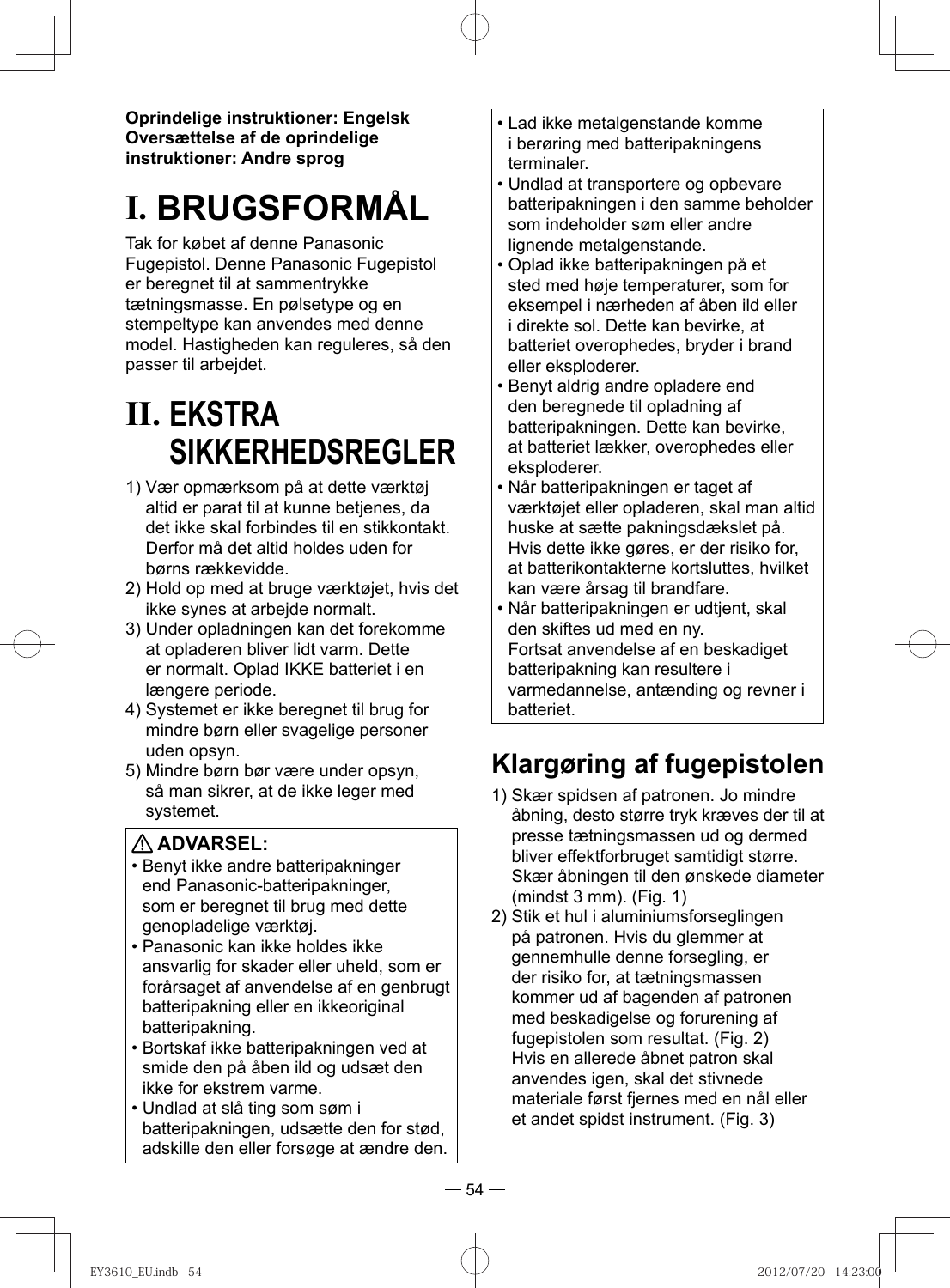## **III. MONTERING Isætning og udtagning af batteripakningen**

#### **FORSIGTIG:**

Inden isætning af batteripakningen, skal man kontrollere, at triggeren på værktøjet fungerer korrekt og returnerer til positionen "OFF", når den slippes.

- 1. Fjern batteripakningen fra værktøjet. (Fig. 4)
- 2. Oplad batteriet ved brug af batteriopladeren.
- 3. Fjern batteripakningen fra opladeren, og forbind det til værktøjet, efter opladningen er fuldført. Fjern opladeren fra strømkilden, når den ikke er i brug.

## **Isætning af patronen i pistolen**

#### **FORSIGTIG:**

Husk at låse triggeren ved at indstille hastighedskontrollen (J) til positionen "0" og så fjerne batteriet fra værktøjet inden.

### **For brug med patroner**

- 1) Skær spidsen af mundingen af ved et punkt, der er passende til arbejdet. (Fig. 5)
- 2) Skru massebeholderen af huset og fjern fugespids adapteren fra tandstangen. (Fig. 6)
- 3) Skru patronadapteren på stempelleddet. (Fig. 7)
- 4) Skub tandstangen hele vejen ind med hånden. (Fig. 8)
- 5) Monter massebeholderen på huset, fjern fronthætten fra massebeholderen og sæt patronen i igen. (Fig. 9)
- 6) Monter fronthætten på massebeholderen. (Fig.10)

## **Ved brug med fugepakker**

- 1) Skær spidsen af mundingen af ved et punkt, der er passende til arbejdet. (Fig. 5)
- 2) Skru massebeholderen af huset.
- 3) Skru fugespids adapteren på stempelleddet. (Fig. 11)

#### **BEMÆRK:**

- Sørg for, at stemplet roterer problemfrit.
- 4) Skub tandstangen hele vejen ind med hånden. (Fig. 8)
- 5) Monter massebeholderen på huset, fjern fronthætten fra massebeholderen og sæt pølsepakken ind. (Fig. 12)
- 6) Indstil mundingen og monter fronthætten på massebeholderen. (Fig. 13)

## **IV. BETJENING Hvordan fugepistolen benyttes**

- 1) Fastgør batteripakningen til værktøjet.
- 2) Afpas tandstangens hastighed til arbejdets art. Man kan nemt ændre hastighed under arbejdet ved at dreje hastighedskontrollen (J) med en finger.
- 3) Hold håndtaget, mens du holder massebeholderen, og tryk så på triggeren (I) for at tænde. (Fig. 14)
	- Det hvide område på indikatoren for tilbageværende mængde (G) viser den mængde tætningsmasse, som er tilbage i patronen eller fugespidsen. Når indikatoren skifter til helt rød, er patronen eller fugespidsen tom.
- 4) Massebeholderen kan drejes. Dette forenkler arbejdet, hvis der er snæver plads.

#### **FORSIGTIG:**

• Sørg omhyggeligt for at låse aftrækkeren ("0" position) når arbejdet er færdigt.

Hastighedsregulering

| Lås | Langsom |  | Hurtig |
|-----|---------|--|--------|
|     |         |  |        |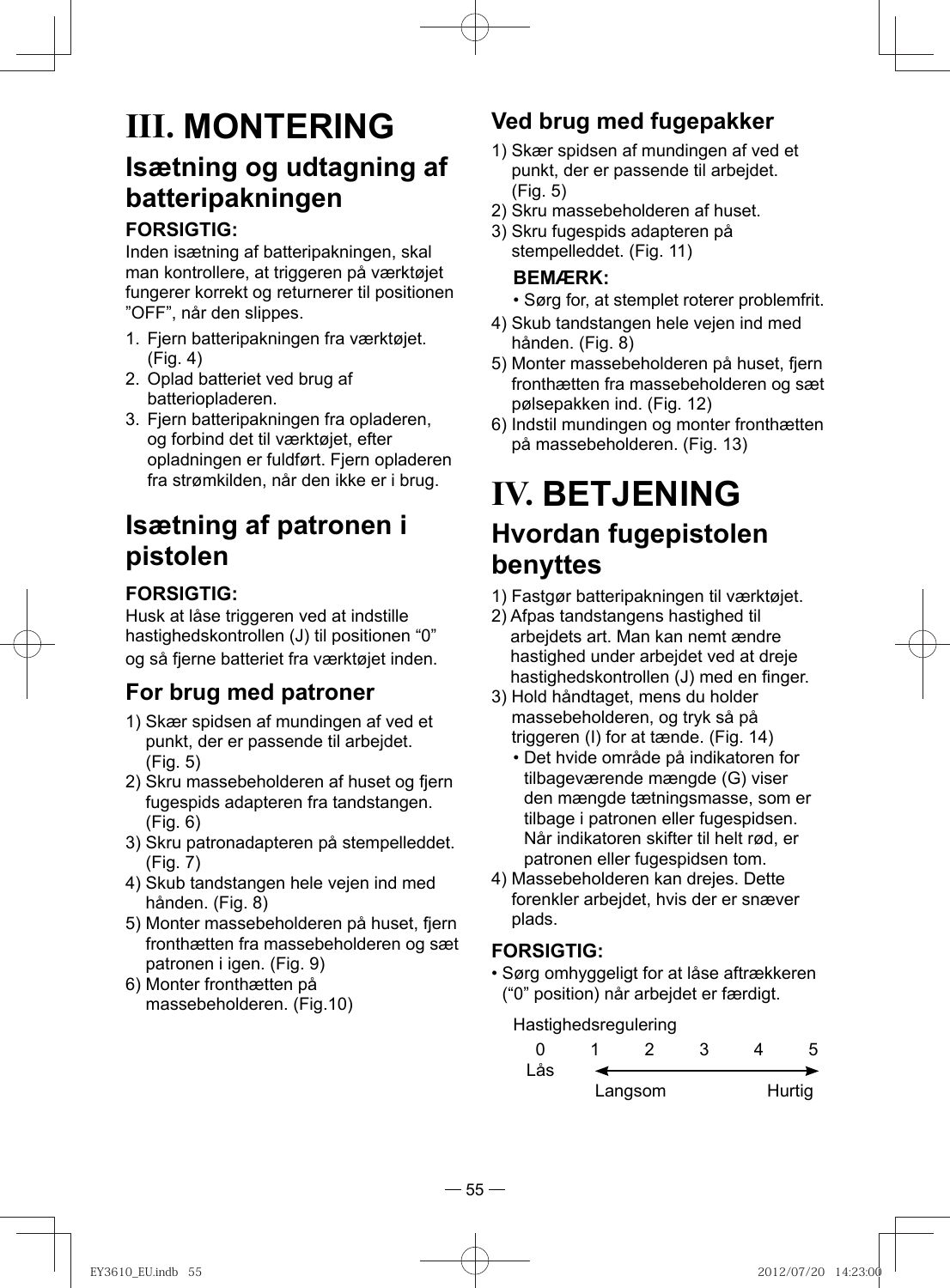- Husk at fjerne batteripakningen fra værktøjet, når du er færdig med brug.
- Der kan opstå dryppen ved små mundingsåbninger eller ved særlig blød tætningsmasse.

#### **Ang. hårde tætningsmasser**

- Opvarm tætningsmassen, indtil den er blevet blød.
- Forøg hastigheden ved hjælp af hastighedskontrollen.
- Gør mundingens skærediameter større. (Fig. 15)

#### **FORSIGTIG:**

- Sørg for, at fronthætten er godt strammet til, når der arbejdes.
- Brug kun værktøjet til det formål, det er beregnet til, og brug det ikke i længere tid uden pause, da dette kan beskadige fugepistolen og/eller bevirke, at patronen sætter sig fast. Sæt ikke en patron ind, hvis den er våd eller hvis tætningsmassen er stivnet.
- Hvis værktøjet anvendes i længere tid, kan motoren blibe overophedet. Det anbefales derfor at afbryde pistolen fra tid til anden.
- Anvendelse af brændbare materialer, også til rengøringsformål, er ikke tilladt.
- Tryk ikke på triggeren med en tom tætningsmasse. (Dette forårsager fejl.)

### **Sådan justerer du indikatoren for tilbageværende mængde**

 Hvis du rører ved stopperen, vil tandstangen flytte sig tilbage. I det tilfælde vil indikatoren for tilbageværende mængde ikke skifte helt til hvid, selv hvis du skubber tandstangen hele vejen ind. Prøv de følgende procedurer for at nulstille indikatoren.

1) Udvid tandstangen helt.



- Efter at du har udvidet tandstangen helt til enden ved at trykke på triggeren, så træk den længere ud med hånden, indtil den klikker.
- 2) Bliv ved med at trykke på triggeren, indtil den lavere halvdel af indikatoren for tilbageværende mængde bliver rød, og den øvre halvdel bliver hvid.



3) Udløs triggeren, og skub så tandstangen helt ind med hånden. (Fig. 8)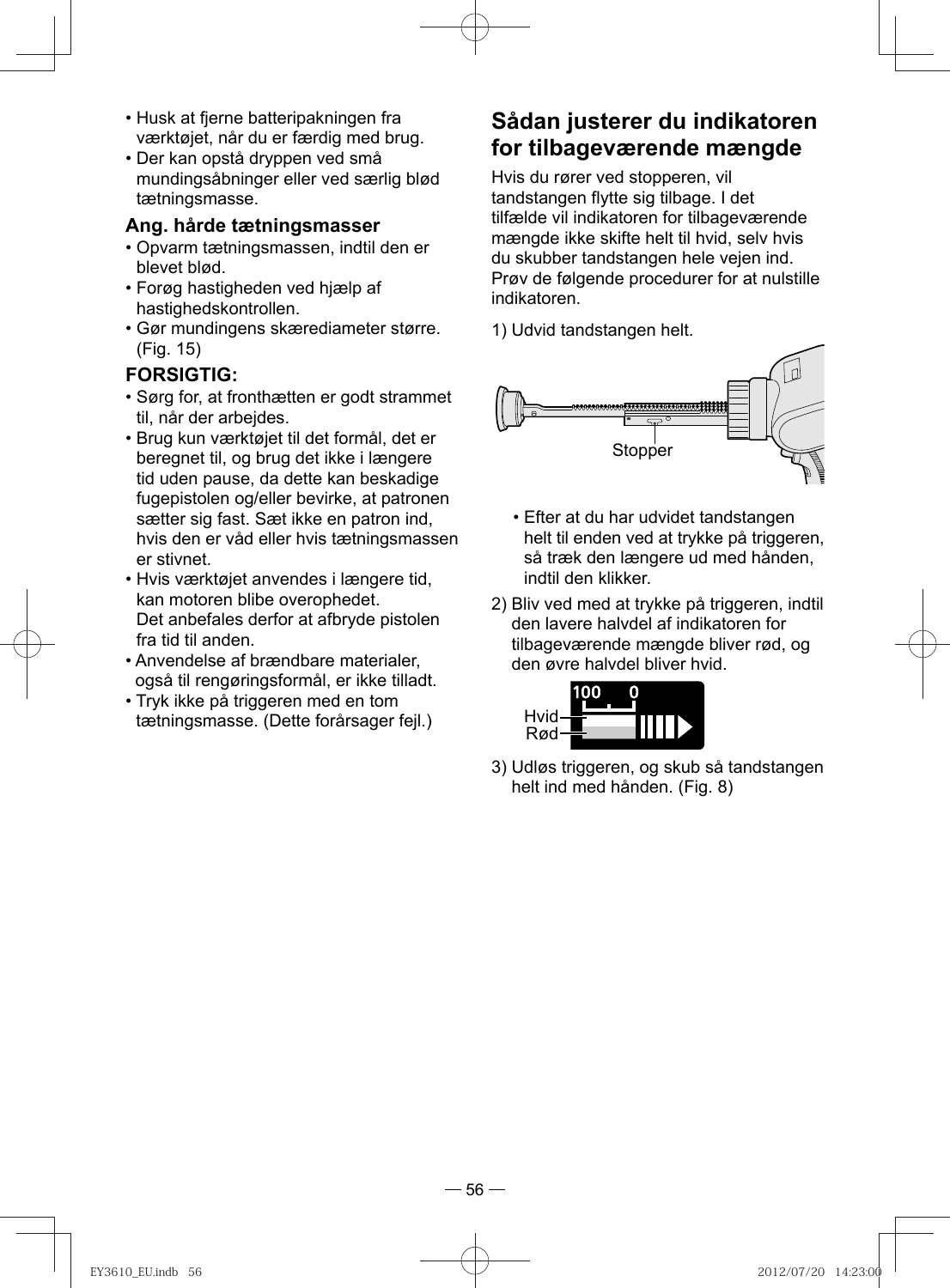## **[Batteripakning] Korrekt brug af batteripakningen Li-ion batteripakning**

- Opbevar Li-ion batteripakningen efter brugen uden at oplade den, således at optimal batterilevetid opnås.
- Når du oplader batteripakningen, skal du bekræfte at terminalerne på batteriopladeren er fri for uvedkommende substanser, som for eksempel støv og vand etc. Rengør terminalerne inden du oplader batteripakningen, hvis uvedkommende substanser observeres på terminalerne.

Levetiden for batteripakningens terminaler kan påvirkes af uvedkommende substanser, som for eksempel støv og vand etc., under brugen.

• Når batteriet ikke anvendes, skal det holdes på god afstand af andre metalgenstande som for eksempel papirclips, mønter, nøgler, søm, skruer og andre mindre metalgenstande, som kan forårsage en tilslutning fra en terminal til en anden.

Kortslutning af batteriterminalerne kan frembringe gnister, forbrændinger eller ildebrand.

• Når du anvender batteripakningen, skal du sørge for, at arbejdsstedet er velventileret.

## **Batteripakningens levetid**

De udskiftbare batterier har en begrænset levetid. Hvis betjeningstiden bliver meget kort efter opladningen, skal batteripakningen udskiftes med en ny.

## **Genbrug af batterier**

#### **OBS:**

For at beskytte miljøet og genbruge materialer, skal du altid huske at bortskaffe udtjente batterier på forskriftsmæssig vis, dvs. indlevere dem til et sted, der er godkendt af myndighederne, hvis et sådant forefindes i dit land

# **[Batterioplader] Opladning**

### **FORSIGTIG:**

- Hvis batteripakningens temperatur falder til under cirka −10°C, vil opladningen automatisk stoppe for at forhindre af batteriet forringes.
- Det omgivende temperaturområde er mellem 0˚C (32˚F) og 40˚C (104˚F). Hvis batteripakken anvendes, når batteritemperaturen er under 0˚C (32˚F), kan der opstå problemer i værktøjets funktion.
- Når man vil oplade en kold batteripakning (under 0˚C (32˚F)) i et varmt rum, så anbring batteripakningen i rummet mindst en time, så dens temperatur kan komme på niveau med rummets, inden den oplades.
- Lad opladeren køle ned ved genopladning af flere end to batteripakninger efter hinanden.
- Sæt ikke fingrene ind i kontaktåbningen, når ladeaggreatet holdes i hænderne eller flyttes.

Forebyggelse af risiko for brand eller skade på batteriopladeren.

- Anvend ikke strøm fra en generator på en motor.
- Tildæk ikke ventalitationshullerne på ladeaggregatet og på batteripakken.
- Tag opladeren ud af forbindelse, når den ikke skal anvendes.

#### **BEMÆRK:**

Batteripakningen er ikke fuldt opladet på købstidspunktet. Sørg for at oplade batteriet før brugen.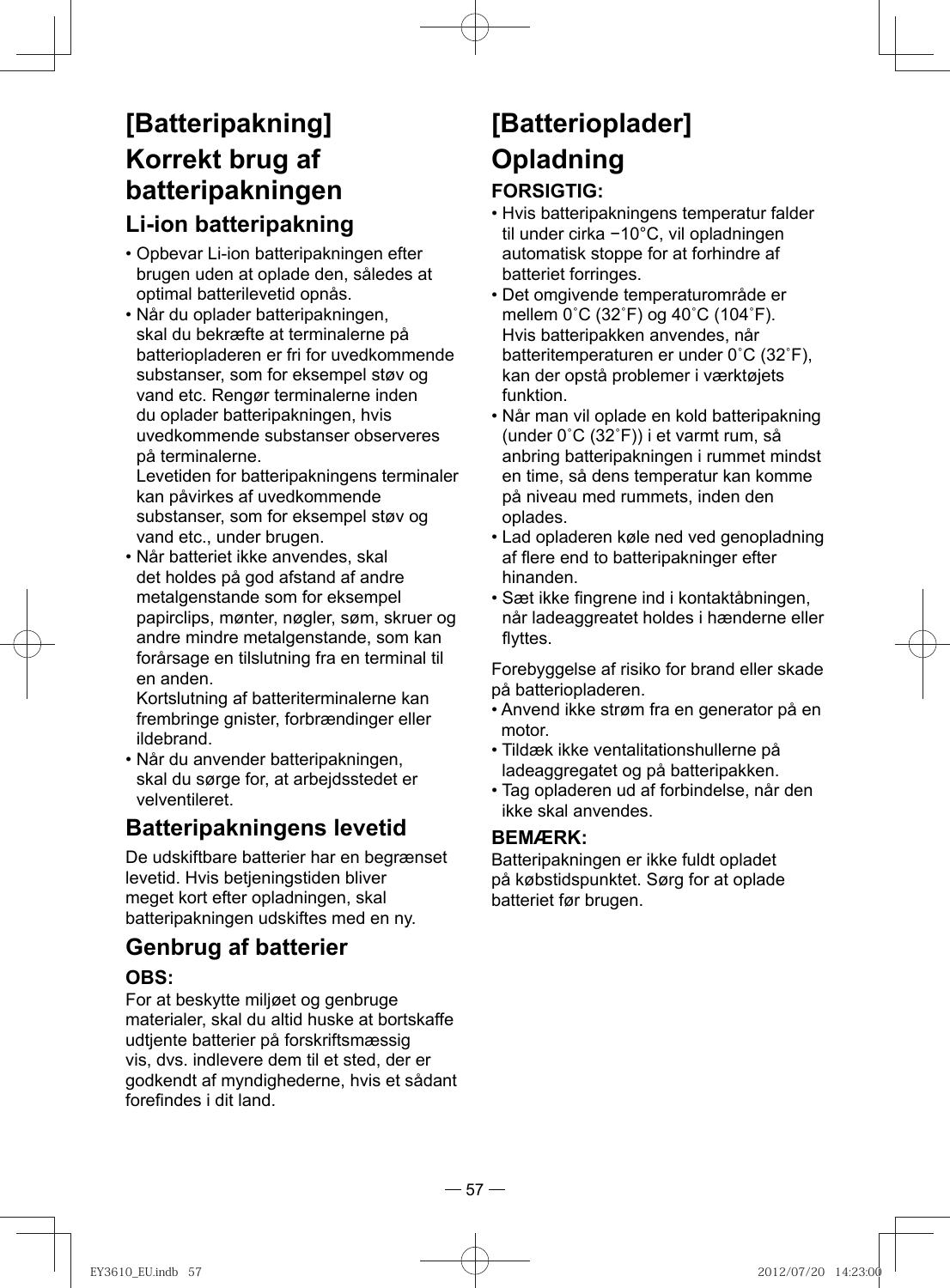#### **Batterioplader**

1. Stik opladerens stik ind i en stikkontakt fra lysnettet.

#### **BEMÆRK:**

Der kan opstå gnister, når stikket sættes i stikkontakten, men dette er ikke noget sikkerhedsproblem.

- 2. Vælg dokdækslet for Li-ion batteripakningen. Skyd batteridokdækslet åbent, så det er muligt at sætte batteripakningen i.
- 3. Sæt batteripakningen helt ind i opladeren. (Fig. 16)
- 4. Under opladningen vil opladelampen lyse. Når opladningen er afsluttet, vil en indre elektronisk omskifter automatisk udløses til forhindring af overopladning.
	- Opladningen starter ikke, hvis batteripakningen er varm (for eksempel, umiddelbart efter ekstra svær betjening.) Den orangefarvede lampe blinker, indtil batteriet er kølet af. Opladningen begynder straks derefter.
- 5. Opladelampen (grøn) blinker langsomt, når batteriet er omkring 80% opladet. (Kun Li-ion batteripakning)
- 6. Når opladningen er færdig, vil den grønne opladelampe slukke.
- 7. Hvis temperaturen af batteripakningen er OK eller mindre, vil det tage længere at oplade batteripakningen helt, sammenlignet med standardopladetiden. Selv hvis batteriet er fuldt opladet, vil det have omkring 50% af effekten i et fuldt opladet batteri ved normal brugstemperatur.
- 8. Rådfør dig med en autoriseret forhandler, hvis opladelampen (grøn) ikke slukker.
- 9. Hvis en fuldt opladet batteripakning sættes ind i opladeren igen, vil opladelampen begynde at lyse. Efter nogle minutter vil den grønne opladelampe slukke.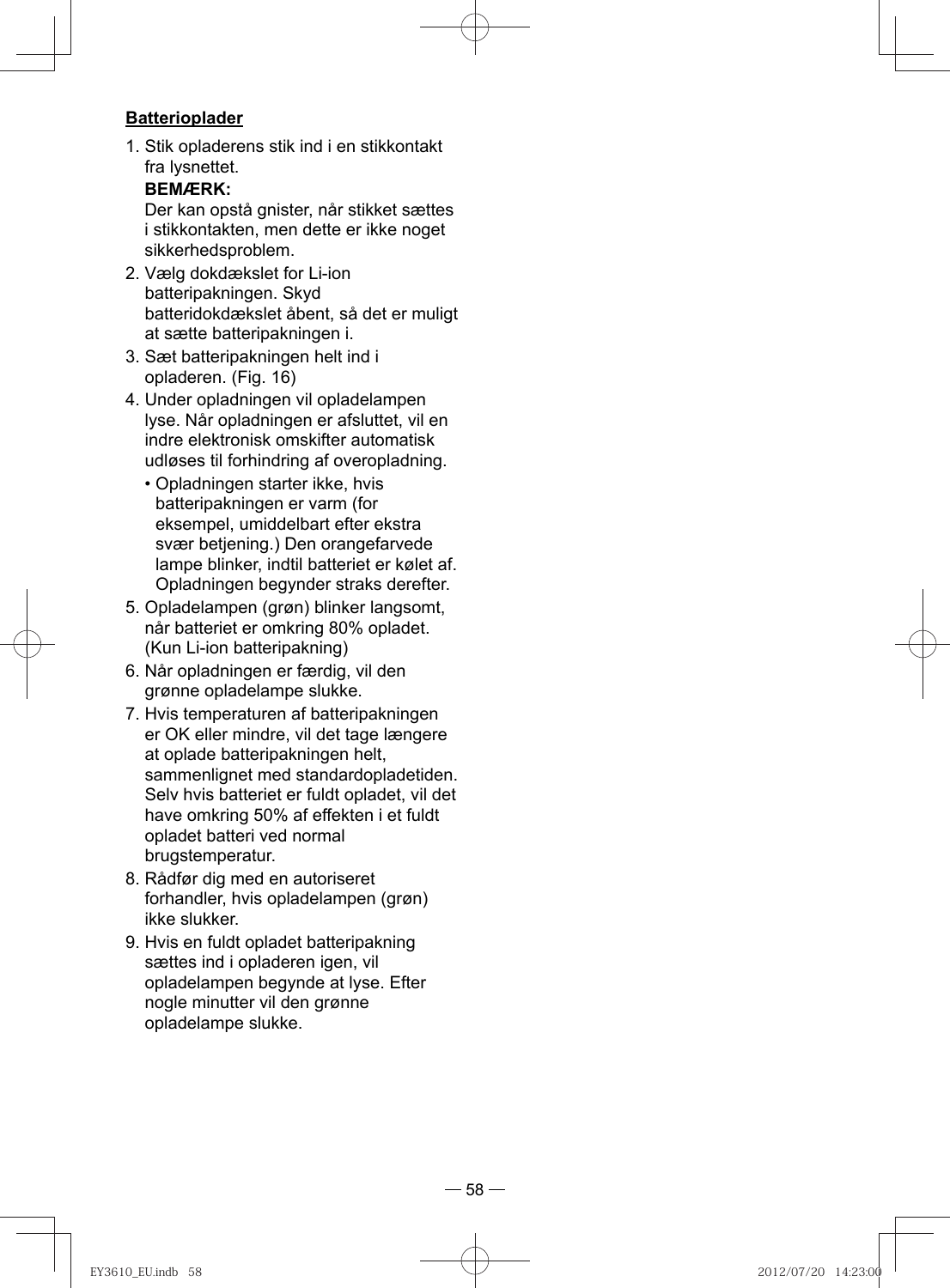## **LAMPEINDIKERINGER**



**Brugerinformation om indsamling og bortskaffelsse af elektronikskrot og brugte batterier**



Disse symboler på produkter, emballage og/eller ledsagedokumenter betyder, at brugte elektriske og elektroniske produkter og batterier ikke må smides ud som almindeligt husholdningsaffald.

Sådanne gamle produkter og batterier skal indleveres til behandling, genvinding resp. recycling i henhold til gældende nationale bestemmelser samt direktiverne 2002/96/EF og 2006/66/EF.



Ved at bortskaffe sådanne produkter og batterier på korrekt vis hjælper du med til at beskytte værdifulde ressourcer og imødegå de negative påvirkninger af det menneskelige helbred og miljøet, som vil kunne være følgen af usagkyndig affaldsbehandling.

Ønsker du mere udførlig information om indsamling og recycling af gamle produkter og batterier, kan du henvende dig til din kommune, deponeringsselskabet eller stedet, hvor du har købt produkterne. Usagkyndig bortskaffelse af elektronikskrot og batterier kan eventuelt udløse bødeforlæg.

## **For kommercielle brugere i Den Europæiske Union**

Når du ønsker at kassere elektriske eller elektroniske apparater, bedes du henvende dig til din forhandler eller leverandør for nærmere information.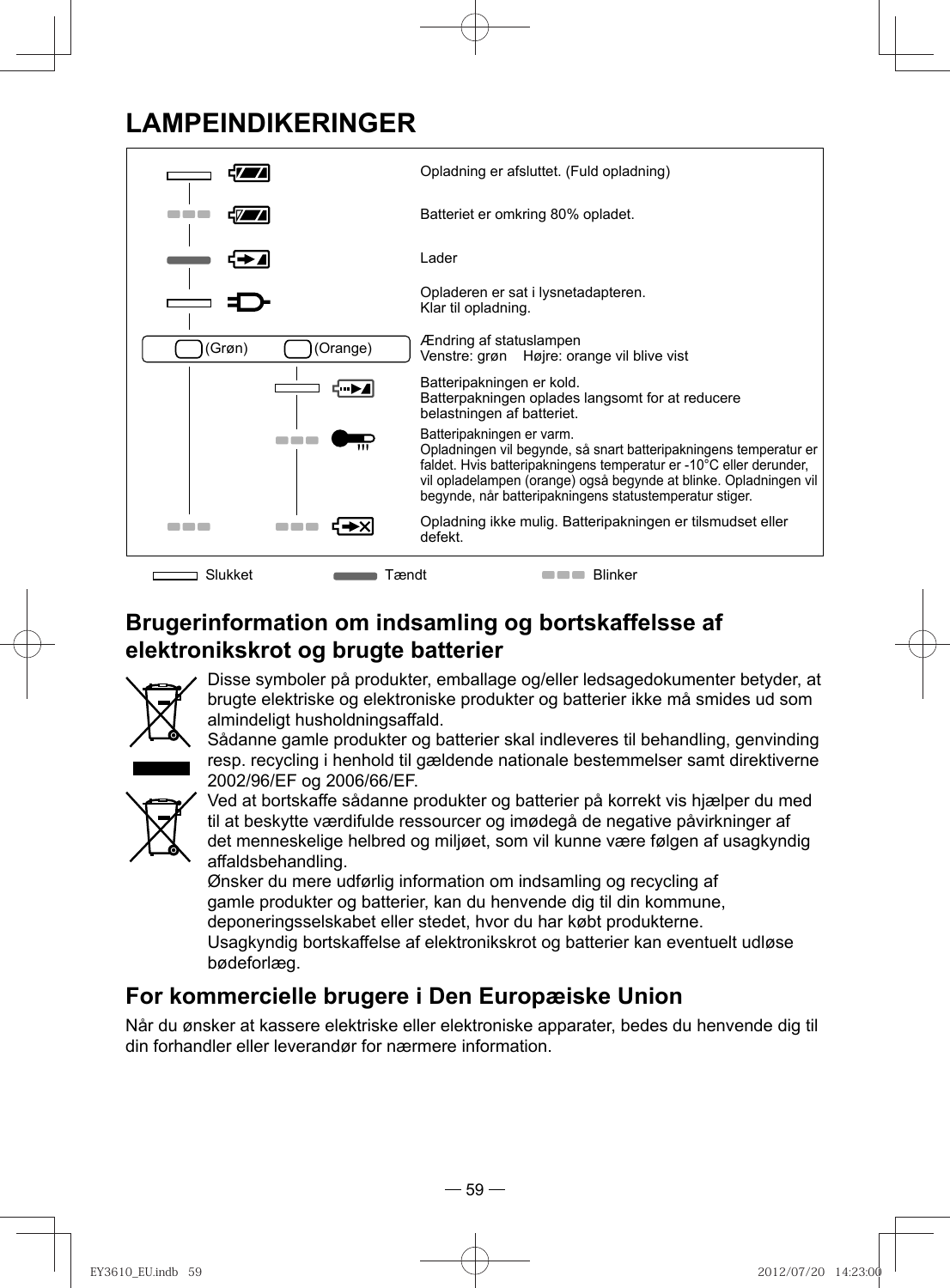### **[Information om bortskaffelse i lande uden for Den Europæiske Union]**

Disse symboler gælder kun inden for Den Europæiske Union. Ønsker du at kassere sådanne produkter, bedes du forhøre dig hos din forhandler eller kommune med henblik på en hensigtsmæssig bortskaffelse.

### **Information om batterisymbol (to eksempler nedenfor):**

Dette symbol kan optræde sammen med et kemisk symbol. I så fald opfylder det kravene for det direktiv, som er blevet fastlagt for det pågældende kemikalie.

# **V. VEDLIGEHOLDELSE**

- Anvend kun en tør, blød klud til aftørring af værktøjet. Anvend ikke en fugtig klud, fortynder, rensebenzin eller andre flygtige opløsningmidler til rengøringen.
- Hvis tætningsmasse har sat sig fast på tandstangen, skal den fjernes, inden den stivner.

# **VI. TILBEHØR**

#### **FORSIGTIG:**

For at forhindre risiko for personskade, må man kun anvende tilbehør eller ekstraudstyr til det foreskrevne formål.

Fugespids adapter

• EY9X013E10 (inkluderet)

Adapter til patronpakke

• EY9X017E10 (inkluderet)

Ret gerne henvendelse til det lokale service-center, hvis du har behov for hjælp angående detaljer om ekstraudstyret og tilbehøret.

# **VII. TÆTNINGSYDELSE**

Den følgende oversigt viser den omtrentlige tætningsydelse, baseret på ef fuldt opladet batteri og en omgivelsestemperatur på 20°C.

| Dyse-diameter $\varnothing$ |               | Ø8 mm         |         |               | $\varnothing$ 5 mm |         |
|-----------------------------|---------------|---------------|---------|---------------|--------------------|---------|
| Hastighed<br>Materiale      | Hurtig<br>(5) | Middel<br>(3) | Langsom | Hurtig<br>(5) | Middel<br>(3)      | Langsom |
| Akrylharpiks                | Ca. 60        | Ca. 60        | Ca. 30  | Ca. 50        | Ca. 50             | Ca. 20  |
| Silicone                    | Ca. 65        | Ca. 60        | Ca. 35  | Ca. 50        | Ca. 40             | Ca. 25  |
| Urethan                     | Ca. 30        | Ca. 25        | Ca. 15  | Ca. 30        | Ca. 25             | Ca. 15  |

• Tallene i parentes angiver hastigheden på den indstillede hastighedskontrol.

• En lavere temperatur giver en mindre tætningsydelse.

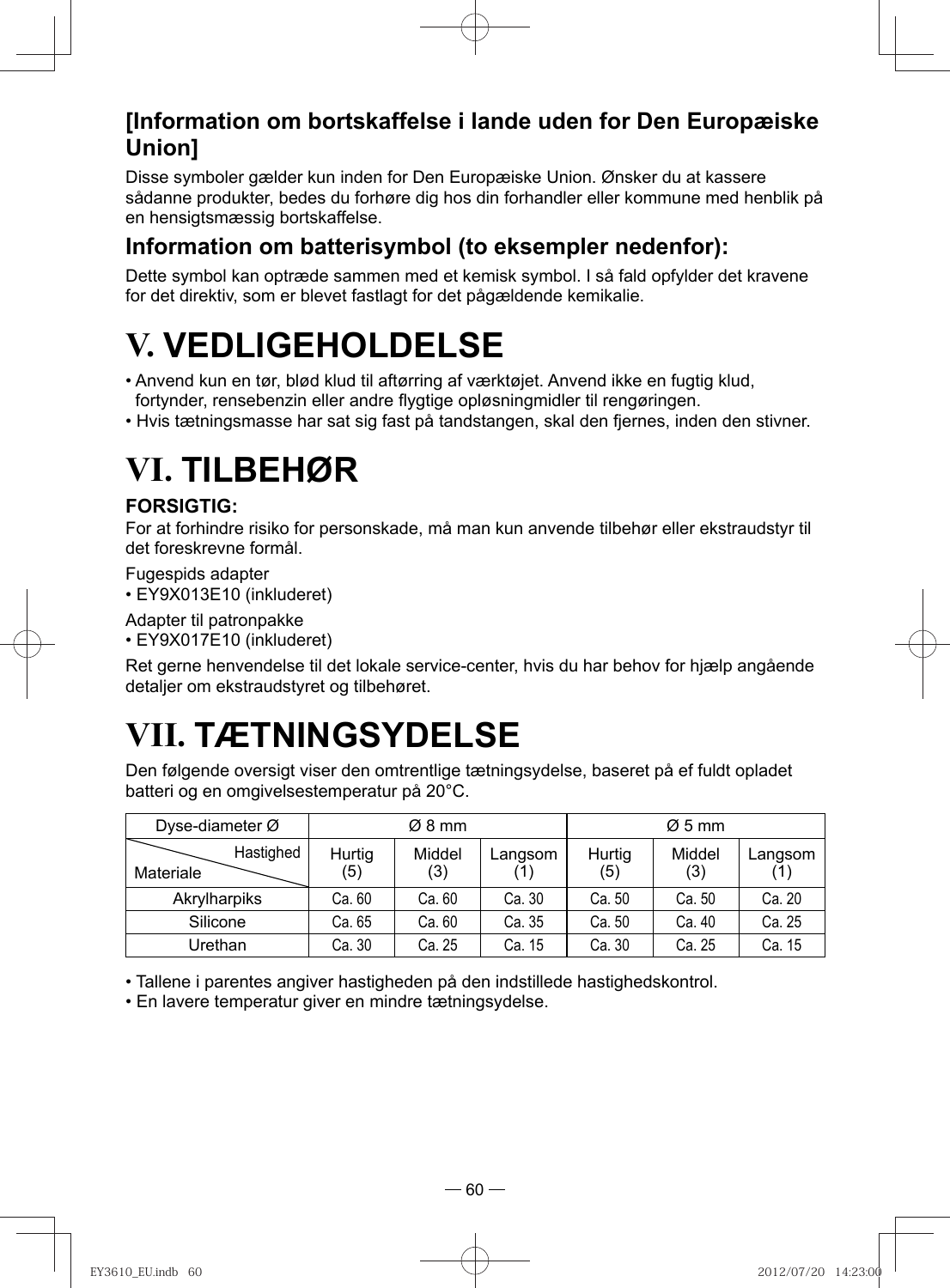# **VIII. SPECIFIKATIONER**

## **HOVEDDEL**

| Model                   | EY3610           |
|-------------------------|------------------|
| Motor                   | 3.6 V jævnstrøm  |
| Udpresningstryk         | 2,5 kN (250 kgf) |
| Total længde            | 501 mm           |
| Vægt (med akku: EY9L10) | 2,15 kg          |
| Støj<br>Vibration       | Se vedlagte ark. |

### **BATTERIPAKNING**

| Model              | EY9L10          |
|--------------------|-----------------|
| Opbevaringsbatteri | Li-ion batteri  |
| Batterispænding    | 3,6 V jævnstrøm |

## **BATTERIOPLADER**

| Model         | FY01 11                                    |
|---------------|--------------------------------------------|
| Mærkedata     | Se mærkepladen på undersiden af opladeren. |
| Vægt          | 0.6 kg                                     |
| Opladningstid | Brugbar: 15 min.<br>Fuld: 30 min.          |

#### **BEMÆRK:**

Denne oversigt kan inkludere modeller, der ikke fås i dit område.

Se venligst det nyeste, almindelige katalog.

Med hensyn til forhandlernavn og adresse henvises til det vedlagte garantikort.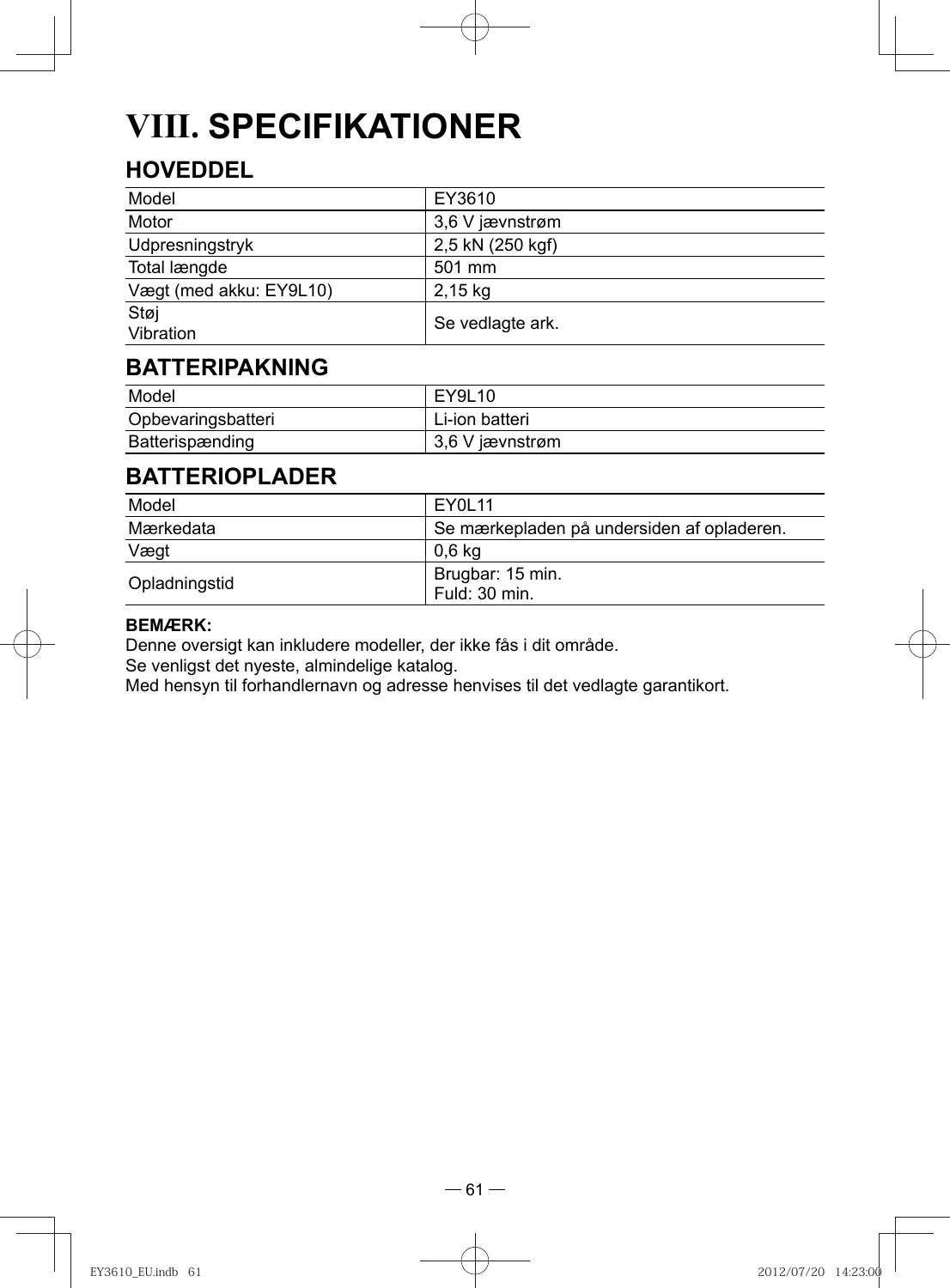**Originalanvisningar: Engelska Översättning av originalanvisningarna: Andra språk**

# **I. ÄNDAMÅL**

Tack för inköpet av en Panasonic Fogpistol. Denna Fogpistol är till för frammatning av fogmassa. Fogmassa i korvpatron eller vanlig patron kan användas till denna modell. Hastigheten kan regleras enligt det arbete som utförs.

# **II. ÖVRIGA SÄKERHETS-FÖRESKRIFTER**

- 1) Tänk på att verkyget alltid är driftklart eftersom det inte behöver anslutas till elnätet.
- 2) Använd inte verktyget om något verkar vara fel.
- 3) Laddaren kan bli varm under laddning. Detta är normalt. Ladda INTE batteriet för länge.
- 4) Apparaten är inte avsedd för bruk av barn eller sjuka utan tillsyn.
- 5) Håll småbarn under uppsikt så att de inte leker med apparaten.

### **VARNING:**

- Använd inget annat batteri än det laddningsbara Panasonic-batteri som är avsett för detta verktyg.
- Panasonic påtar sig inget ansvar för eventuella skador eller olyckor orsakade av användningen av ett återvunnet batteri eller ett oäkta batteri.
- Kasta inte det laddningsbara batteriet i eld och utsätt det inte på annat sätt för hög värme.
- För inte in en spik eller dylikt i det laddningsbara batteriet, utsätt det inte för stötar och försök inte ta isär eller modifiera det
- Låt inget metallföremål komma i kontakt med anslutningskontakterna på det laddningsbara batteriet.
- Bär eller förvara inte det laddningsbara batteriet tillsammans med spikar eller liknande metallföremål.
- Ladda inte batteriet på en alltför varm plats, såsom nära en eldstad eller i solen. Det kan leda till att batteriet överhettas, fattar eld eller exploderar.
- Använd endast den särskilt avsedda laddaren till att ladda batteriet med. Annars kan batteriet börjar läcka, överhettas eller exploderar.
- Sätt alltid på batteriskyddet efter att det laddningsbara batteriet har demonterats från verktyget eller laddaren. Annars kan det hända att batterikontakterna kortsluts, vilket medför risk för eldsvåda.
- Byt ut batteriet mot ett nytt efter att batteriet försämrats märkbart. Fortsatt användning av ett skadat batteri kan resultera i värmealstring, antändning eller batterihaveri.

## **Förberedelser**

- 1) Skär av tubspetsen. Ju mindre öppning, desto hårdare tryck krävs för att pressa ut fogmassan. Detta ökar batteriförbrukningen. Skär av öppningen till önskad diameter (minst 3 mm). (Fig. 1)
- 2) Tryck hål på tubens aluminiumförsegling. Om du glömmer att ta hål på förseglingen kan fogmassa tränga ut i tubens bakände och skada eller sätta igen fogpistolen. (Fig. 2) Om en redan öppnad tub skall användas igen måste hårdnad fogmassa först tas bort från tubspetsen med en spik eller ett spetsigt verktyg. (Fig. 3)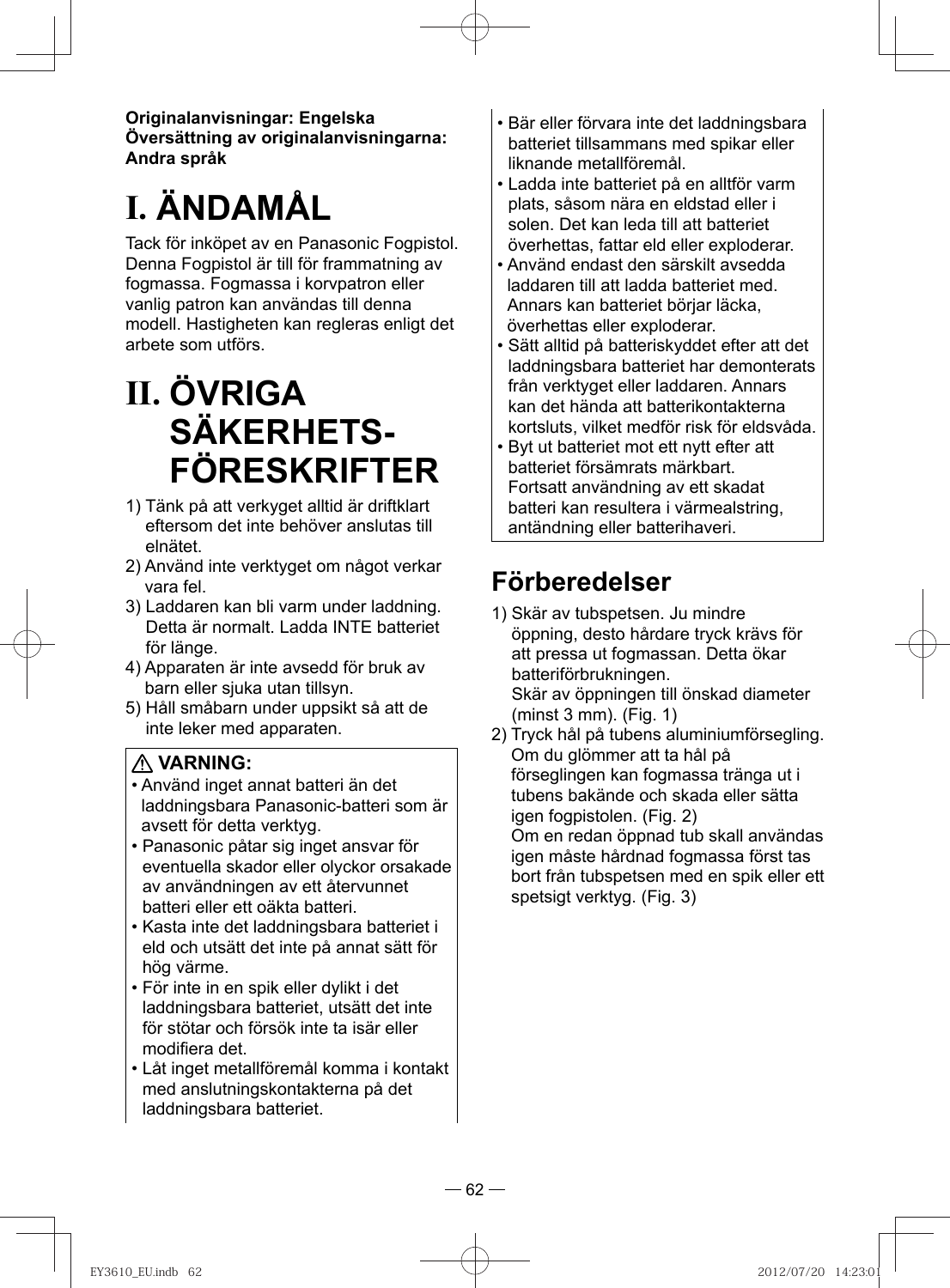# **III. HOPSÄTTNING Montering och demontering av batteriet**

#### **VIKTIGT:**

Kontrollera före montering av batteriet att strömbrytaren på verktyget rör sig korrekt och återgår till läget "OFF" när den släpps.

- 1. Ta bort batteriet från verktyget. (Fig.4)
- 2. Ladda batteriet med batteriladdaren.
- 3. När laddningen är klar, ta bort batteriet från laddaren och anslut det till verktyget.

Koppla ur batteriladdaren från strömkällan när den inte används.

## **Placera tätningsmaterialet i pistolen**

#### **VIKTIGT:**

Var noga med att låsa avtryckaren genom att ställa in hastighetsreglaget (J) på "0" och ta sedan bort batteriet från verktyget.

### **För bruk tillsammans med patroner**

- 1) Klipp av spetsen på munstycket på lämpligt ställe enligt det arbete som ska utföras. (Fig. 5)
- 2) Skruva loss hållaren för fogmassa från huset och demontera korvpatronsadaptern från kuggstången. (Fig. 6)
- 3) Skruva fast kassettadaptern på kolvförbindelsen. (Fig. 7)
- 4) Tryck in kuggstången helt för hand. (Fig. 8)
- 5) Montera hållaren för fogmassa på huset, skruva loss det främre locket från hållaren för fogmassa och för in patronen. (Fig. 9)
- 6) Skruva fast det främre locket på hållaren för fogmassa. (Fig. 10)

## **För bruk med korvpatroner**

- 1) Klipp av spetsen på munstycket på lämpligt ställe enligt det arbete som ska utföras. (Fig. 5)
- 2) Skruva loss hållaren för fogmassa från huset.
- 3) Skruva fast korvpatronsadaptern på kolvförbindningen. (Fig. 11)

#### **OBSERVERA:**

• Kontrollera att kolven roterar jämnt.

- 4) Tryck in kuggstången helt för hand. (Fig. 8)
- 5) Montera hållaren för fogmassa på huset, skruva loss det främre locket från hållaren för fogmassa och för in korvpatronen. (Fig. 12)
- 6) Sätt på munstycket och skruva fast det främre locket på hållaren för fogmassa. (Fig. 13)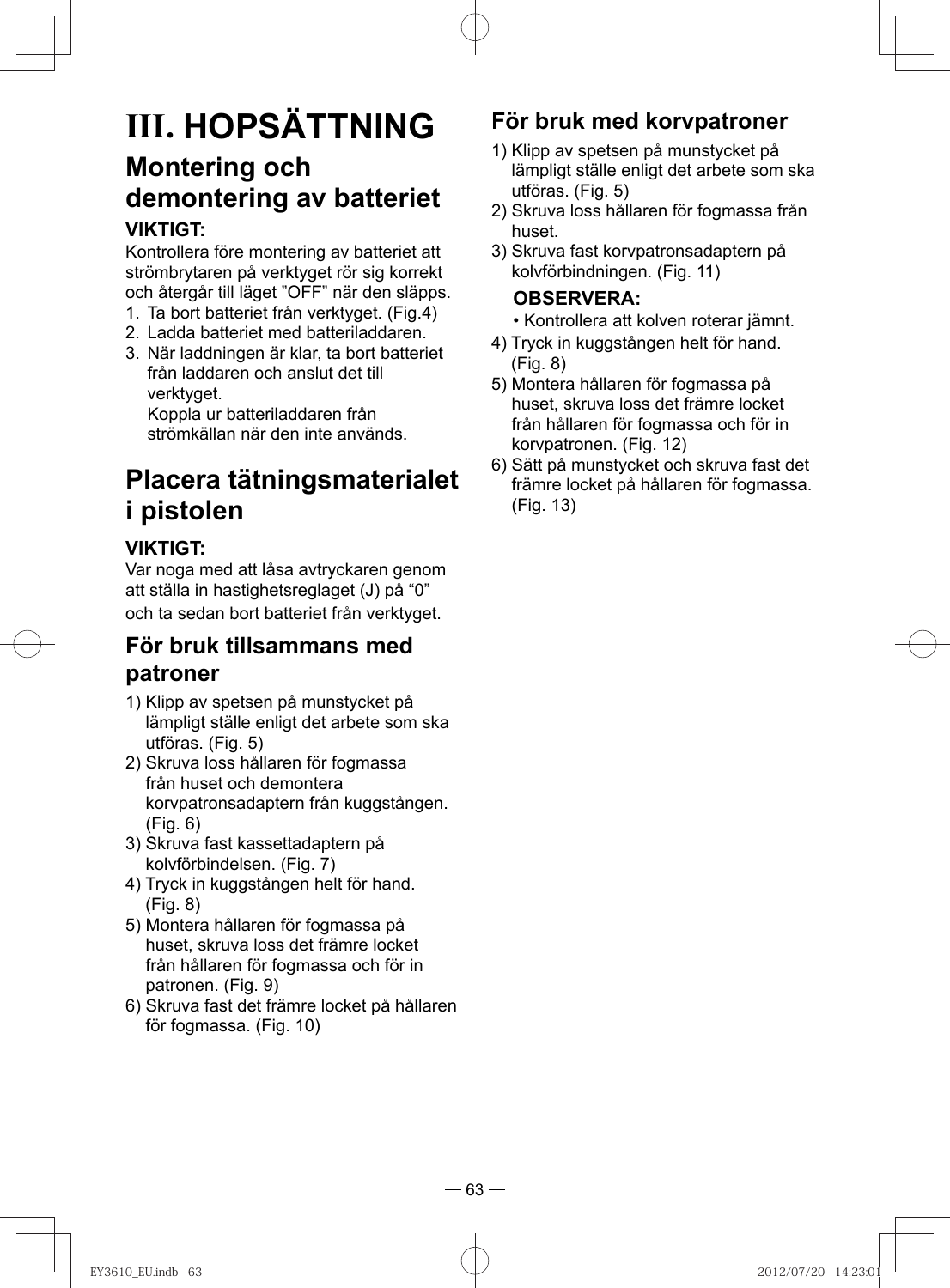# **IV. DRIFT Användning**

- 1) Sätt fast batteriet på verktyget.
- 2) Välj lämplig kuggstångshastighet för aktuellt arbete. Hastigheten kan enkelt ändras under arbetets gång genom att vrida på reglaget för frammatningshastighet (J) med ett finger.
- 3) Håll i handtaget och hållaren för fogmassa, tryck sedan in avtryckaren (I) för att aktivera. (Fig. 14)
	- Det vita området på indikatorn för återstående fogmassa (G) visar mängden fogmassa som är kvar i kassetten eller korvpatronen. När indikatorn blir fullständigt röd betyder det att kassetten eller korvpatronen är tom.
- 4) Hållaren för fogmassa kan roteras. Det underlättar fogning på mer svårarbetade ställen.

#### **VIKTIGT:**

• Lås avtryckaren (läge "0") när du är klar.

Inställning av hastigheten

| Lås |         |  |  |       |
|-----|---------|--|--|-------|
|     | Långsam |  |  | Snabb |

- Var noga med att ta bort batteriet från verktygen när arbetet är klart.
- Massan kan droppa när små munstycken och extremt mjuka fogmassor används.

#### **För hård fogmassa**

- Värm fogmassan tills den blivit tillräckligt miuk.
- Öka hastigheten med hjälp av reglaget för frammatningshastighet.
- Klipp upp ett större hål i munstycket. (Fig. 15)

#### **VIKTIGT:**

- Kontrollera att det främre locket är ordentligt åtdraget vid användning av fogpistolen.
- Använd inte verktyget till något annat än det är avsett för, och använd det inte för länge utan avbrott, eftersom detta kan skada fogpistolen eller få tuben att fastna. Lägg inte i våta tuber, eller tuber med hårdnad fogmassa.
- Om verktyget används för länge utan avbrott kan motorn överhettas. Låt därför verktyget vila med jämna mellanrum.
- Använd inte brandfarliga ämnen, ens för rengöring.
- Tryck inte in avtryckaren när det inte finns någon fogmassa. (Det orsakar en felfunktion.)

### **Justera indikatorn för återstående fogmassa**

 Om du rör stoppen kommer kuggstången att flyttas tillbaka. I detta fall kommer indikatorn för återstående fogmassa inte att ändras till vit färg även om du trycker in kuggstången helt. Följ följande anvisningar för att återställa indikatorn.

1) Dra ut kuggstången helt och hållet.



- När kuggstången har dragits ut fullständigt genom att trycka in avtryckaren, dra ut den ytterligare för hand tills du hör ett klick.
- 2) Håll ännu in avtryckaren tills den nedre halvan av indikatorn blir röd och den övre halvan blir vit.



3) Släpp avtryckaren och tryck sedan in kuggstången hela vägen in för hand. (Fig. 8)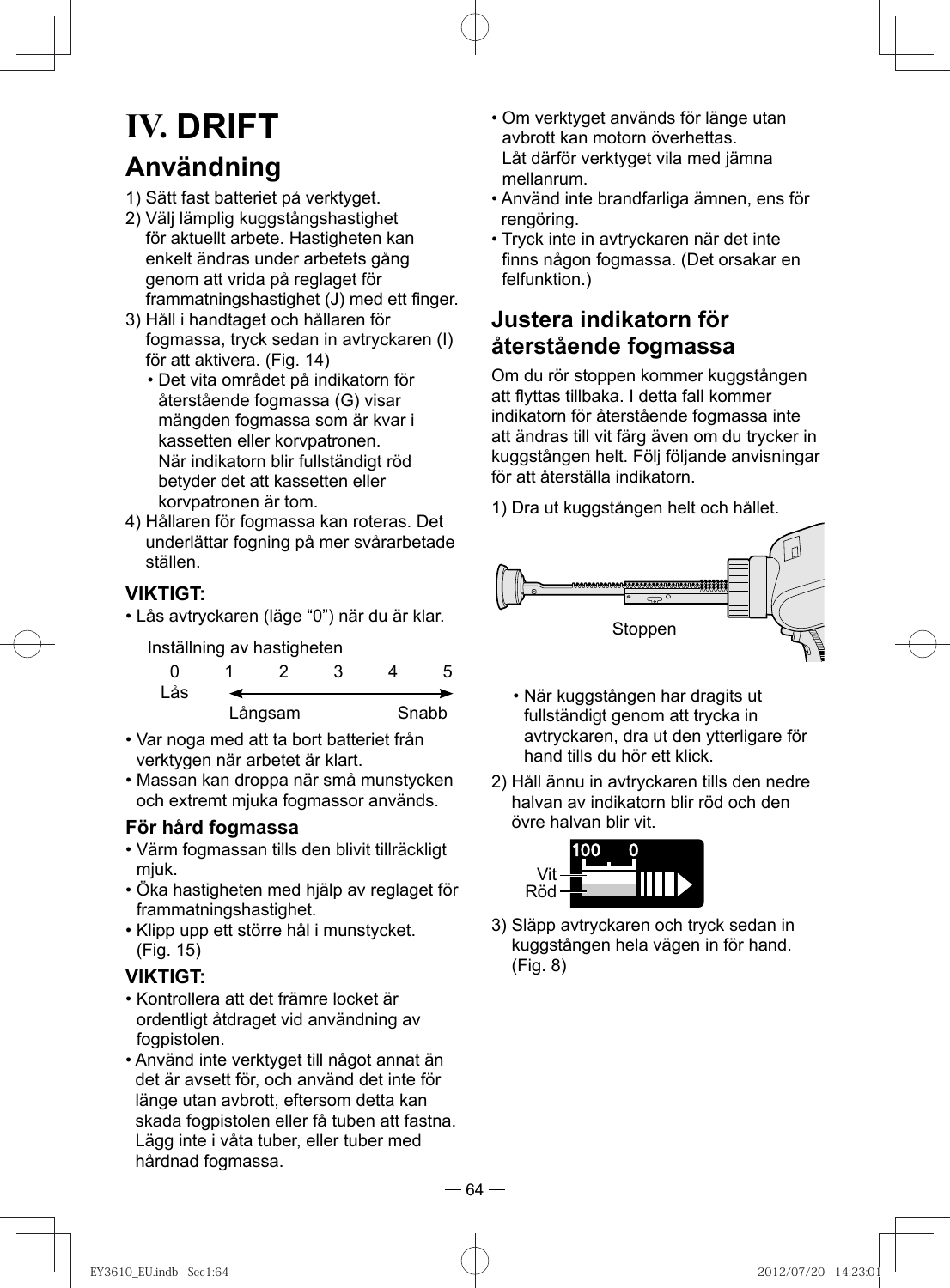## **[Batteri] Korrekt hantering av batteri**

## **Litiumjonbatteri**

- Förvara litiumjonbatteriet utan att ladda upp det efter användning för att erhålla optimal batterilivslängd.
- Kontrollera vid laddning av batteriet att polerna på batteriladdaren är fria från främmande ämnen, såsom damm eller vatten. Rengör polerna innan batteriet laddas, om något främmande ämne återfinns på polerna.

Batteripolernas livslängd kan vid drift påverkas av främmande ämnen, såsom damm eller vatten.

• När batteriet inte används ska det hållas borta från mynt, nycklar, gem, spikar, skruvar och andra små metallföremål som kan orsaka kortslutning genom att vidröra kontakterna.

En kortslutning av batteriets kontakter kan orsaka gnistor, brand eller brännskador.

• Se till att arbetsområdet har god ventilation vid användning av batteriet.

## **Batteriets livslängd**

Batteriet har en begränsad livslängd. Om batteriets kapacitet är extremt kort efter att ha laddats ordentligt, skall det bytas ut mot ett nytt.

### **Batteriåtervinning**

#### **ANMÄRKNING:**

Se till att batteriet lämnas på anvisad plats för återvinning, när sådan finns, för att bidra till att skydda miljön.

# **[Batteriladdare] Laddning**

#### **VIKTIGT:**

- Om batteriets temperatur sjunker till under cirka −10°C, så avbryts laddning automatiskt för att förhindra försämring av batteriets prestanda.
- Temperaturen i omgivningen skall vara mellan 0˚C och 40˚C. Om batteriet används under fryspunkten 0˚C, kan verktyget fungera onormalt.
- När du ska ladda ett kallt batteri (under 0°C) på ett varmt ställe, ska du låta batteriet ligga på detta ställe minst en timme i förväg så att batteriet får rumstemperatur.
- Kyl ner laddaren om du tänker ladda mer än två batteri i följd.
- Stick inte in fingrarna i kontakthålet när du håller laddaren i handen eller vid andra tidpunkter.

Iaktta följande för att förhindra brand och andra skador.

- Använd inte en motordriven generator som strömkälla.
- Täck inte över ventilationshålen på laddaren och batteriet.
- Koppla loss batteriladdaren från vägguttaget, när den inte ska användas.

#### **OBSERVERA:**

Batteriet är inte helt uppladdat när det säljs. Se till att ladda upp batteriet före användning.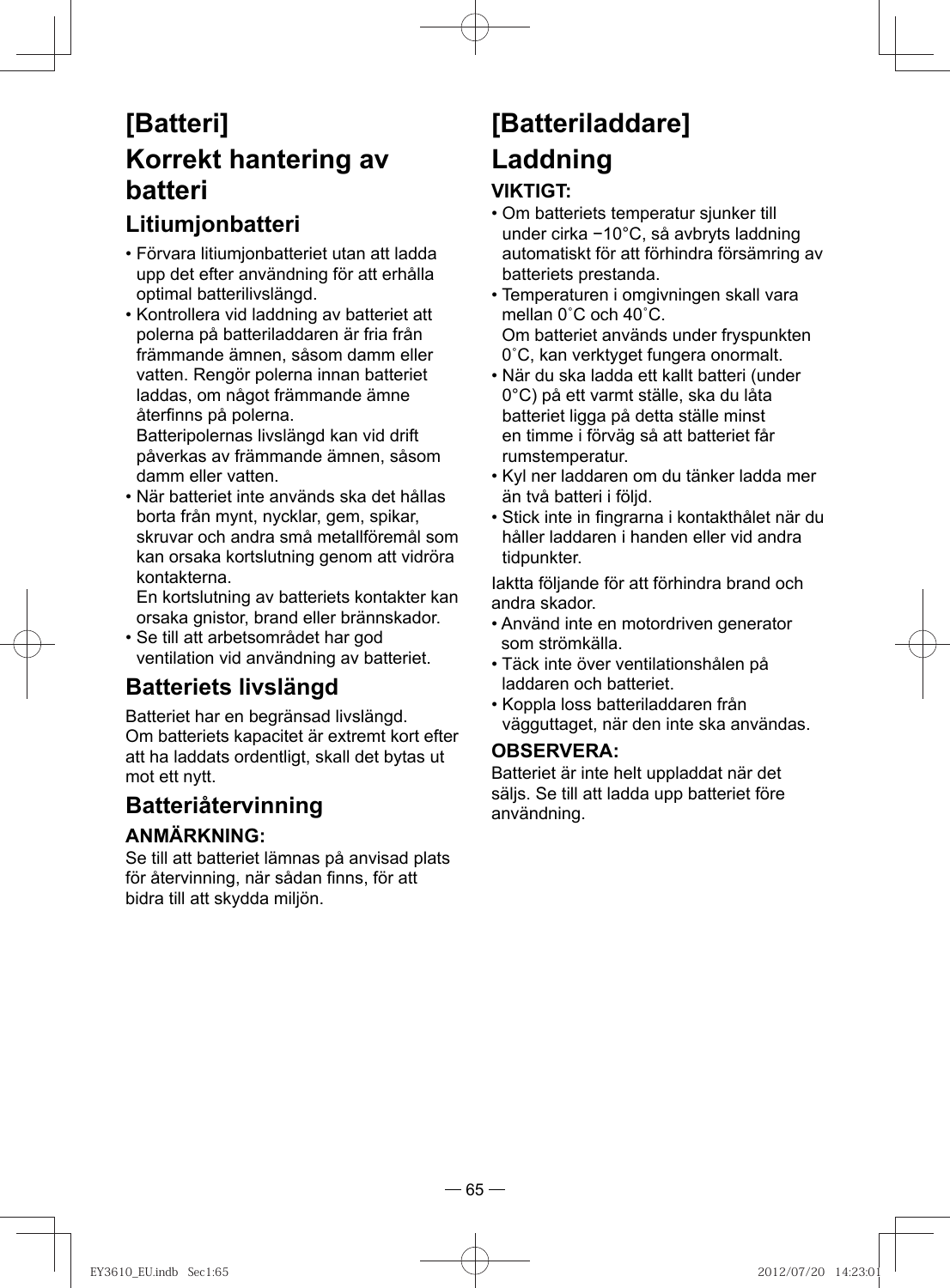#### **Batteriladdare**

1. Anslut laddaren till ett vägguttag. **OBSERVERA:** 

Det kan uppstå gnistor när kontakten är ansluten till ett vägguttag, men detta utgör inte något säkerhetsproblem.

- 2. Välj litiumjonbatteriets lucka. Skjut luckan åt sidan, så att batteriet kan sättas i.
- 3. Sätt i batteriet ordentligt i laddaren. (Fig. 16)
- 4. Under laddningen lyser laddningslampan. För att förhindra överladdning kopplar en inbyggd brytare automatiskt bort laddningsfunktionen när laddningen är färdig.
	- Om batteriet är för vamt (t.ex. direkt efter tungt arbete) startar inte laddningen. Den orange standbylampan blinkar tills batteriet har svalnat. Därefter påbörjas laddningen automatiskt.
- 5. Den gröna laddningslampan börjar blinka långsamt när batteriet har nått cirka 80% laddning. (gäller endast litiumjonbatteri)
- 6. När laddningen är klar slocknar den gröna laddningslampan.
- 7. Om batteriets temperatur är 0°C eller lägre, så tar det längre tid än normalt att ladda upp batteriet helt. Även när batteriet har laddats upp helt har det bara cirka 50% av den styrka som gäller för ett batteri som laddats upp helt vid normala temperaturförhållanden.
- 8. Rådgör med en auktoriserad återförsäljare, om laddningslampan (grön) inte slocknar.
- 9. Vid isättning av ett fulladdat batteri i laddaren på nytt kommer laddningslampan att tändas. Efter ett antal minuter slocknar den gröna laddningslampan.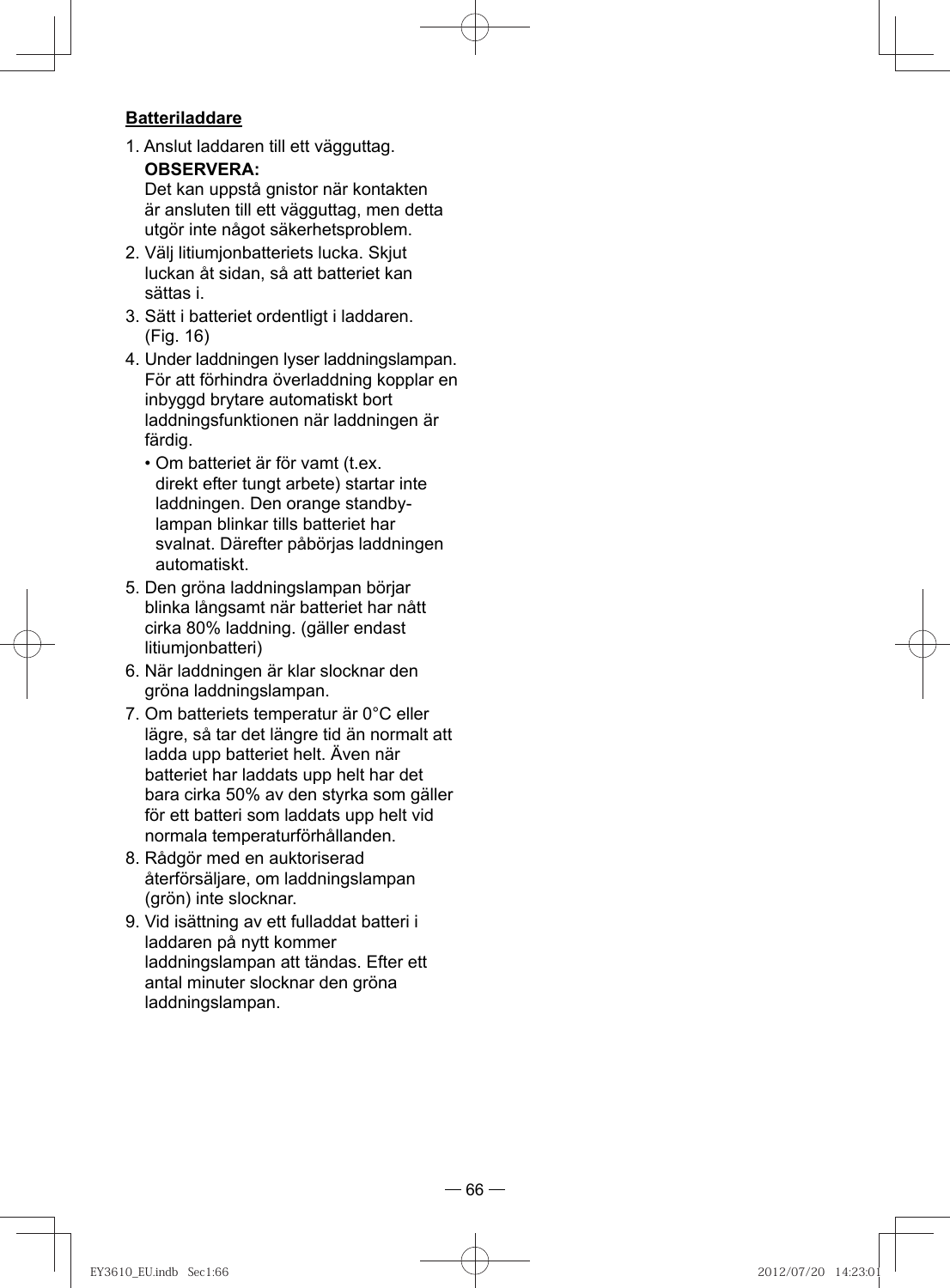## **LAMPINDIKATIONER**



## **Information för användare om hopsamling och avfallshantering av gammalt material och använda batterier**



Dessa symboler på produkter, förpackningar och/eller medföljande dokument betyder att man inte ska blanda elektriska och elektroniska produkter eller batterier med vanliga hushållssopor.

För att gamla produkter och använda batterier ska hanteras och återvinnas på rätt sätt ska man ta dem till passande uppsamlingsställe i enlighet med nationella bestämmelser och direktiven 2002/96/EC och 2006/66/EC.



När du kasserar dessa produkter och batterier på rätt sätt hjälper du till att spara på värdefulla resurser och förebygga en potentiell negativ inverkan på människors hälsa och på miljön som annars skulle kunna uppstå p.g.a. otillbörlig avfallshantering.

För mer information om uppsamling och återvinning av gamla produkter och batterier, var god kontakta din kommun, din avfallshanterare eller det försäljningsställe där du köpte din artikel.

Olämplig avfallshantering kan beläggas med straff i enlighet med nationella bestämmelser.

## **För affärsanvändare inom den Europeiska Unionen**

Om du vill kassera elektrisk eller elektronisk utrustning, var god kontakta din återförsäljare eller leverantör för ytterligare information.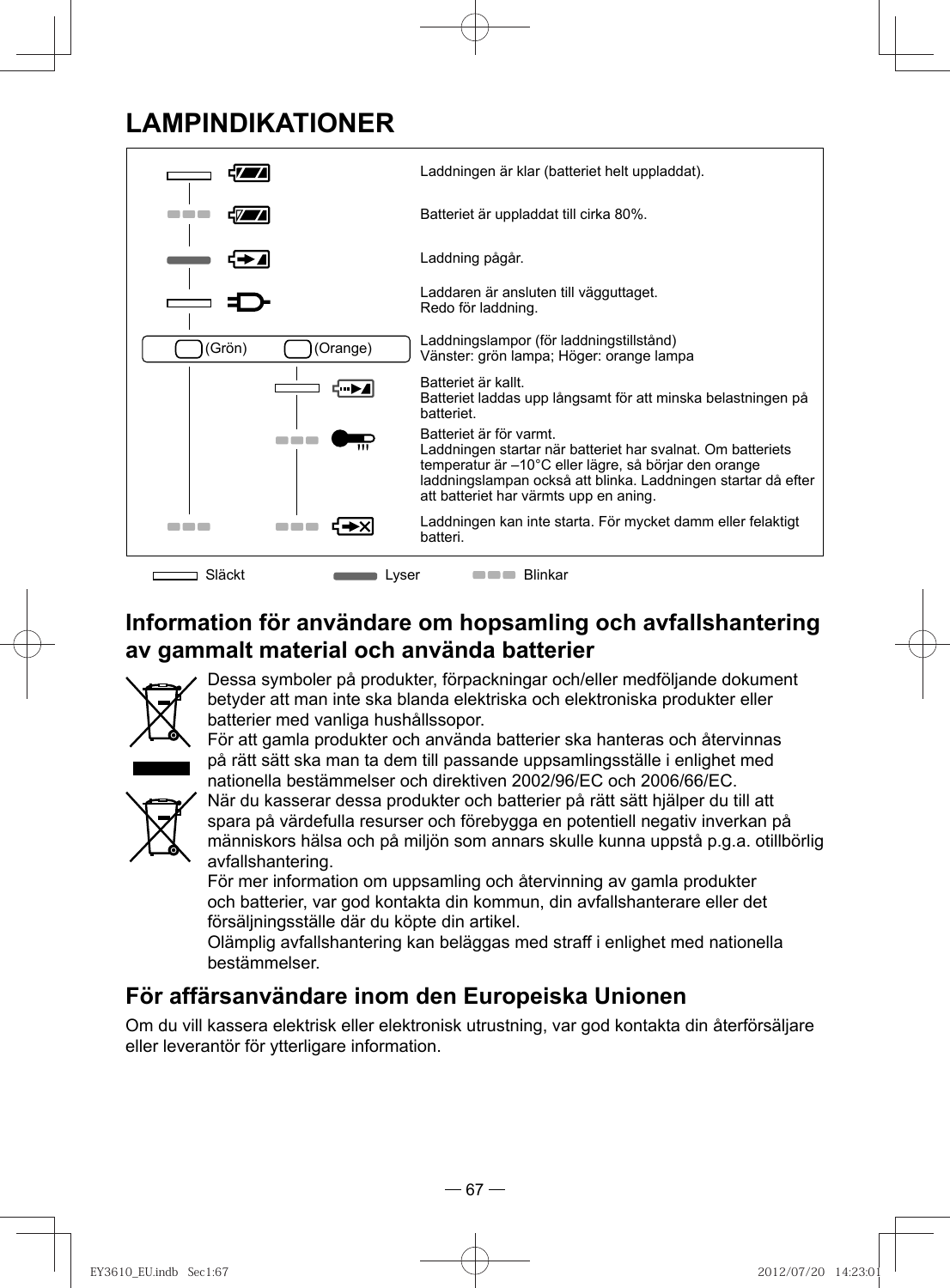### **[Information om avfallshantering i länder utanför den Europeiska unionen]**

Dessa symboler är endast giltiga inom den Europeiska Unionen. Om du vill kassera dessa föremål, var god kontakta dina lokala myndigheter eller din lokala återförsäljare och fråga efter rätt metod för avfallshantering.

## **Notering till batterisymbolen (nedtill, två symbolexempel):**

Denna symbol kan användas i kombination med en kemisk symbol. I detta fall iakttar den de krav som ställs upp i direktivet för den aktuella kemikalien.

# **V. UNDERHÅLL**

- Använd endast en torr, mjuk trasa till att torka borrmaskinen med. Använd inte en fuktig trasa, thinner, bensin eller någon annan flyktig lösning vid rengöring.
- Om fogmassa råkar fastna på kuggstången, så ta bort massan innan den stelnar.

# **VI. TILLBEHÖR**

#### **VIKTIGT:**

Förhindra risk för skador genom att använda tillbehör och tillsatser endast i avsett syfte.

Korvpatronadapter

• EY9X013E10 (medföljer)

Adapter för kassettpatron

• EY9X017E10 (medföljer)

Kontakta din lokala serviceverkstad om du behöver hjälp eller närmare information om dessa tillbehör.

## **VII. PRESTANDA FÖR OLIKA FOGMATERIAL**

I nedanstående tabell visas ungefärliga prestanda då batteripaketet är fulladdat och vid en omgivande temperatur på 20°C.

| Munstycksdiameter Ø   |              | Ø8 mm         |          |              | $\varnothing$ 5 mm |          |
|-----------------------|--------------|---------------|----------|--------------|--------------------|----------|
| Hastighet<br>Material | Snabb<br>(5) | Medium<br>(3) | Långsam  | Snabb<br>(5) | Medium<br>(3)      | Långsam  |
| Konstharts            | Cirka 60     | Cirka 60      | Cirka 30 | Cirka 50     | Cirka 50           | Cirka 20 |
| Silikon               | Cirka 65     | Cirka 60      | Cirka 35 | Cirka 50     | Cirka 40           | Cirka 25 |
| Uretan                | Cirka 30     | Cirka 25      | Cirka 15 | Cirka 30     | Cirka 25           | Cirka 15 |

• Siffrorna inom parantes anger reglaget inställt för frammatningshastighet.

• Fogprestanda minskar vid lägre temperaturer.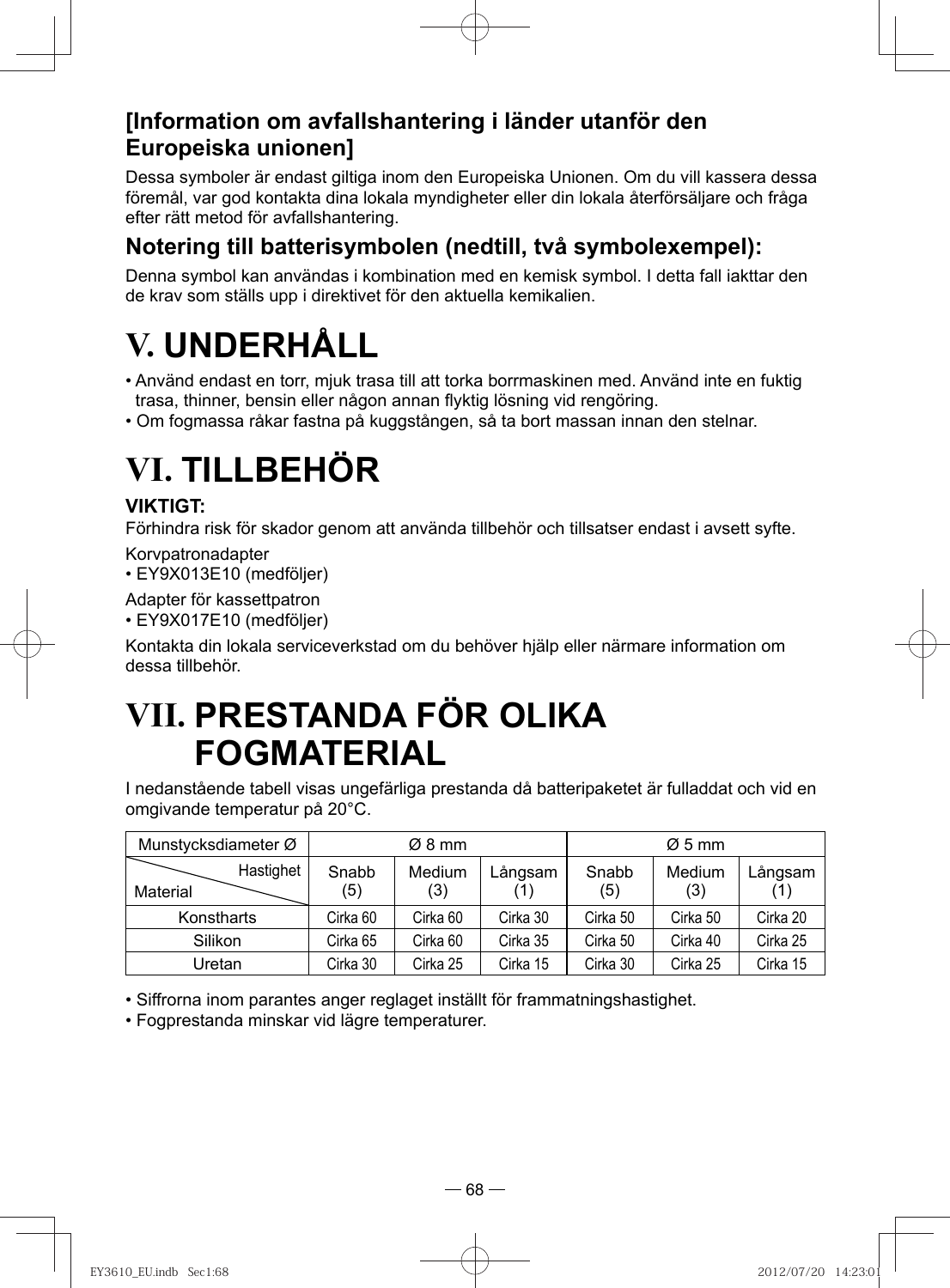# **VIII. SPECIFIKATIONER**

## **HUVUDENHET**

| Modell                        | EY3610                 |
|-------------------------------|------------------------|
| Motor                         | 3,6 V likström         |
| Matningstryck                 | 2,5 kN (250 kgf)       |
| Total längd                   | 501 mm                 |
| Vikt (inkl. batteriet EY9L10) | 2,15 kg                |
| <b>Buller, Vibration</b>      | Se det bifogade arket. |

### **BATTERI**

| Modell             | EY9L10           |
|--------------------|------------------|
| Ackumulatorbatteri | Litiumjonbatteri |
| Batterispänning    | 3.6 V likström   |

### **BATTERILADDARE**

| Modell       | EY0L11                                                             |
|--------------|--------------------------------------------------------------------|
| Märkdata     | Se märkplåten på undersidan av laddaren.                           |
| Vikt         | 0.6 ka                                                             |
| Laddningstid | Användbar uppladdning: 15 min.<br>Fullständig uppladdning: 30 min. |

#### **OBSERVERA:**

Schemat kan innehålla modeller som inte säljs i ditt område.

Vi hänvisar till senast allmäna katalog.

Återförsäljarens namn och adress anges på det medföljande garantikortet.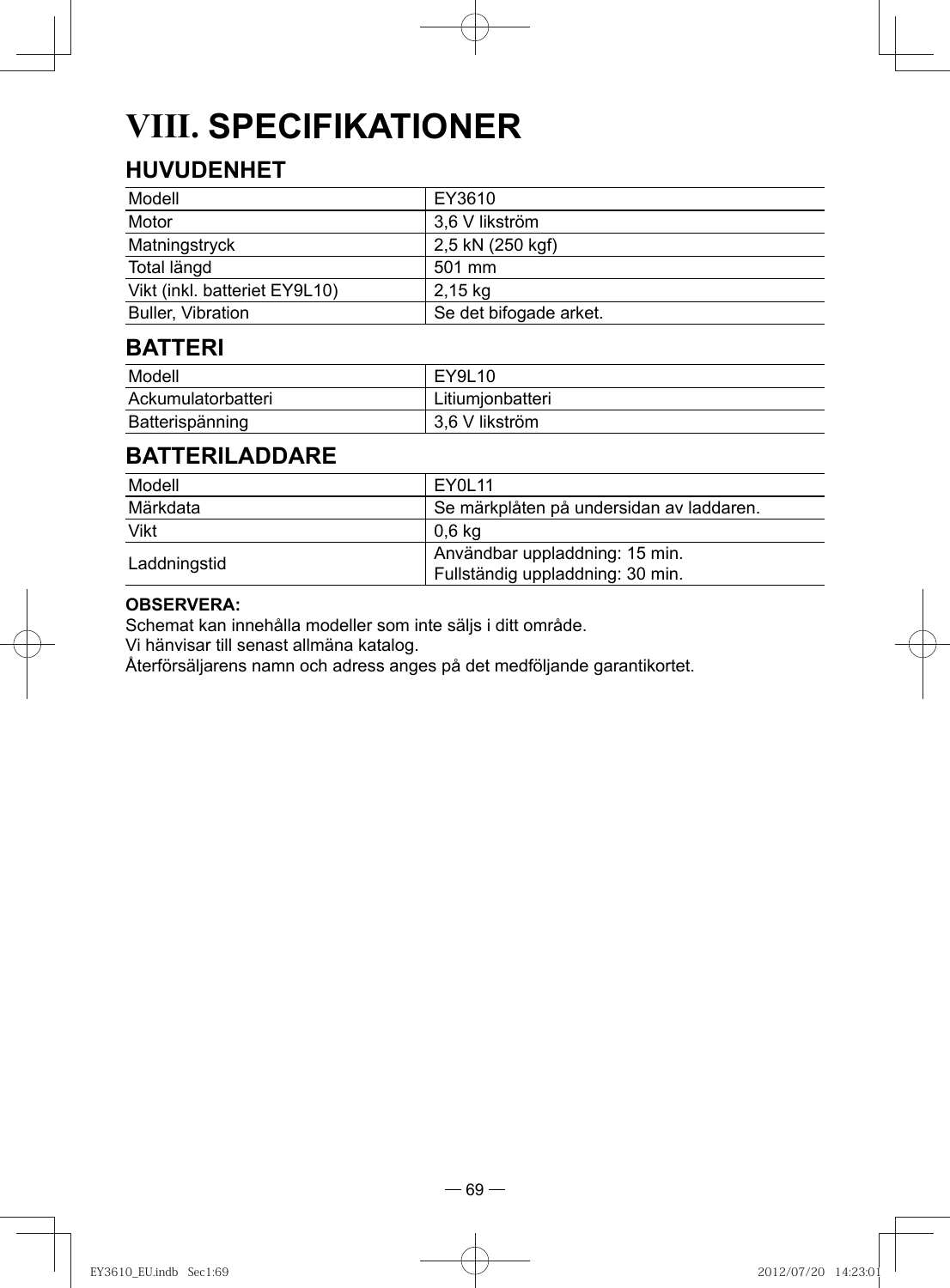**Opprinnelige bruksanvisninger: Engelsk Oversettelse av de opprinnelige bruksanvisningene: Andre språk**

# **I. ANVENDELSESOMRÅDE**

Takk for at De kjøpte en Panasonic Fugepistol. Denne Fugepistolen er til å trykke ut fugemassen. Denne modellen er både til pølsetype og til patrontype. Hastigheten kan justeres avhengig av jobben.

# **II. EKSTRA SIKKERHETSREGLER**

- 1) Vær klar over at dette verktøyet alltid er klar til bruk, det må ikke tilkoples strømnettet for å fungere.
- 2) Stans arbeidet med verktøyet dersom du oppdager noe unormalt.
- 3) Under ladingen kan laderen bli litt varm. Dette er normalt. Batteriet skal IKKE lades opp i lengre tidsrom.
- 4) Utstyret er ikke laget for bruk av små barn eller sykelige mennesker uten tilsyn.
- 5) Små barn bør ha tilsyn for å sikre at de ikke leker med utstyret.

#### **ADVARSEL:**

- Ikke bruk andre enn Panasonic batteripakker som er laget for bruk med dette oppladbare verktøyet.
- Panasonic kan ikke ta ansvar for skader eller ulykker som skjer på grunn av bruk av gjenbrukte batteripakker eller falske batteripakker.
- Ikke kast batteripakken i åpne flammer eller utsett den for ekstrem varme.
- Ikke slå spiker eller tilsvarende inn i batteriet, utsett det for sjokk, ta det fra hverandre eller forsøk å modifisere det.
- Ikke la metallobjekter berøre polene på batteriet.
- Ikke frakt eller oppbevar batteripakken i samme beholder som spiker eller tilsvarende metallobjekter.
- Ikke lad opp batteriet i områder der det er høy temperatur, som for eksempel vedsiden av åpne flammer eller i direkte sollys. Batteriet kan overopphetes, ta fyr, eller eksplodere.
- Ikke bruk andre enn den dedikerte laderen for å lade opp batteriet. Batteriet kan lekke, ta fyr, eller eksplodere.
- Etter at batteriet er tatt ut av verktøyet eller laderen, må du alltid sette pakkedekselet på plass. Dersom ikke det gjøres kan kontaktene kortsluttes, noe som medfører brannrisiko.
- Dersom batteripakkens ytelse er blitt forringet, skift den ut med en ny en. Fortsatt bruk av en defekt batteripakke kan føre til varmeutvikling, brann eller brudd på batteriet.

## **Klargjøre fugepistolen**

1) Skjær av spissen til patronen. Desto mindre åpning, jo større tykk må til for å presse ut frugemssen. Bruken av batterikapasiteten endrer seg tilsvarende.

Skjær åpningen til ønsket diameter (minst 3 mm). (Fig. 1)

2) Slå hull i a aluminiumsseglet på patronen. Gjør du ikke dette kan fugemassen komme ut på baksiden av patronen, og dermed skade og grise til fugepistolen. (Fig. 2)

Dersom en tidligere åpnet patron skal brukes på nytt, må den massen som er herdet fjernes med en når eller en annen spiss gjenstand. (Fig. 3)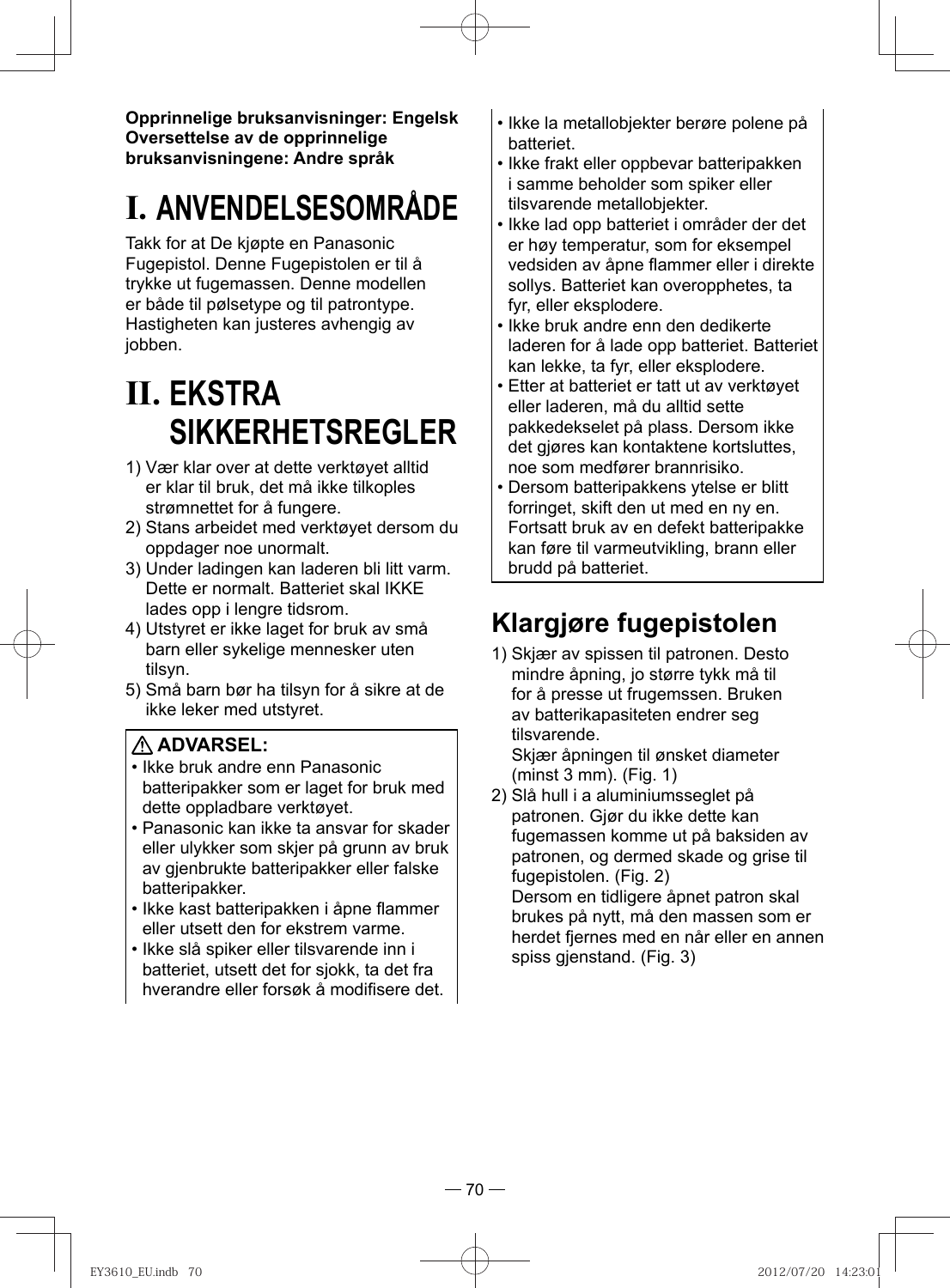## **III. OPPSETT Sette på eller fjerning av batteriet**

#### **FORSIKTIG:**

Før du setter inn batteripakken, må du kontrollereat av/på bryteren på sagen beveger seg riktig og returnerer til stilling "OFF" når du slipper den.

- 1. Ta batteripakken vekk fra verktøyet. (Fig. 4)
- 2. Lad batteripakken ved hjelp av batteriladeren.
- 3. Etter at ladningen er fullført, skal du ta batteripakken ut av laderen og koble den til verktøyet. Koble laderen fra strømkilden når den ikke er i bruk.

## **Sette tetningsmassen inn i pistolen**

#### **FORSIKTIG:**

Lås bryteren ved å stille brukshastighetskontrollen (J) på "0" og så fjerne batteripakken fra verktøyet på forhånd.

## **For bruk med kassetter**

- 1) Skjær av en bit av tuten ved et punkt i henhold til arbeidet. (Fig. 5)
- 2) Skru av rørholderen fra stativet og fjern pølsepakkeadapteren fra tannstangen. (Fig. 6)
- 3) Skru patronadapteren på stempelkoblingen. (Fig. 7)
- 4) Skyv tannstangen helt inn for hånd. (Fig 8)
- 5) Installer rørholderen på stativet, fjern frontdekselet fra rørholderen og sett inn patronen. (Fig. 9)
- 6) Installer frontdekselet på rørholderen. (Fig. 10)

## **For bruk med pølsepakker**

- 1) Skjær av en bit av tuten ved et punkt i henhold til arbeidet. (Fig. 5)
- 2) Skru av rørholderen fra stativet.
- 3) Skru til pølsepakkeadapteren til stempelskjøten. (Fig. 11)

#### **MERK:**

- Pass på at plungeren dreier seg lett.
- 4) Skyv tannstangen hele veien for hånd. (Fig. 8)
- 5) Installer rørholderen på stativet, fjern frontdekselet fra rørholderen og sett inn pølsepakken. (Fig. 12)
- 6) Sett tuten og installer frontdekselet på rørholderen. (Fig. 13)

## **IV. BETJENING Hvordan bruke fugepistolen**

- 1) Fest batteripakken til verktøyet.
- 2) Sett tangstanghastigheten i henhold til arbeidet. Man kan lett forandre hastigheten mens man arbeider ved å dreie brukshastighetskontrollen (J) med fingeren.
- 3) Hold i håndtaket mens du holder rørholderen, trykk så knappen (I) for å skru på. (Fig. 14)
	- Det hvite området til indikatoren for gjenværende mengde (G) viser mengden fugemasse som er igjen i patronen eller pølsepakken. Når indikatoren skifter helt til rødt, er patronen eller pølsepakken tom.
- 4) Rørholderen kan dreies. Dette gjør det enda enklere å arbeide på steder som er vanskelige å komme til.

#### **FORSIKTIG:**

• Pass på å låse avløseren ("0" posisjonen) når arbeidet er ferdig.

Justere hastigheten

|     |       | ว |        |
|-----|-------|---|--------|
| Lås |       |   |        |
|     | Sakte |   | Hurtig |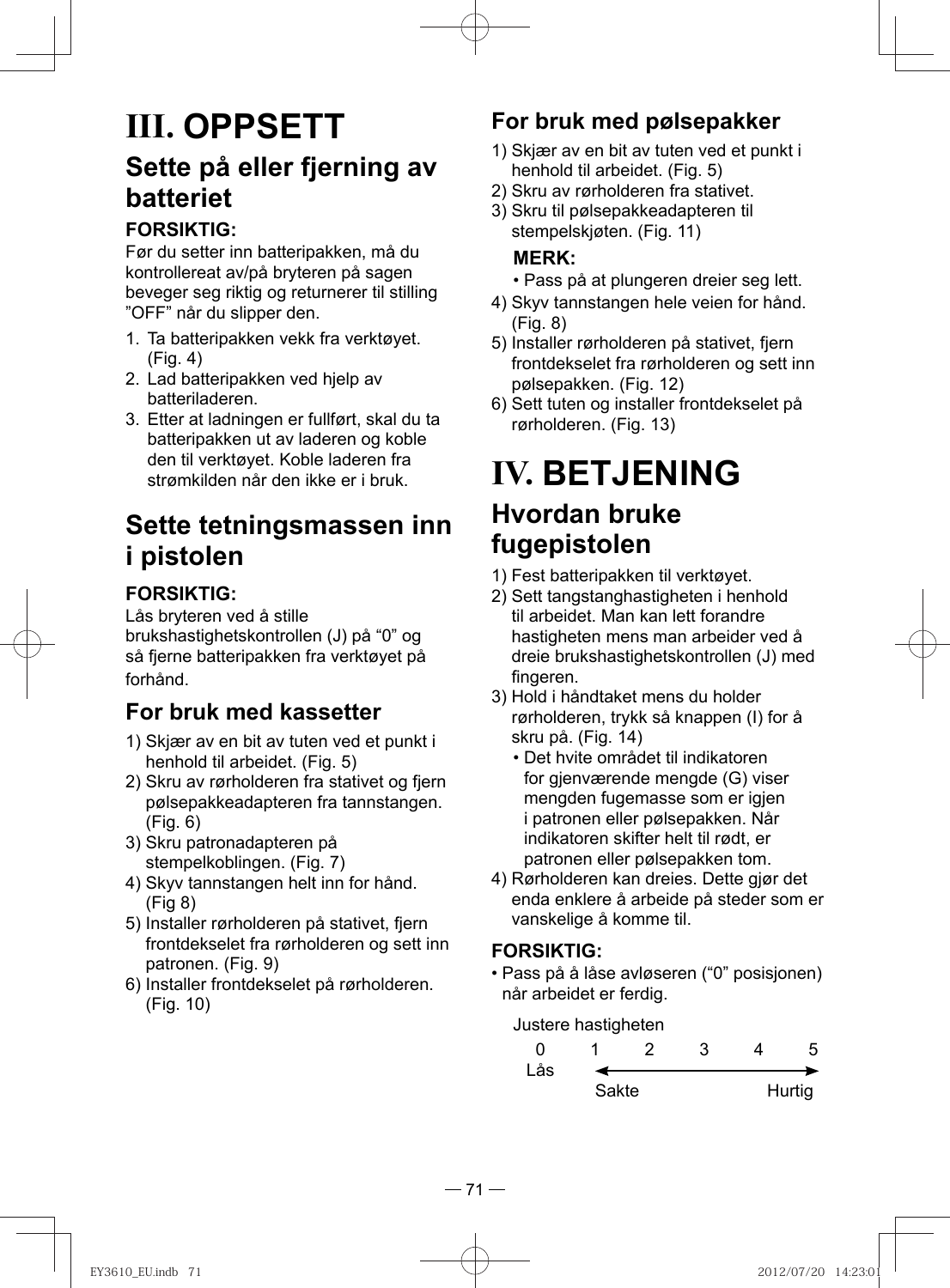- Ta batteripakken ut av verktøyet når du er ferdig med å arbeide.
- Drypping kan forekomme dersom man har en veldig liten tut, eller uvanlig bløt fugemasse.

#### **For hard fugemasse**

- Varm opp fugemassen inntil den er myk.
- Øk hastigheten ved å velge brukshastighetskontrollen.
- Øk tutens åpningsdiameter. (Fig. 15)

#### **FORSIKTIG:**

- Pass på at frontdekselet er skrudd til ordentlig når man arbeider.
- Bruk kun verktøyet til påtenkte oppgaver, og bruk det ikke i lange perioder uten avbrudd, noe som i tilfelle kan skade fugepistolen eller kan føre til at pistolen blokkeres. Ikke sett inn en våt patron, eller en patron med herdet fugemasse.
- Brukes verktøyet sammenhengende i lengre perioder, kan motoren bli overopphetet.

Det anbefales derfor at motoren slås av fra tid til annen.

- Bruk av lettantennelige materialer, også i forbindelse med renhold, er ikke tillatt.
- Ikke trykk bryteren når det ikke er mer fugemasse igjen. (Det forårsaker svikt.)

### **Hvordan justere indikatoren for gjenværende mengde**

 Hvis du trykker stoppeanordningen, vil tannstangen komme tilbake. I så fall vil indikatoren for gjenværende mengde ikke skifte helt til hvitt, selv om du skyver tannstangen helt inn. For å nullstille indikatoren skal du prøve følgende prosedyrer.

1) Strekk tannstangen helt ut.



- Etter at du har strukket tannstangen helt til enden ved å trykke inn knappen, skal du dra den enda mer ut for hånd til det klikker.
- 2) Fortsett å presse knappen til nedre halvdel av indikatoren for gjenværende mengde blir rød og den øvre halvdelen blir hvit.



3) Løs ut knappen, skyv så tannstangen helt inn for hånd. (Fig. 8)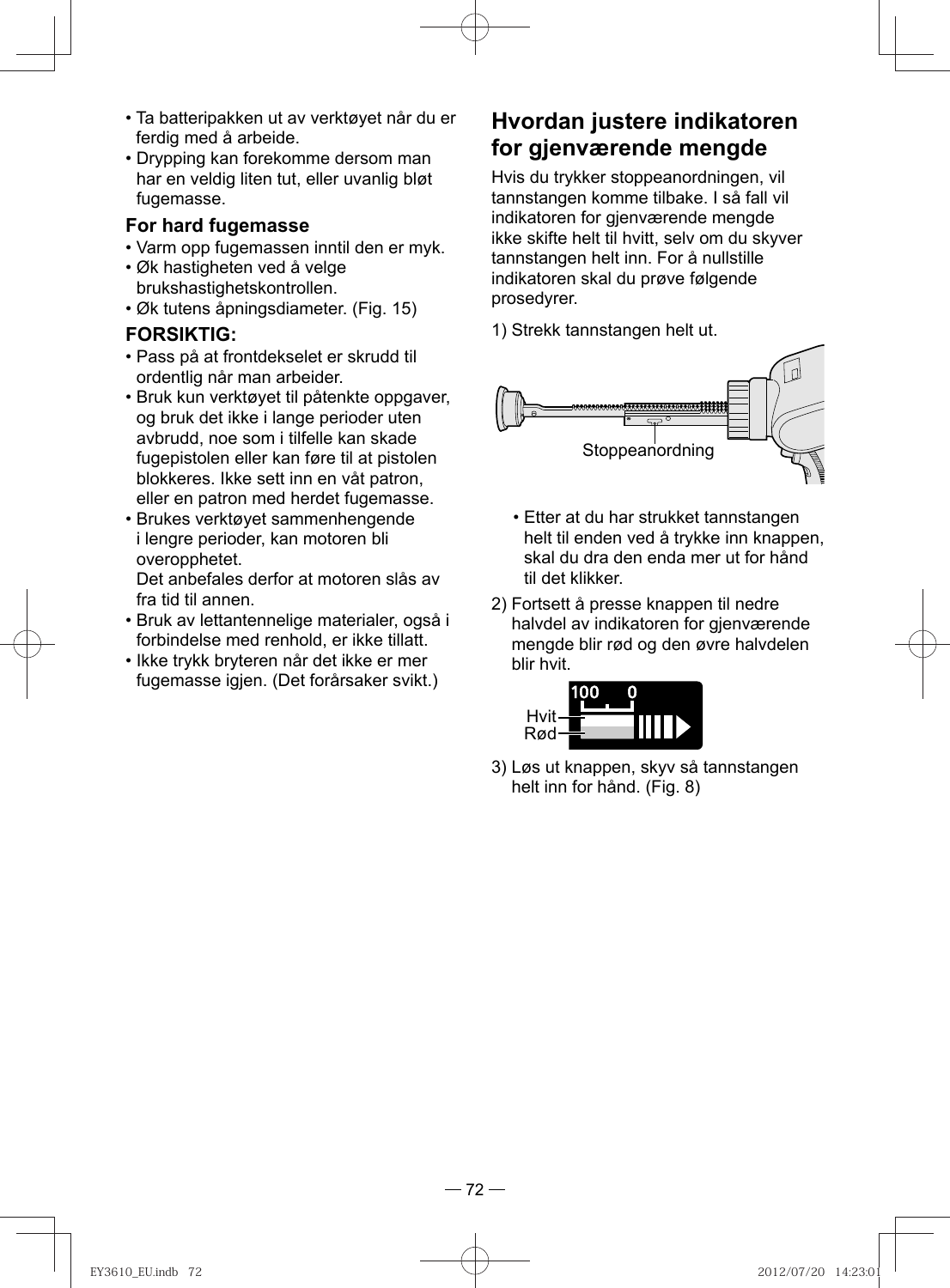# **[Batteripakke] For riktig bruk av batteripakke**

## **Li-ion-Batteripakke**

- Oppbevar batteriet etter bruk uten å lade opp for å sikre lengre levetid.
- Ved oppladning av batteripakken, kontroller at polene på batteriladeren er fri for fremmedlegemer så som støv eller vann. Rens polene før du lader opp batteripakken hvis du finner fremmedlegemer på polene. Batteripakkepolenes levetid kan bli påvirket av fremmedlegemer så som støv eller vann mens de er i bruk.
- Når du ikke bruker batteripakken, skal den oppbevares borte fra metallgjenstandene som binders, mynter, nøkler, spiker, skruer osv., fordi de kan ha en elektrisk forbindelse med batteripakken. Kortslutningen kan forårsake gnister, forbrenning eller brann.
- Forsikre deg om arbeidsrommet er godt ventilert under bruk av batteripakken.

## **Oppbevaring av batteriet**

Oppladbare batterier har en begrenset levetid. Hvis brukstiden er uvanlig kort selv etter en korrekt opplading, bør batteriet byttes ut med et nytt.

### **Resirkulering av batteri**

#### **LEGG MERKE TIL:**

For å resirkulere materialer og beskytte miljøet, sørg for å avhende batteriet på et offisielt godkjent sted hvis et slikt finnes i ditt land.

# **[Batterilader] Lading**

#### **FORSIKTIG:**

- Dersom temperaturen til batteripakken faller til under −10°C (14°F), vil oppladingen stanse automatisk for å forhindre forringelse av batteriet.
- Temperaturen må være mellom 0˚C (32˚F). og 40˚C (104˚F). Dersom du forsøker å bruke batteripakken når batteritemperaturen er under 0˚C (32˚F), kan det være at verktøyet ikke fungerer skikkelig.
- Ved opplading av et kaldt batteri (under 0°C (32°F)) på et varmt sted, la batteriet stå der og vent i over en time for å varme opp batteriet til riktig temperatur.
- Kjøl ned laderen når det lades mer enn to batteripakker etter hverandre.
- Ikke stikk fingrene inn i kontakthullet når du holder laderen eller under andre omstendigheter.

For å forhindre brann eller skade på laderen,

- Ikke bruk strøm fra en motorgenerator.
- Ikke dekk til ventilasjonshullene på laderen og batteripakken.
- Trekk laderen ut av kontakten når den ikke er i bruk.

#### **MERK:**

Batteripakken er ikke ladet helt opp fra fabrikken. Forsikre deg om å opplade batteriet før det tas i bruk.

#### **Batterilader**

1. Laderen tilkobles nettstrøm.

#### **MERK:**

Det kan oppstå gnister når støpslet settes i vekselstrømskontakten, men dette er ikke noe sikkerhetsmessig problem.

- 2. Velg dokkkselet for Li-ion batteripakke. Skyv batteridokkdekselen for å tillate innsetting.
- 3. Sett batteriet i laderen. Trykk helt ned. (Fig. 16)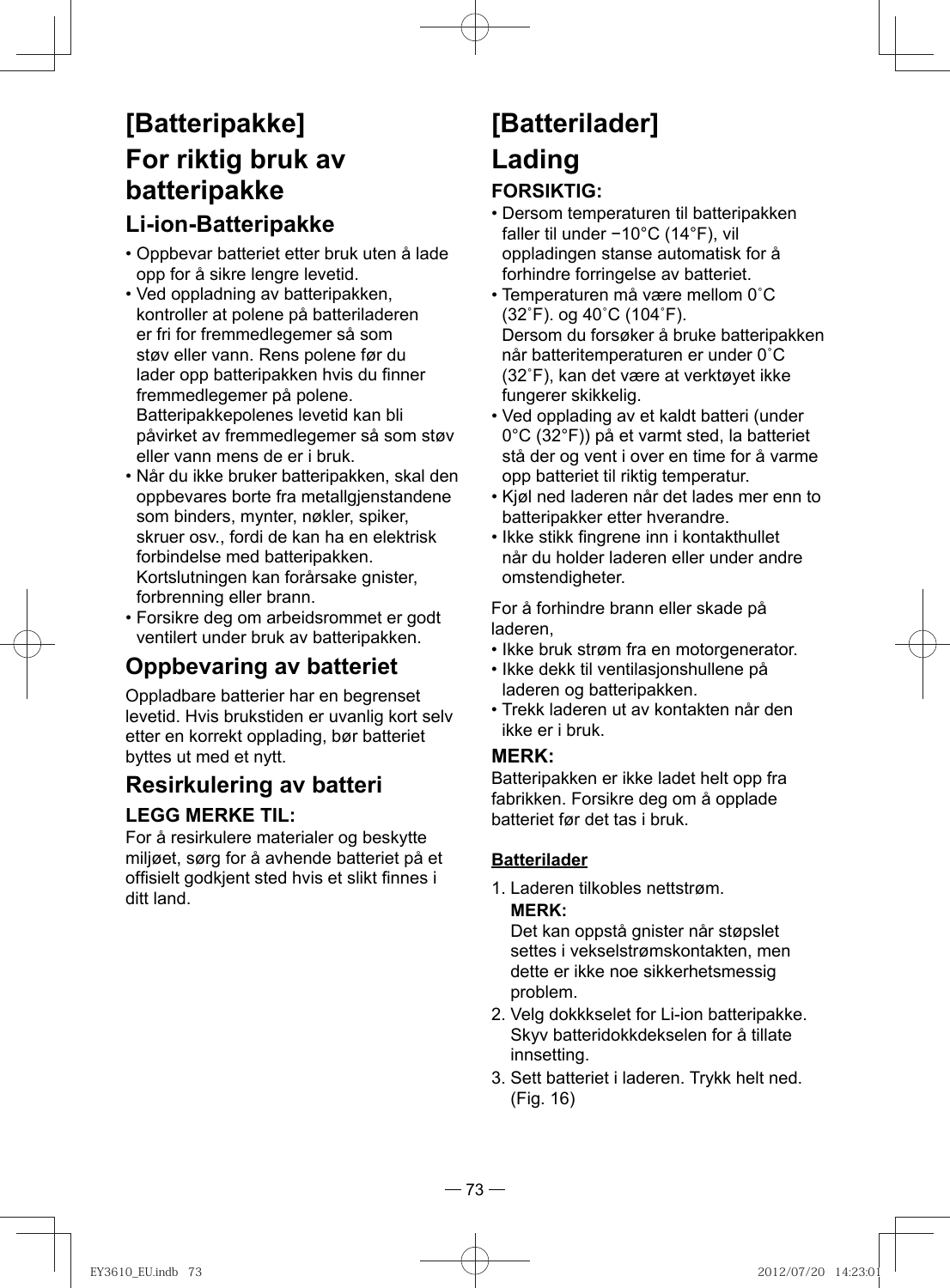- 4. Under lading lyser ladelampen hele tiden. Når ladingen er fullført, sørger automatikk i lade-elektronikken for å forhindre overlading.
	- Lading vil ikke skje hvis batteriet er for varmt (for eksempel som rett etter ekstremt tunge belastninger). Den oransjegule ventelampen vil fortsette å blinke inntil at batteriet er avkjølt. Lading vil da gjenopptas automatisk.
- 5. Ladelampen (grøn) vil blinke sakte når batteriet er ladet opp ca. 80%. (Kun Li-ion batteri)
- 6. Når ladingen er ferdig, slår den grønne ladelampen seg av.
- 7. Dersom temperaturen på batteripakken er 0°C eller under, tar det lengre tid til å lade batteriet helt opp enn vanlig. Selv om batteriet er ladet helt opp, ville det ha ca. 50% av ytelsen som er oppladet på normal arbeidstemperatur.
- 8. Ta kontakt med en autorisert forhandler dersom ladelampen (grønn) ikke slår seg av.
- 9. Hvis en ferdigoppladet batteripakke er satt i batteriladeren igjen, vil indikatorlampen lyse. Etter noen minutter slår den grønne ladelampen seg av.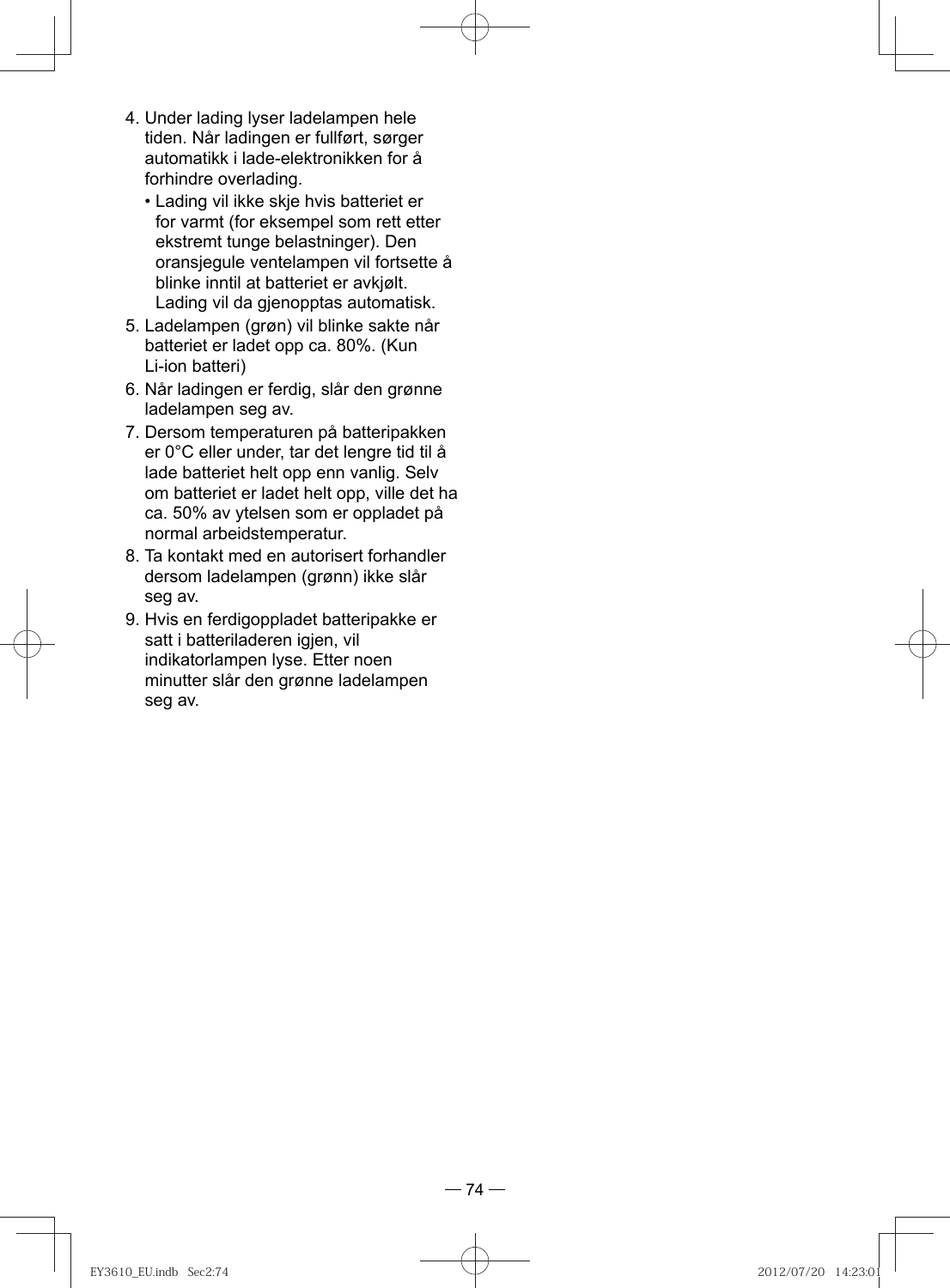## **LAMPEINDIKATORER**



### **Brukerinformasjon om innsamling og håndtering av gammelt utstyr og brukte batterier**



Slike symboler på produkter, emballasje, og/eller på medfølgende dokumenter betyr at brukte elektriske/elektroniske produkter og batterier ikke må blandes med vanlig husholdningsavfall.

For riktig håndtering og gjenvinning av gamle produkter og brukte batterier, vennligst lever dem til anvendelige innsamlingssteder, i samsvar med nasjonal lovgivning og direktivene 2002/96/EC og 2006/66/EC.



Ved riktig håndtering av disse produktene og batteriene, hjelper du til med å spare verdifulle ressurser og forhindre potensielle negative effekter på menneskers helse og miljøet, som ellers kan oppstå ved uriktig avfallshåndtering.

For mer informasjon om innsamling og gjenvinning av gamle produkter og batterier, vennligst ta kontakt med kommunen, ditt renovasjonsselskap eller stedet der du kjøpte gjenstandene.

Ukorrekt håndtering av dette avfallet kan medføre straffansvar, i overensstemmelse med nasjonal lovgivning.

## **For forretningsdrivende brukere i EU**

Dersom du ønsker å kaste elektrisk og elektronisk utstyr, vennligst ta kontakt med din forhandler eller leverandør for videre informasjon.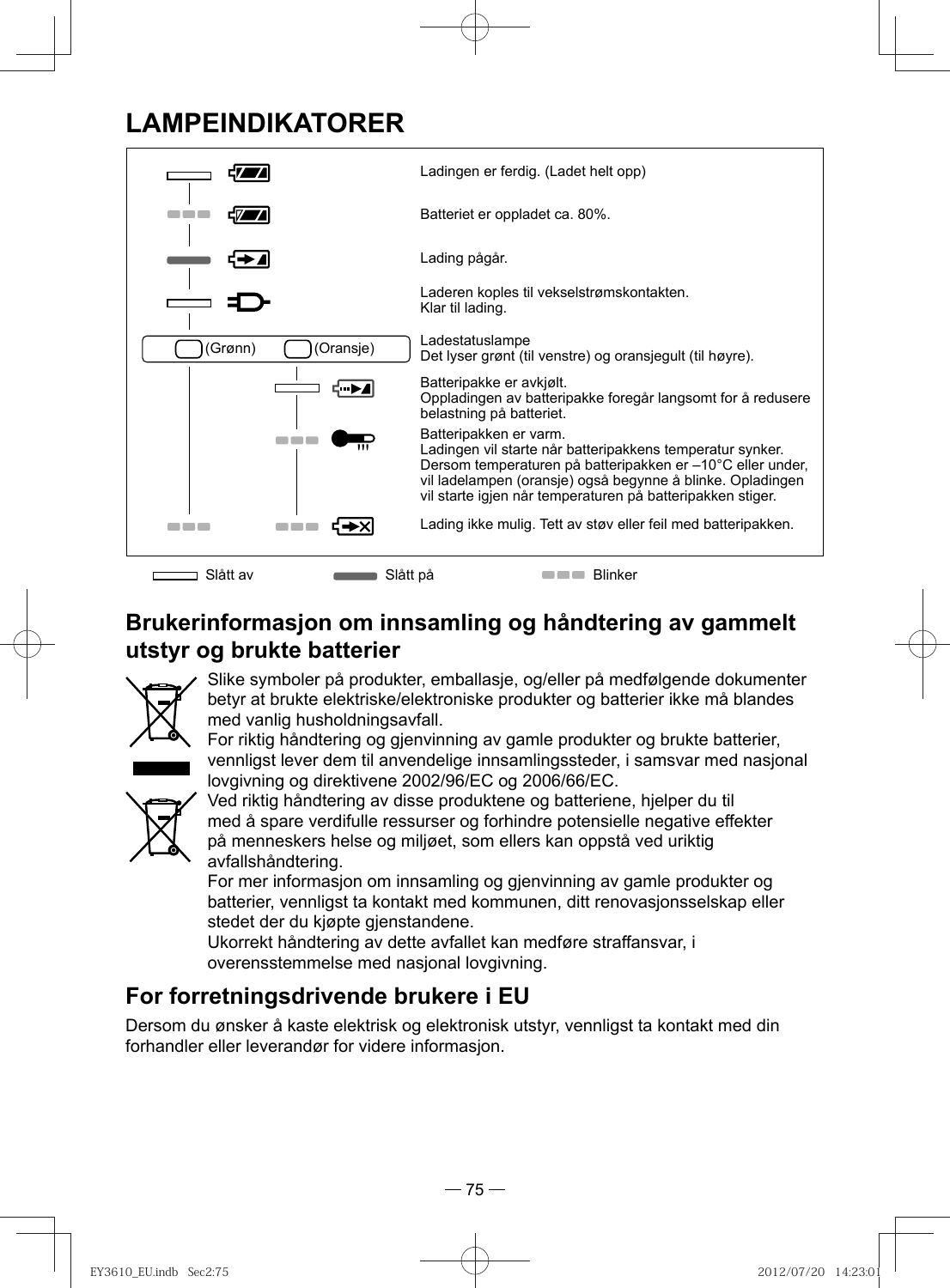### **[Informasjon om håndtering i land utenfor EU]**

Disse symbolene gjelder bare innenfor EU. Ønsker du å kaste slike gjenstander, vennligst kontakt dine lokale myndigheter eller forhandler og spør etter riktig fremgangsmåte for håndtering.

#### **Merknader for batterisymbol (to nederste symbol-eksempler):**

Dette symbolet kan bli brukt i kombinasjon med et kjemisk symbol. I dette tilfellet etterkommer det kravet satt av direktivet for det kjemikaliet det gjelder.

# **V. VEDLIKEHOLD**

- Bruk bare en tørr, myk klut for å tørke enheten. Ikke bruk en fuktig klut, tynner, bensin eller andre flytende løsninger for rengjøring.
- Hvis fugemassen skulle sitte fast på tannstangen, fjern den før den hardner til.

# **VI. TILBEHØR**

#### **FORSIKTIG:**

For å unngå fare for personskade, benytt tilbehøret for de hensiktene som det er laget for.

Pølsepakkeadapter

• EY9X013E10 (inkludert)

Patronpakkeadapter

• EY9X017E10 (inkludert)

Hvis man trenger hjelp for nærmere detaljer angående disse tilbehørene, ta kontakt med Deres servicesenter.

# **VII. FUGEYTELSE**

Tabellen nedenfor viser omtrentlig fugeytelse, basert på en helt oppladet batteripakke og en lufttemperatur på 20°C.

| Dysediameter           | 8 mm diameter |                       | 5 mm diameter |               |                       |              |
|------------------------|---------------|-----------------------|---------------|---------------|-----------------------|--------------|
| Hastighet<br>Materiale | Hurtig<br>(5) | <b>Middels</b><br>(3) | Sakte         | Hurtig<br>(5) | <b>Middels</b><br>(3) | Sakte<br>(1) |
| Akrylharpiks           | Ca 60         | Ca 60                 | Ca 30         | Ca 50         | Ca 50                 | Ca 20        |
| Silikon                | Ca 65         | Ca 60                 | Ca 35         | Ca 50         | Ca 40                 | Ca 25        |
| Urethan                | Ca 30         | Ca 25                 | Ca 15         | Ca 30         | Ca 25                 | Ca 15        |

• Tall i parenteser angir innstilt hastighet på brukshastighetskontrollen.

• Lavere temperaturer vil redusere fugeytelsen.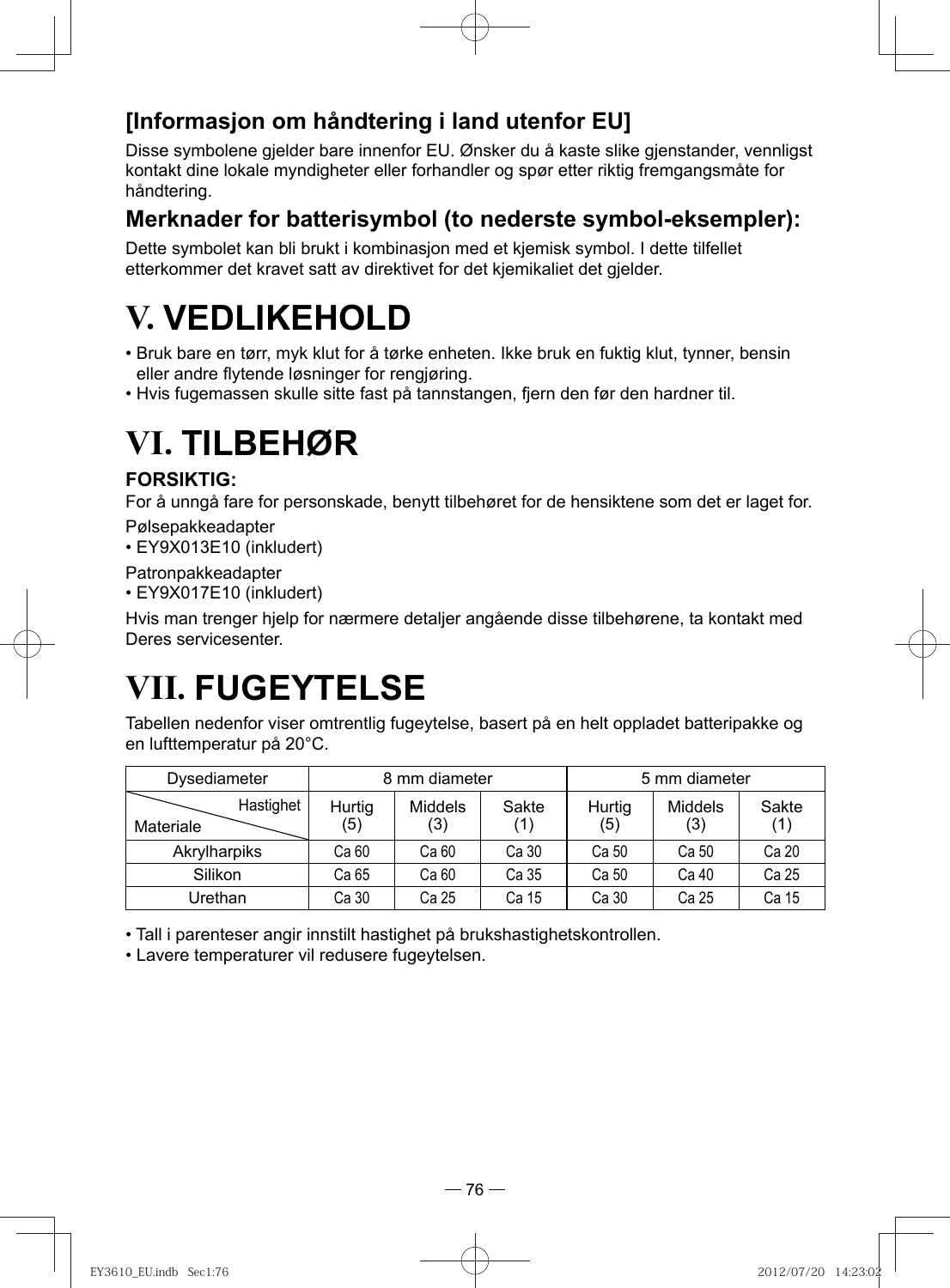# **VIII. SPESIFIKASJONER**

## **HOVEDENHET**

| Modell                          | EY3610                 |
|---------------------------------|------------------------|
| Motor                           | 3,6 V likestrøm        |
| Utkastertrykk                   | 2,5 kN (250 kgf)       |
| Totallengde                     | 501 mm                 |
| Vekt (med batteripakke: EY9L10) | 2,15 kg                |
| Støy, Vibrasjon                 | Se det vedlagte arket. |

### **BATTERIPAKKE**

| Modell          | EY9L10          |
|-----------------|-----------------|
| Batteritype     | Li-ion-Batteri  |
| Batterispenning | 3.6 V likestrøm |

### **BATTERILADER**

| Modell    | EY0L11                                   |
|-----------|------------------------------------------|
| Merkedata | Se merkeplaten på bunnen av laderen.     |
| Vekt      | 0.6 ka                                   |
| I adetid  | Brukbar: 15 min.<br>Fullt ladet: 30 min. |

#### **MERK:**

Modell- og tilbehør-utvalg kan variere fra land til land. Ikke alle varianter som er vist her selges i Norge.

Se den nyeste hovedkatalog.

Forhandlerens navn og adresse står på det vedlagte garantibeviset.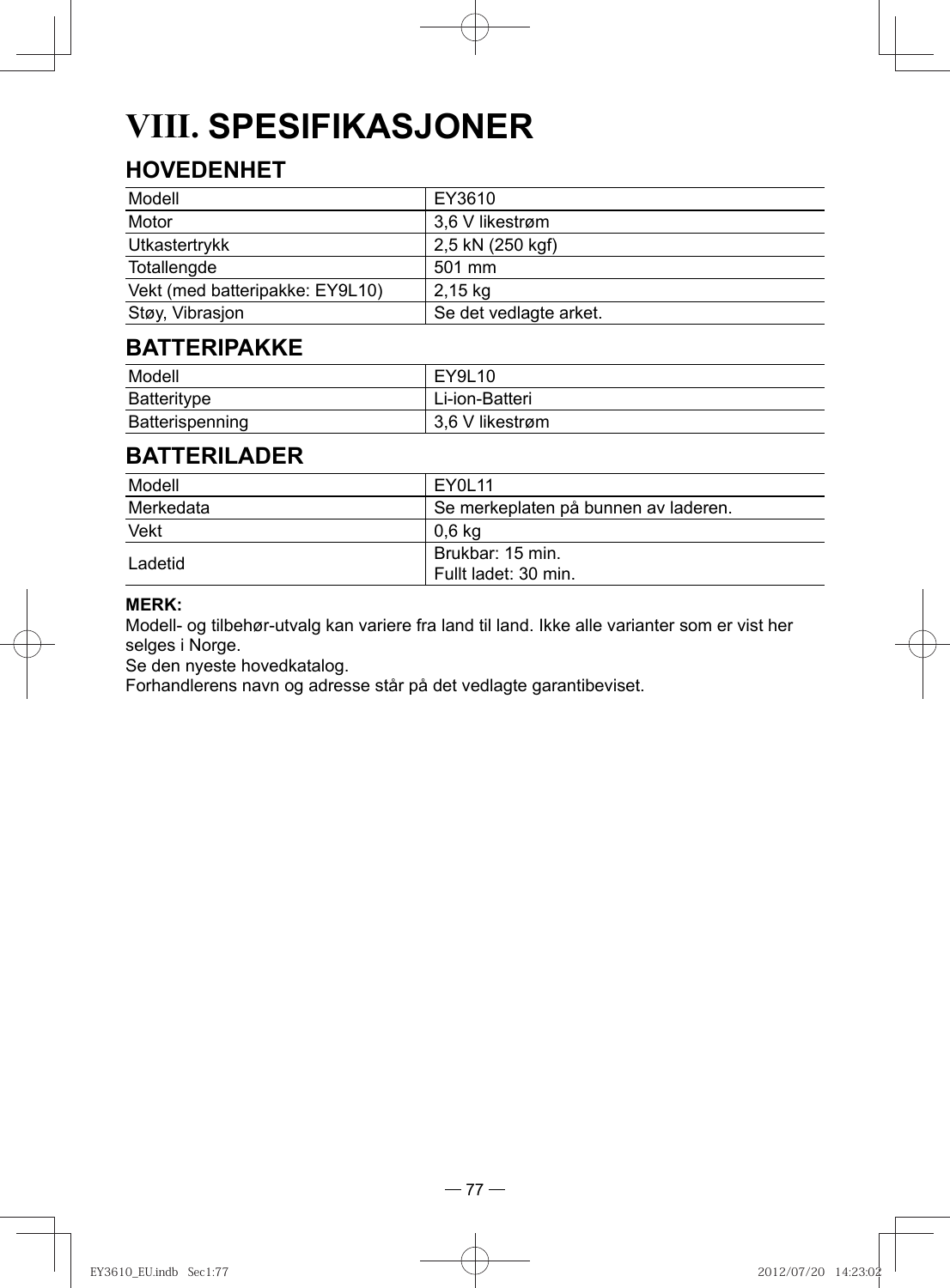**Alkuperäiset ohjeet: englanti Alkuperäisten ohjeiden käännös: muut kielet**

# **I. KÄYTTÖTARKOITUS**

Kiitämme Panasonic-saumauspistoolin hankinnasta. Tämä saumauspistooli on tarkoitettu saumausaineen pursotukseen. Tässä mallissa voidaan käyttää sekä kalvotyyppiä että patruunatyyppiä. Nopeus voidaan säätää työn mukaan.

# **II. LISÄÄ TURVALLI-SUUSMÄÄRÄYKSIÄ**

- 1) Pidä mielessä, että tämä työkalu on aina toimintakunnossa, koska sitä ei tarvitse kytkeä pistorasiaan.
- 2) Lopeta työkalun käyttäminen jos havaitset jotakin epätavallista.
- 3) Latauksen aikana lataaja saattaa lämmetä hiukan. Tämä on normaalia. ÄLÄ lataa akkua liian kauan.
- 4) Laite ei sovellupienten lasten tai muutoin harkintakyvyltään vajavaisten henkilöiden käyttöön ilman valvontaa.
- 5) Pieniä lapsia on valvottava, jotta he eivät leiki laitteella.

### **VAROITUS:**

- Älä käytä muita kuin Panasonic-akkuja, jotka on suunniteltu tämän ladattavan työkalun käyttöön.
- Panasonic ei ole vastuussa vahingoista tai onnettomuuksista, jotka aiheutuvat kierrätetyn tai väärennetyn akun käytöstä.
- Älä hävitä akkua polttamalla äläkä saata sitä alttiiksi kuumuudelle.
- Älä kiinnitä akkuun nauloja, älä kolhi, pura sitä äläkä yritä muuttaa sen rakennetta.
- Älä anna metalliesineiden koskettaa akkuliittimiä.
- Älä kanna äläkä säilytä akkua paikassa, jossa on nauloja tai muita metalliesineitä.
- Älä lataa akkua kuumassa paikassa kuten avotulen lähellä tai auringonpaisteessa. Akku saattaa kuumentua liikaa, syttyä palamaan tai räjähtää.
- Lataa akku aina sen omalla laturilla. Muulla laturilla lataaminen saattaa aiheuttaa akun vuotamista, ylikuumenemista tai akun räjähtämisen.
- Kun akku on irrotettu työkalusta tai laturista, pane aina akun kansi paikalleen. Muuten akun liittimet saattavat mennä oikosulkuun, jolloin seurauksena on tulipalovaara.
- Kun akku on heikentynyt, vaihda se uuteen.

Vahingoittuneen akun käytön jatkaminen saattaa aiheuttaa kuumuutta, tulen syttymisen tai akun halkeamisen.

## **Tiivistyspistoolin valmistelu**

- 1) Leikkaa kasetin pää auki. Mitä pienempi aukko, sitä enemmän painetta vaaditaan tiivistysmassan puristamiseksi ulos; akku kuluu vastaavassa suhteessa. Leikkaa aukko haluttuun läpimittaan (vähintään 3 mm). (Fig. 1)
- 2) Paina kasetin alumiinisinettiin reikä. Jos unohdat tehdä tämän reiän, tiivistemassa saattaa pursuta ulos kasetin takapäästä ja vaurioittaa ja liata tiivistyspistoolin. (Fig. 2)

Jos käytät aiemmin avattua kasettia uudestaan, poista kovettunut massa neulalla tai muulla terävällä esineellä. (Fig. 3)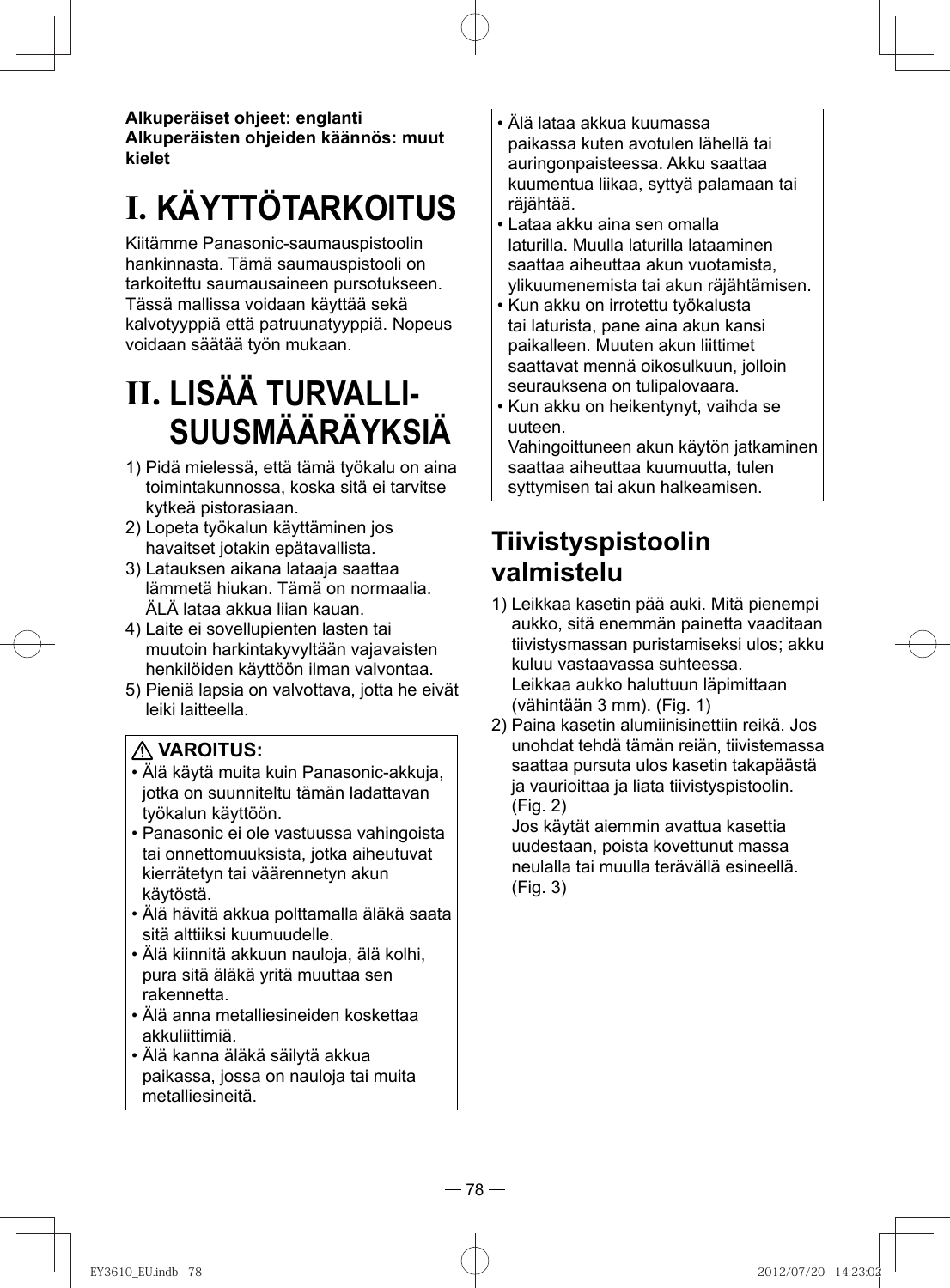# **III. KOKOAMINEN**

# **Akun asettaminen tai poistaminen**

### **TÄRKEÄ HUOMAUTUS:**

Ennen kuin laitat akun laitteen sisään, varmista että työkalun liipaisin toimii asianmukaisesti ja palaa "OFF" asentoon vapautettaessa.

- 1. Irrota akkupakkaus työkalusta. (Kuva 4)
- 2. Lataa akkupakkaus laturilla.
- 3. Kun lataus on valmis, irrota akkupakkaus laturista ja asenna se työkaluun. Irrota laturi virtalähteestä sen ollessa käyttämättä.

# **Patruunan asentaminen**

## **TÄRKEÄ HUOMAUTUS:**

Lukitse liipaisin asettamalla nopeudensäädin (J) "0"-asentoon ja irrota akkupakkaus työkalusta.

# **Patruunoiden käyttö**

- 1) Leikkaa irti suuttimen kärki kohdasta, joka sopii työlle. (Kuva 5)
- 2) Ruuvaa massasäiliö irti kotelosta ja irrota kalvopakkaus hammastangosta. (Kuva 6)
- 3) Ruuvaa patruunan adapteri mäntäliittimeen. (Kuva 7)
- 4) Työnnä pidike käsin kokonaan sisään. (Kuva 8).
- 5) Asenna massasäiliö koteloon, irrota etukansi massasäiliöstä ja aseta patruuna paikalleen. (Kuva 9)
- 6) Asenna etukansi massasäiliöön. (Kuva 10)

## **Kalvopakkausten käyttö**

- 1) Leikkaa irti suuttimen kärki kohdasta, joka sopii työlle. (Kuva 5)
- 2) Ruuvaa massasäiliö irti kotelosta.
- 3) Ruuvaa kalvopakkaus männän pesään. (Kuva 11)

#### **HUOMAUTUS:**

- Varmista, että mäntä pyörii esteettä.
- 4) Työnnä pidike käsin kokonaan sisään. (Kuva 8)
- 5) Asenna massasäiliö koteloon, irrota etukansi massasäiliöstä ja aseta kalvopakkaus paikalleen. (Kuva 12)
- 6) Aseta suutin ja asenna etukansi massasäiliöön. (Kuva 13)

# **IV. TOIMINTA Saumauspistoolin käyttäminen**

- 1) Asenna akkupakkaus työkaluun.
- 2) Aseta hammastangon nopeus työn mukaan. Käyttönopeussäädintä (J) sormella pyörittämällä on helppo vaihtaa nopeutta työskentelyn aikana.
- 3) Pidä kahvasta ja massasäiliöstä ja purista liipaisinta (I) kytkeäksesi laitteen päälle. (Kuva 14)
	- Jäljellä olevan määrän ilmaisimen (G) valkoinen alue ilmaisee tiivisteyhdisteen jäljellä olevaa määrää patruunassa tai pakkauksessa. Kun ilmaisin muuttuu punaiseksi, patruuna tai pakkaus on tyhjä.
- 4) Massasäiliötä voidaan pyörittää. Tämä tekee työskentelyn entistä helpommaksi vaikeissakin olosuhteissa.

### **TÄRKEÄ HUOMAUTUS:**

• Muista lukita liipaisin ("0" asento) lopetettuasi.

Nopeuden säätö

|         |       | З | 4 |       |
|---------|-------|---|---|-------|
| Lukitus |       |   |   |       |
|         | Hidas |   |   | Nopea |

- Muista irrottaa akkupakkaus, kun lopetat työskentelyn.
- Ainetta voi valua, jos suuttimen aukko on pieni tai kun käytetään erityisen pehmeitä tiivistysmassoja.

### **Koville massoille**

- Lämmitä saumausmassaa, kunnes se on pehmeää.
- Lisää nopeutta käyttönopeussäätimellä.
- Leikkaa suuttimen kärki suuremmaksi. (Kuva 15)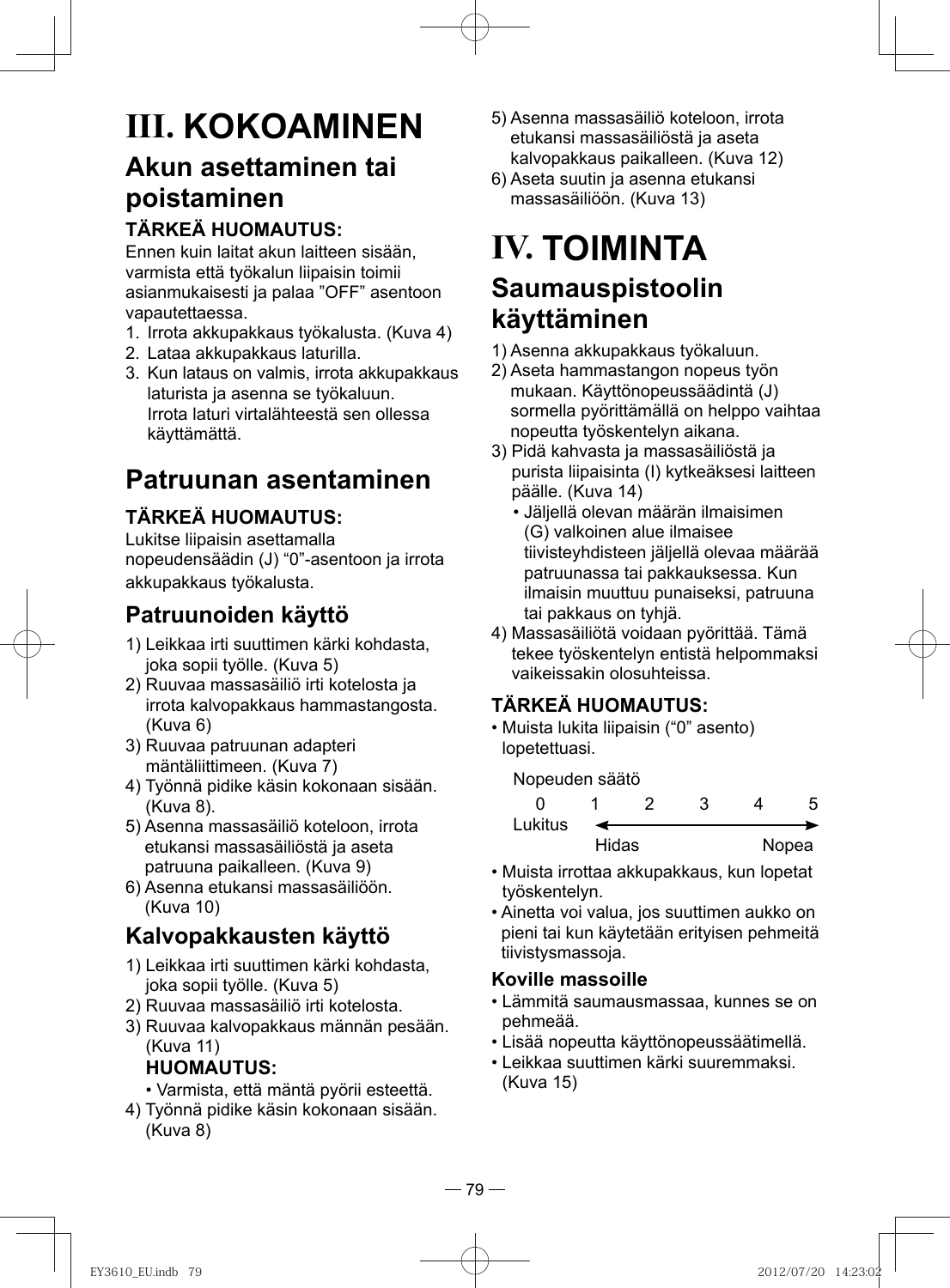#### **TÄRKEÄ HUOMAUTUS:**

- Varmista, että etukansi on kiristetty tiukasti ennen käyttöä.
- Käytä työkalua vain siihen tarkoitukseen johon se on suunniteltu, älä käytä sitä pitkään ilman taukoja sillä tiivistyspistooli saattaa vaurioitua tai patruuna saattaa jumiutua. Älä laita patruunaa sisään jos se on märkä tai jos tiivistysmassa on kovettunut.
- Jos työkalua käytetään pitkiä aikoja, moottori saattaa ylikuumentua. Sen vuoksi suosittelemme, että kytket sen pois päältä silloin tällöin.
- Syttyvien aineiden käyttö puhdistukseenkaan ei ole sallittua.
- Älä purista liipaisinta, jos tiivisteyhdistettä ei ole. (Seurauksena on toimintavika.)

#### **Jäljellä olevan määrän ilmaisimen säätö**

Jos kosketat pysäytintä, pidike liukuu taaksepäin. Tässä tapauksessa jäljellä olevan määrän ilmaisin ei muutu täysin valkoiseksi, vaikka työntäisit pidikkeen kokonaan sisään. Voit kokeilla seuraavaa ilmaisimen palauttamiseksi.

1) Avaa pidike kokonaan.



- Kun olet avannut pidikkeen kokonaan painamalla liipaisinta, vedä sitä käsin ulospäin, kunnes kuulet naksahduksen.
- 2) Paina liipaisinta, kunnes ilmaisimen alapuoli muuttuu punaiseksi ja yläpuoli valkoiseksi.



3) Vapauta liipaisin ja työnnä pidike käsin kokonaan sisään. (Kuva 8)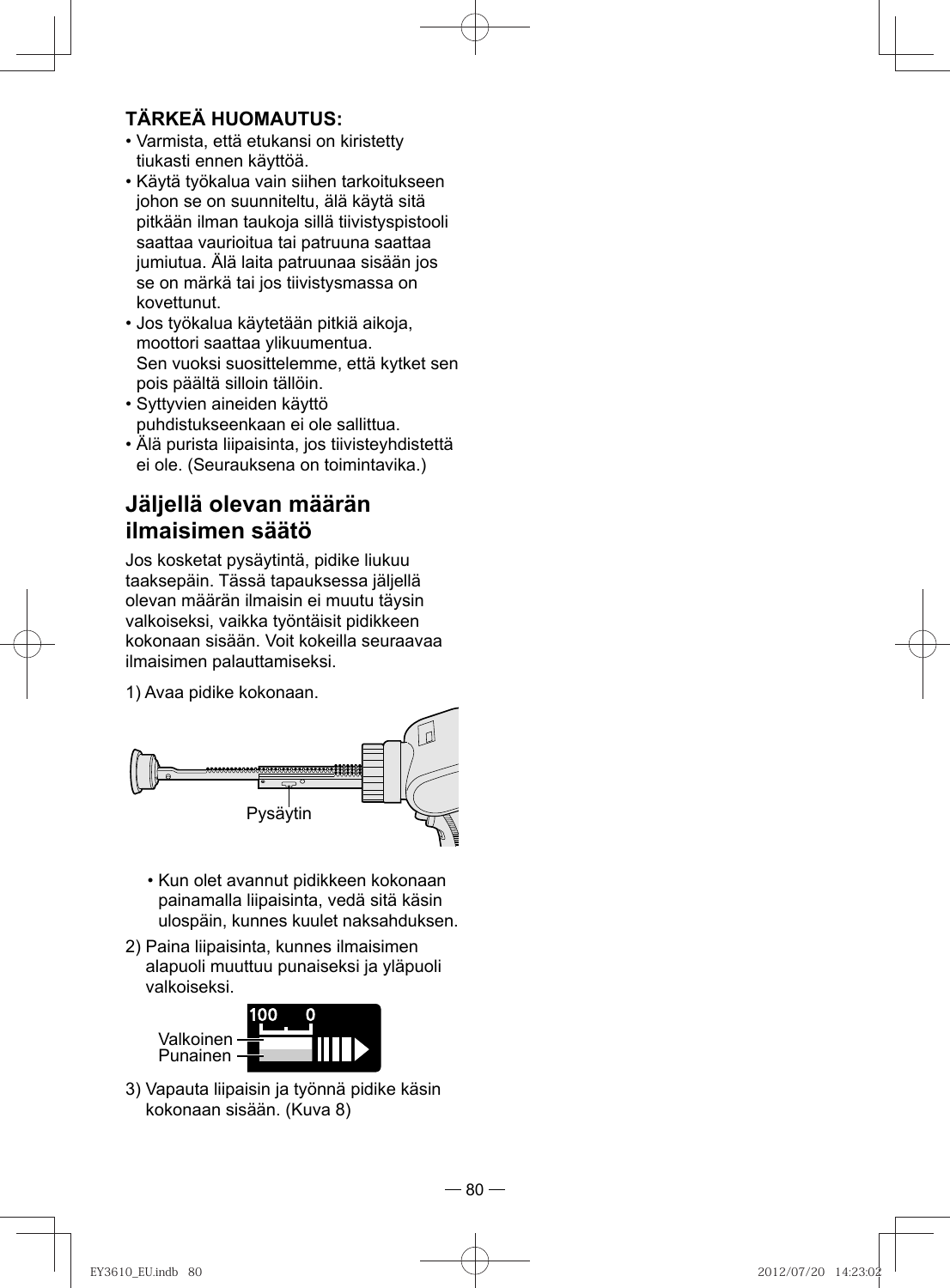# **[Akku] Akun oikea käyttö Li-ioniakku**

- Jotta li-ioniakku kestää mahdollisimman pitkään, pane se säilöön käytäön jälkeen lataamatta sitä.
- Kun akku ladataan, varmista, että akkulaturin liittimissä ei ole vieraita aineita kuten pölyä tai vettä. Jos liittimistä löytyy vieraita aineita, puhdista liittimet ennen akun lataamista.

Akkuliittimissä käytön aikana olevat vieraat aineet kuten pöly ja vesi saattavat heikentää akun käyttöikää.

- Kun akkua ei käytetä, pidä se poissa metalliesineiden kuten paperiliittimien, kolikoiden, avainten, naulojen, ruuvien tai muiden pienten metalliesineiden lähettyviltä, jotka saattavat aiheuttaa liitännän liittimestä toiseen. Akkuliittimien saattaminen oikosulkuun saattaa aiheuttaa kipinöitä, palovammoja tai tulipalon.
- Kun käytät akkua, varmista, että työskentelypaikassa on hyvä ilmanvaihto.

## **Akun kestoikä**

Ladattavien akkujen käyttöaika on rajoitettu. Jos käyttöaika on erittäin lyhyt kunnollisen latauksen jälkeen, vaihda akku uuteen.

### **Akun kierrätys**

#### **HUOMIO:**

Ympäristön suojelemiseksi ja materiaalien kierrättämiseksi akku on vietävä hävitettäväksi erityiseen keräyspisteeseen, jos sellainen on maassasi.

# **[Akkulaturi]**

# **Lataus**

### **TÄRKEÄ HUOMAUTUS:**

- Jos akun lämpötila laskee alle −10°C (14°F), lataus loppuu automaattisesti, jotta saadaan estettyä akun heikkeneminen.
- Käyttöympäristö: 0°C (32°F) −40°C (104°F). Jos akkua käytetään alle 0°C (32°F) lämpötilassa, laitteessa saattaa ilmetä
- toimintahäiriöitä. • Kun kylmää akkua (alle 0°C (32°F)) ladataan lämpimässä paikassa, on hyvä antaa akun lämmetä ennen latausta.
- Anna laturin jäähtyä ladatessasi kahta tai useampaa akkua peräkkäin.
- Älä missään tapauksessa työnnä sormiasi latauspesään.

Tulipalovaaran ja akkulaturin

vahingoittumisen estämiseksi:

- Älä käytä moottorin generaattoria virtalähteenä.
- Älä peitä laturin tai akkuyksikön tuuletusaukkoja.
- Irrota laturi verkosta, kun sitä ei käytetä.

#### **HUOMAUTUS:**

Akkua ei ole ladattu kokonaan liikkeessä. Akku on ladattava ennen käyttöä.

#### **Latauslaite**

1. Kytke laturin pistoke vaihtovirtaverkon pistorasiaan.

#### **HUOMAUTUS:**

Pieniä kipinöitä saattaa syntyä, kun pistoke kytketään verkkoon, mutta turvallisuuden kannalta tässä ei ole mitään vaarallista.

- 2. Valitse Li-ion-akkupakkauksen telakan suojus. Siirrä akkuliittimen kantta, jotta akku voidaan asettaa paikalleen.
- 3. Paina akku riittävän syvälle latauslaitteeseen. (Fig. 16)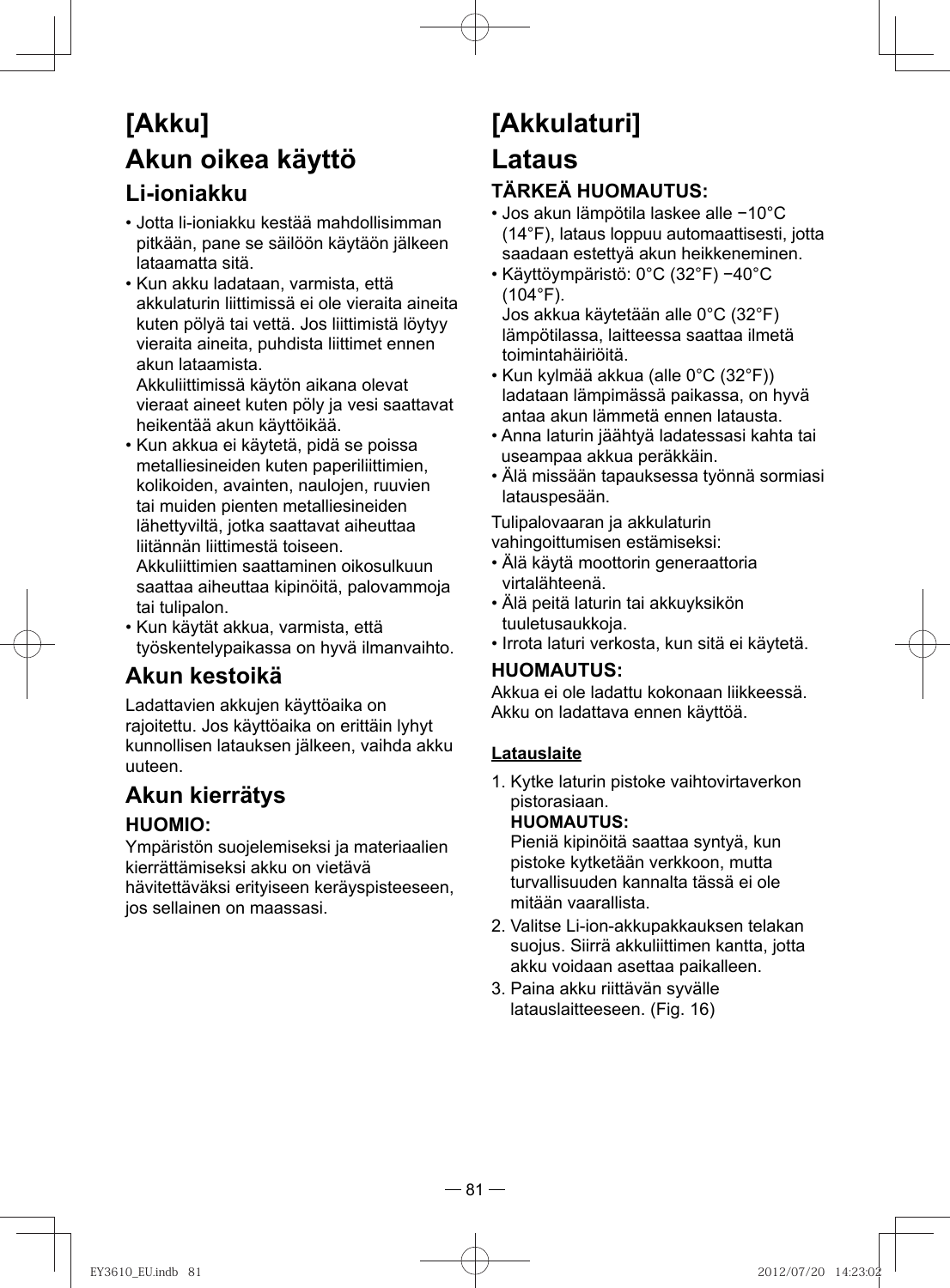- 4. Latauksen merkkivalo palaa latauksen aikana. Kun akku on ladattu, latauksen merkkivalo alkaa vilkkua nopeasti ja laitteen sisäänrakennettu kytkin katkaisee latauksen automaattisesti estäen ylilatautumisen.
	- Latausta ei tapahdu, jos akku on liian lämmin. Oranssi valmiusvalo syttyy ja palaa siihen asti, kunnes akku jäähtyy. Oranssi valmiustilan lamppu vilkkuu, kunnes akku on jäähtynyt. Lataus alkaa sitten automaattisesti.
- 5. Latauslamppu (vihreä) vilkkuu hitaasti, kun akku on latautunut noin 80%. (vain Li-ioniakku)
- 6. Kun lataus on suoritettu loppuun, vihreä latauslamppu sammuu.
- 7. Jos akun lämpötila on 0°C astetta tai sitä vähemmän, täyteen lataus kestää tavallista kauemmin. Vaikka akku on ladattu täyteen, sen teho on noin 50% tavallisessa lämpötilassa ladattuun täyteen akkuun verrattuna.
- 8. Ota yhteys valtuutettuun jälleenmyyjään, jos latauslamppu (vihreä) ei sammu.
- 9. Jos kokonaan ladattu akku asetetaan uudelleen laturiin, latauslamppu saattaa syttyä palamaan. Muutaman minuutin kuluttua vihreä latauslamppu sammuu.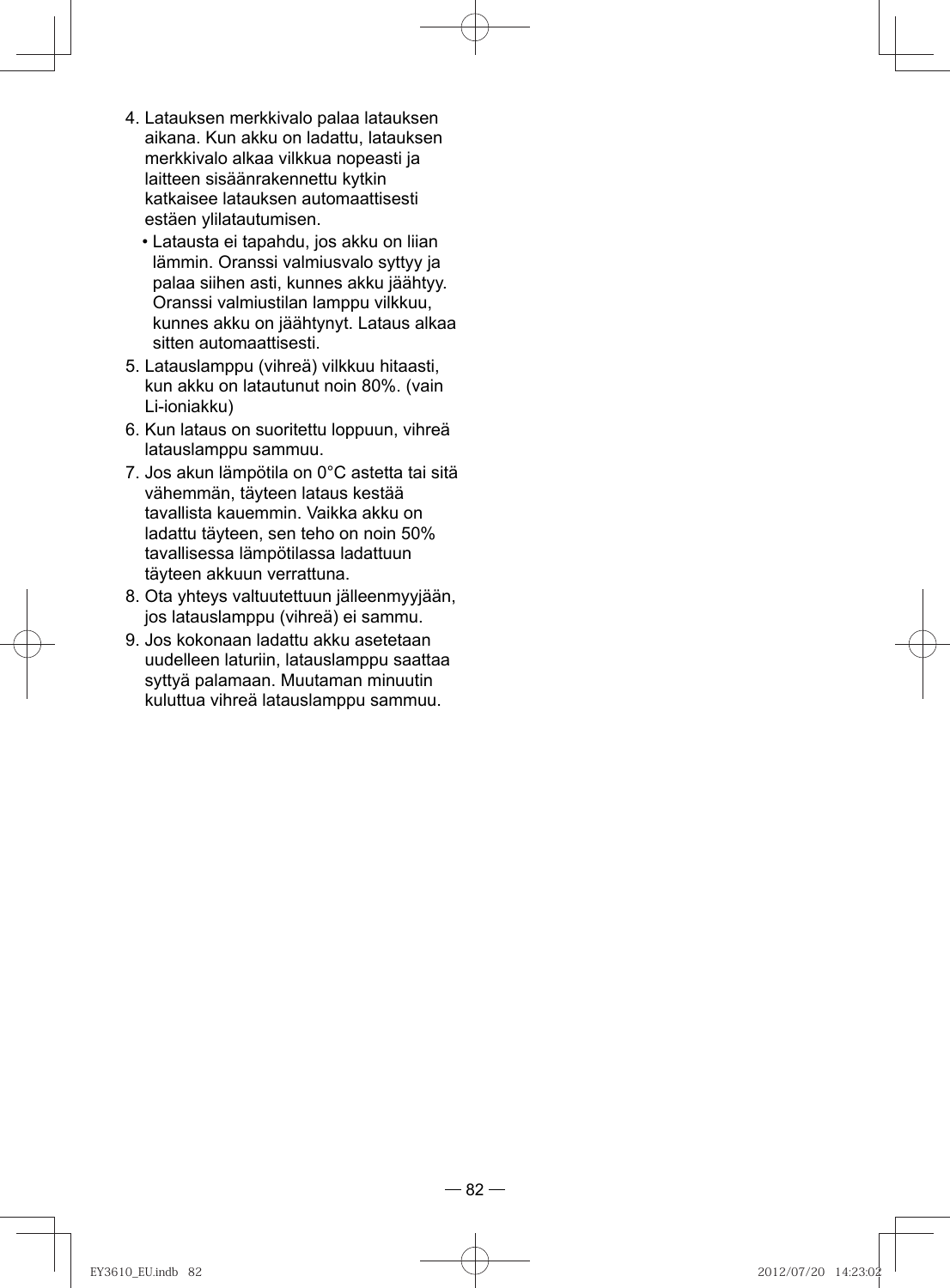# **LAMPUN MERKINNÄT**



## **Tietoja vanhojen laitteiden ja käytettyjen paristojen keräyksestä ja hävittämisestä**



Nämä merkinnät tuotteissa, pakkauksissa ja/tai niihin liitetyissä dokumenteissa tarkoittavat, että käytettyjä sähkö- ja elektroniikkalaitteita sekä paristoja ei tule sekoittaa tavalliseen kotitalousjätteeseen.

Vanhojen tuotteiden ja käytettyjen paristojen asianmukainen käsittely, talteen ottaminen ja kierrätys edellyttävät niiden viemistä tarjolla oleviin keräyspisteisiin kansallisten määräysten sekä direktiivien 2002/96/EC ja 2006/66/EC mukaisesti.



Kun hävität tuotteet ja paristot asianmukaisesti, autat säilyttämään arvokkaita luonnonvaroja sekä ehkäisemään ihmisen terveydelle ja ympäristölle haitallisia vaikutuksia, joita vääränlainen jätteenkäsittely voi aiheuttaa.

Ota yhteys asuinkuntasi viranomaisiin, jätteenkäsittelystä vastaavaan tahoon tai tuotteiden ostopaikkaan saadaksesi lisätietoja vanhojen tuotteiden ja paristojen keräyksestä ja kierrätyksestä.

Tuotteiden epäasianmukaisesta hävittämisestä saattaa seurata kansallisessa lainsäädännössä määrätty rangaistus.

## **Yrityksille Euroopan unionissa**

Lisätietoja sähkö- ja elektroniikkalaitteiden hävittämisestä saat jälleenmyyjältä tai tavarantoimittajalta.

## **[Tietoja hävittämisestä Euroopan unionin ulkopuolella]**

Nämä merkinnät ovat voimassa ainoastaan Euroopan unionin alueella. Ota yhteys paikallisiin viranomaisiin tai jälleenmyyjään saadaksesi tietoja oikeasta jätteenkäsittelymenetelmästä.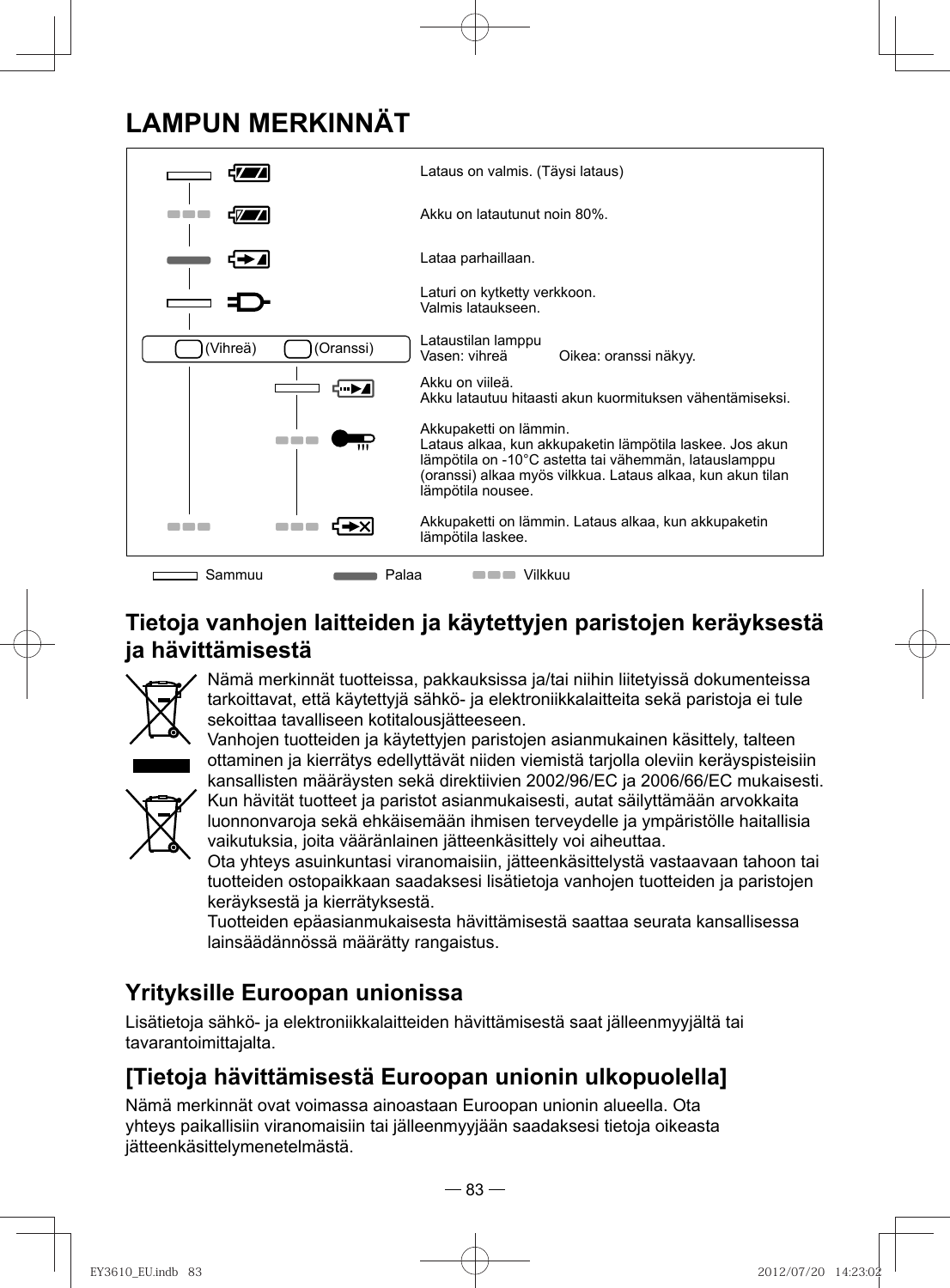#### **Paristomerkintää koskeva huomautus (alla kaksi esimerkkiä merkinnöistä):**

Tämä merkki voi olla käytössä yhdessä kemiallisen merkinnän kanssa. Siinä tapauksessa merkki noudattaa kyseistä kemikaalia koskevan direktiivin vaatimuksia.

# **V. HUOLTO**

- Käytä laitteen pyyhkimiseen vain kuivaa, pehmeää kangasta. Älä käytä puhdistukseen kosteaa kangasta, tinneriä, bentsiiniä tai muita helposti syttyviä aineita.
- Jos saumausainetta pääsee hammastankoon, poista se ennen kuin se kovettuu.

# **VI. LISÄLAITTEET**

#### **TÄRKEÄ HUOMAUTUS:**

Loukkaantumisvaaran estämiseksi käytä lisäosia tai varusteita ainoastaan niille mainittuihin tarkoituksiin.

Kalvopakkaus

• EY9X013E10 (sis. toimitukseen)

Patruunapakkauksen adapteri

• EY9X017E10 (sis. toimitukseen)

Jos tarvitset apua tai tarkempia tietoja näistä lisäosista, pyydämme ottamaan yhteyden paikalliseen huoltokeskukseen.

# **VII. SUORITUSKYKY**

Allaolevassa taulukossa ilmoitetaan laitteen suorituskyky, kun sen akku on täysin ladattu ja ympäristön lämpötila on 20°C.

| Suuttimen läpimitta Ø       |              | $\varnothing$ 8 mm |              |              | $\varnothing$ 5 mm |              |
|-----------------------------|--------------|--------------------|--------------|--------------|--------------------|--------------|
| <b>Nopeus</b><br>Materiaali | Nopea<br>(5) | Keski<br>(3)       | Hidas<br>(1) | Nopea<br>(5) | Keski<br>(3)       | Hidas<br>(1) |
| Akryylimuovi                | Noin 60      | Noin 60            | Noin 30      | Noin 50      | Noin 50            | Noin 20      |
| Silikoni                    | Noin 65      | Noin 60            | Noin 35      | Noin 50      | Noin 40            | Noin 25      |
| Uretaani                    | Noin 30      | Noin 25            | Noin 15      | Noin 30      | Noin 25            | Noin 15      |

• Suluissa olevat numerot ilmaisevat käyttönopeudensäätimen nopeutta.

• Alhaisemmat lämpötilat alentavat suorituskykyä.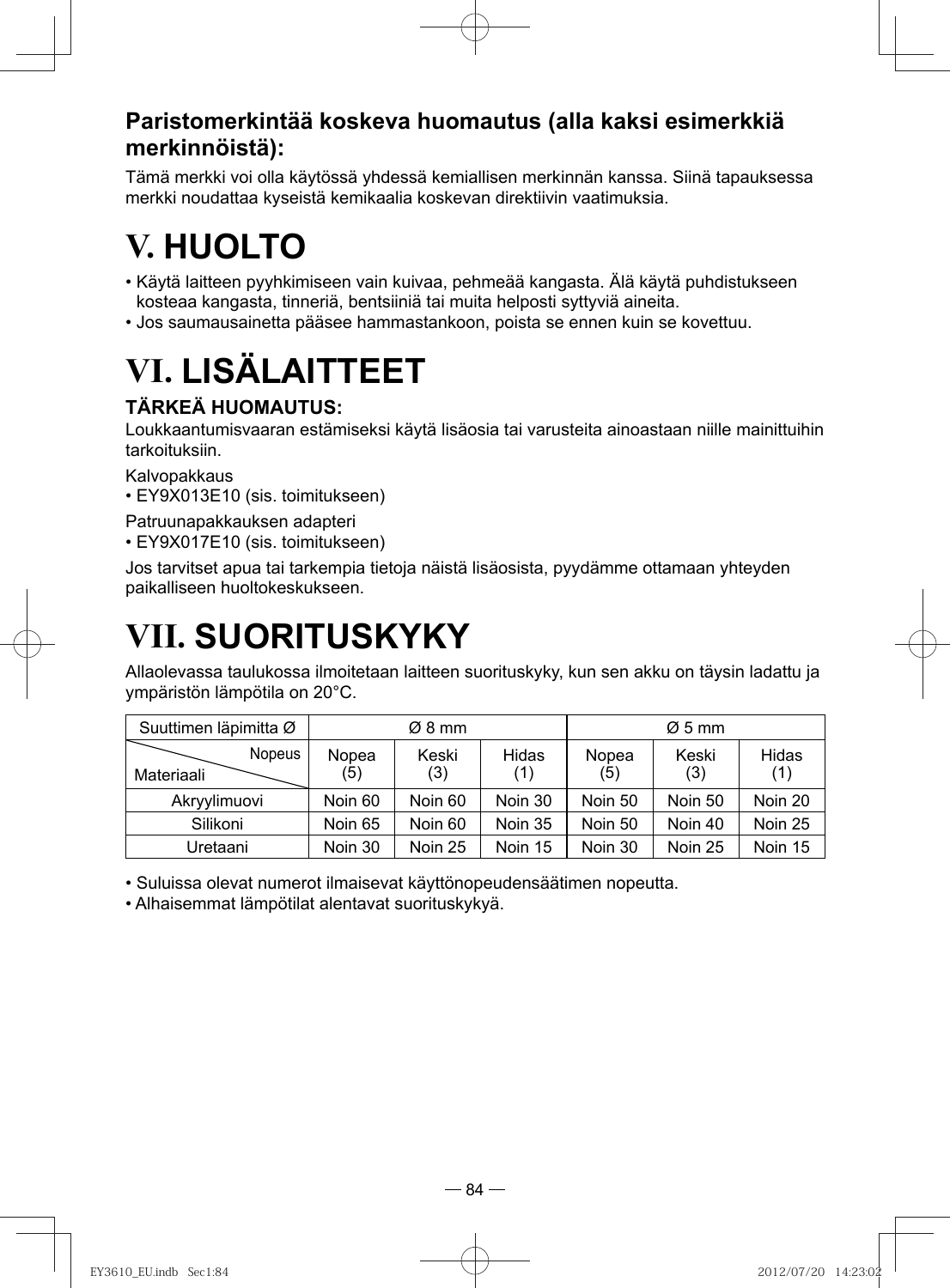# **VIII. TEKNISET TIEDOT**

## **PÄÄLAITE**

| Malli                | EY3610           |
|----------------------|------------------|
| Moottori             | Tasavirta 3,6 V  |
| Paine                | 2,5 kN (250 kgf) |
| Kokonaispituus       | 501 mm           |
| Paino (akku: EY9L10) | 2.15 ka          |
| Ääniä, Tärinää       | Katso liite.     |

### **AKKUPAKETTI**

| Malli         | EY9L10          |
|---------------|-----------------|
| Akun säilytys | Li-ioniakku     |
| Akun jännite  | Tasavirta 3,6 V |

#### **AKKULATURI**

| Malli      | FY01 11                                   |
|------------|-------------------------------------------|
| Teho       | Katso laturin pohjassa olevaa arvokilpeä. |
| Paino      | 0.6 ka                                    |
| Latausaika | Käytettävissä: 15 min.<br>Täysi: 30 min.  |

#### **HUOMAUTUS:**

Taulukko saattaa sisältää malleja, jotka eivät ole myynnissä Suomessa.

Katso tietoja uusimmasta yleisesitteestä.

Katso jälleenmyyjän yhteystiedot oheisesta takuukortista.